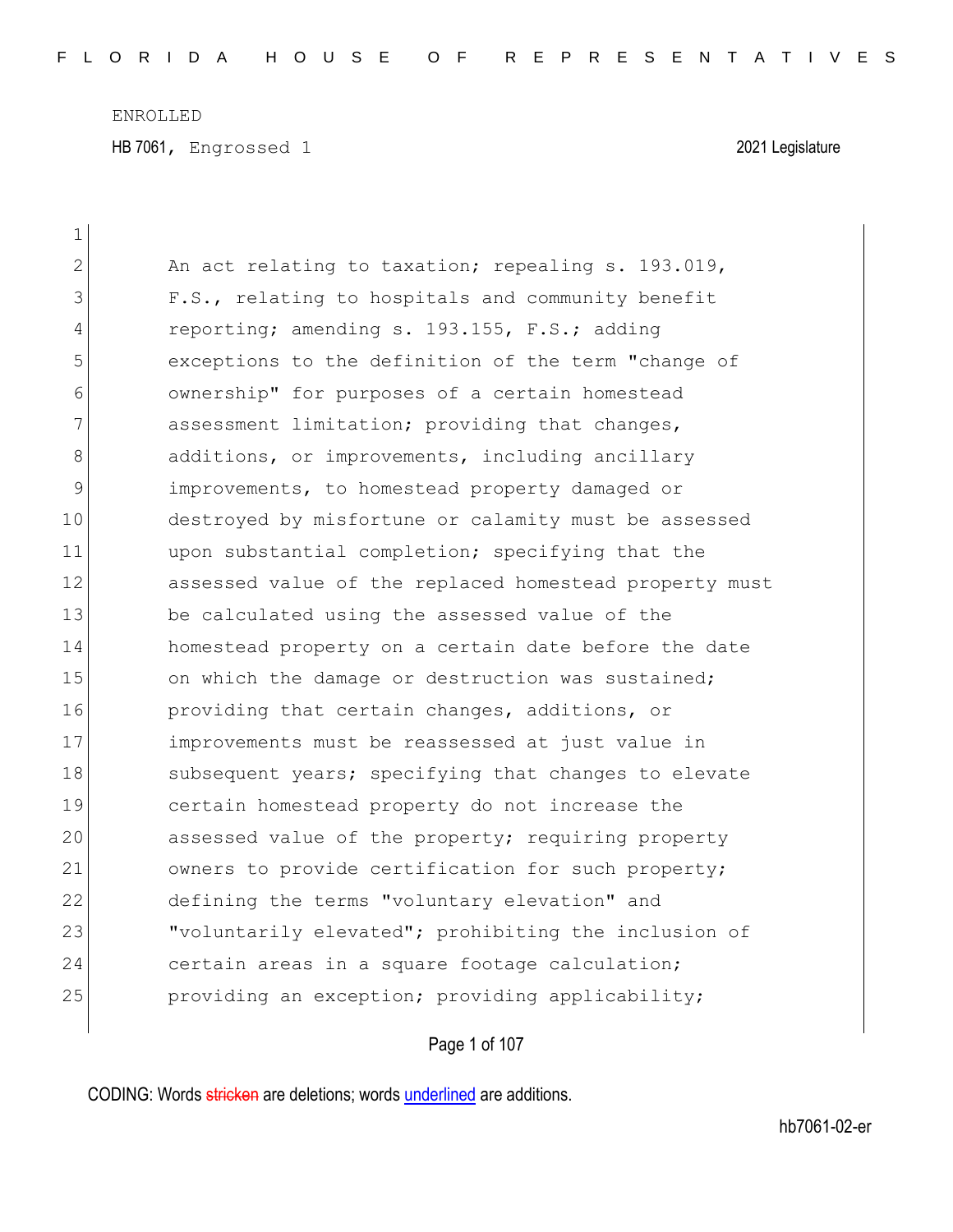| 26 | making clarifying changes; providing that changes      |
|----|--------------------------------------------------------|
| 27 | relating to elevated property are contingent upon      |
| 28 | elector approval of an amendment to the State          |
| 29 | Constitution; amending s. 193.1554, F.S.; providing    |
| 30 | that changes, additions, or improvements, including    |
| 31 | ancillary improvements, to nonhomestead residential    |
| 32 | property damaged or destroyed by misfortune or         |
| 33 | calamity must be assessed upon substantial completion; |
| 34 | specifying that the assessed value of the replaced     |
| 35 | nonhomestead residential property must be calculated   |
| 36 | using the assessed value of the nonhomestead           |
| 37 | residential property on a certain date before the date |
| 38 | on which the damage or destruction was sustained;      |
| 39 | providing that certain changes, additions, or          |
| 40 | improvements must be reassessed at just value in       |
| 41 | subsequent years; specifying that changes to elevate   |
| 42 | certain nonhomestead residential property do not       |
| 43 | increase the assessed value of the property; requiring |
| 44 | property owners to provide certification for such      |
| 45 | property; defining the terms "voluntary elevation" and |
| 46 | "voluntarily elevated"; prohibiting the inclusion of   |
| 47 | certain areas in a square footage calculation;         |
| 48 | providing an exception; providing applicability;       |
| 49 | making clarifying changes; providing that changes      |
| 50 | relating to elevated property are contingent upon      |

# Page 2 of 107

CODING: Words stricken are deletions; words underlined are additions.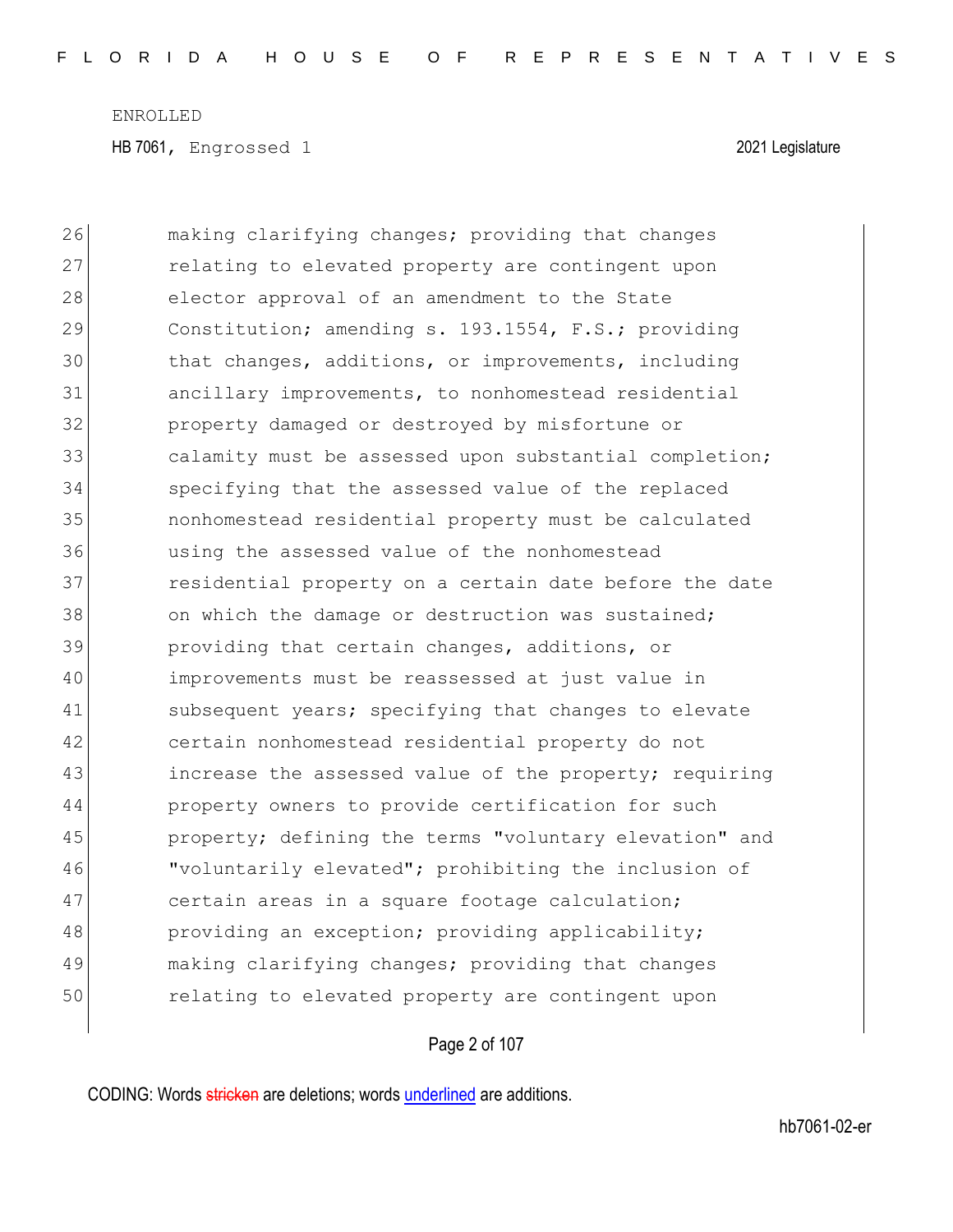51 elector approval of an amendment to the State 52 Constitution; amending s. 193.1555, F.S.; providing 53 that changes, additions, or improvements, including 54 ancillary improvements, to certain nonresidential real 55 property damaged or destroyed by misfortune or 56 calamity must be assessed upon substantial completion; 57 specifying that the assessed value of the replaced 58 nonresidential real property shall be calculated using 59 the assessed value of the residential and 60 nonresidential real property on a certain date before 61 b the date on which the damage or destruction was 62 sustained; providing that certain changes, additions, 63 or improvements must be reassessed at just value in 64 subsequent years; providing construction and 65 retroactive applicability; amending s. 196.196, F.S.; 66 specifying that portions of property not used for 67 certain purposes are not exempt from ad valorem 68 taxation; specifying that exemptions for certain 69 portions of property from ad valorem taxation are not 70 affected so long as such portions of property are used 71 for specified purposes; providing applicability and 72 construction; amending s. 196.1978, F.S.; exempting 73 certain multifamily projects from ad valorem taxation; 74 making technical changes; amending s. 196.198, F.S.; 75 providing that improvements to real property are

#### Page 3 of 107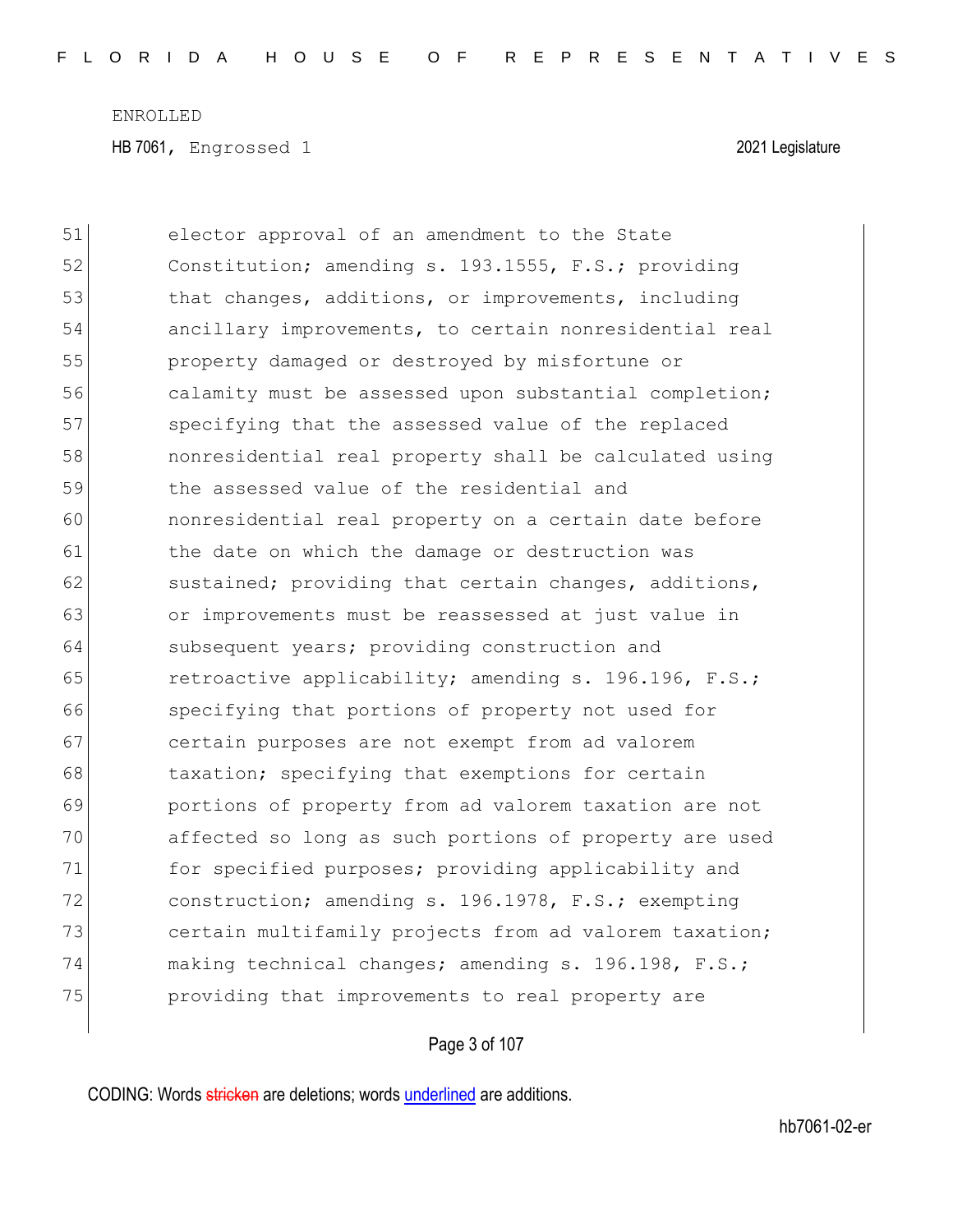HB 7061, Engrossed 1 2021 Legislature

76 deemed owned by certain educational institutions for 77 purposes of the educational exemption from ad valorem 78 taxation if certain criteria are met; providing that 79 such educational institutions shall receive the full 80 benefit of the exemption; requiring the property owner 81 bo make certain disclosures to the educational 82 **institution;** exempting certain property owned by a 83 house of public worship from ad valorem taxation; 84 providing construction; amending s. 197.222, F.S.; 85 requiring, rather than authorizing, tax collectors to 86 accept late payments of prepaid property taxes within 87 a certain timeframe; deleting a late payment penalty; 88 amending s. 201.08, F.S.; providing that modifications 89 of certain original documents for certain purposes on 90 which documentary stamp taxes were previously paid are 91 ont renewals and are not subject to the documentary 92 stamp tax; amending s. 210.20, F.S.; increasing, at 93 specified timeframes, the percentage of cigarette tax 94 proceeds paid to the Board of Directors of the H. Lee 95 Moffitt Cancer Center and Research Institute for 96 certain purposes; creating s. 211.0253, F.S.; 97 **providing a credit against oil and gas production** 98 108 taxes under the Strong Families Tax Credit; amending 99 S. 211.3106, F.S.; specifying the severance tax rate 100 for a certain heavy mineral under certain

### Page 4 of 107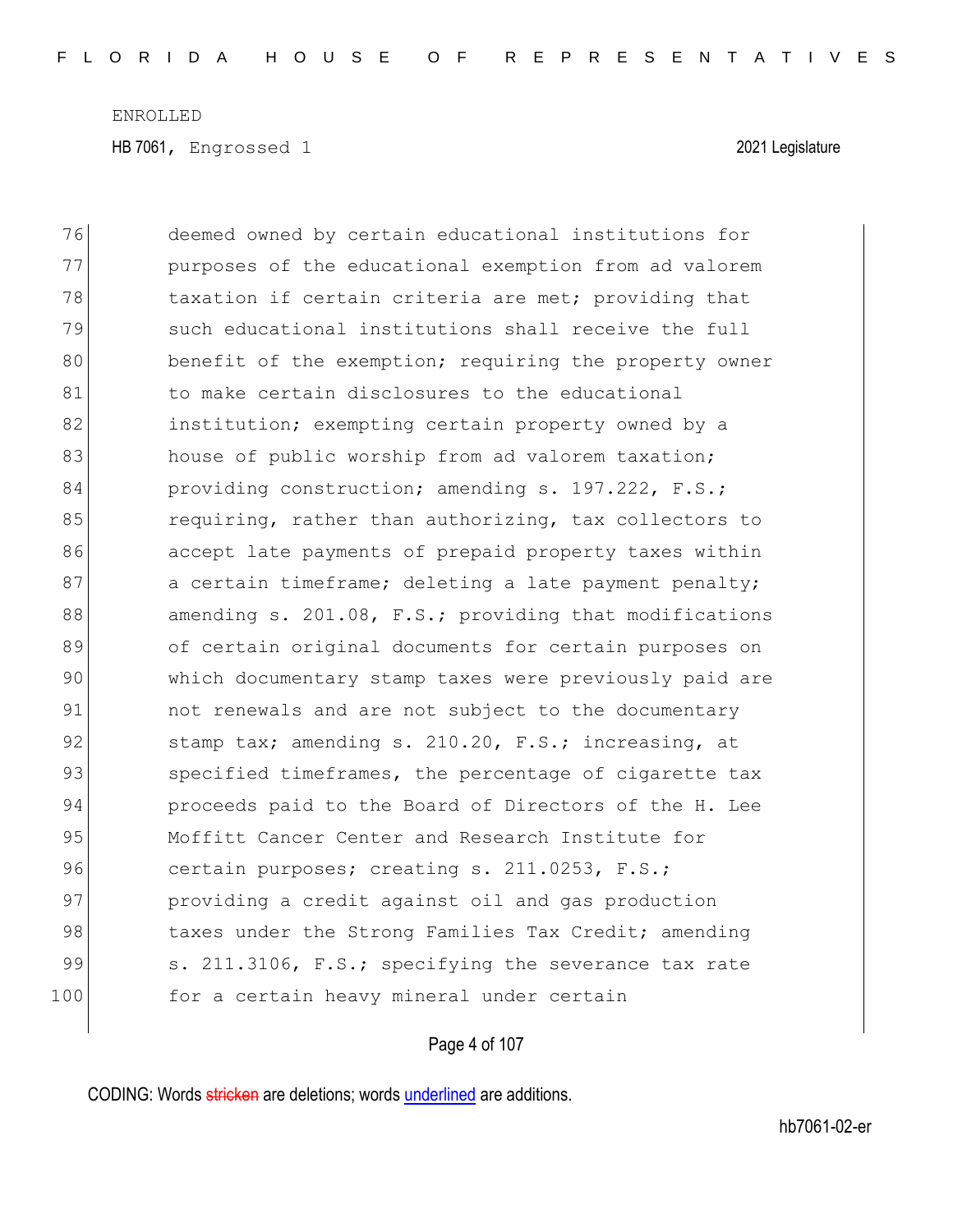101 circumstances; amending s. 212.06, F.S.; revising the 102 definition of the term "dealer"; revising a condition 103 for a sales tax exception for tangible personal 104 **property imported, produced, or manufactured in this** 105 state for export; defining terms; specifying 106 application requirements and procedures for a 107 **forwarding agent to apply for a Florida Certificate of** 108 Forwarding Agent Address from the Department of 109 Revenue; requiring forwarding agents receiving such 110 certificate to register as dealers for purposes of the 111 sales and use tax; specifying requirements for sales 112 tax remittance and for recordkeeping; specifying the 113 **timeframe for expiration of certificates and** 114 procedures for renewal; requiring forwarding agents to 115 **update information;** requiring the department to verify 116 certain information; authorizing the department to 117 Suspend or revoke certificates under certain 118 circumstances; requiring the department to provide a 119 list on its website of forwarding agents who have 120 received certificates; providing circumstances and 121 **requirements** for and construction related to dealers 122 accepting certificates or relying on the department's 123 website list in lieu of collecting certain taxes; 124 **providing criminal penalties for certain violations;** 125 authorizing the department to adopt rules; amending s.

### Page 5 of 107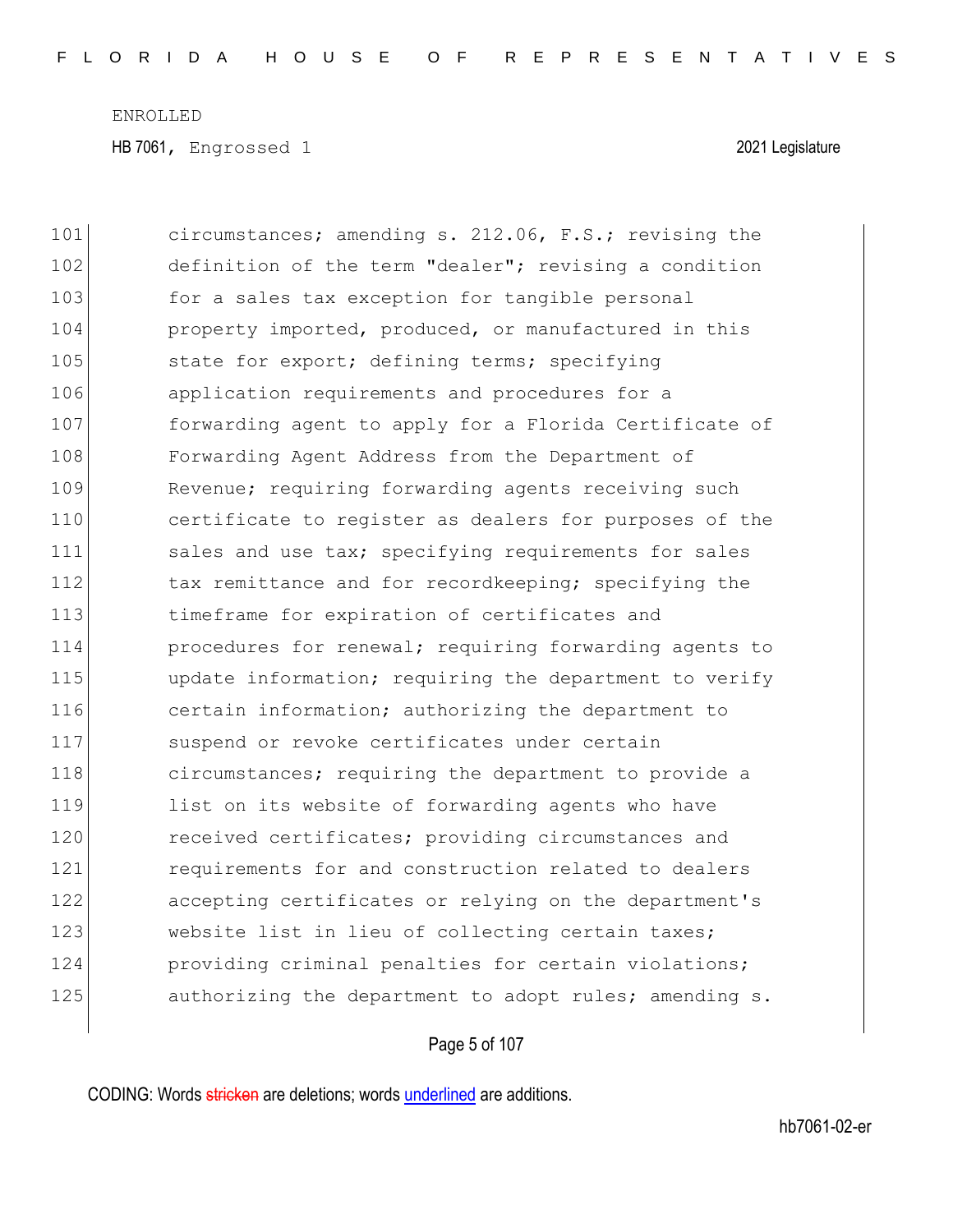HB 7061, Engrossed 1 2021 Legislature

| 126 | 212.07, F.S.; authorizing dealers, subject to certain  |
|-----|--------------------------------------------------------|
| 127 | conditions, to advertise or hold out to the public     |
| 128 | that they will pay sales tax on behalf of the          |
| 129 | purchaser; amending s. 212.08, F.S.; extending the     |
| 130 | expiration date of the sales tax exemption for data    |
| 131 | center property; exempting specified items that assist |
| 132 | in independent living from the sales tax; amending s.  |
| 133 | 212.13, F.S.; revising recordkeeping requirements for  |
| 134 | dealers collecting the sales and use tax; amending s.  |
| 135 | 212.15, F.S.; providing that stolen sales tax revenue  |
| 136 | may be aggregated for the purposes of determining the  |
| 137 | grade of certain criminal offenses; conforming a       |
| 138 | provision to changes made by the act; creating s.      |
| 139 | 212.1834, F.S.; providing a credit against sales taxes |
| 140 | payable by direct pay permitholders under the Strong   |
| 141 | Families Tax Credit; amending ss. 212.20 and 212.205,  |
| 142 | F.S.; conforming provisions to changes made by the     |
| 143 | act; amending s. 213.053, F.S.; authorizing the        |
| 144 | department to publish a list of forwarding agents who  |
| 145 | have received Florida Certificates of Forwarding Agent |
| 146 | Address on its website; amending s. 218.64, F.S.;      |
| 147 | conforming provisions to changes made by the act;      |
| 148 | amending s. 220.02, F.S.; specifying the order in      |
| 149 | which corporate income tax credits under the Strong    |
| 150 | Families Tax Credit and the Florida Internship Tax     |

# Page 6 of 107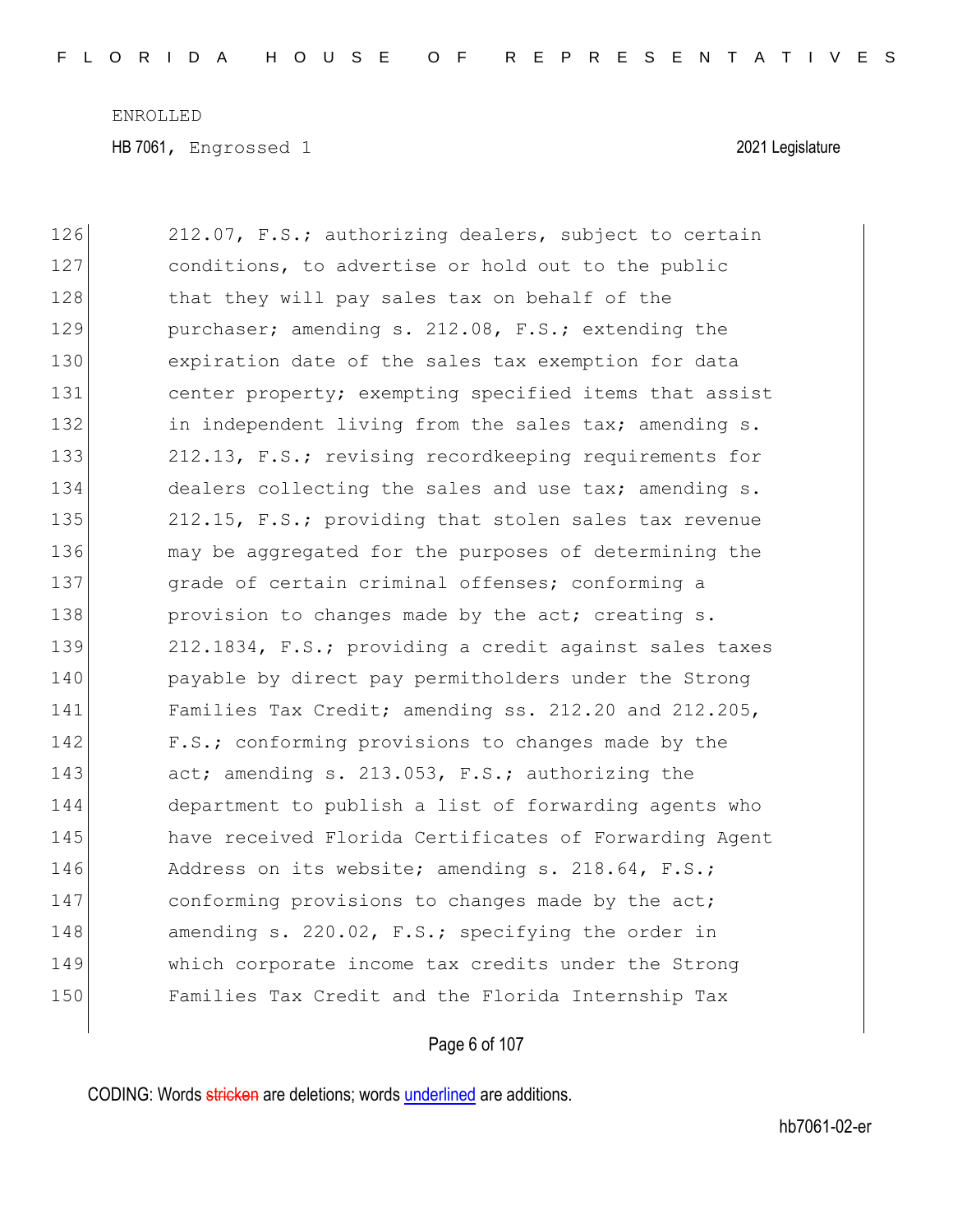HB 7061, Engrossed 1 2021 Legislature

151 Credit Program are applied; amending s. 220.13, F.S.; 152 requiring corporate income taxpayers to add back to 153 their taxable income claimed credit amounts under the 154 Strong Families Tax Credit and the Florida Internship 155 Tax Credit Program; providing an exception; amending 156 s. 220.1845, F.S.; increasing the contaminated site 157 **rehabilitation corporate income tax credit for a** 158 specified fiscal year; amending s. 220.186, F.S.; 159 providing that a corporate income tax credit claimed 160 ander the Strong Families Tax Credit is not applied in 161 block the calculation of the Florida alternative minimum tax 162 **credit;** creating s. 220.1877, F.S.; providing a credit 163 against the corporate income tax under the Strong 164 Families Tax Credit; specifying requirements and 165 **procedures for the credit; creating s. 220.198, F.S.;** 166 **providing a short title; defining terms;** providing a 167 corporate income tax credit for qualified businesses 168 employing student interns if certain criteria are met; 169 specifying the amount of the credit a qualified 170 business may claim per student intern; specifying a 171 limit on the credit claimed per taxable year; 172 specifying the combined total amount of tax credits 173 which may be granted per state fiscal year in 174 specified years; requiring that credits be allocated 175 on a prorated basis if total approved credits exceed

### Page 7 of 107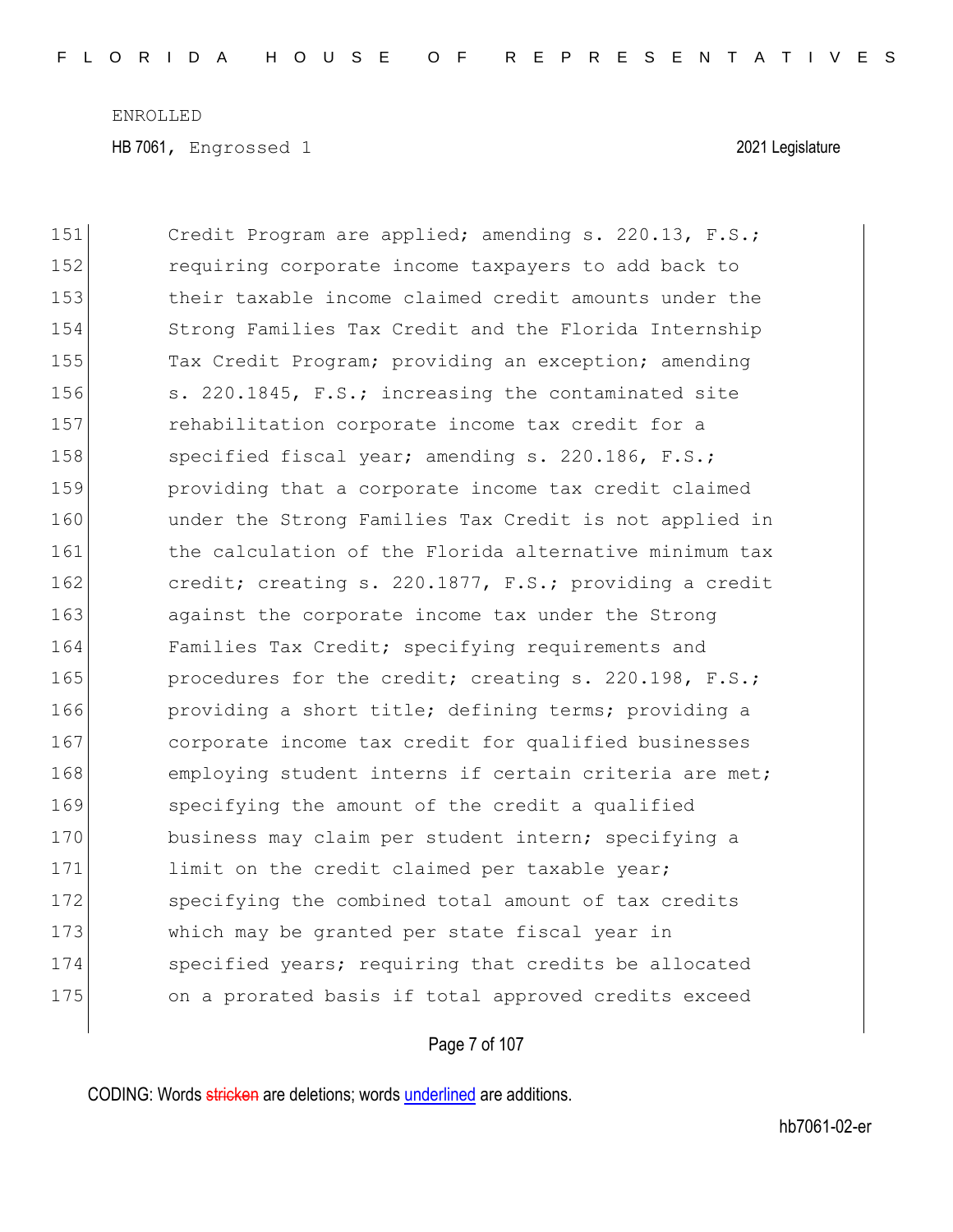HB 7061, Engrossed 1 2021 Legislature

| 176 | the limit; authorizing the department to adopt certain |
|-----|--------------------------------------------------------|
| 177 | rules; authorizing a qualified business to carry       |
| 178 | forward unused credit for a certain time; amending s.  |
| 179 | 288.0001, F.S.; conforming a provision to changes made |
| 180 | by the act; repealing s. 288.11625, F.S., relating to  |
| 181 | sports development; amending s. 376.30781, F.S.;       |
| 182 | conforming a provision to changes made by the act;     |
| 183 | creating s. 402.62, F.S.; creating the Strong Families |
| 184 | Tax Credit; defining terms; specifying requirements    |
| 185 | for the Department of Children and Families in         |
| 186 | designating eligible charitable organizations;         |
| 187 | specifying requirements for eligible charitable        |
| 188 | organizations receiving contributions; specifying      |
| 189 | duties of the Department of Children and Families;     |
| 190 | specifying a limitation on, and application procedures |
| 191 | for, the tax credit; specifying requirements and       |
| 192 | procedures for, and restrictions on, the carryforward, |
| 193 | conveyance, transfer, assignment, and rescindment of   |
| 194 | credits; specifying requirements and procedures for    |
| 195 | the department; providing construction; authorizing    |
| 196 | the department, the Division of Alcoholic Beverages    |
| 197 | and Tobacco of the Department of Business and          |
| 198 | Professional Regulation, and the Department of         |
| 199 | Children and Families to develop a cooperative         |
| 200 | agreement and adopt rules; authorizing certain         |

# Page 8 of 107

CODING: Words stricken are deletions; words underlined are additions.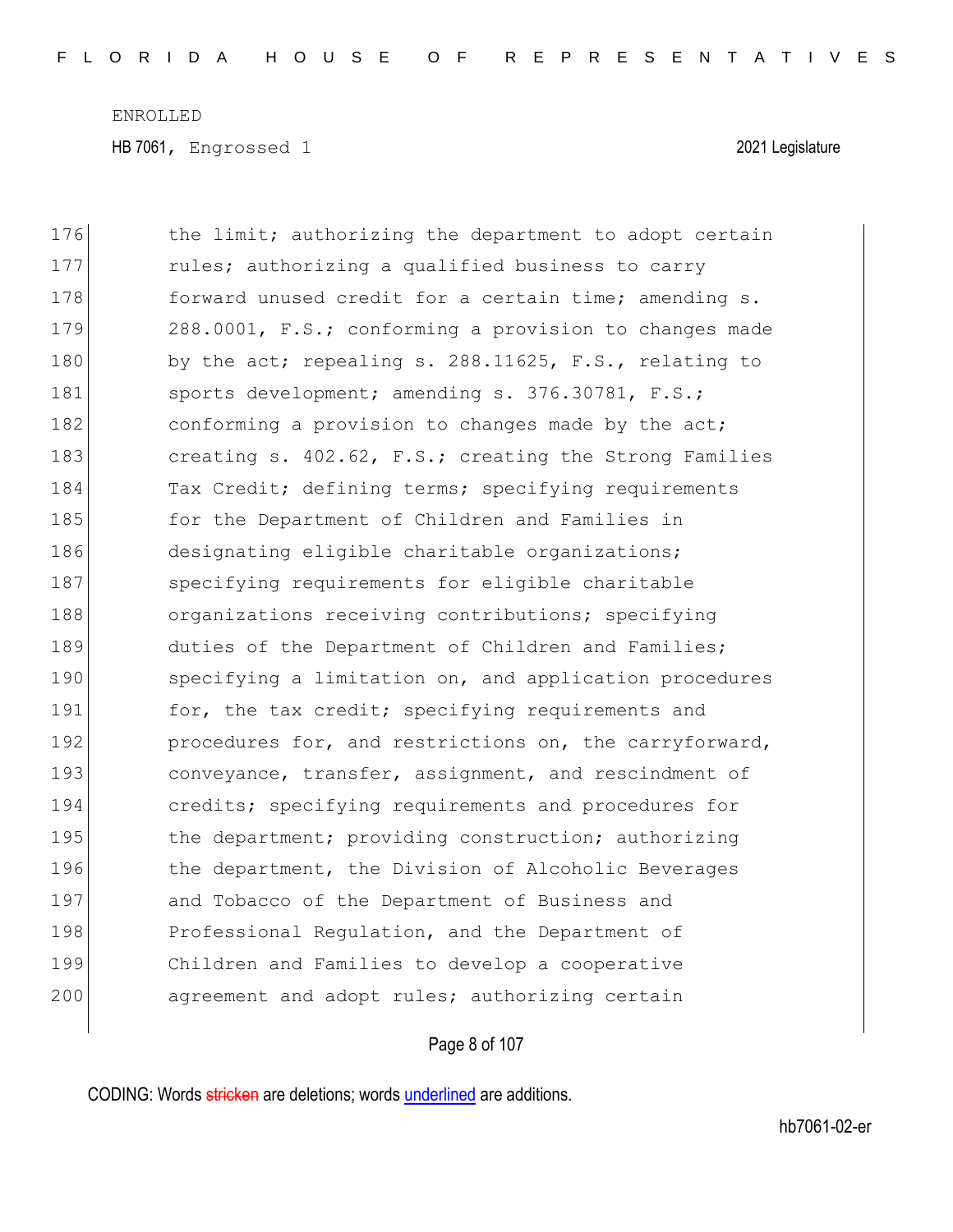HB 7061, Engrossed 1 2021 Legislature

| 201 | interagency information sharing; amending s. 443.191,  |
|-----|--------------------------------------------------------|
| 202 | F.S.; conforming a cross-reference; creating s.        |
| 203 | 561.1213, F.S.; providing a credit against excise      |
| 204 | taxes on certain alcoholic beverages under the Strong  |
| 205 | Families Tax Credit; amending s. 624.509, F.S.;        |
| 206 | specifying the order in which the insurance premium    |
| 207 | tax credit under the Strong Families Tax Credit is     |
| 208 | applied; creating s. 624.51057, F.S.; providing a      |
| 209 | credit against the insurance premium tax under the     |
| 210 | Strong Families Tax Credit; providing sales tax        |
| 211 | exemptions for certain clothing, wallets, bags, school |
| 212 | supplies, personal computers, and personal computer-   |
| 213 | related accessories during a certain timeframe;        |
| 214 | defining terms; specifying locations where the         |
| 215 | exemptions do not apply; authorizing certain dealers   |
| 216 | to opt out of participating in the exemptions, subject |
| 217 | to certain conditions; authorizing the department to   |
| 218 | adopt emergency rules; providing sales tax exemptions  |
| 219 | for certain disaster preparedness supplies during a    |
| 220 | certain timeframe; specifying locations where the      |
| 221 | exemptions do not apply; authorizing the department to |
| 222 | adopt emergency rules; providing sales tax exemptions  |
| 223 | for certain admissions to music events, sporting       |
| 224 | events, cultural events, specified performances,       |
| 225 | movies, museums, state parks, and fitness facilities,  |

# Page 9 of 107

CODING: Words stricken are deletions; words underlined are additions.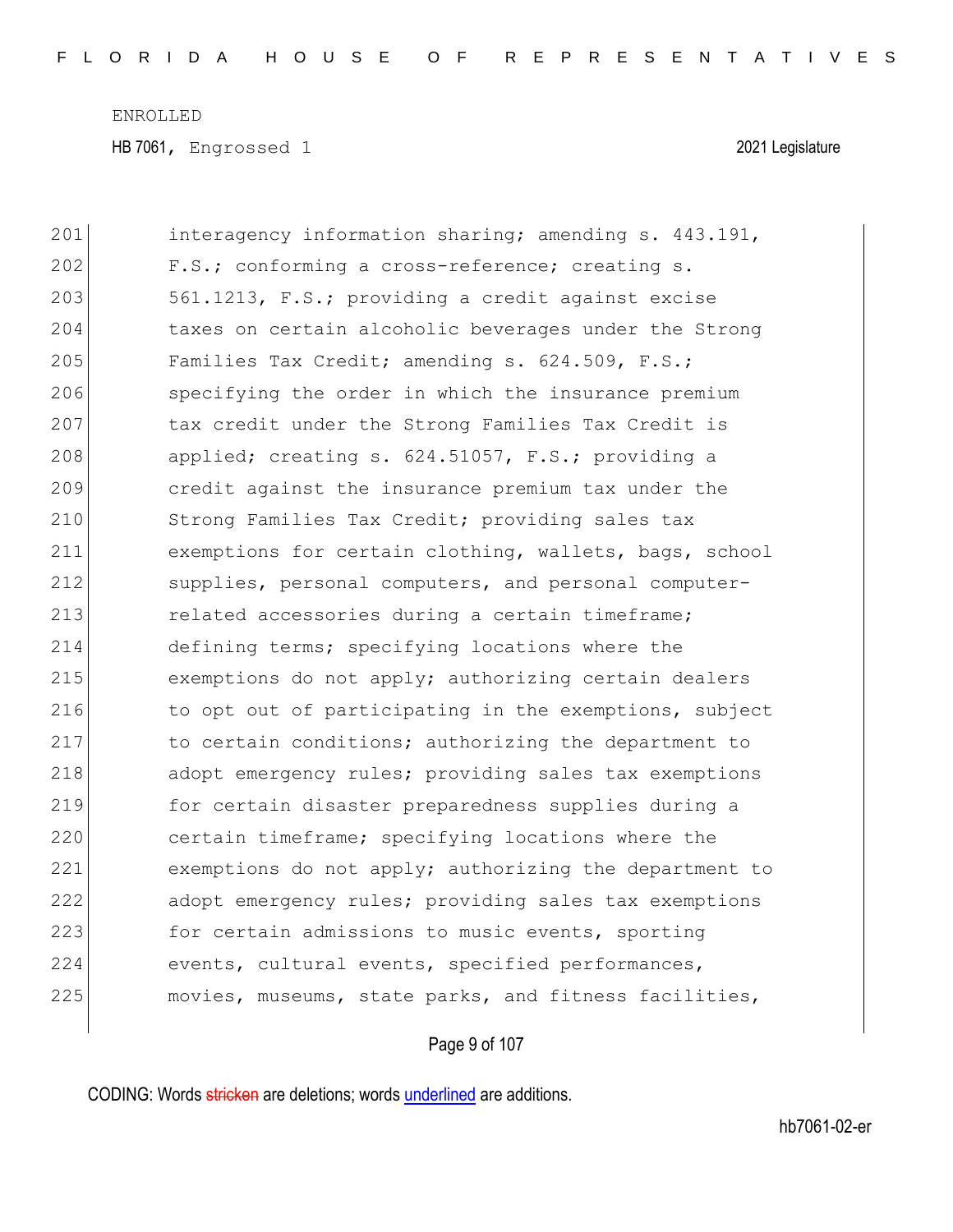| 226 | and for certain boating and water activity, camping,   |
|-----|--------------------------------------------------------|
| 227 | fishing, general outdoor supplies, and sports          |
| 228 | equipment, during certain timeframes; defining terms;  |
| 229 | specifying locations where the exemptions do not       |
| 230 | apply; requiring purchasers to collect sales tax on    |
| 231 | resold exempt admissions; authorizing the department   |
| 232 | to adopt emergency rules; amending chapter 2021-2,     |
| 233 | Laws of Florida; conforming a cross-reference;         |
| 234 | revising certain taxes on rental or license fees;      |
| 235 | reenacting s. 192.0105(3)(a), F.S., relating to        |
| 236 | taxpayer rights, to incorporate the amendment made to  |
| 237 | s. 197.222, F.S., in a reference thereto; reenacting   |
| 238 | s. 193.1557, F.S., relating to assessment of property  |
| 239 | damaged or destroyed by Hurricane Michael, to          |
| 240 | incorporate the amendments made to ss. 193.155,        |
| 241 | 193.1554, and 193.1555, F.S., in references thereto;   |
| 242 | reenacting s. 210.205, F.S., relating to cigarette tax |
| 243 | distribution reporting, to incorporate the amendment   |
| 244 | made to s. 210.20, F.S., in a reference thereto;       |
| 245 | reenacting s. $212.08(18)(f)$ , F.S., relating to the  |
| 246 | sales, rental, use, consumption, distribution, and     |
| 247 | storage tax, to incorporate the amendment made to s.   |
| 248 | 212.13, F.S., in a reference thereto; authorizing the  |
| 249 | department to adopt emergency rules to implement       |
| 250 | certain provisions; providing for expiration of that   |

# Page 10 of 107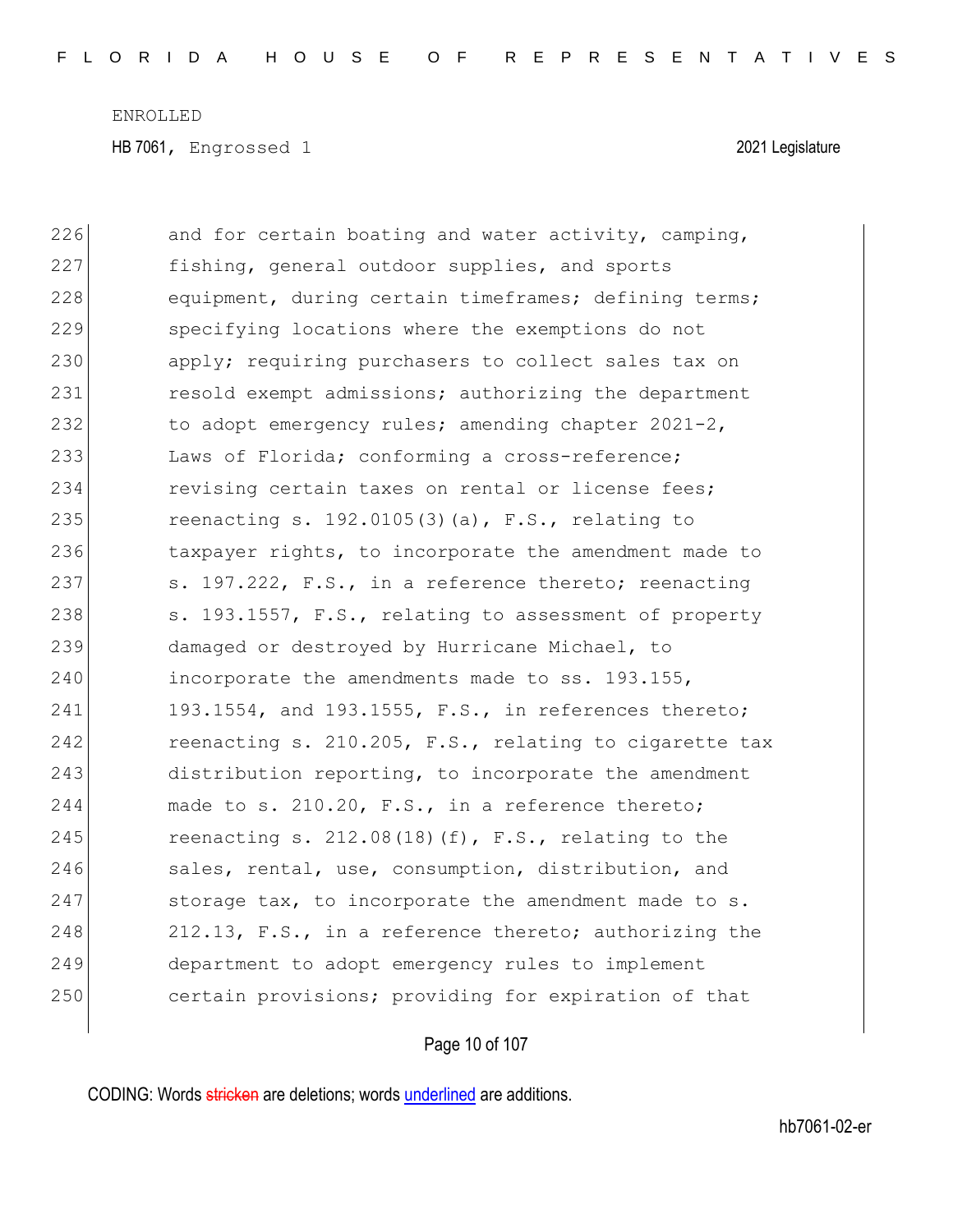HB 7061, Engrossed 1 2021 Legislature

| 251 | authority; providing an appropriation; requiring the               |
|-----|--------------------------------------------------------------------|
| 252 | Florida Institute for Child Welfare to provide a                   |
| 253 | certain report to the Governor and the Legislature by              |
| 254 | a specified date; providing effective dates.                       |
| 255 |                                                                    |
| 256 | Be It Enacted by the Legislature of the State of Florida:          |
| 257 |                                                                    |
| 258 | Section 1. Effective upon this act becoming a law, section         |
| 259 | 193.019, Florida Statutes, is repealed.                            |
| 260 | Section 2. Paragraph (a) of subsection (3) and paragraph           |
| 261 | (b) of subsection (4) of section 193.155, Florida Statutes, are    |
| 262 | amended to read:                                                   |
| 263 | 193.155 Homestead assessments. Homestead property shall be         |
| 264 | assessed at just value as of January 1, 1994. Property receiving   |
| 265 | the homestead exemption after January $1, 1994,$ shall be assessed |
| 266 | at just value as of January 1 of the year in which the property    |
| 267 | receives the exemption unless the provisions of subsection (8)     |
| 268 | apply.                                                             |
| 269 | (3) (a) Except as provided in this subsection or subsection        |
| 270 | (8), property assessed under this section shall be assessed at     |
| 271 | just value as of January 1 of the year following a change of       |
| 272 | ownership. Thereafter, the annual changes in the assessed value    |
| 273 | of the property are subject to the limitations in subsections      |
| 274 | $(1)$ and $(2)$ . For the purpose of this section, a change of     |
| 275 | ownership means any sale, foreclosure, or transfer of legal        |
|     |                                                                    |

Page 11 of 107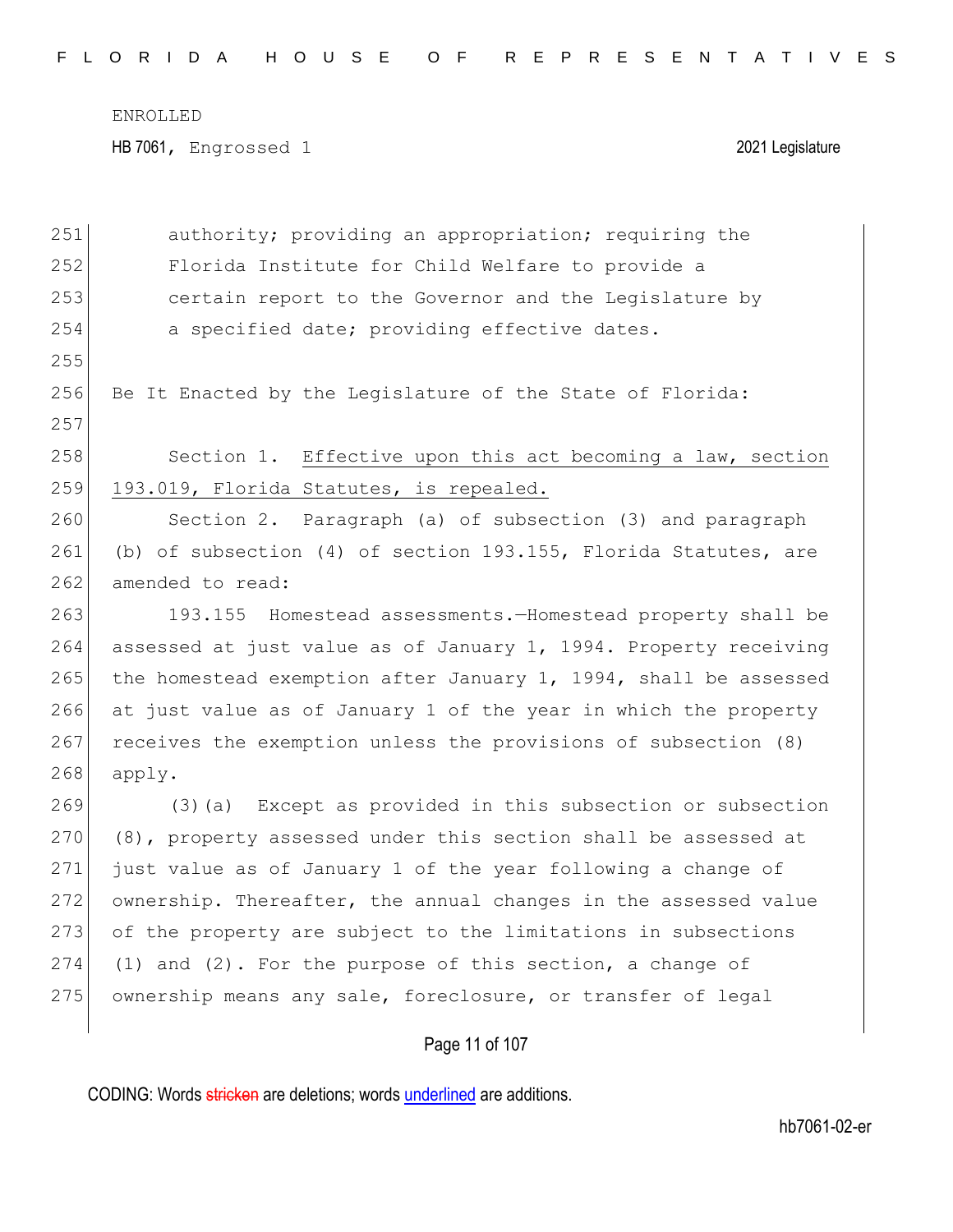276 title or beneficial title in equity to any person, except if any

ENROLLED

HB 7061, Engrossed 1 2021 Legislature

277 of the following apply:

CODING: Words stricken are deletions; words underlined are additions. Page 12 of 107 278 1. Subsequent to the change or transfer, the same person 279 is entitled to the homestead exemption as was previously 280 entitled and: 281 a. The transfer of title is to correct an error; 282 b. The transfer is between legal and equitable title or 283 equitable and equitable title and no additional person applies 284 for a homestead exemption on the property; 285 c. The change or transfer is by means of an instrument in 286 which the owner is listed as both grantor and grantee of the 287 real property and one or more other individuals are additionally  $288$  named as grantee. However, if any individual who is additionally 289 named as a grantee applies for a homestead exemption on the  $290$  property, the application is considered a change of ownership; 291  $\theta$ 292 d. The change or transfer is by means of an instrument in 293 which the owner entitled to the homestead exemption is listed as 294 both grantor and grantee of the real property and one or more  $295$  other individuals, all of whom held title as joint tenants with 296 rights of survivorship with the owner, are named only as 297 grantors and are removed from the title; or 298 e. The person is a lessee entitled to the homestead 299 exemption under s. 196.041(1). 300 2. Legal or equitable title is changed or transferred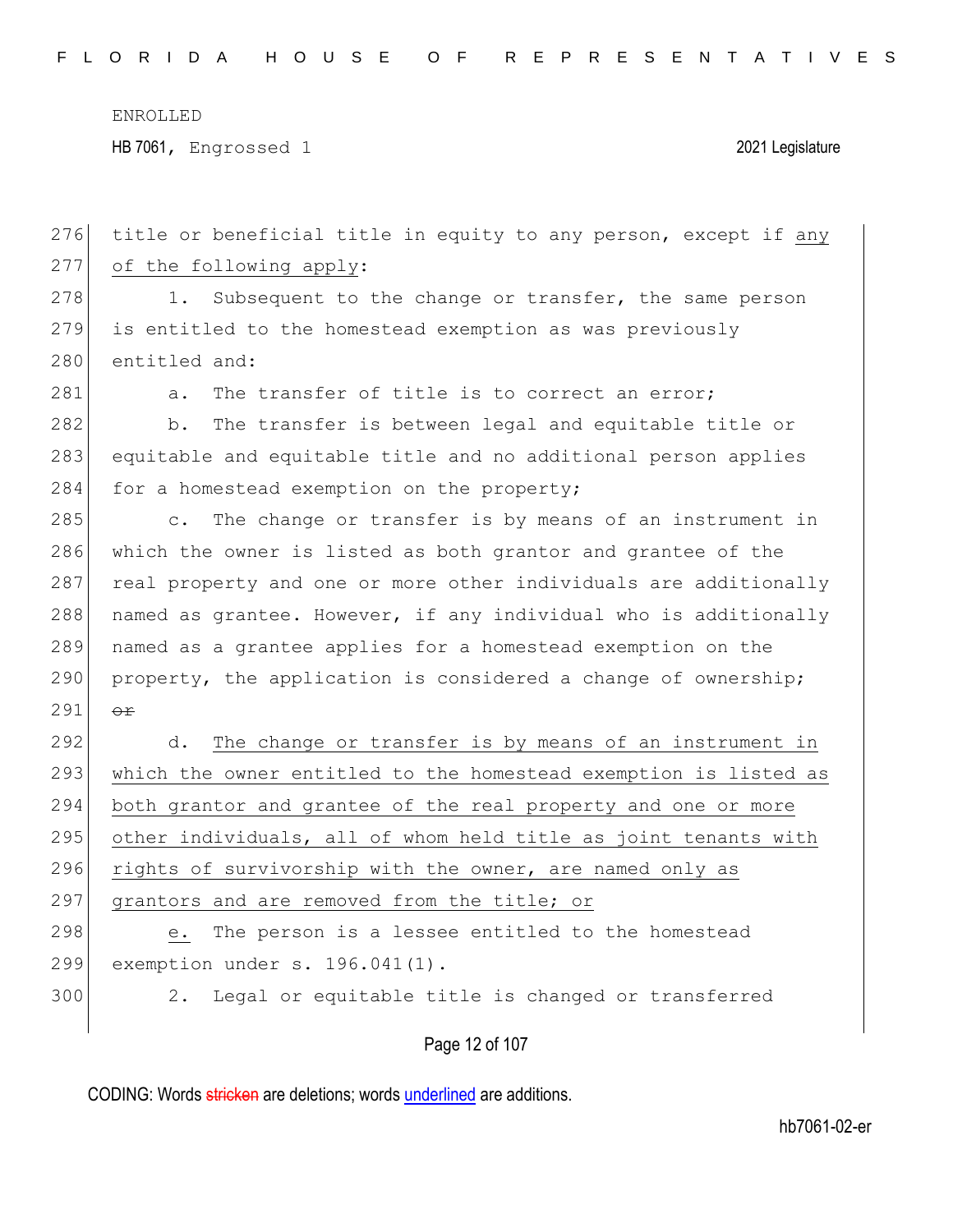| 301 | between husband and wife, including a change or transfer to a    |
|-----|------------------------------------------------------------------|
| 302 | surviving spouse or a transfer due to a dissolution of marriage; |
| 303 | The transfer occurs by operation of law to the<br>3.             |
| 304 | surviving spouse or minor child or children under s. 732.401; or |
| 305 | Upon the death of the owner, the transfer is between<br>4.       |
| 306 | the owner and another who is a permanent resident and who is     |
| 307 | legally or naturally dependent upon the owner; or                |
| 308 | The transfer occurs with respect to a property where<br>5.       |
| 309 | all of the following apply:                                      |
| 310 | Multiple owners hold title as joint tenants with rights<br>а.    |
| 311 | of survivorship;                                                 |
| 312 | b. One or more owners were entitled to and received the          |
| 313 | homestead exemption on the property;                             |
| 314 | The death of one or more owners occurs; and<br>$\circ$ .         |
| 315 | Subsequent to the transfer, the surviving owner or<br>d.         |
| 316 | owners previously entitled to and receiving the homestead        |
| 317 | exemption continue to be entitled to and receive the homestead   |
| 318 | exemption.                                                       |
| 319 | (4)                                                              |
| 320 | (b) 1. Changes, additions, or improvements that replace all      |
| 321 | or a portion of homestead property, including ancillary          |
| 322 | improvements, damaged or destroyed by misfortune or calamity     |
| 323 | shall be assessed upon substantial completion as provided in     |
| 324 | this paragraph. Such assessment must be calculated using shall   |
| 325 | not increase the homestead property's assessed value as of the   |
|     |                                                                  |

Page 13 of 107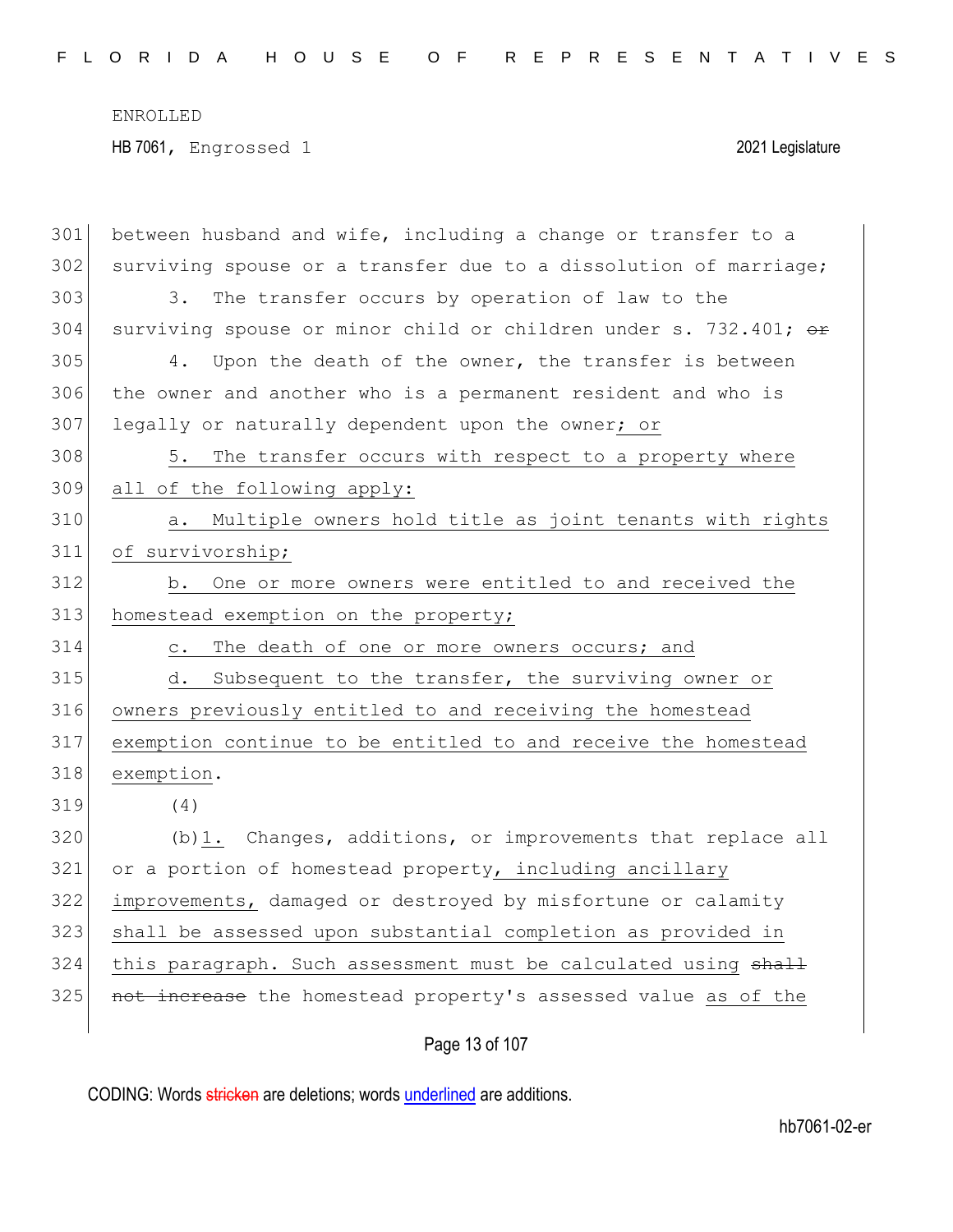HB 7061, Engrossed 1 2021 Legislature

| 326 | January 1 immediately before the date on which the damage or     |
|-----|------------------------------------------------------------------|
| 327 | destruction was sustained, subject to the assessment limitations |
| 328 | in subsections $(1)$ and $(2)$ , when:                           |
| 329 | The square footage of the homestead property as changed<br>a.    |
| 330 | or improved does not exceed 110 percent of the square footage of |
| 331 | the homestead property before the damage or destruction; or-     |
| 332 | b. Additionally, the homestead property's assessed value         |
| 333 | shall not increase if The total square footage of the homestead  |
| 334 | property as changed or improved does not exceed 1,500 square     |
| 335 | feet. Changes, additions, or improvements that do not cause the  |
| 336 | total to exceed 110 percent of the total square footage of the   |
| 337 | homestead property before the damage or destruction or that do   |
| 338 | not cause the total to exceed 1,500 total square feet shall be   |
| 339 | reassessed as provided under subsection (1).                     |
| 340 | The homestead property's assessed value must shall be<br>2.      |
| 341 | increased by the just value of that portion of the changed or    |
| 342 | improved homestead property which is in excess of 110 percent of |
| 343 | the square footage of the homestead property before the damage   |
| 344 | or destruction or of that portion exceeding 1,500 square feet.   |
|     |                                                                  |

345 345 3. Homestead property damaged or destroyed by misfortune 346 or calamity which, after being changed or improved, has a square footage of less than 100 percent of the homestead property's total square footage before the damage or destruction shall be 349 assessed pursuant to subsection (5).

350 4. Changes, additions, or improvements assessed pursuant

Page 14 of 107

CODING: Words stricken are deletions; words underlined are additions.

hb7061-02-er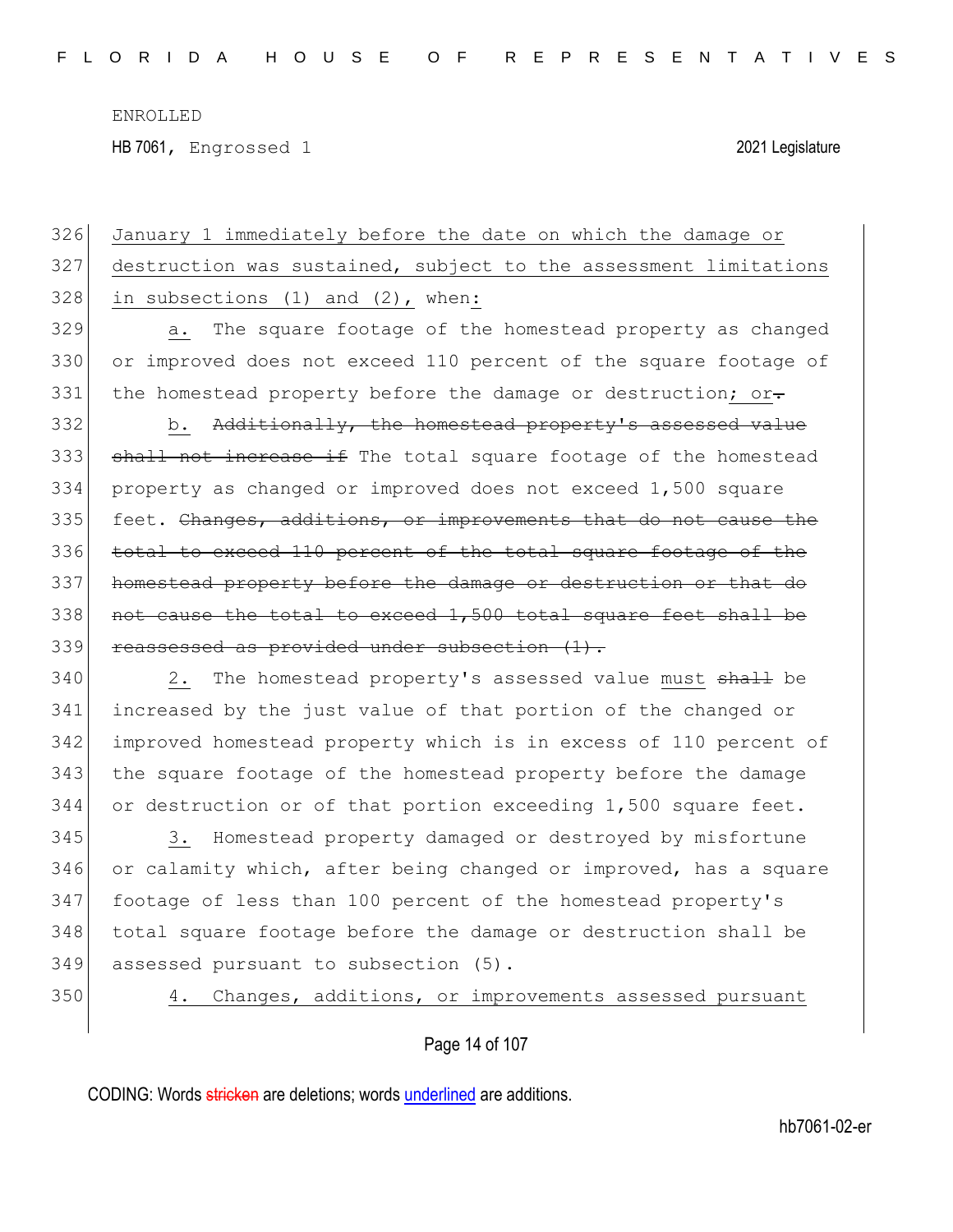HB 7061, Engrossed 1 2021 Legislature

 to this paragraph must be reassessed pursuant to subsection (1) in subsequent years. This paragraph applies to changes, additions, or improvements commenced within 3 years after the January 1 following the damage or destruction of the homestead. Section 3. Effective upon the effective date of the amendment to the State Constitution proposed by HJR 1377, 2021 Regular Session, or a similar joint resolution having 358 substantially the same specific intent and purpose, if such amendment to the State Constitution is approved at the general election held in November 2022 or at an earlier special election specifically authorized by law for that purpose, paragraph (b) of subsection (4) of section 193.155, Florida Statutes, as amended by this act, and paragraph (c) of that subsection are amended to read:

 193.155 Homestead assessments.—Homestead property shall be assessed at just value as of January 1, 1994. Property receiving the homestead exemption after January 1, 1994, shall be assessed at just value as of January 1 of the year in which the property receives the exemption unless the provisions of subsection (8) apply.

(4)

372 (b) 1. Changes, additions, or improvements that replace all 373 or a portion of homestead property, including ancillary improvements, which was damaged or destroyed by misfortune or calamity or which was voluntarily elevated shall be assessed

### Page 15 of 107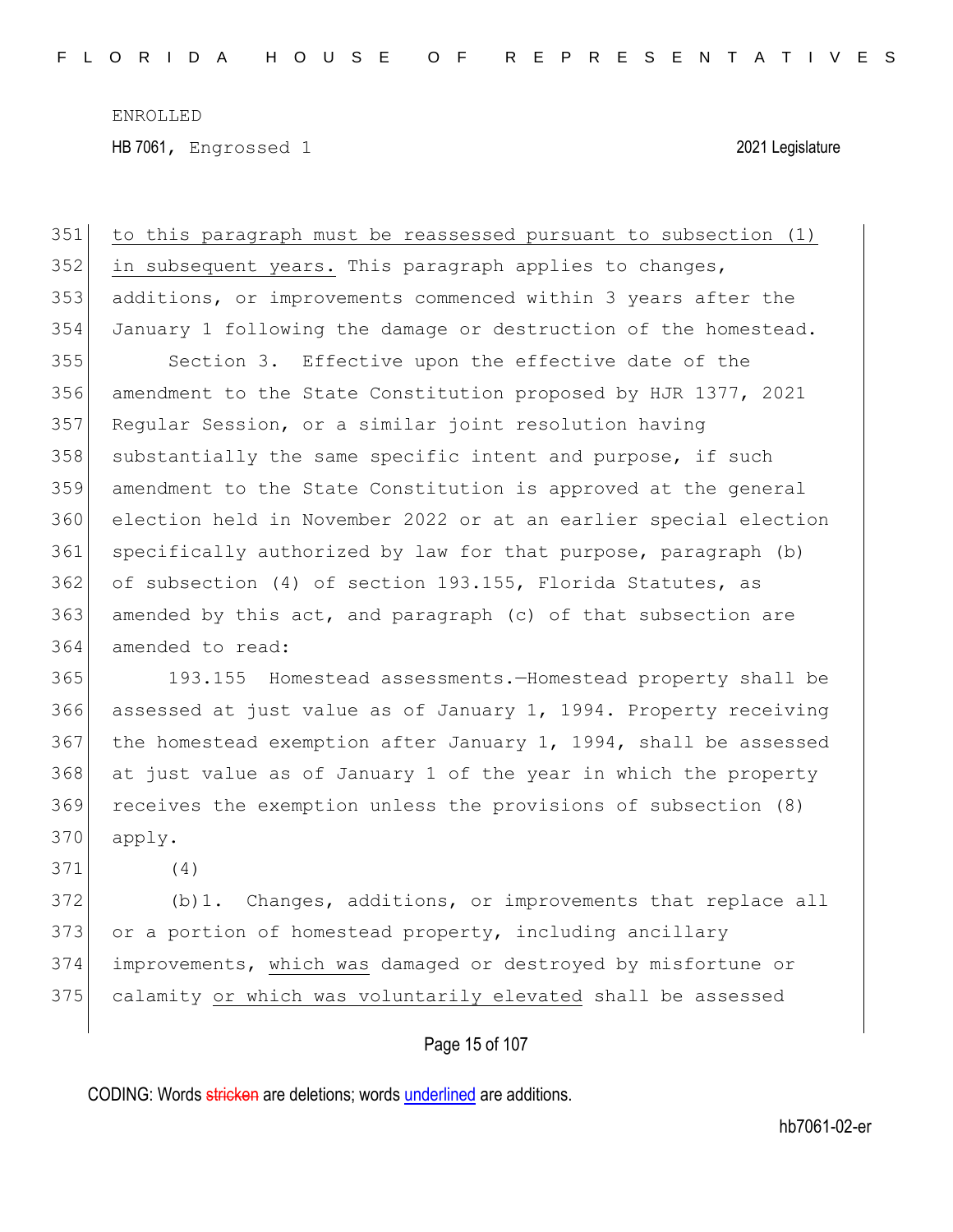upon substantial completion as provided in this paragraph. Such assessment must be calculated using the homestead property's assessed value as of the January 1 immediately before the date on which the damage or destruction was sustained or the property 380 was voluntarily elevated, subject to the assessment limitations in subsections (1) and (2), when:

382 a. The square footage of the homestead property as 383 changed,  $\theta$  improved, or elevated does not exceed 110 percent of 384 the square footage of the homestead property before the damage, 385 or destruction, or elevation; or

386 b. The total square footage of the homestead property as 387 changed,  $\theta$  improved, or elevated does not exceed 1,500 square 388 feet.

 2. The homestead property's assessed value must be 390 increased by the just value of that portion of the changed,  $\theta$  improved, or elevated homestead property which is in excess of 110 percent of the square footage of the homestead property 393 before the qualifying damage,  $\theta$ r destruction, or voluntary elevation or of that portion exceeding 1,500 square feet.

395 3. Homestead property damaged, or destroyed, or 396 voluntarily elevated by misfortune or calamity which, after 397 being changed or improved, has a square footage of less than 100 398 percent of the homestead property's total square footage before 399 the qualifying damage,  $\theta$  destruction, or voluntary elevation 400 shall be assessed pursuant to subsection (5).

### Page 16 of 107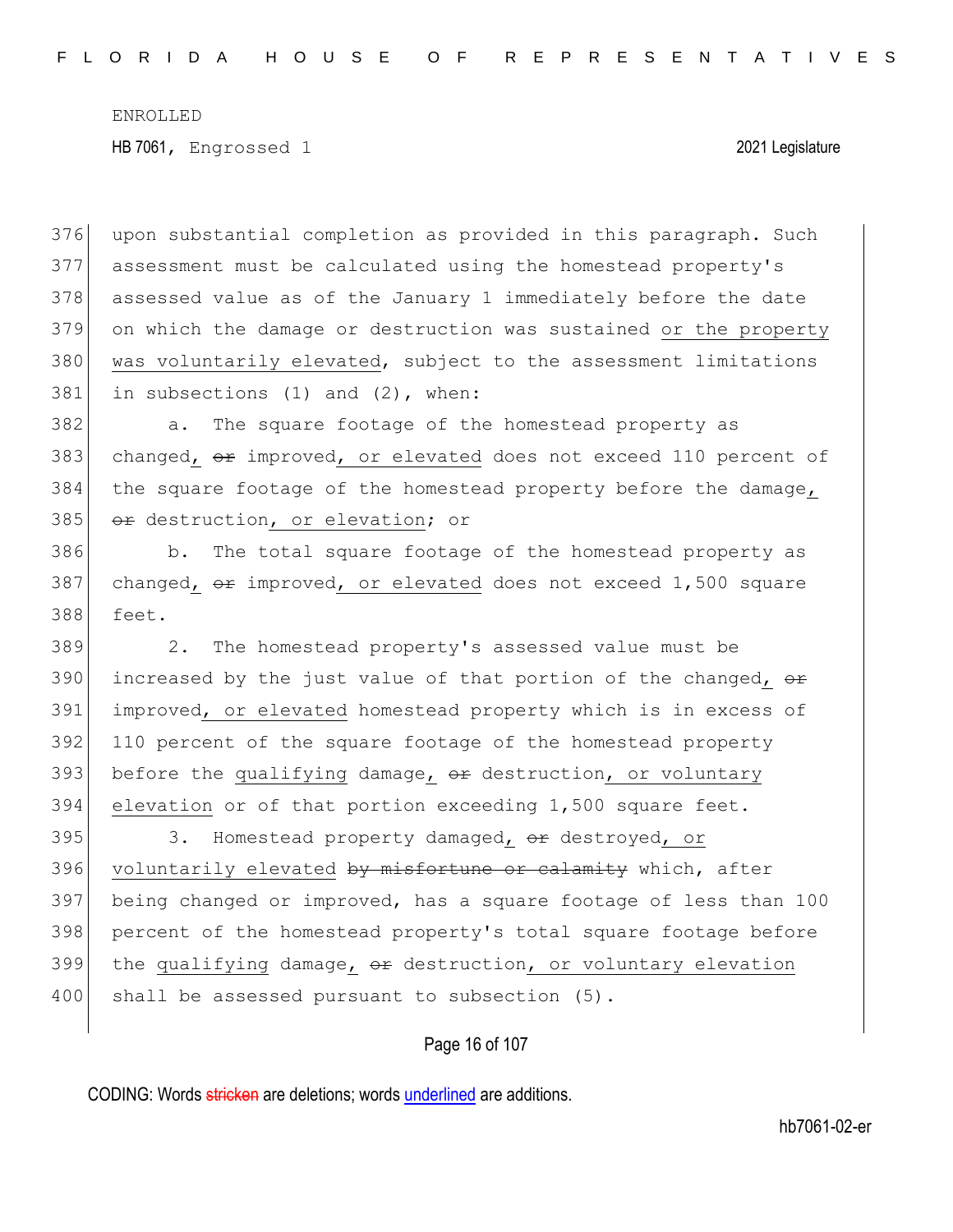HB 7061, Engrossed 1 2021 Legislature

| 401 | 4.a. Voluntarily elevated property qualifies under this         |
|-----|-----------------------------------------------------------------|
| 402 | paragraph if, at the time the voluntary elevation commenced:    |
| 403 | The homestead property was not deemed uninhabitable in<br>( I ) |
| 404 | part or in whole under state or local law;                      |
| 405 | (II) All ad valorem taxes, special assessments, county or       |
| 406 | municipal utility charges, and other government-imposed liens   |
| 407 | against the homestead property had been paid; and               |
| 408 | (III) The homestead property did not comply with the            |
| 409 | Federal Emergency Management Agency's National Flood Insurance  |
| 410 | Program requirements and Florida Building Code elevation        |
| 411 | requirements and was elevated in compliance with such           |
| 412 | requirements. The property owner must provide elevation         |
| 413 | certificates for both the original and elevated homestead       |
| 414 | property. As used in this paragraph, the term "voluntary        |
| 415 | elevation" or "voluntarily elevated" means the elevation of an  |
| 416 | existing nonconforming homestead property or the removal and    |
| 417 | rebuilding of a nonconforming homestead property.               |
| 418 | b. Conforming areas below an elevated structure designated      |
| 419 | only for parking, storage, or access may not be included in the |
| 420 | 110 percent calculation unless the area exceeds 110 percent of  |
| 421 | the lowest level square footage before the voluntary elevation, |
| 422 | in which case the area in excess of 110 percent of the lowest   |
| 423 | level square footage before the voluntary elevation shall be    |
| 424 | included in the 110 percent calculation.                        |
| 425 | c. This paragraph does not apply to homestead property          |
|     |                                                                 |

Page 17 of 107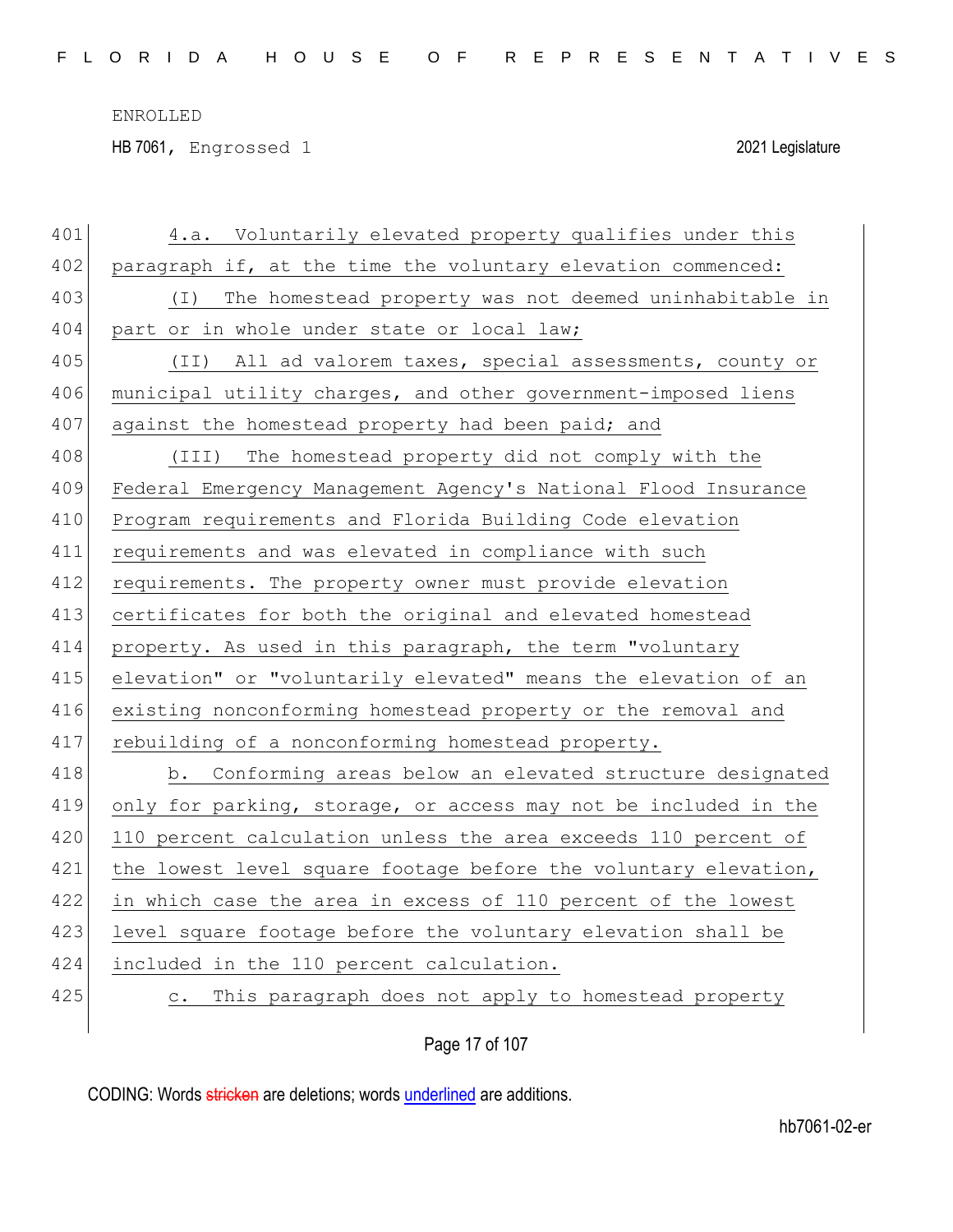HB 7061, Engrossed 1 2021 Legislature

| 426 | that was voluntarily elevated if, after completion of the        |
|-----|------------------------------------------------------------------|
| 427 | elevation, there is a change in the classification of the        |
| 428 | property pursuant to s. 195.073(1).                              |
| 429 | 5.4. Changes, additions, or improvements assessed pursuant       |
| 430 | to this paragraph must be reassessed pursuant to subsection (1)  |
| 431 | in subsequent years. For changes, additions, or improvement made |
| 432 | to replace property that was damaged or destroyed by misfortune  |
| 433 | or calamity, this paragraph applies to the changes, additions,   |
| 434 | or improvements commenced within 3 years after the January 1     |
| 435 | following the qualifying damage or destruction of the homestead  |
| 436 | property.                                                        |
| 437 | Changes, additions, or improvements that replace all<br>(C)      |
| 438 | or a portion of real property that was damaged, or destroyed, or |
| 439 | voluntarily elevated by misfortune or calamity shall be assessed |
| 440 | upon substantial completion as if such qualifying damage, or     |
| 441 | destruction, or voluntary elevation had not occurred and in      |
| 442 | accordance with paragraph (b) if the owner of such property:     |
| 443 | 1. Was permanently residing on such property when the            |
| 444 | qualifying damage, or destruction, or voluntary elevation        |
| 445 | occurred;                                                        |
| 446 | Was not entitled to receive homestead exemption on such<br>2.    |
| 447 | property as of January 1 of that year; and                       |
| 448 | Applies for and receives homestead exemption on such<br>3.       |
| 449 | property the following year.                                     |
| 450 | Section 4. Paragraph (b) of subsection (6) of section            |
|     |                                                                  |

Page 18 of 107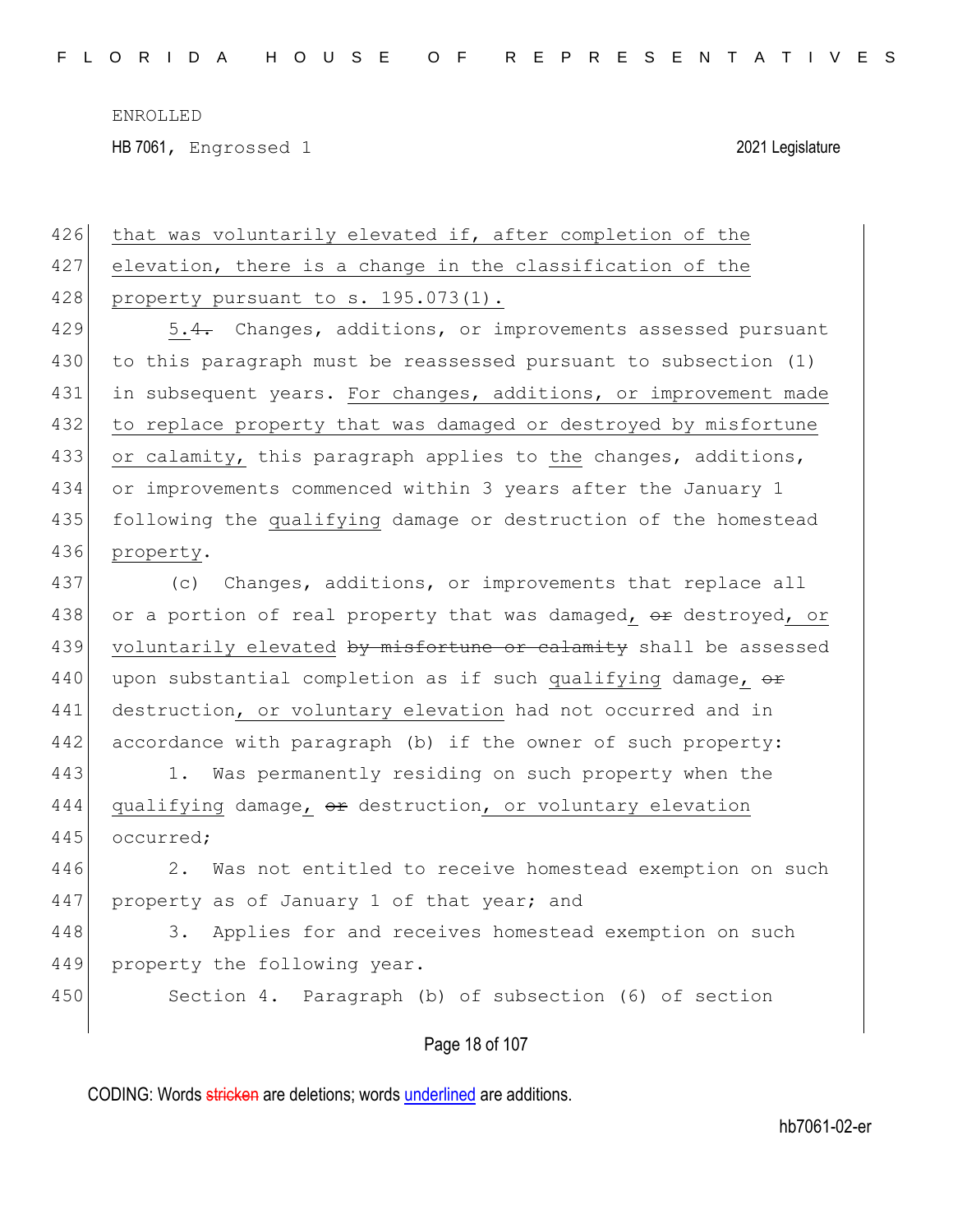HB 7061, Engrossed 1 2021 Legislature

451 193.1554, Florida Statutes, is amended to read: 452 193.1554 Assessment of nonhomestead residential property.— 453 (6) 454 (b)1. Changes, additions, or improvements that replace all 455 or a portion of nonhomestead residential property, including 456 ancillary improvements, damaged or destroyed by misfortune or 457 calamity must be assessed upon substantial completion as 458 provided in this paragraph. Such assessment must be calculated 459 using shall not increase the nonhomestead property's assessed 460 value as of the January 1 immediately before the date on which 461 the damage or destruction was sustained, subject to the 462 assessment limitations in subsections (3) and (4), when: 463 a. The square footage of the property as changed or 464 improved does not exceed 110 percent of the square footage of 465 the property before the damage or destruction; or-466 b. Additionally, the property's assessed value shall not 467 increase if The total square footage of the property as changed 468 or improved does not exceed 1,500 square feet. Changes, 469 additions, or improvements that do not cause the total to exceed 470 110 percent of the total square footage of the property before 471 the damage or destruction or that do not cause the total to 472 exceed 1,500 total square feet shall be reassessed as provided 473 under subsection (3). 474 2. The property's assessed value must shall be increased

Page 19 of 107

475 by the just value of that portion of the changed or improved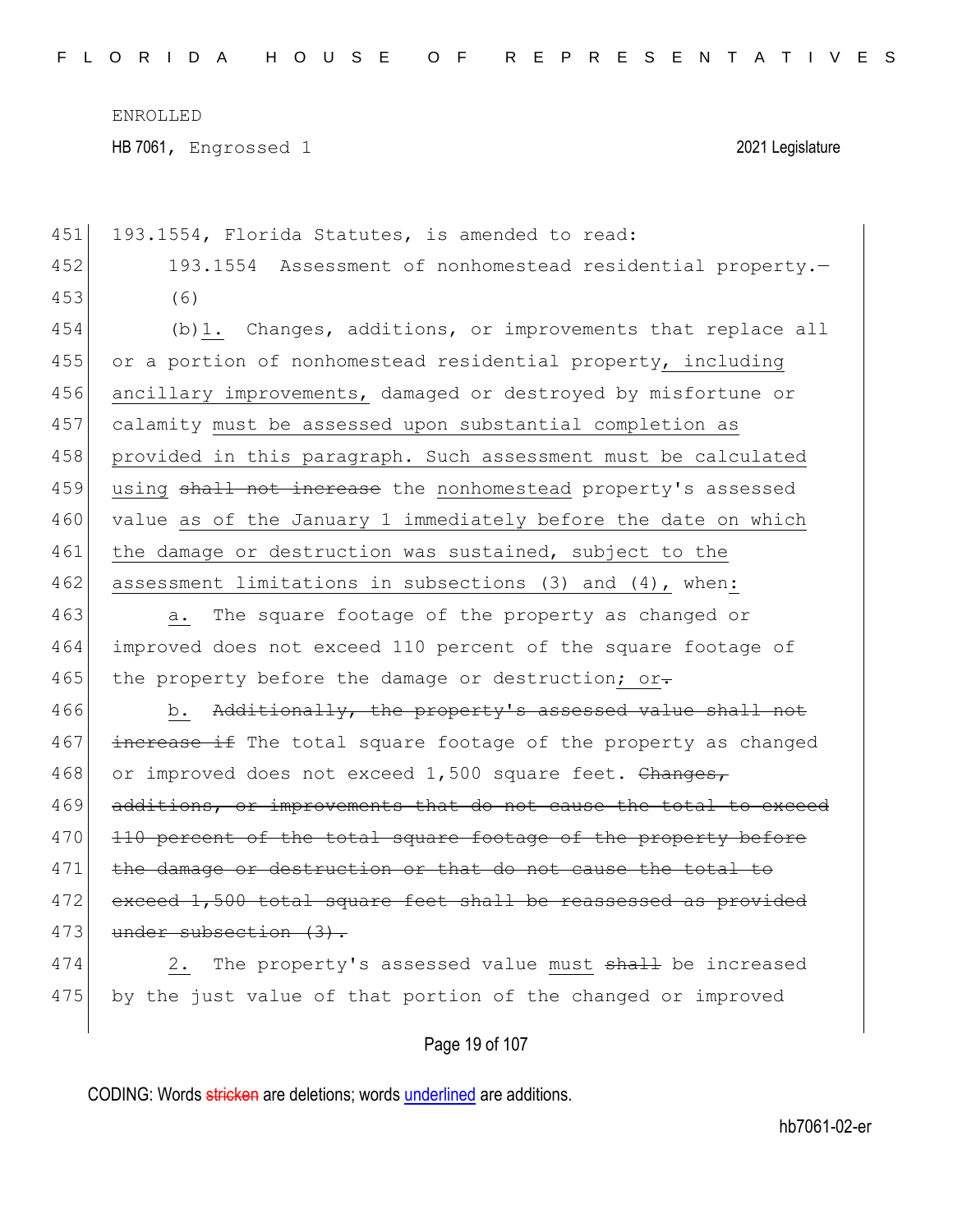476 property which is in excess of 110 percent of the square footage 477 of the property before the damage or destruction or of that 478 portion exceeding 1,500 square feet.

479 3. Property damaged or destroyed by misfortune or calamity 480 which, after being changed or improved, has a square footage of 481 less than 100 percent of the property's total square footage 482 before the damage or destruction shall be assessed pursuant to 483 subsection (8).

484 4. Changes, additions, or improvements assessed pursuant 485 to this paragraph shall be reassessed pursuant to subsection (3) 486 in subsequent years. This paragraph applies to changes, 487 additions, or improvements commenced within 3 years after the 488 January 1 following the damage or destruction of the property.

489 Section 5. Effective upon the effective date of the 490 amendment to the State Constitution proposed by HJR 1377, 2021 491 Regular Session, or a similar joint resolution having 492 substantially the same specific intent and purpose, if such 493 amendment to the State Constitution is approved at the general 494 election held in November 2022 or at an earlier special election 495 specifically authorized by law for that purpose, paragraph (b) 496 of subsection (6) of section 193.1554, Florida Statutes, as 497 amended by this act, is amended to read:

498 193.1554 Assessment of nonhomestead residential property. 499 (6) 500 (b)1. Changes, additions, or improvements that replace all

Page 20 of 107

CODING: Words stricken are deletions; words underlined are additions.

hb7061-02-er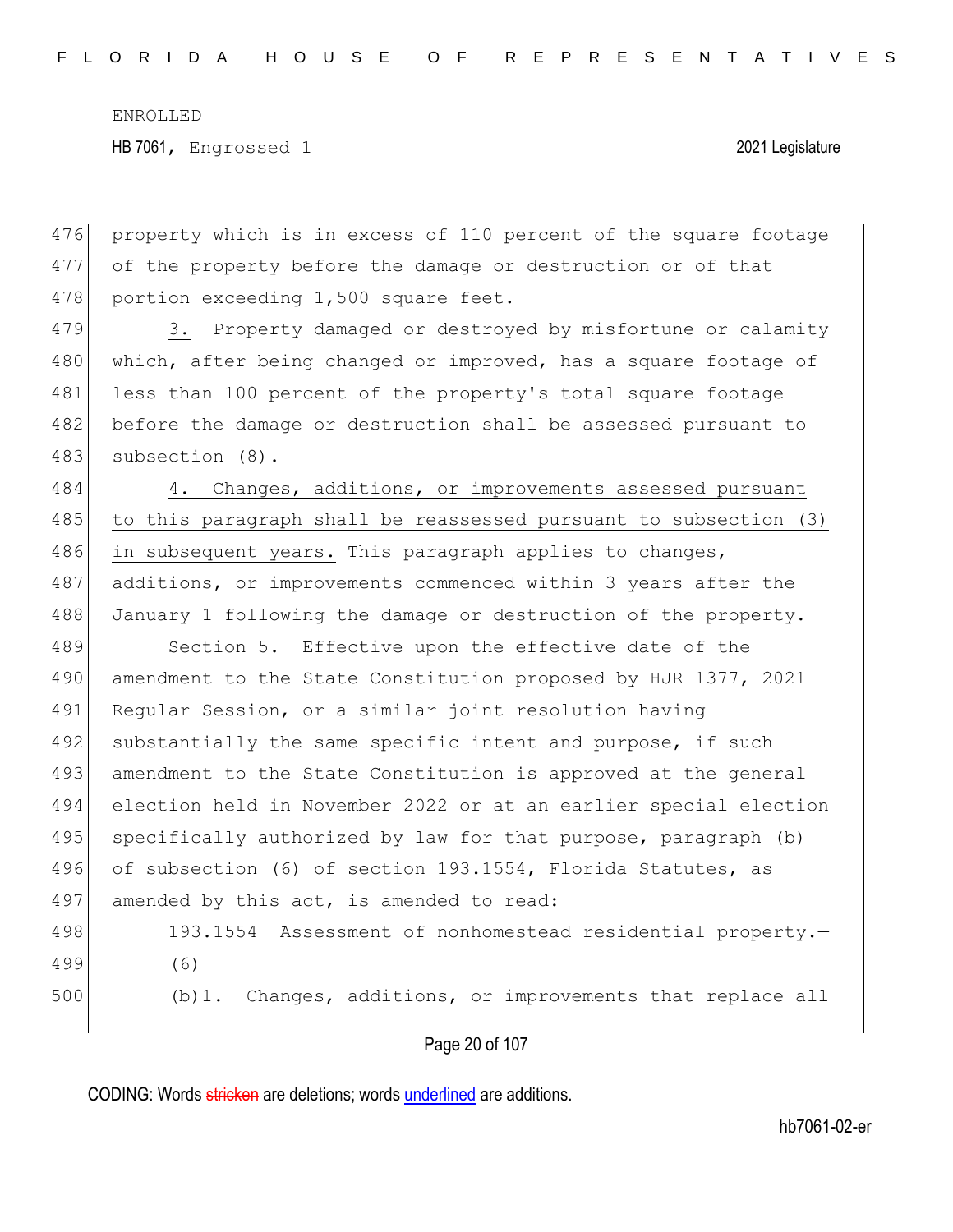501 or a portion of nonhomestead residential property, including 502 ancillary improvements, which was damaged or destroyed by 503 misfortune or calamity or which was voluntarily elevated must be 504 assessed upon substantial completion as provided in this 505 paragraph. Such assessment must be calculated using the 506 nonhomestead property's assessed value as of the January 1 507 immediately before the date on which the damage or destruction 508 was sustained or the property was voluntarily elevated, subject 509 to the assessment limitations in subsections (3) and  $(4)$ , when: 510  $\vert$  a. The square footage of the property as changed,  $\sigma$ 511 improved, or elevated does not exceed 110 percent of the square 512 footage of the property before the qualifying damage,  $\theta$ 513 destruction, or elevation; or 514 b. The total square footage of the property as changed,  $\theta$ 515 improved, or elevated does not exceed 1,500 square feet. 516 2. The property's assessed value must be increased by the 517 just value of that portion of the changed,  $\Theta$  improved, or 518 elevated property which is in excess of 110 percent of the 519 square footage of the property before the qualifying damage,  $\theta$ 520 destruction, or voluntary elevation or of that portion exceeding 521 1,500 square feet. 522 3. Property damaged, or destroyed, or voluntarily elevated 523 by misfortune or calamity which, after being changed or 524 improved, has a square footage of less than 100 percent of the

Page 21 of 107

525 property's total square footage before the qualifying damage,  $\theta$ 

CODING: Words stricken are deletions; words underlined are additions.

hb7061-02-er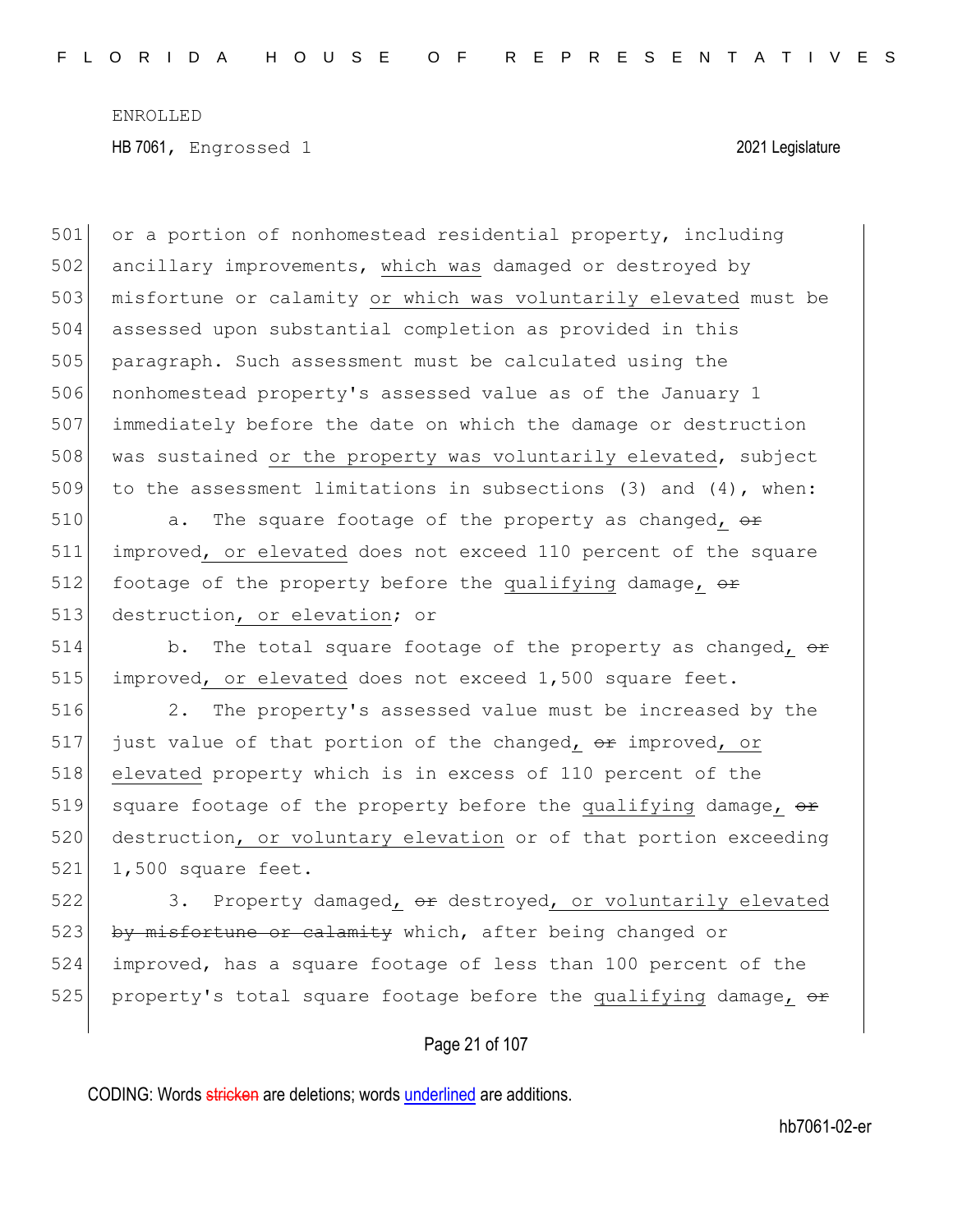HB 7061, Engrossed 1 2021 Legislature

| 526 | destruction, or voluntary elevation shall be assessed pursuant  |
|-----|-----------------------------------------------------------------|
| 527 | to subsection (8).                                              |
| 528 | 4.a. Voluntarily elevated property qualifies under this         |
| 529 | paragraph if, at the time the voluntary elevation commenced:    |
| 530 | (I) The property was not deemed uninhabitable in part or        |
| 531 | in whole under state or local law;                              |
| 532 | (II) All ad valorem taxes, special assessments, county or       |
| 533 | municipal utility charges, and other government-imposed liens   |
| 534 | against the property had been paid; and                         |
| 535 | (III) The property did not comply with the Federal              |
| 536 | Emergency Management Agency's National Flood Insurance Program  |
| 537 | requirements and Florida Building Code elevation requirements   |
| 538 | and was elevated in compliance with such requirements. The      |
| 539 | property owner must provide elevation certificates for both the |
| 540 | original and elevated property. As used in this paragraph, the  |
| 541 | term "voluntary elevation" or "voluntarily elevated" means the  |
| 542 | elevation of an existing nonconforming nonhomestead residential |
| 543 | property or the removal and rebuilding of nonconforming         |
| 544 | nonhomestead residential property.                              |
| 545 | b. Conforming areas below an elevated structure designated      |
| 546 | only for parking, storage, or access may not be included in the |
| 547 | 110 percent calculation unless the area exceeds 110 percent of  |
| 548 | the lowest level square footage before the voluntary elevation, |
| 549 | in which case the area in excess of 110 percent of the lowest   |
| 550 | level square footage before the voluntary elevation shall be    |
|     |                                                                 |

Page 22 of 107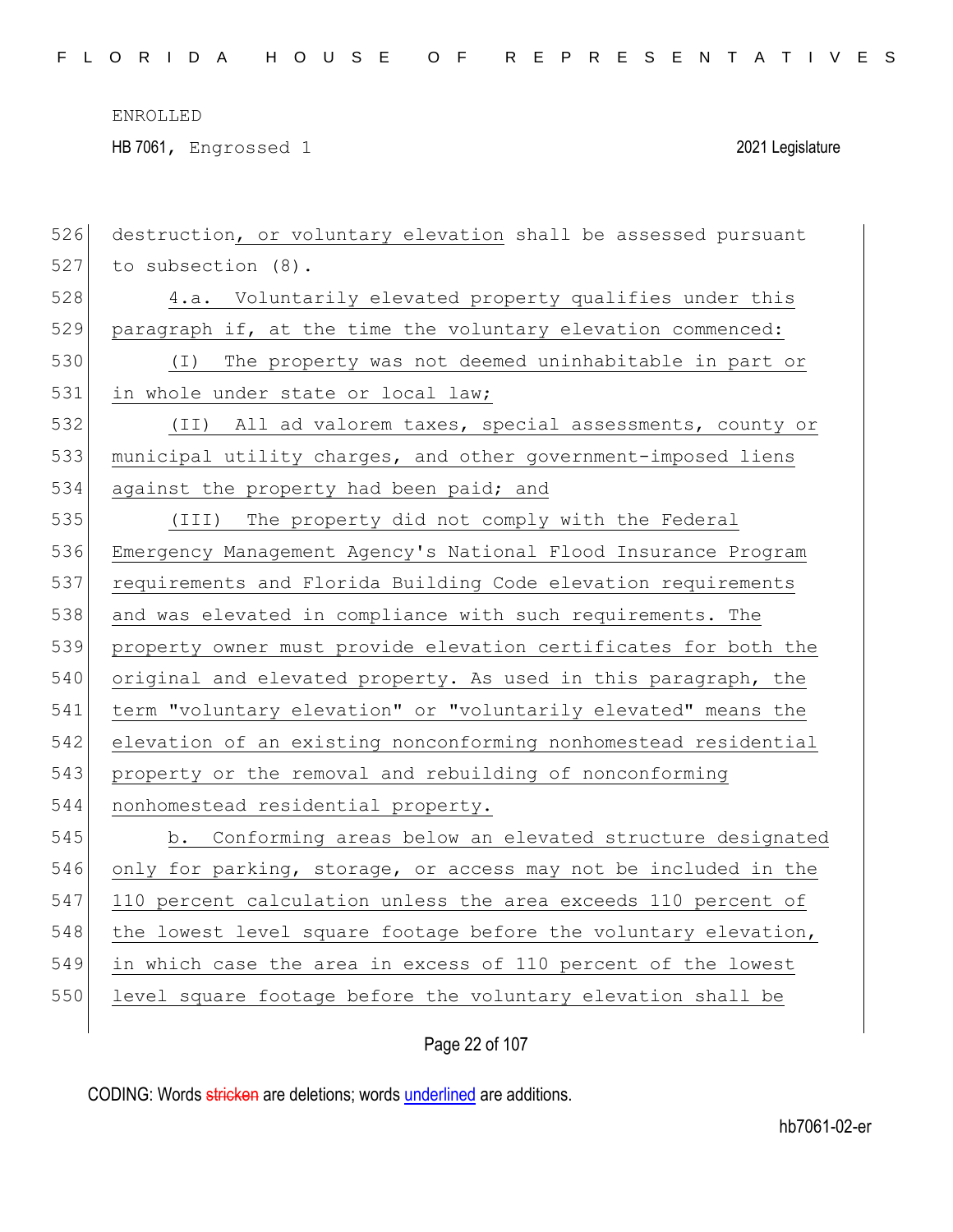HB 7061, Engrossed 1 2021 Legislature

| 551 | included in the 110 percent calculation.                         |
|-----|------------------------------------------------------------------|
| 552 | This paragraph does not apply to nonhomestead<br>$\circ$ .       |
| 553 | residential property that was voluntarily elevated if, after     |
| 554 | completion of the elevation, there is a change in the            |
| 555 | classification of the property pursuant to s. 195.073(1).        |
| 556 | 5.4. Changes, additions, or improvements assessed pursuant       |
| 557 | to this paragraph shall be reassessed pursuant to subsection (3) |
| 558 | in subsequent years. For changes, additions, or improvements     |
| 559 | made to replace property that was damaged or destroyed by        |
| 560 | misfortune or calamity, this paragraph applies to the changes,   |
| 561 | additions, or improvements commenced within 3 years after the    |
| 562 | January 1 following the qualifying damage or destruction of the  |
| 563 | property.                                                        |
| 564 | Section 6. Paragraph (b) of subsection (6) of section            |
| 565 | 193.1555, Florida Statutes, is amended to read:                  |
| 566 | 193.1555 Assessment of certain residential and                   |
| 567 | nonresidential real property.-                                   |
| 568 | (6)                                                              |
| 569 | (b) 1. Changes, additions, or improvements that replace all      |
| 570 | or a portion of nonresidential real property, including          |
| 571 | ancillary improvements, damaged or destroyed by misfortune or    |
| 572 | calamity must be assessed upon substantial completion as         |
| 573 | provided in this paragraph. Such assessment must be calculated   |
| 574 | using shall not increase the nonresidential real property's      |
| 575 | assessed value as of the January 1 immediately before the date   |
|     |                                                                  |

### Page 23 of 107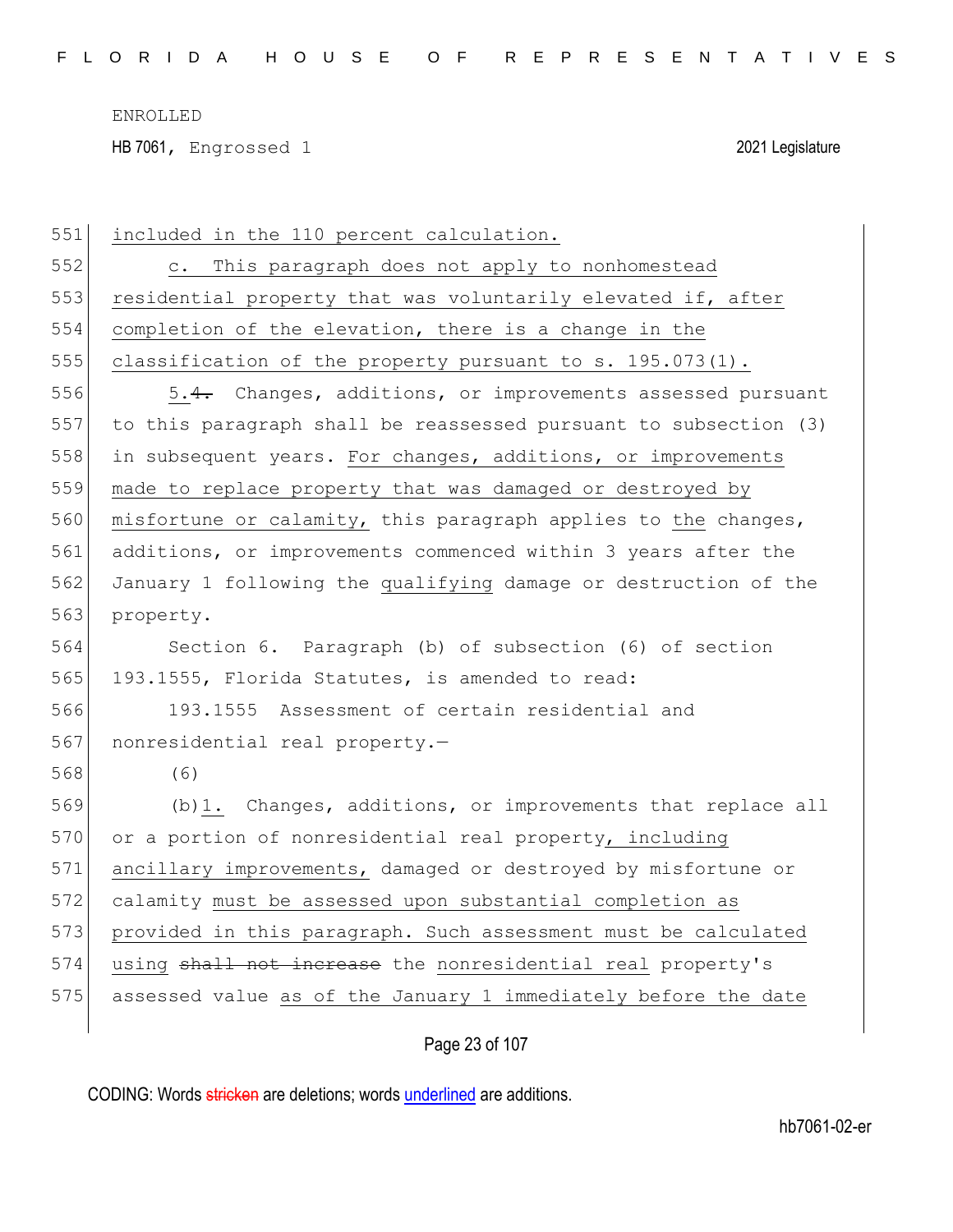HB 7061, Engrossed 1 2021 Legislature

CODING: Words stricken are deletions; words underlined are additions. Page 24 of 107 576 on which the damage or destruction was sustained, subject to the 577 assessment limitations in subsections (3) and (4), when: 578 a. The square footage of the property as changed or 579 improved does not exceed 110 percent of the square footage of 580 the property before the damage or destruction; and 581 b. The changes, additions, or improvements do not change 582 the property's character or use. Changes, additions, or 583 improvements that do not cause the total to exceed 110 percent 584 of the total square footage of the property before the damage or 585 destruction and do not change the property's character or use 586 shall be reassessed as provided under subsection (3). 587 2. The property's assessed value must shall be increased 588 by the just value of that portion of the changed or improved 589 property which is in excess of 110 percent of the square footage 590 of the property before the damage or destruction. 591 3. Property damaged or destroyed by misfortune or calamity 592 which, after being changed or improved, has a square footage of 593 less than 100 percent of the property's total square footage 594 before the damage or destruction shall be assessed pursuant to 595 subsection (8). 596 4. Changes, additions, or improvements assessed pursuant 597 to this paragraph must be reassessed pursuant to subsection (3) 598 in subsequent years. This paragraph applies to changes, 599 additions, or improvements commenced within 3 years after the 600 January 1 following the damage or destruction of the property.

hb7061-02-er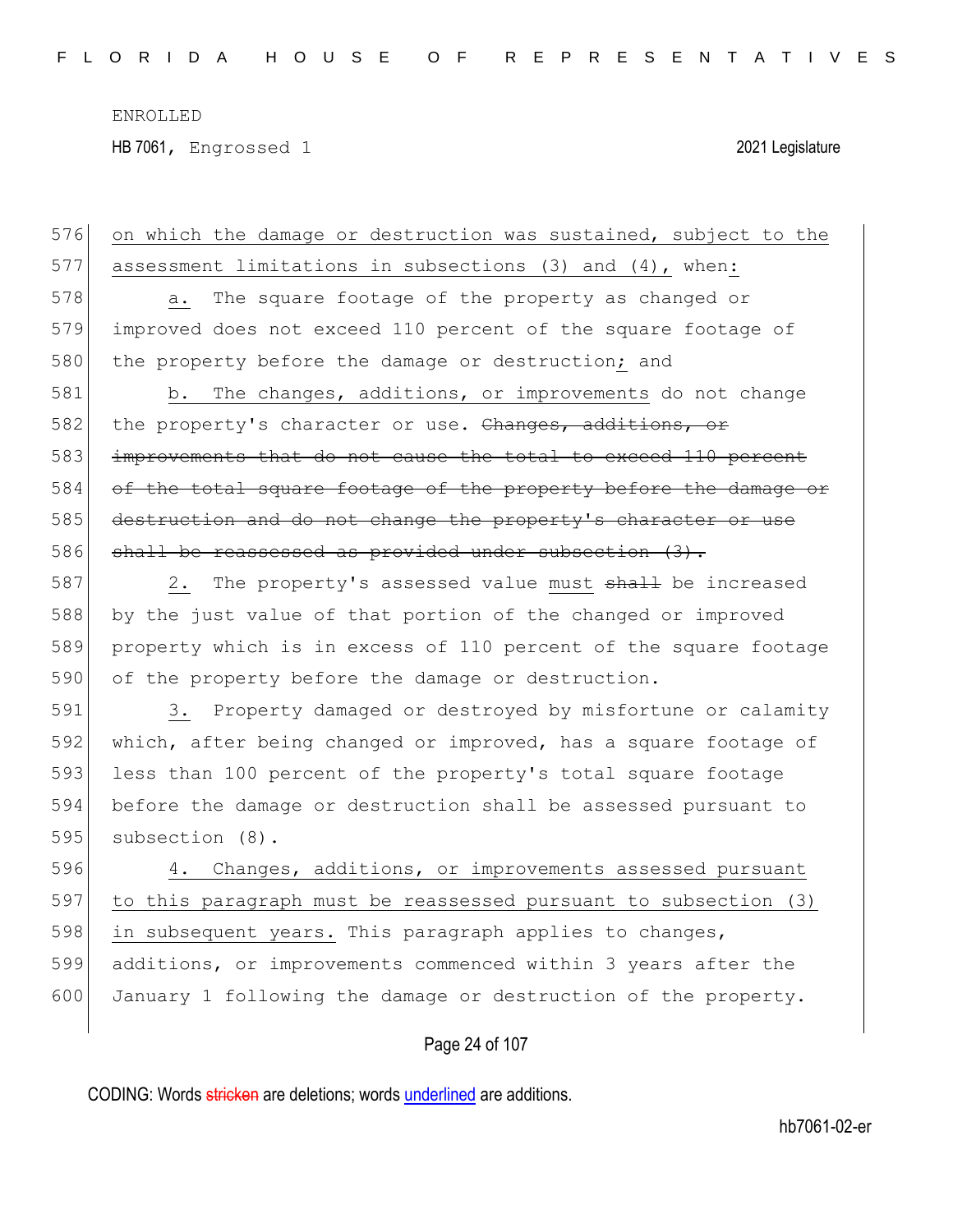HB 7061, Engrossed 1 2021 Legislature

| 601 | Section 7. (1) The amendments made by this act to ss.            |
|-----|------------------------------------------------------------------|
| 602 | 193.155(4), 193.1554, and 193.1555, Florida Statutes, which are  |
| 603 | effective July 1, 2021, are remedial and clarifying in nature,   |
| 604 | but the amendments may not affect any assessment for tax rolls   |
| 605 | before 2021 unless the assessment is under review by a value     |
| 606 | adjustment board or a Florida court as of July 1, 2021. If       |
| 607 | changes, additions, or improvements that replaced all or a       |
| 608 | portion of property damaged or destroyed by misfortune or        |
| 609 | calamity were not assessed in accordance with this act as of the |
| 610 | January 1 immediately after they were substantially completed,   |
| 611 | the property appraiser must determine the assessment for the     |
| 612 | year they were substantially completed and recalculate the just  |
| 613 | and assessed value for each subsequent year so that the 2021 tax |
|     |                                                                  |
| 614 | roll and subsequent tax rolls will be corrected.                 |
| 615 | (2) The amendments made by this act to ss. $193.155(4)$ ,        |
| 616 | 193.1554, and 193.1555, Florida Statutes, which are effective    |
| 617 | July 1, 2021, apply retroactively to assessments made on or      |
| 618 | after January 1, 2021.                                           |
| 619 | Section 8. Subsection (2) of section 196.196, Florida            |
| 620 | Statutes, is amended to read:                                    |
| 621 | 196.196 Determining whether property is entitled to              |
| 622 | charitable, religious, scientific, or literary exemption.-       |
| 623 | (2) Only those portions of property used predominantly for       |
| 624 | charitable, religious, scientific, or literary purposes are      |
| 625 | shall be exempt. The portions of property which are not          |

Page 25 of 107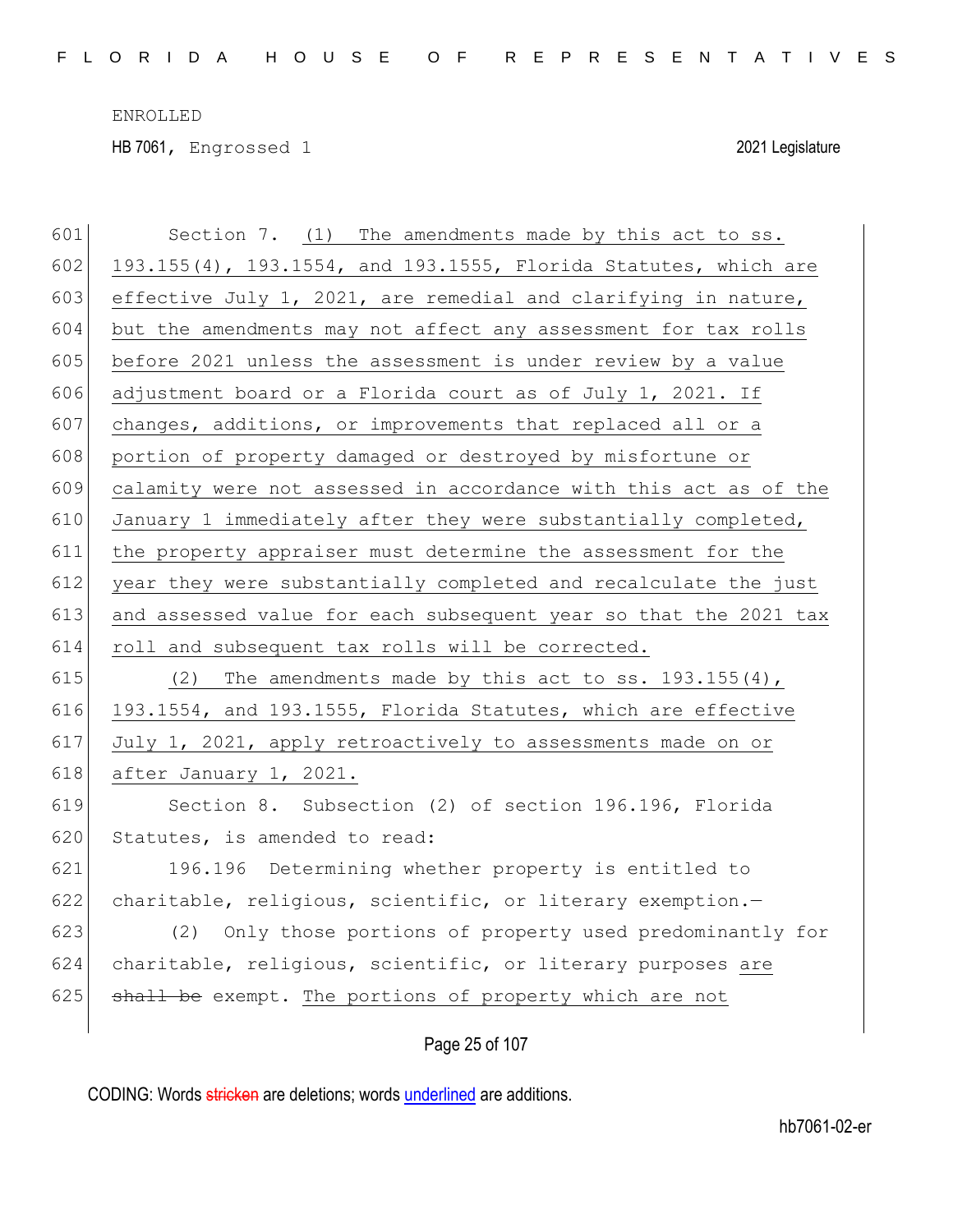| 626 | predominantly used for charitable, religious, scientific, or     |
|-----|------------------------------------------------------------------|
| 627 | literary purposes are not exempt. An exemption for the portions  |
| 628 | of property used for charitable, religious, scientific, or       |
| 629 | literary purposes is not affected so long as the predominant use |
| 630 | of such property is for charitable, religious, scientific, or    |
| 631 | literary purposes. In no event shall an incidental use of        |
| 632 | property either qualify such property for an exemption or impair |
| 633 | the exemption of an otherwise exempt property.                   |
| 634 | Section 9. The amendment made by this act to s. 196.196,         |
| 635 | Florida Statutes, first applies to the 2022 tax roll and does    |
| 636 | not provide a basis for an assessment of any tax not paid or     |
| 637 | create a right to a refund or credit of any tax paid before July |
| 638 | 1, 2021.                                                         |
| 639 | Section 10. Subsection (2) of section 196.1978, Florida          |
| 640 | Statutes, is amended to read:                                    |
| 641 | 196.1978 Affordable housing property exemption.-                 |
| 642 | (2) (a) Notwithstanding ss. 196.195 and 196.196, property        |
| 643 | in a multifamily project that meets the requirements of this     |
| 644 | paragraph is considered property used for a charitable purpose   |
| 645 | and is exempt shall receive a 50 percent discount from the       |
| 646 | amount of ad valorem tax otherwise owed beginning with the       |
| 647 | January 1 assessment after the 15th completed year of the term   |
| 648 | of the recorded agreement on those portions of the affordable    |
| 649 | housing property that provide housing to natural persons or      |
| 650 |                                                                  |
|     | families meeting the extremely-low-income, very-low-income, or   |

Page 26 of 107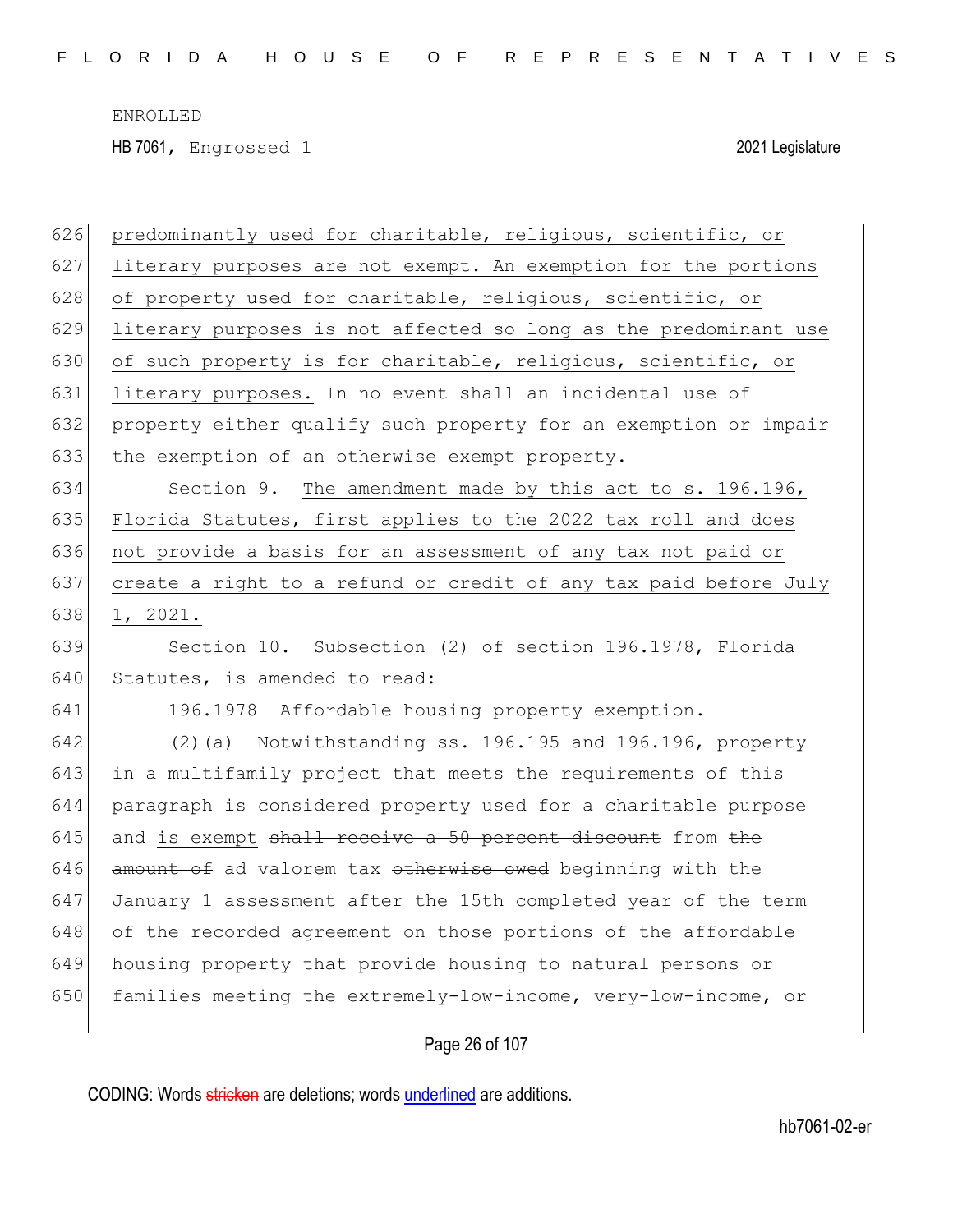663

HB 7061, Engrossed 1 2021 Legislature

651 low-income limits specified in s. 420.0004. The multifamily 652 project must:

 1. Contain more than 70 units that are used to provide affordable housing to natural persons or families meeting the extremely-low-income, very-low-income, or low-income limits specified in s. 420.0004; and

 2. Be subject to an agreement with the Florida Housing Finance Corporation recorded in the official records of the county in which the property is located to provide affordable housing to natural persons or families meeting the extremely-661 low-income, very-low-income, or low-income limits specified in s. 420.0004.

664 This exemption discount terminates if the property no longer 665 serves extremely-low-income, very-low-income, or low-income 666 persons pursuant to the recorded agreement.

667 (b) To receive the exemption  $d$  is the under paragraph (a), 668 a qualified applicant must submit an application to the county 669 property appraiser by March 1.

670 (c) The property appraiser shall apply the exemption to 671 discount by reducing the taxable value on those portions of the 672 affordable housing property that provide housing to natural 673 persons or families meeting the extremely-low-income, very-low-674 income, or low-income limits specified in s. 420.0004 before 675 certifying the tax roll to the tax collector.

### Page 27 of 107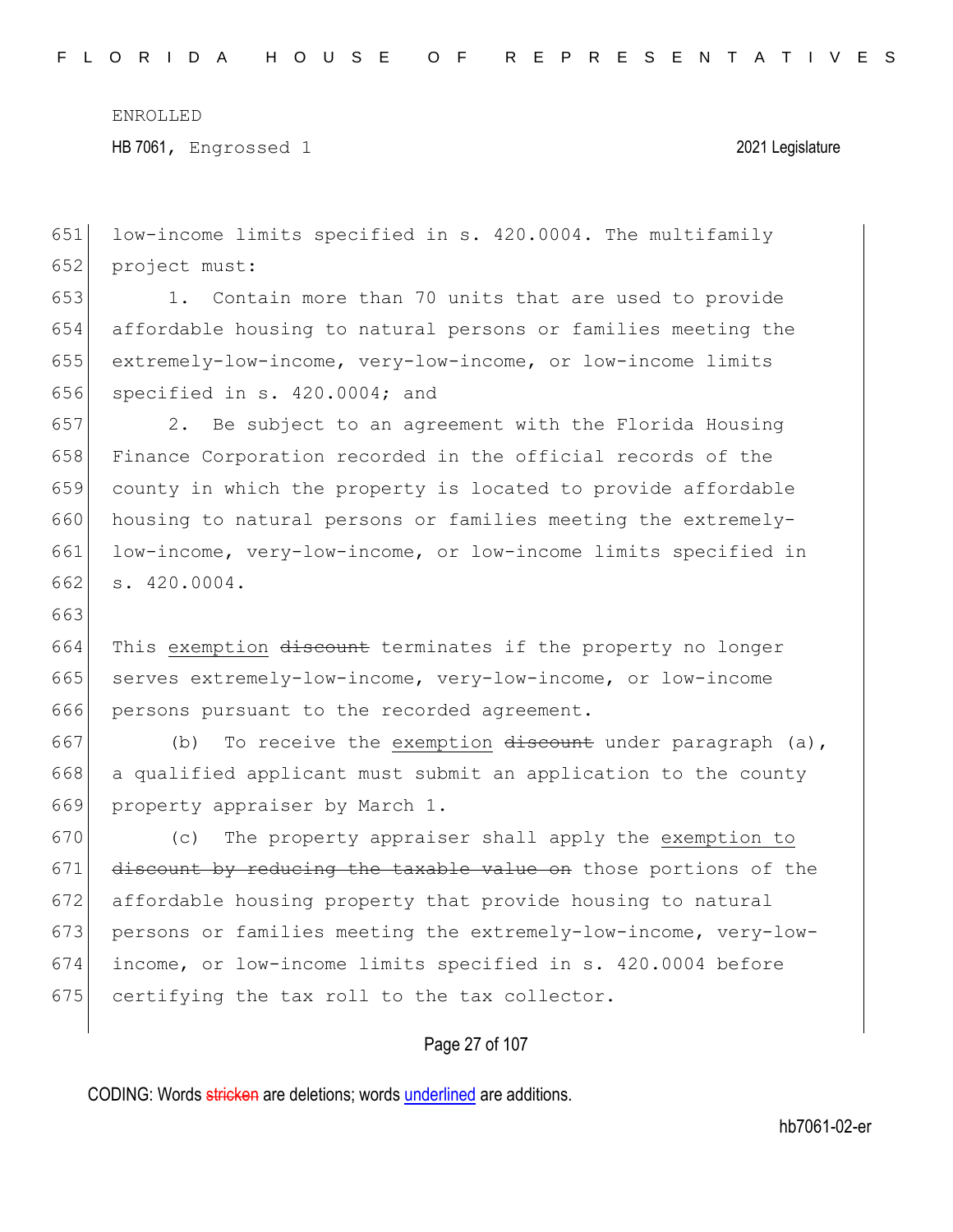HB 7061, Engrossed 1 2021 Legislature

 1. The property appraiser shall first ascertain all other applicable exemptions, including exemptions provided pursuant to 678 local option, and deduct all other exemptions from the assessed  $\overline{\text{value}}$ .  $\left| \right|$  2. Fifty percent of the remaining value shall be 681 subtracted to yield the discounted taxable value. 3. The resulting taxable value shall be included in the 683 certification for use by taxing authorities in setting millage. 4. The property appraiser shall place the discounted amount on the tax roll when it is extended. 686 Section 11. Section 196.198, Florida Statutes, is amended 687 to read: 196.198 Educational property exemption.—Educational institutions within this state and their property used by them or by any other exempt entity or educational institution exclusively for educational purposes are exempt from taxation. Sheltered workshops providing rehabilitation and retraining of individuals who have disabilities and exempted by a certificate under s. (d) of the federal Fair Labor Standards Act of 1938, as 695 amended, are declared wholly educational in purpose and are exempt from certification, accreditation, and membership requirements set forth in s. 196.012. Those portions of property 698 of college fraternities and sororities certified by the president of the college or university to the appropriate 700 property appraiser as being essential to the educational process

### Page 28 of 107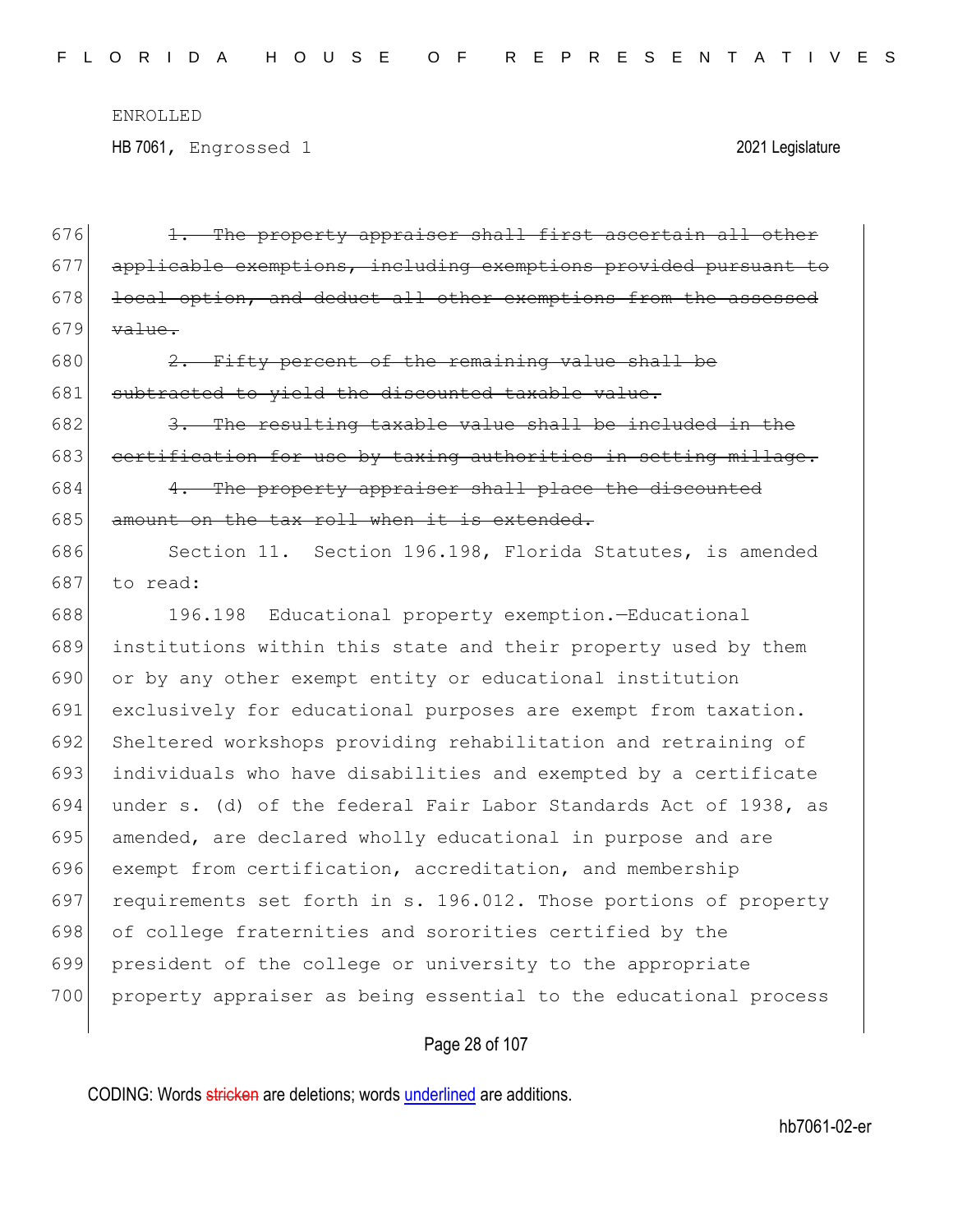701 are exempt from ad valorem taxation. The use of property by 702 public fairs and expositions chartered by chapter 616 is 703 presumed to be an educational use of such property and is exempt 704 from ad valorem taxation to the extent of such use. Property 705 used exclusively for educational purposes shall be deemed owned 706 by an educational institution if the entity owning 100 percent 707 of the educational institution is owned by the identical persons 708 who own the property, or if the entity owning 100 percent of the 709 educational institution and the entity owning the property are 710 owned by the identical natural persons. Land, buildings, and 711 other improvements to real property used exclusively for 712 educational purposes shall be deemed owned by an educational 713 institution if the entity owning 100 percent of the land is a 714 nonprofit entity and the land is used, under a ground lease or 715 other contractual arrangement, by an educational institution 716 that owns the buildings and other improvements to the real 717 property, is a nonprofit entity under  $s. 501(c)$  (3) of the 718 Internal Revenue Code, and provides education limited to 719 students in prekindergarten through grade 8. Land, buildings, 720 and other improvements to real property used exclusively for 721 educational purposes are deemed owned by an educational 722 institution if the educational institution that currently uses 723 the land, buildings, and other improvements for educational 724 purposes is an educational institution described in s. 212.0602, 725 and, under a lease, the educational institution is responsible

Page 29 of 107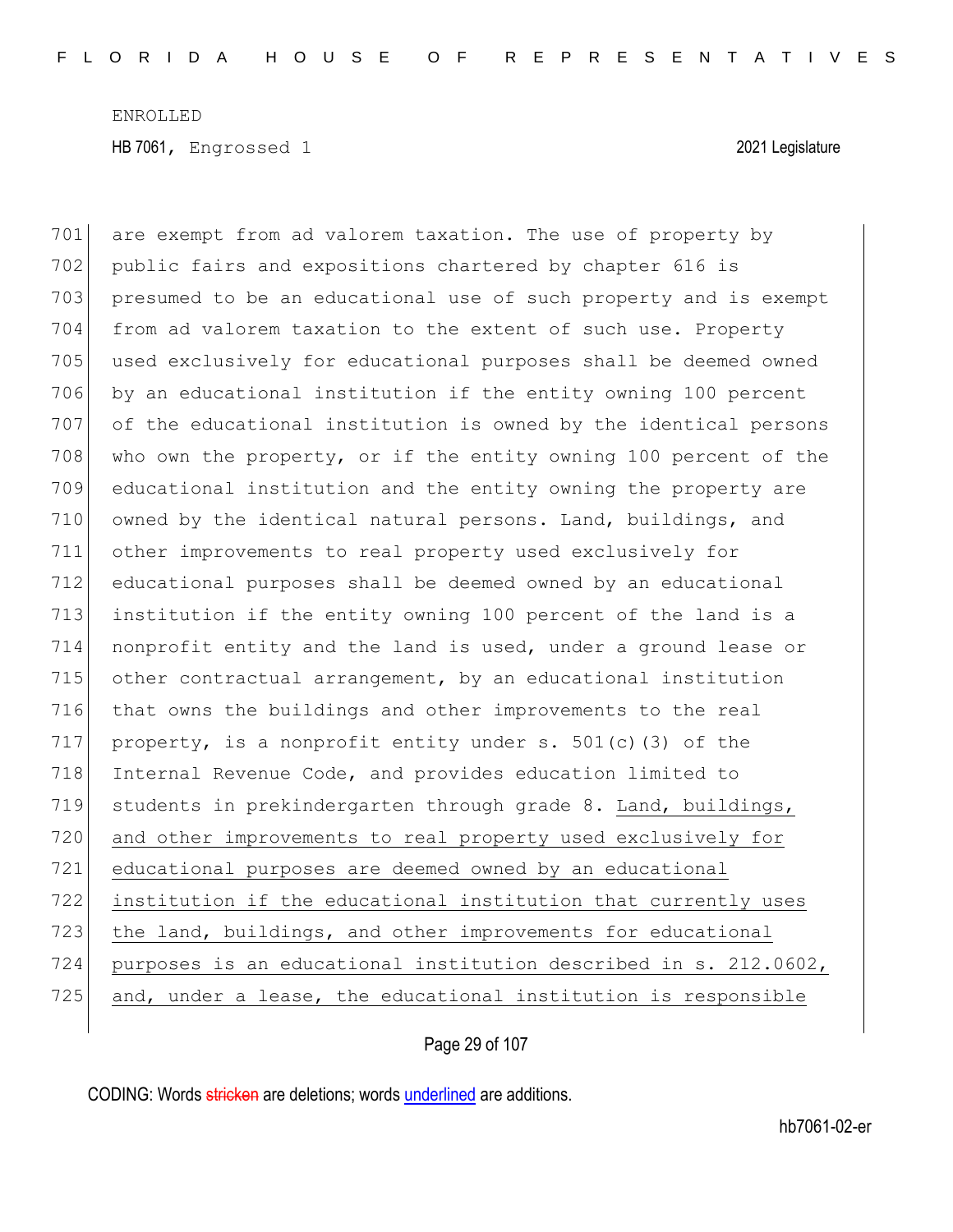726 for any taxes owed and for ongoing maintenance and operational 727 expenses for the land, buildings, and other improvements. For 728 such leasehold properties, the educational institution shall receive the full benefit of the exemption. The owner of the property shall disclose to the educational institution the full amount of the benefit derived from the exemption and the method for ensuring that the educational institution receives the benefit. Notwithstanding ss. 196.195 and 196.196, property owned by a house of public worship and used by an educational institution for educational purposes limited to students in 736 preschool through grade 8 shall be exempt from ad valorem taxes. 737 If legal title to property is held by a governmental agency that 738 leases the property to a lessee, the property shall be deemed to be owned by the governmental agency and used exclusively for educational purposes if the governmental agency continues to use such property exclusively for educational purposes pursuant to a 742 sublease or other contractual agreement with that lessee. If the 743 title to land is held by the trustee of an irrevocable inter vivos trust and if the trust grantor owns 100 percent of the entity that owns an educational institution that is using the land exclusively for educational purposes, the land is deemed to be property owned by the educational institution for purposes of 748 this exemption. Property owned by an educational institution shall be deemed to be used for an educational purpose if the institution has taken affirmative steps to prepare the property

Page 30 of 107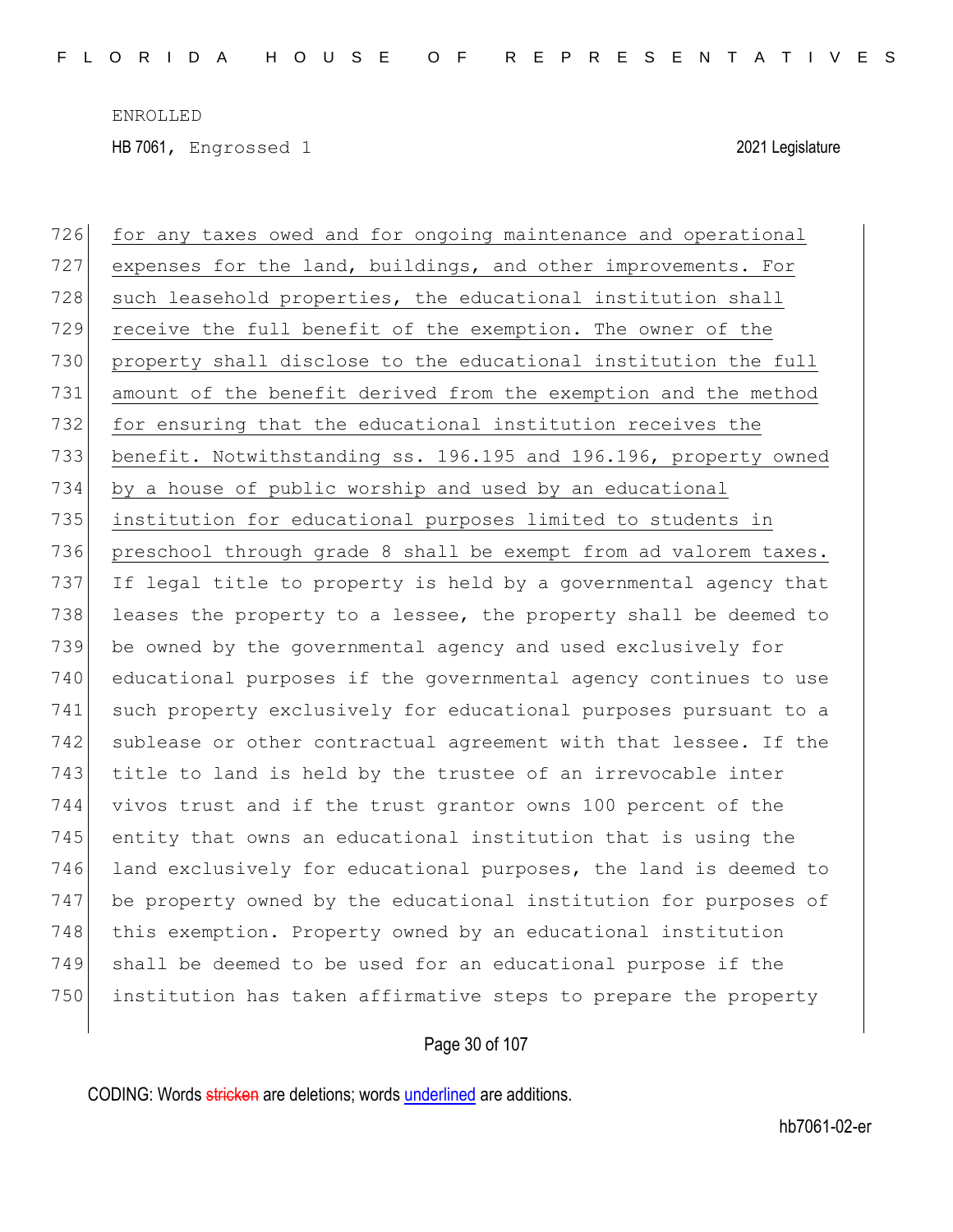751 for educational use. The term "affirmative steps" means 752 environmental or land use permitting activities, creation of 753 architectural plans or schematic drawings, land clearing or site 754 preparation, construction or renovation activities, or other 755 similar activities that demonstrate commitment of the property 756 to an educational use. 757 Section 12. The amendment made by this act to s. 196.198, 758 Florida Statutes, relating to certain property owned by a house 759 of public worship, is remedial and clarifying in nature and 760 applies to actions pending as of July 1, 2021. 761 Section 13. Paragraph (a) of subsection (1) of section 762 197.222, Florida Statutes, is amended to read: 763 197.222 Prepayment of estimated tax by installment  $764$  method. $-$ 765 (1) Taxes collected pursuant to this chapter may be 766 prepaid in installments as provided in this section. A taxpayer 767 may elect to prepay by installments for each tax notice for 768 taxes estimated to be more than \$100. A taxpayer who elects to 769 prepay shall make payments based upon an estimated tax equal to 770 the actual taxes levied upon the subject property in the prior 771 year. In order to prepay by installments, the taxpayer must 772 complete and file an application for each tax notice with the 773 tax collector on or before April 30 of the year in which the 774 taxpayer elects to prepay the taxes. After submission of an 775 initial application, a taxpayer is not required to submit

### Page 31 of 107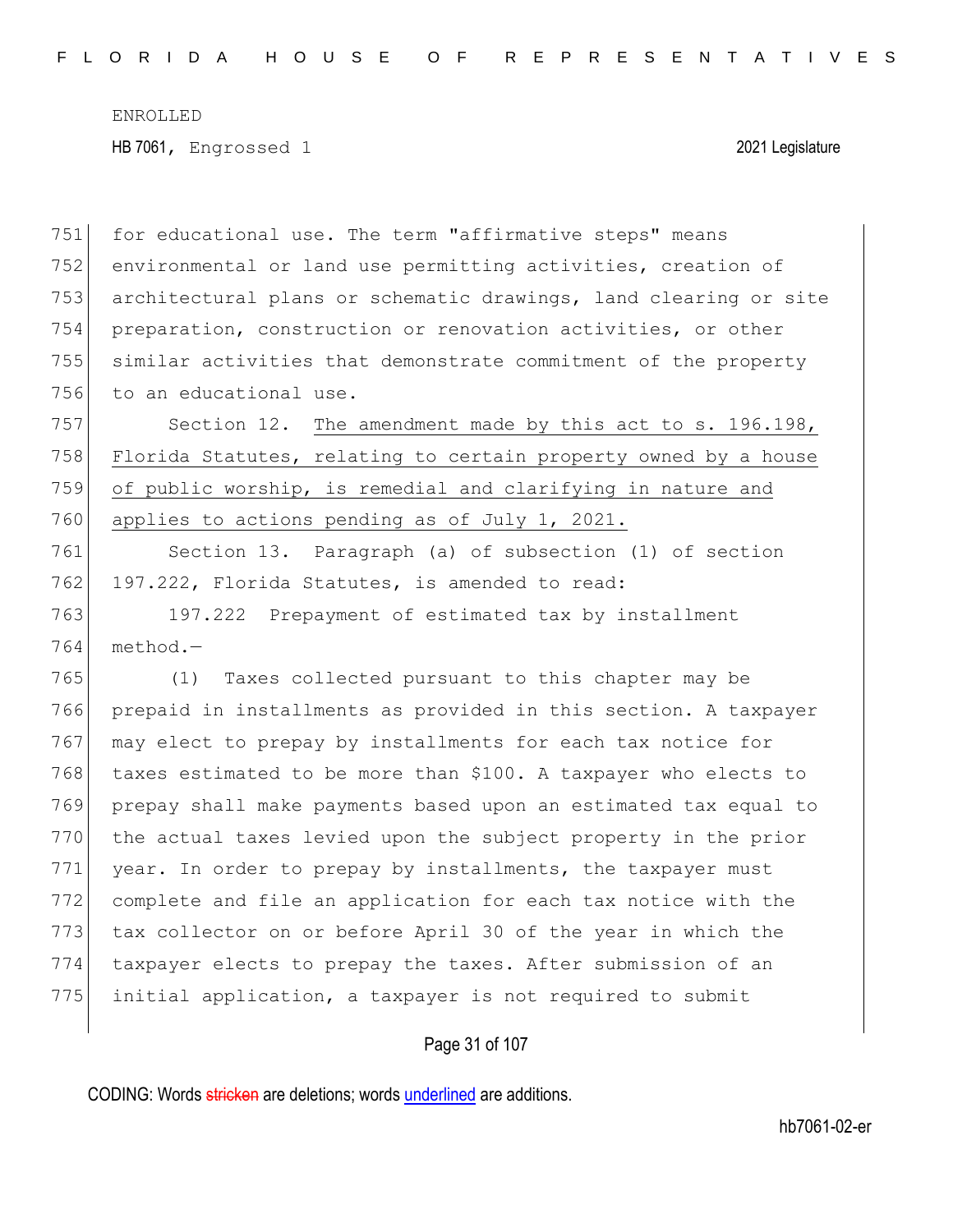776 additional annual applications as long as he or she continues to 777 elect to prepay taxes in installments. However, if in any year 778 the taxpayer does not so elect, reapplication is required for a 779 subsequent election. Installment payments shall be made 780 according to the following schedule:

781 (a) The first payment of one-quarter of the total amount 782 of estimated taxes due must be made by June 30 of the year in 783 which the taxes are assessed. A 6 percent discount applied 784 against the amount of the installment shall be granted for such 785 payment. The tax collector shall  $\frac{m}{x}$  accept a late payment of 786 the first installment through July 31, and the late payment must 787 be accompanied by a penalty of 5 percent of the amount of the 788 installment due.

789 Section 14. Subsection (5) of section 201.08, Florida 790 Statutes, is amended to read:

791 201.08 Tax on promissory or nonnegotiable notes, written 792 obligations to pay money, or assignments of wages or other 793 compensation; exception.-

794 (5) For purposes of this section, a renewal shall only 795 include modifications of an original document which change the 796 terms of the indebtedness evidenced by the original document by 797 adding one or more obligors, increasing the principal balance, 798 or changing the interest rate, maturity date, or payment terms. 799 Modifications to documents which do not modify the terms of the 800 indebtedness evidenced such as those given or recorded to

### Page 32 of 107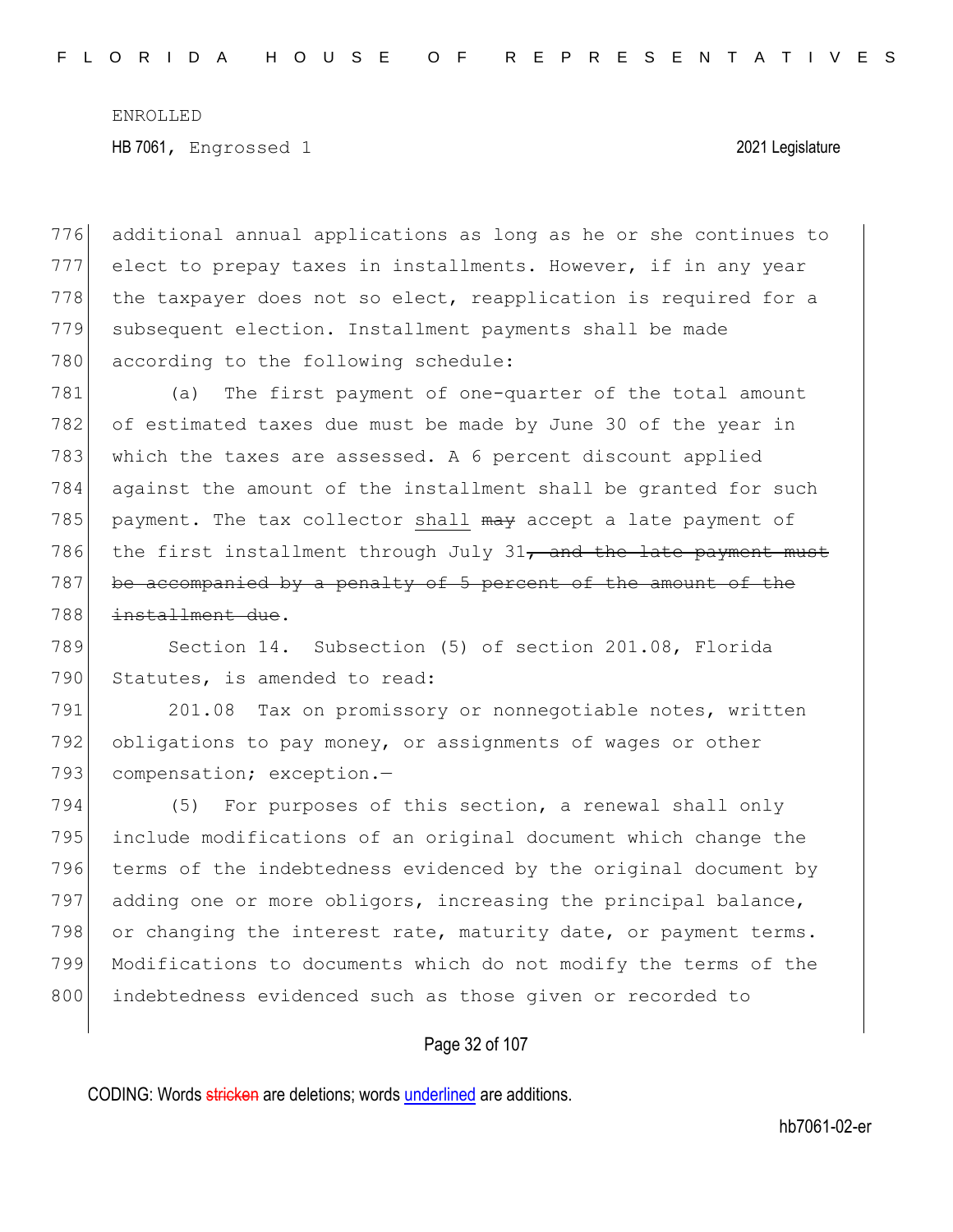801 correct error; modify covenants, conditions, or terms unrelated 802 to the debt; sever a lien into separate liens; provide for 803 additional, substitute, or further security for the 804 indebtedness; consolidate indebtedness or collateral; add, 805 change, or delete quarantors; or which substitute a new 806 mortgagee or payee are not renewals and are not subject to tax 807 pursuant to this section. A modification of an original document 808 which changes only the interest rate and is made as the result 809 of the discontinuation of an index to which the original 810 interest rate is referenced is not a renewal and is not subject 811 to the tax pursuant to this section. If the taxable amount of a 812 mortgage is limited by language contained in the mortgage or by 813 the application of rules limiting the tax base when there is 814 collateral in more than one state, then a modification which 815 changes such limitation or tax base shall be taxable only to the 816 extent of any increase in the limitation or tax base 817 attributable to such modification. This subsection shall not be 818 interpreted to exempt from taxation an original mortgage that 819 would otherwise be subject to tax pursuant to paragraph  $(1)$  (b). 820 Section 15. Effective upon this act becoming a law, 821 paragraph (b) of subsection (2) of section 210.20, Florida 822 Statutes, is amended to read: 823 210.20 Employees and assistants; distribution of funds. 824 (2) As collections are received by the division from such 825 cigarette taxes, it shall pay the same into a trust fund in the

Page 33 of 107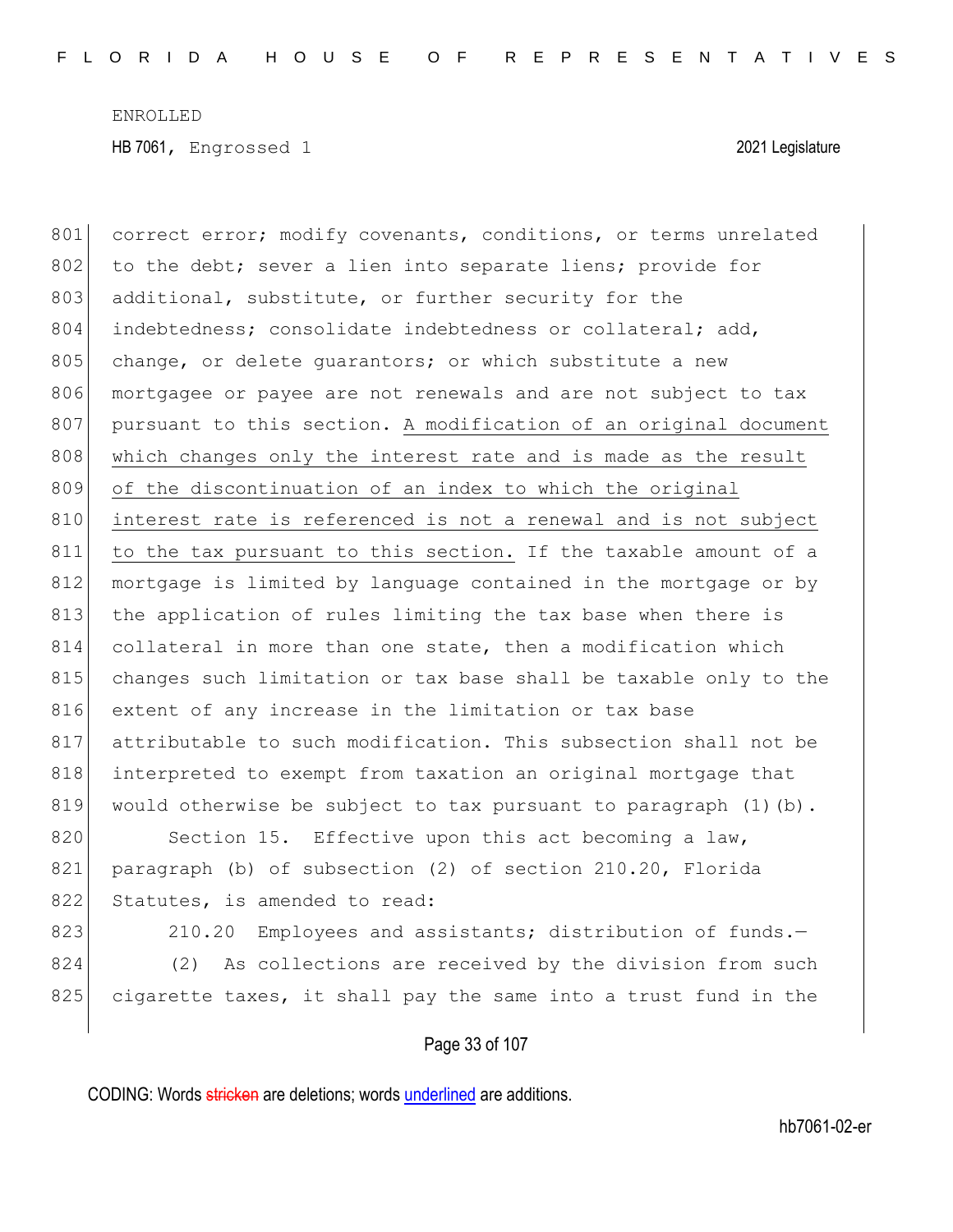826 State Treasury designated "Cigarette Tax Collection Trust Fund" 827 which shall be paid and distributed as follows:

 $828$  (b) Beginning July 1, 2004, and continuing through June 829 30, 2013, the division shall from month to month certify to the 830 Chief Financial Officer the amount derived from the cigarette 831 tax imposed by s. 210.02, less the service charges provided for 832 in s. 215.20 and less 0.9 percent of the amount derived from the 833 cigarette tax imposed by s. 210.02, which shall be deposited 834 into the Alcoholic Beverage and Tobacco Trust Fund, specifying 835 an amount equal to 1.47 percent of the net collections, and that 836 amount shall be paid to the Board of Directors of the H. Lee 837 Moffitt Cancer Center and Research Institute, established under 838 s. 1004.43, by warrant drawn by the Chief Financial Officer. 839 Beginning July 1, 2014, and continuing through June 30, 2021  $840$   $2053$ , the division shall from month to month certify to the 841 Chief Financial Officer the amount derived from the cigarette 842 tax imposed by s. 210.02, less the service charges provided for 843 in s. 215.20 and less 0.9 percent of the amount derived from the 844 cigarette tax imposed by s. 210.02, which shall be deposited 845 into the Alcoholic Beverage and Tobacco Trust Fund, specifying 846 an amount equal to 4.04 percent of the net collections, and that 847 amount shall be paid to the Board of Directors of the H. Lee 848 Moffitt Cancer Center and Research Institute, established under 849 s. 1004.43, by warrant drawn by the Chief Financial Officer. 850 Beginning July 1, 2021, and continuing through June 30, 2024,

Page 34 of 107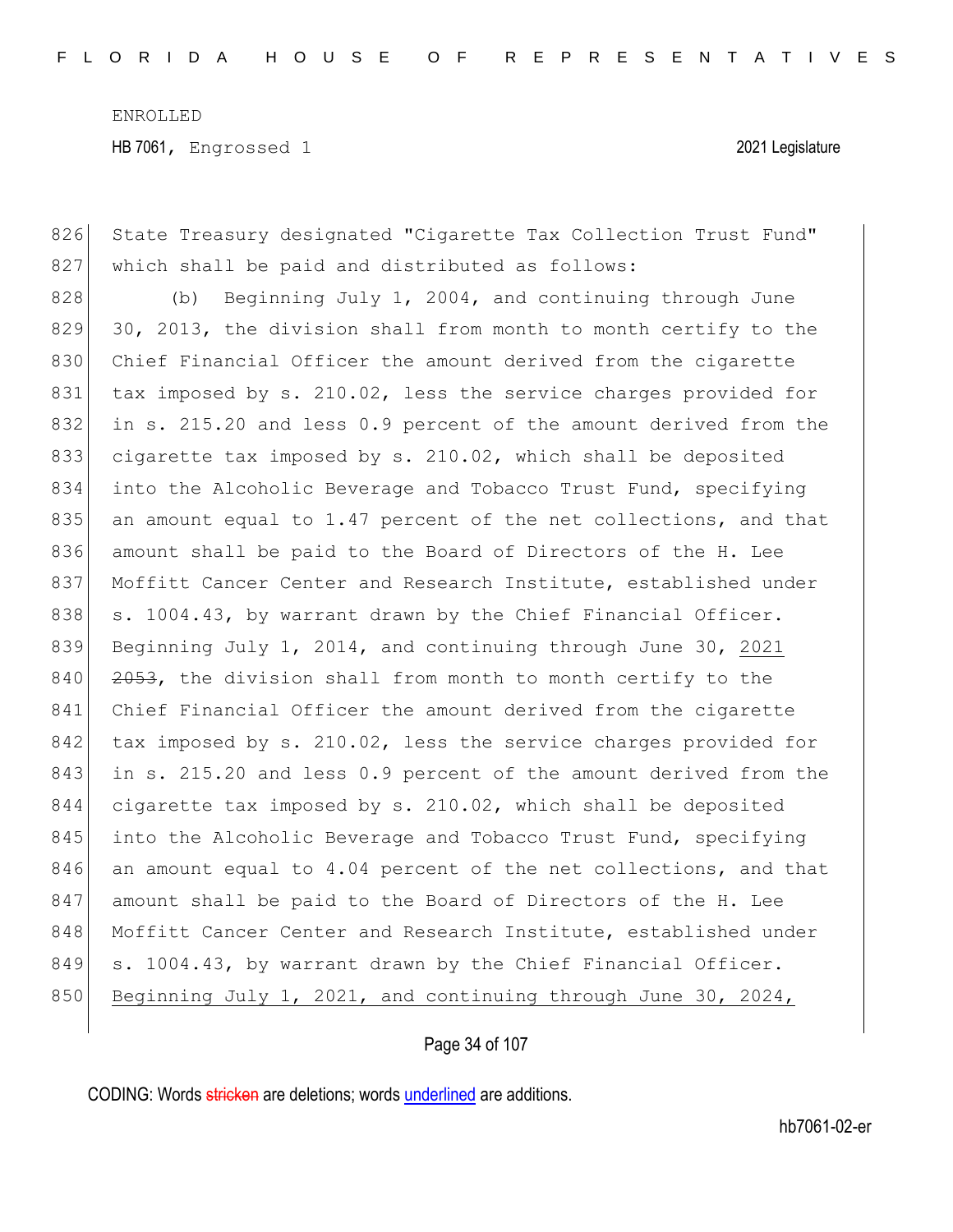| 851 | the division shall from month to month certify to the Chief      |
|-----|------------------------------------------------------------------|
| 852 | Financial Officer the amount derived from the cigarette tax      |
| 853 | imposed by s. 210.02, less the service charges provided for in   |
| 854 | s. 215.20 and less 0.9 percent of the amount derived from the    |
| 855 | cigarette tax imposed by s. 210.02, which shall be deposited     |
| 856 | into the Alcoholic Beverage and Tobacco Trust Fund, specifying   |
| 857 | an amount equal to 7 percent of the net collections, and that    |
| 858 | amount shall be paid to the Board of Directors of the H. Lee     |
| 859 | Moffitt Cancer Center and Research Institute, established under  |
| 860 | s. 1004.43, by warrant drawn by the Chief Financial Officer.     |
| 861 | Beginning July 1, 2024, and continuing through June 30, 2054,    |
| 862 | the division shall from month to month certify to the Chief      |
| 863 | Financial Officer the amount derived from the cigarette tax      |
| 864 | imposed by s. 210.02, less the service charges provided for in   |
| 865 | s. 215.20 and less 0.9 percent of the amount derived from the    |
| 866 | cigarette tax imposed by s. 210.02, which shall be deposited     |
| 867 | into the Alcoholic Beverage and Tobacco Trust Fund, specifying   |
| 868 | an amount equal to 10 percent of the net collections, and that   |
| 869 | amount shall be paid to the Board of Directors of the H. Lee     |
| 870 | Moffitt Cancer Center and Research Institute, established under  |
| 871 | s. 1004.43, by warrant drawn by the Chief Financial Officer.     |
| 872 | These funds are appropriated monthly out of the Cigarette Tax    |
| 873 | Collection Trust Fund, to be used for lawful purposes, including |
| 874 | constructing, furnishing, equipping, financing, operating, and   |
| 875 | maintaining cancer research and clinical and related facilities; |

### Page 35 of 107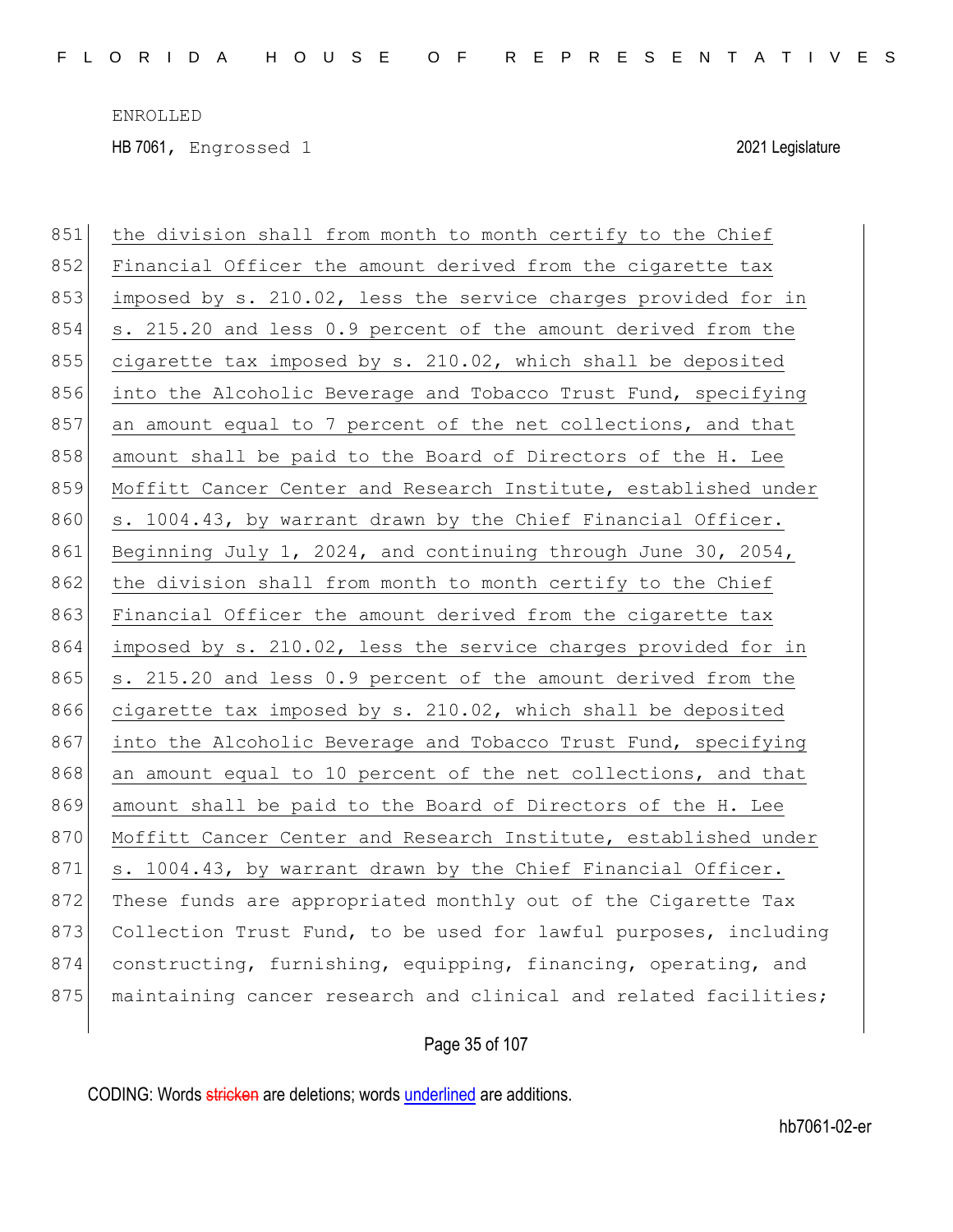876 furnishing, equipping, operating, and maintaining other 877 properties owned or leased by the H. Lee Moffitt Cancer Center 878 and Research Institute; and paying costs incurred in connection 879 with purchasing, financing, operating, and maintaining such 880 equipment, facilities, and properties. In fiscal years 2004-2005 881 and thereafter, the appropriation to the H. Lee Moffitt Cancer 882 Center and Research Institute authorized by this paragraph shall 883 not be less than the amount that would have been paid to the H. 884 Lee Moffitt Cancer Center and Research Institute in fiscal year 885 2001-2002, had this paragraph been in effect. 886 Section 16. Section 211.0253, Florida Statutes, is created 887 to read: 888 211.0253 Credit for contributions to eligible charitable 889 organizations.—Beginning January 1, 2022, there is allowed a 890 credit of 100 percent of an eligible contribution made to an 891 eligible charitable organization under s. 402.62 against any tax 892 due under s. 211.02 or s. 211.025. However, the combined credit 893 allowed under this section and s. 211.0251 may not exceed 50 894 percent of the tax due on the return on which the credit is 895 taken. If the combined credit allowed under this section and s. 896 211.0251 exceeds 50 percent of the tax due on the return, the 897 credit must first be taken under s. 211.0251. Any remaining 898 liability must be taken under this section, but may not exceed 899 50 percent of the tax due. For purposes of the distributions of 900 tax revenue under s. 211.06, the department shall disregard any

Page 36 of 107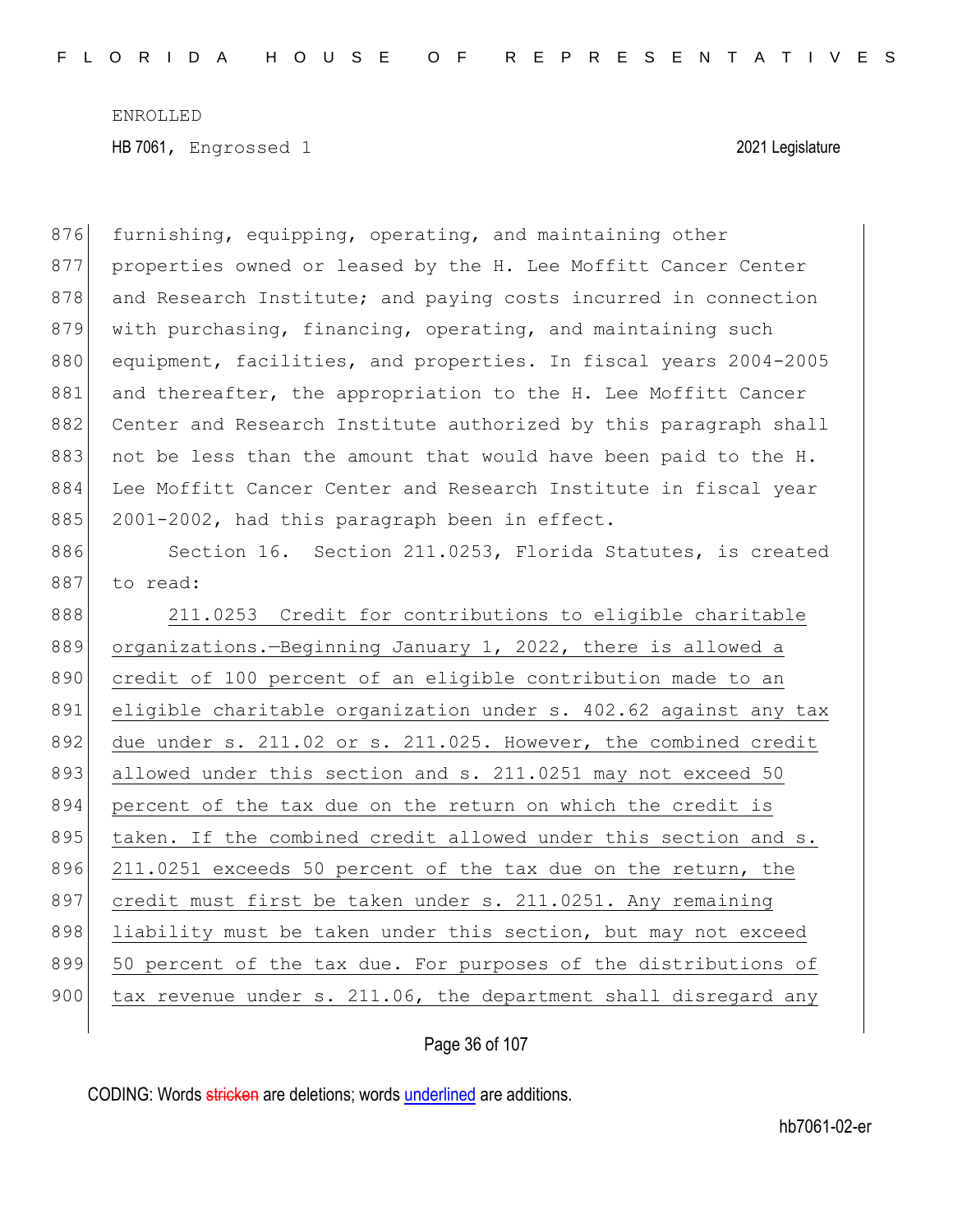HB 7061, Engrossed 1 2021 Legislature

| 901 | tax credits allowed under this section to ensure that any        |
|-----|------------------------------------------------------------------|
| 902 | reduction in tax revenue received which is attributable to the   |
| 903 | tax credits results only in a reduction in distributions to the  |
| 904 | General Revenue Fund. Section 402.62 applies to the credit       |
| 905 | authorized by this section.                                      |
| 906 | Section 17. Effective upon this act becoming a law,              |
| 907 | paragraph (e) of subsection (3) of section 211.3106, Florida     |
| 908 | Statutes, is amended to read:                                    |
| 909 | 211.3106 Levy of tax on severance of heavy minerals; rate,       |
| 910 | basis, and distribution of tax.-                                 |
| 911 | (3)                                                              |
| 912 | If In the event the producer price index for titanium<br>(e)     |
| 913 | dioxide is discontinued or can no longer be calculated, then a   |
| 914 | comparable index must shall be selected by the department and    |
| 915 | adopted by rule. If there is no comparable index, the tax rate   |
| 916 | for the immediately preceding year must be used.                 |
| 917 | Section 18. Effective January 1, 2022, paragraph (m) is          |
| 918 | added to subsection (2) of section 212.06, Florida Statutes, and |
| 919 | subsection (5) of that section, as amended by section 8 of       |
| 920 | chapter 2021-2, Laws of Florida, is amended, to read:            |
| 921 | 212.06 Sales, storage, use tax; collectible from dealers;        |
| 922 | "dealer" defined; dealers to collect from purchasers;            |
| 923 | legislative intent as to scope of tax.-                          |
| 924 | (2)                                                              |
| 925 | The term "dealer" also means a forwarding agent as<br>(m)        |
|     |                                                                  |

Page 37 of 107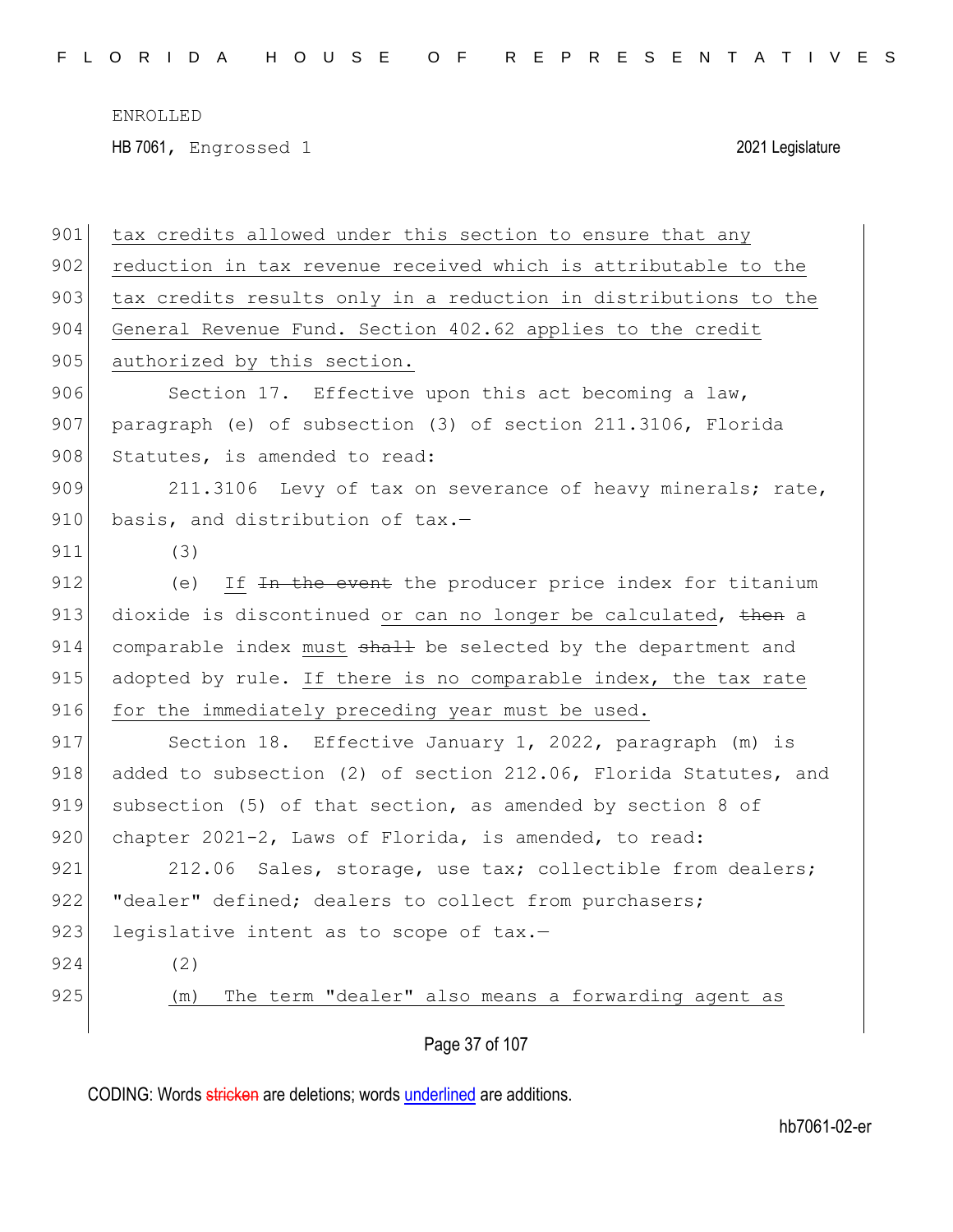HB 7061, Engrossed 1 2021 Legislature

# 926 defined in subparagraph (5)(b)1. who has applied for and 927 received a Florida Certificate of Forwarding Agent Address from 928 the department.

929  $(5)(a)$ 1. Except as provided in subparagraph 2., it is not 930 the intention of this chapter to levy a tax upon tangible 931 personal property imported, produced, or manufactured in this 932 state for export, provided that tangible personal property may 933 not be considered as being imported, produced, or manufactured 934 for export unless the importer, producer, or manufacturer 935 delivers the same to a forwarding agent <del>licensed exporter</del> for 936 exporting or to a common carrier for shipment outside this the 937 state or mails the same by United States mail to a destination 938 outside this the state; or, in the case of aircraft being 939 exported under their own power to a destination outside the 940 continental limits of the United States, by submission to the 941 department of a duly signed and validated United States customs 942 declaration, showing the departure of the aircraft from the 943 continental United States; and further with respect to aircraft, 944 the canceled United States registry of said aircraft; or in the 945 case of parts and equipment installed on aircraft of foreign 946 registry, by submission to the department of documentation as  $\tau$ 947 the extent of which shall be provided by rule, showing the 948 departure of the aircraft from the continental United States; 949 nor is it the intention of this chapter to levy a tax on any 950 sale that which the state is prohibited from taxing under the

#### Page 38 of 107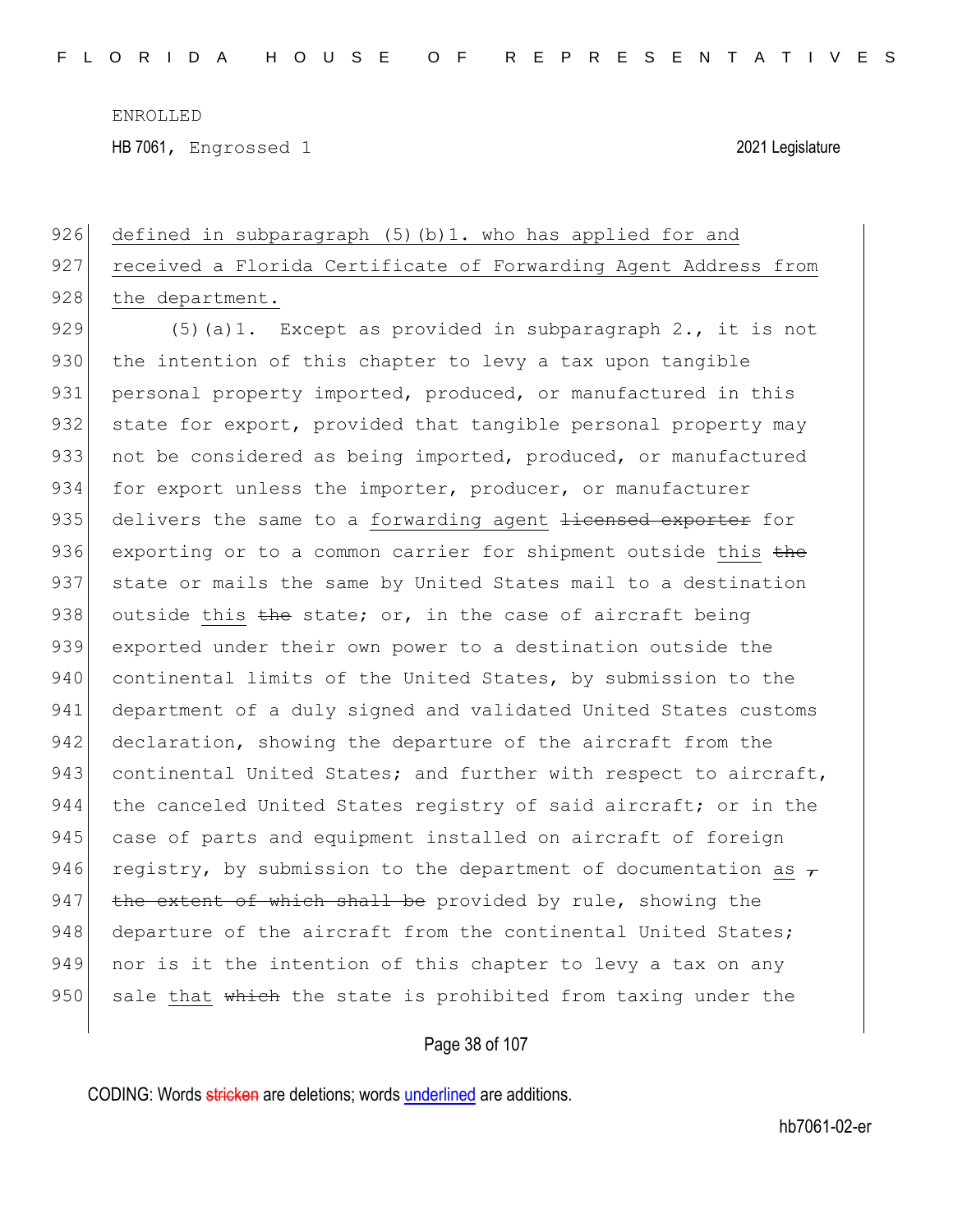951 Constitution or laws of the United States. Every retail sale 952 made to a person physically present at the time of sale is shall 953 be presumed to have been delivered in this state.

954 2.a. Notwithstanding subparagraph 1., a tax is levied on 955 each sale of tangible personal property to be transported to a 956 cooperating state as defined in sub-subparagraph c., at the rate 957 specified in sub-subparagraph d. However, a Florida dealer is 958 will be relieved from the requirements of collecting taxes 959 pursuant to this subparagraph if the Florida dealer obtains from 960 the purchaser an affidavit providing setting forth the 961 purchaser's name, address, state taxpayer identification number, 962 and a statement that the purchaser is aware of his or her 963 state's use tax laws, is a registered dealer in Florida or 964 another state, or is purchasing the tangible personal property 965 for resale or is otherwise not required to pay the tax on the 966 transaction. The department may, by rule, provide a form to be 967 used for the purposes of this sub-subparagraph set forth herein.

968 b. For purposes of this subparagraph, the term "a 969 cooperating state" means a state is one determined by the 970 executive director of the department to cooperate satisfactorily 971 with this state in collecting taxes on remote sales. To be 972 determined a cooperating state, a No state must meet shall be so 973 determined unless it meets all the following minimum 974 requirements:

975 (I) It levies and collects taxes on remote sales of

Page 39 of 107

CODING: Words stricken are deletions; words underlined are additions.

hb7061-02-er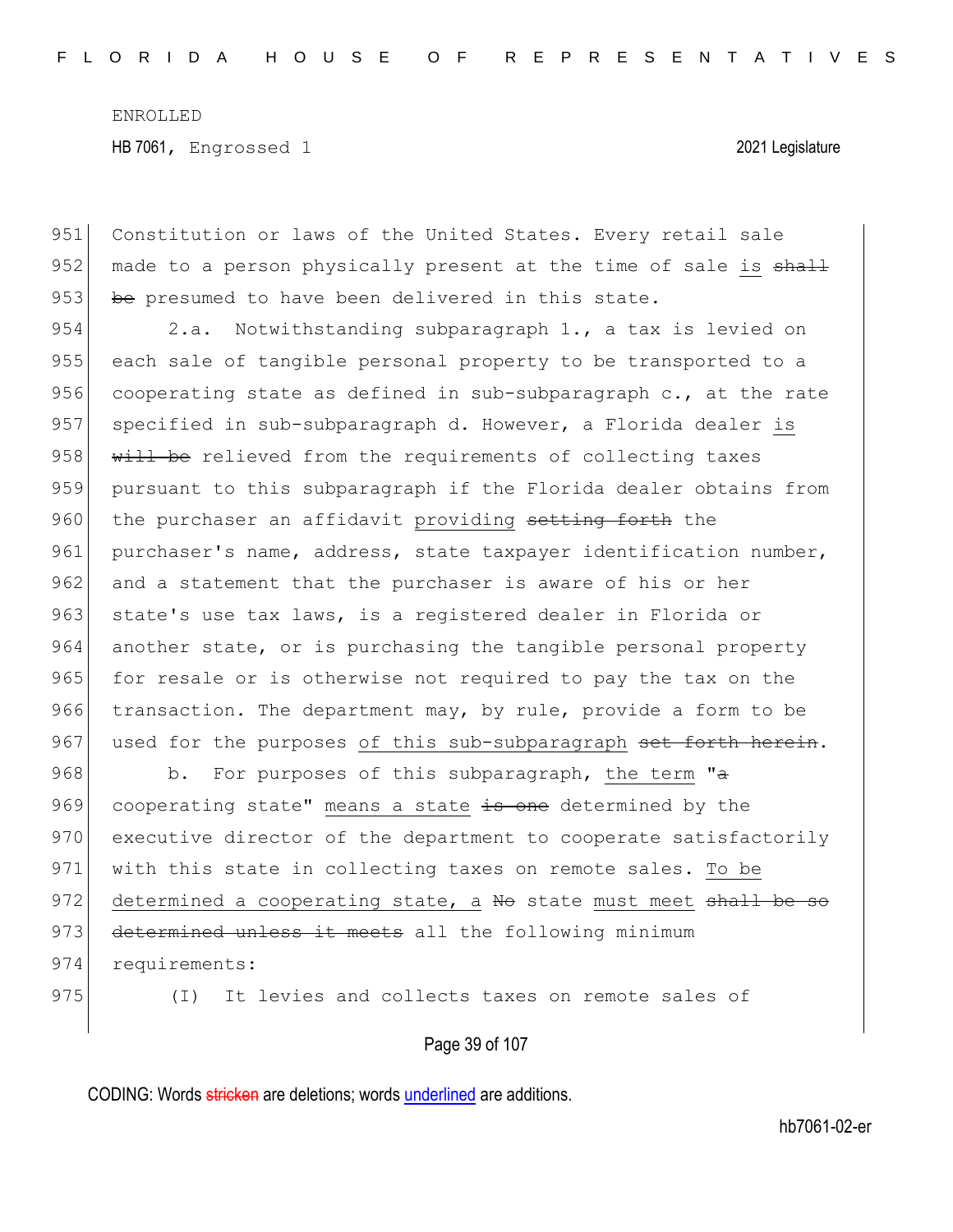976 property transported from that state to persons in this state, 977 as described in s. 212.0596, upon request of the department.

978 (II) The tax so collected is shall be at the rate 979 specified in s. 212.05, not including any local option or 980 tourist or convention development taxes collected pursuant to s. 981 125.0104 or this chapter.

982 (III) Such state agrees to remit to the department all 983 taxes so collected no later than 30 days from the last day of 984 the calendar quarter following their collection.

985 (IV) Such state authorizes the department to audit dealers 986 within its jurisdiction who make remote sales that are the 987 subject of s. 212.0596, or makes arrangements deemed adequate by 988 the department for auditing them with its own personnel.

989 (V) Such state agrees to provide to the department records 990 obtained by it from retailers or dealers in such state showing 991 delivery of tangible personal property into this state upon 992 which no sales or use tax has been paid in a manner similar to 993 that provided in sub-subparagraph  $q$ .

994 c. For purposes of this subparagraph, the term "sales of 995 tangible personal property to be transported to a cooperating 996 state" means remote sales to a person who is in the cooperating 997 state at the time the order is executed, from a dealer who 998 receives that order in this state.

999 d. The tax levied by sub-subparagraph a. shall be at the 1000 rate at which such a sale would have been taxed pursuant to the

### Page 40 of 107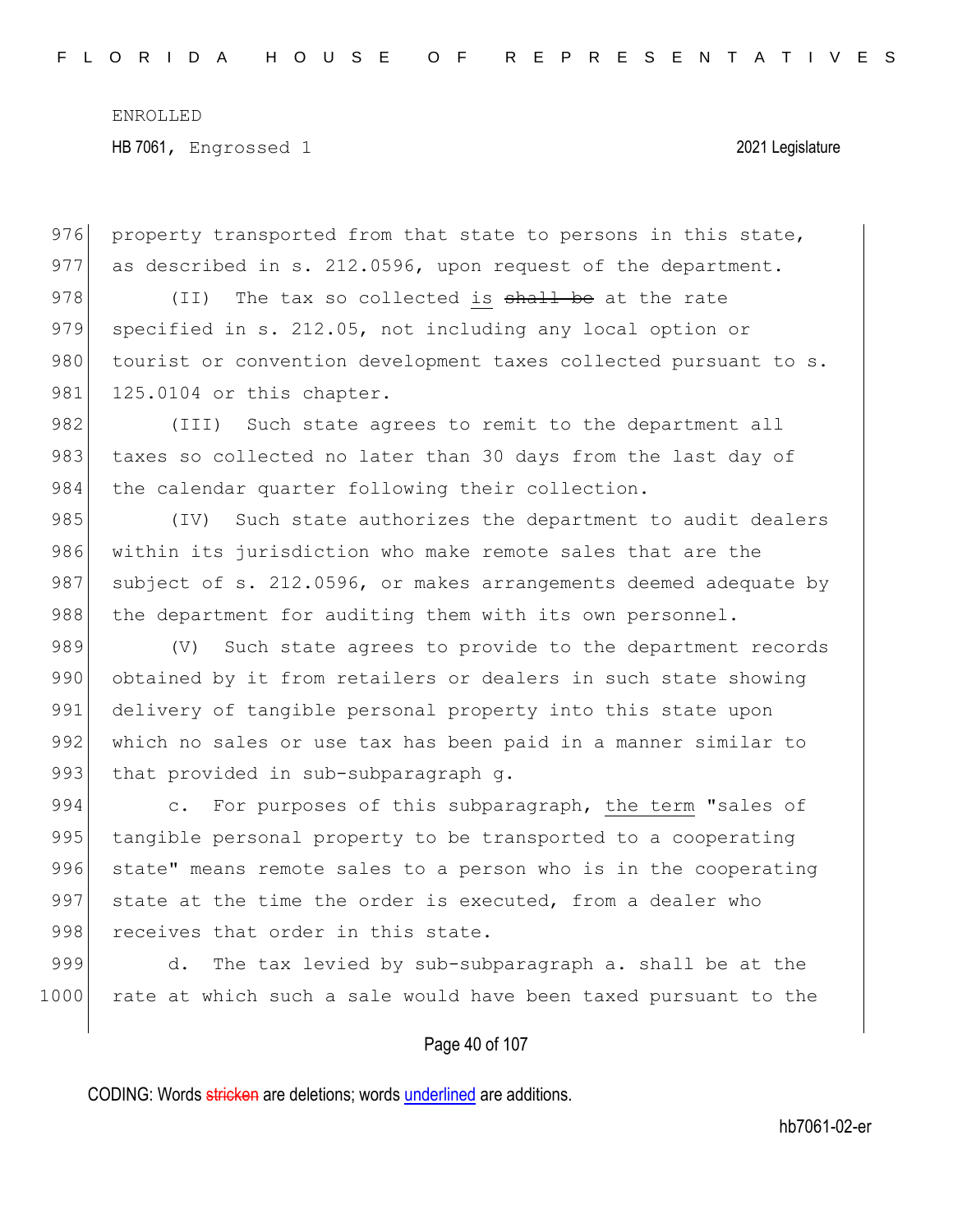1001 cooperating state's tax laws if consummated in the cooperating 1002 state by a dealer and a purchaser, both of whom were physically 1003 present in that state at the time of the sale.

1004 e. The tax levied by sub-subparagraph a., when collected, 1005 shall be held in the State Treasury in trust for the benefit of 1006 the cooperating state and shall be paid to it at a time agreed 1007 upon between the department, acting for this state, and the 1008 cooperating state or the department or agency designated by it 1009 to act for it; however, such payment shall in no event be made 1010 later than 30 days from the last day of the calendar quarter 1011 after the tax was collected. Funds held in trust for the benefit 1012 of a cooperating state are shall not be subject to the service 1013 charges imposed by s. 215.20.

1014 f. The department is authorized to perform such acts and 1015 to provide such cooperation to a cooperating state with 1016 reference to the tax levied by sub-subparagraph a. as is 1017 required of the cooperating state by sub-subparagraph b.

1018 g. In furtherance of this act, dealers selling tangible 1019 personal property for delivery in another state shall make 1020 available to the department, upon request of the department, 1021 records of all tangible personal property so sold. Such records 1022 must shall include a description of the property, the name and 1023 address of the purchaser, the name and address of the person to 1024 whom the property was sent, the purchase price of the property, 1025 information regarding whether sales tax was paid in this state

#### Page 41 of 107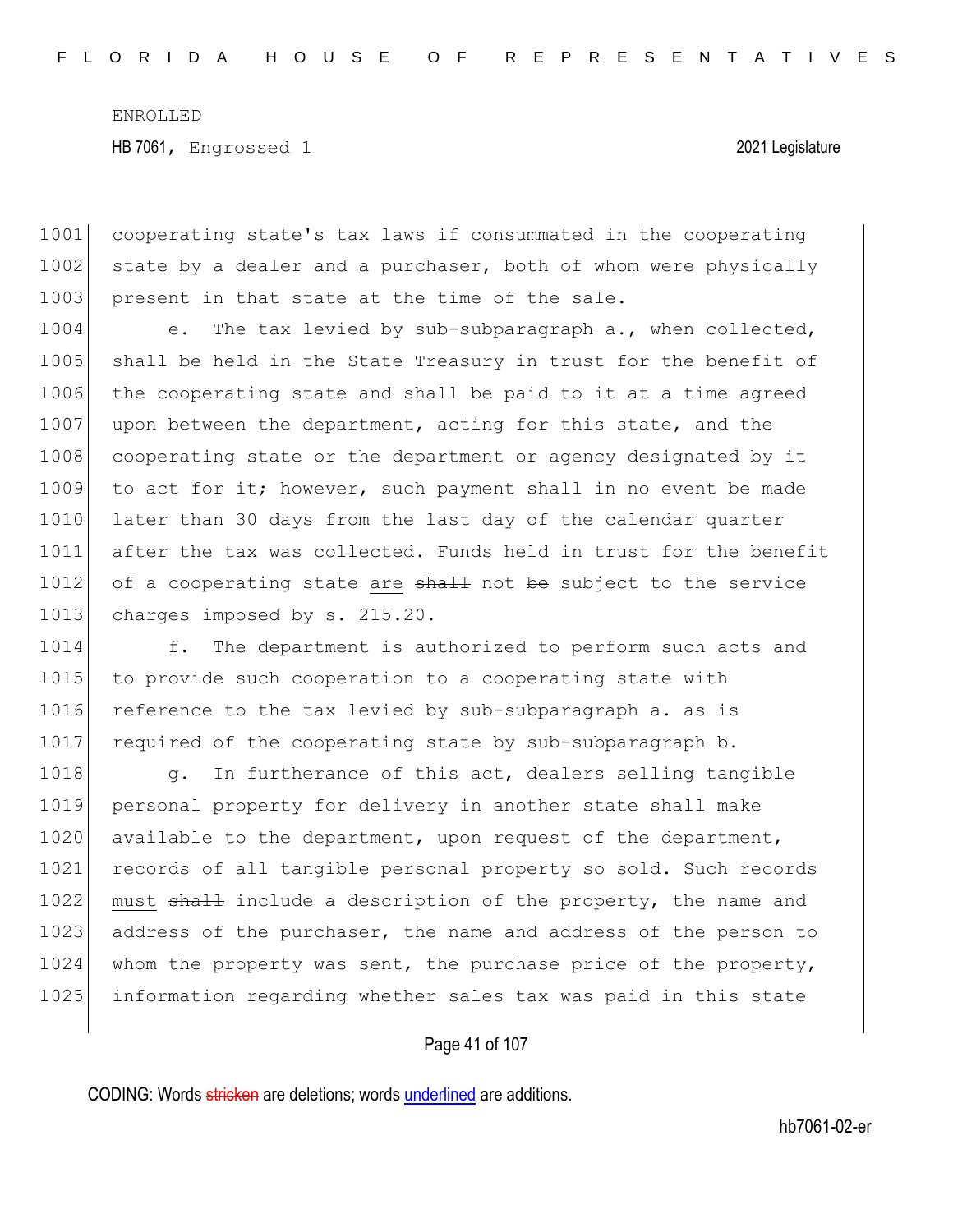|  |  |  |  |  |  |  |  | FLORIDA HOUSE OF REPRESENTATIVES |  |  |  |  |  |  |  |  |  |  |  |  |  |  |  |  |  |  |  |  |  |  |  |  |  |  |
|--|--|--|--|--|--|--|--|----------------------------------|--|--|--|--|--|--|--|--|--|--|--|--|--|--|--|--|--|--|--|--|--|--|--|--|--|--|
|--|--|--|--|--|--|--|--|----------------------------------|--|--|--|--|--|--|--|--|--|--|--|--|--|--|--|--|--|--|--|--|--|--|--|--|--|--|

HB 7061, Engrossed 1 2021 Legislature

| 1026 | on the purchase price, and such other information as the         |
|------|------------------------------------------------------------------|
| 1027 | department may by rule prescribe.                                |
| 1028 | (b) 1. As used in this subsection, the term:                     |
| 1029 | a. "Certificate" means a Florida Certificate of Forwarding       |
| 1030 | Agent Address.                                                   |
| 1031 | "Facilitating" means preparation for or arranging for<br>b.      |
| 1032 | export.                                                          |
| 1033 | "Forwarding agent" means a person or business whose<br>$\circ$ . |
| 1034 | principal business activity is facilitating for compensation the |
| 1035 | export of property owned by other persons.                       |
| 1036 | "NAICS" means those classifications contained in the<br>d.       |
| 1037 | North American Industry Classification System as published in    |
| 1038 | 2007 by the Office of Management and Budget, Executive Office of |
|      |                                                                  |
| 1039 | the President.                                                   |
| 1040 | "Principal business activity" means the activity from<br>е.      |
| 1041 | which the person or business derives the highest percentage of   |
| 1042 | its total receipts.                                              |
| 1043 | 2. A forwarding agent engaged in international export may        |
| 1044 | apply to the department for a certificate.                       |
| 1045 | Each application must include:<br>3.                             |
| 1046 | The designation of an address for the forwarding agent.<br>а.    |
| 1047 | A certification that:<br>b.                                      |
| 1048 | The tangible personal property delivered to the<br>( I )         |
| 1049 | designated address for export originates with a United States    |
| 1050 | vendor;                                                          |

Page 42 of 107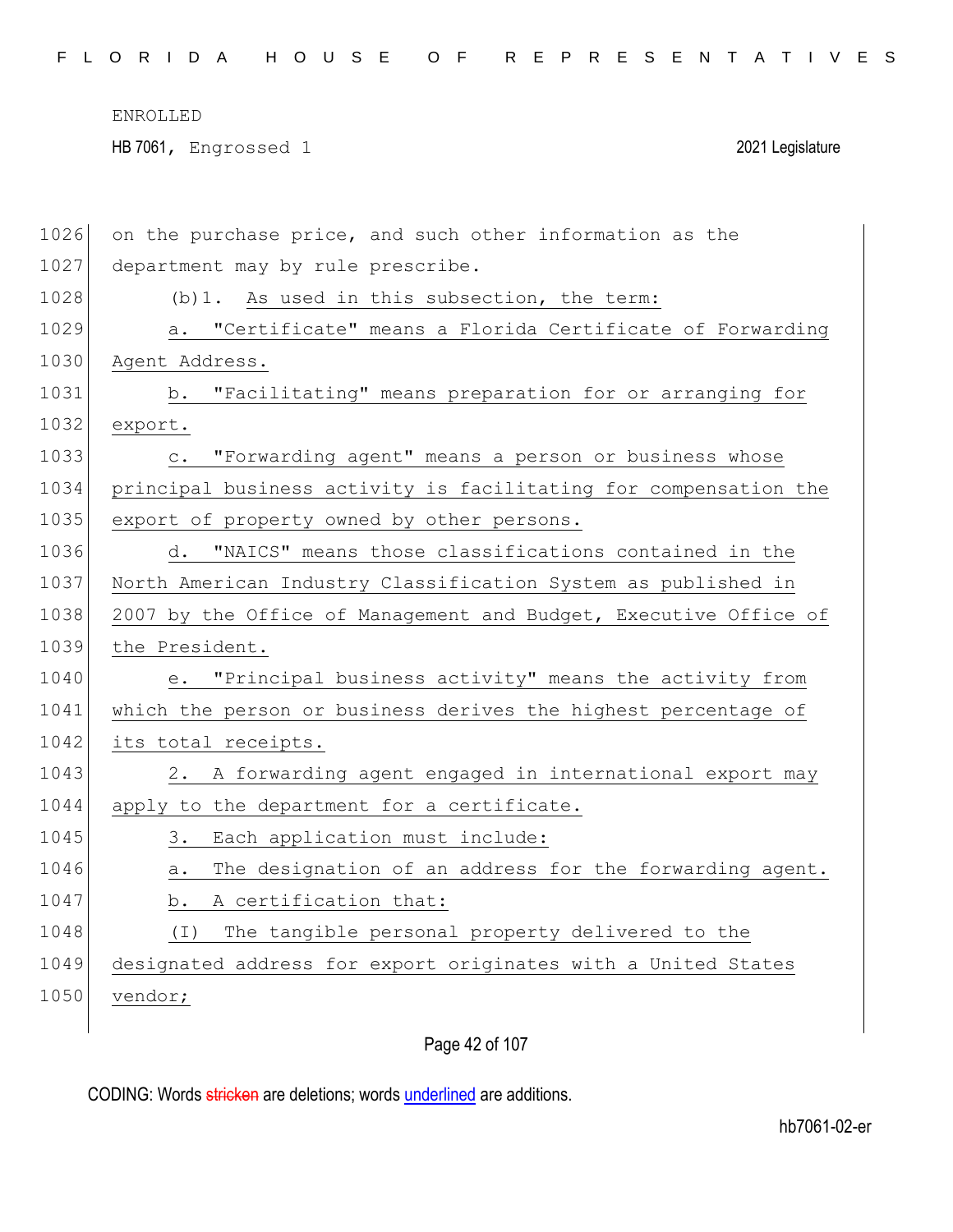HB 7061, Engrossed 1 2021 Legislature

| 1051 | The tangible personal property delivered to the<br>(TI)          |
|------|------------------------------------------------------------------|
| 1052 | designated address for export is irrevocably committed to export |
| 1053 | out of the United States through a continuous and unbroken       |
| 1054 | exportation process; and                                         |
| 1055 | (III) The designated address is used exclusively by the          |
| 1056 | forwarding agent for such export.                                |
| 1057 | c. A copy of the forwarding agent's last filed federal           |
| 1058 | income tax return showing the entity's principal business        |
| 1059 | activity classified under NAICS code 488510, except as provided  |
| 1060 | under subparagraph 4. or subparagraph 5.                         |
| 1061 | d. A statement of the total revenues of the forwarding           |
| 1062 | agent.                                                           |
| 1063 | A statement of the amount of revenues associated with<br>е.      |
| 1064 | international export of the forwarding agent.                    |
| 1065 | f. A description of all business activity that occurs at         |
| 1066 | the designated address.                                          |
| 1067 | The name and contact information of a designated<br>g.           |
| 1068 | contact person of the forwarding agent.                          |
| 1069 | The forwarding agent's website address.<br>h.                    |
| 1070 | Any additional information the department requires by<br>i.      |
| 1071 | rule to demonstrate eligibility for the certificate and a        |
| 1072 | signature attesting to the validity of the information provided. |
| 1073 | 4. An applicant that has not filed a federal return for          |
| 1074 | the preceding tax year under NAICS code 488510 shall provide all |
| 1075 | of the following:                                                |
|      |                                                                  |

Page 43 of 107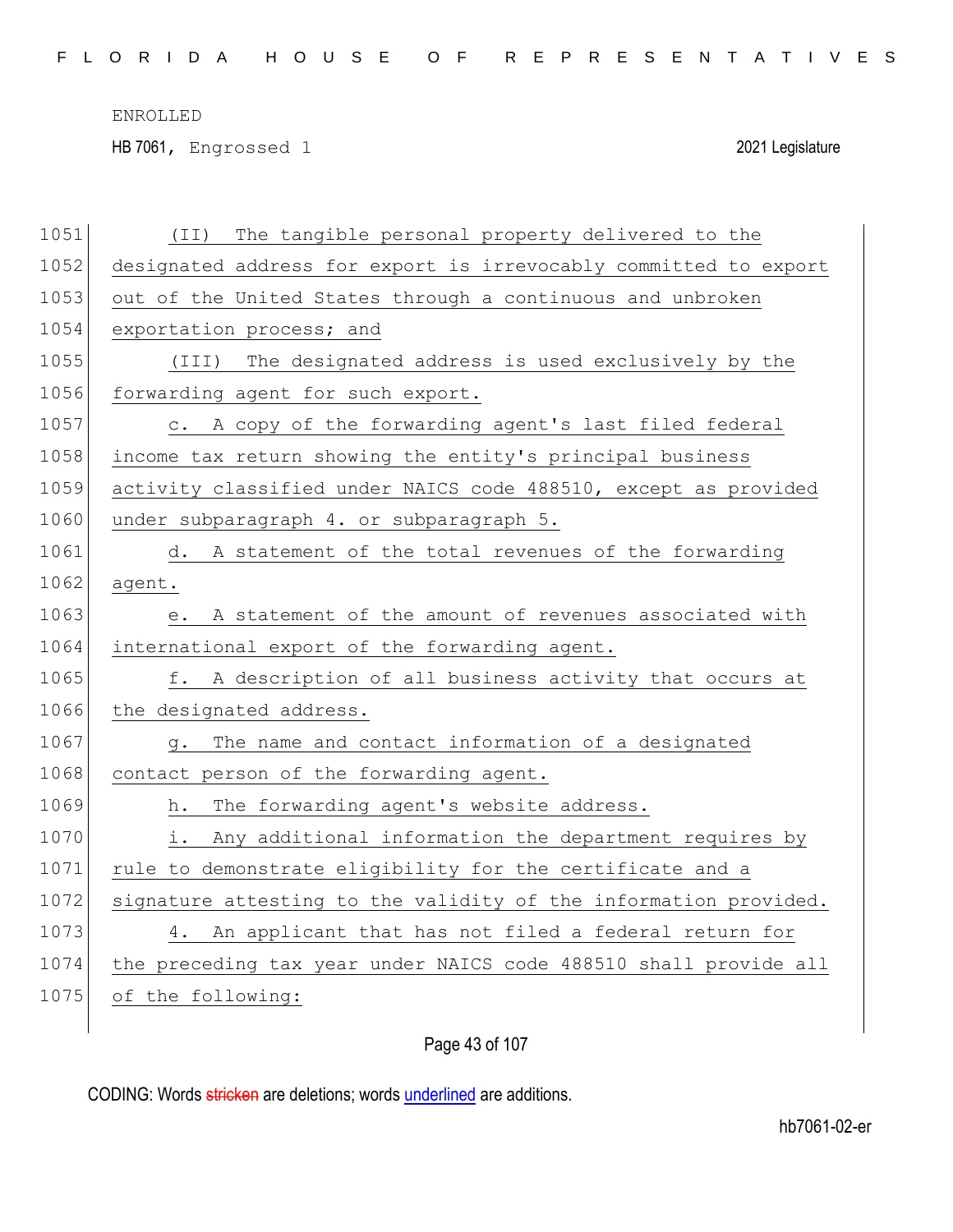HB 7061, Engrossed 1 2021 Legislature

| 1076 | A statement of estimated total revenues.<br>a.                       |
|------|----------------------------------------------------------------------|
| 1077 | b. A statement of estimated revenues associated with                 |
| 1078 | international export.                                                |
| 1079 | The NAICS code under which the forwarding agent intends<br>$\circ$ . |
| 1080 | to file a federal return.                                            |
| 1081 | 5. If an applicant does not file a federal return                    |
| 1082 | identifying a NAICS code, the applicant shall provide                |
| 1083 | documentation to support that its principal business activity is     |
| 1084 | that of a forwarding agent and that the applicant is otherwise       |
| 1085 | eligible for the certificate.                                        |
| 1086 | 6. A forwarding agent that applies for and receives a                |
| 1087 | certificate shall register as a dealer with the department.          |
| 1088 | 7. A forwarding agent shall remit the tax imposed under              |
| 1089 | this chapter on any tangible personal property shipped to the        |
| 1090 | designated forwarding agent address if no tax was collected and      |
| 1091 | the tangible personal property remained in this state or if          |
| 1092 | delivery to the purchaser or purchaser's representative occurs       |
| 1093 | in this state. This subparagraph does not prohibit the               |
| 1094 | forwarding agent from collecting such tax from the consumer of       |
| 1095 | the tangible personal property.                                      |
| 1096 | 8. A forwarding agent shall maintain the following                   |
| 1097 | records:                                                             |
| 1098 | a. Copies of sales invoices or receipts between the vendor           |
| 1099 | and the consumer when provided by the vendor to the forwarding       |
| 1100 | agent. If sales invoices or receipts are not provided to the         |
|      |                                                                      |

Page 44 of 107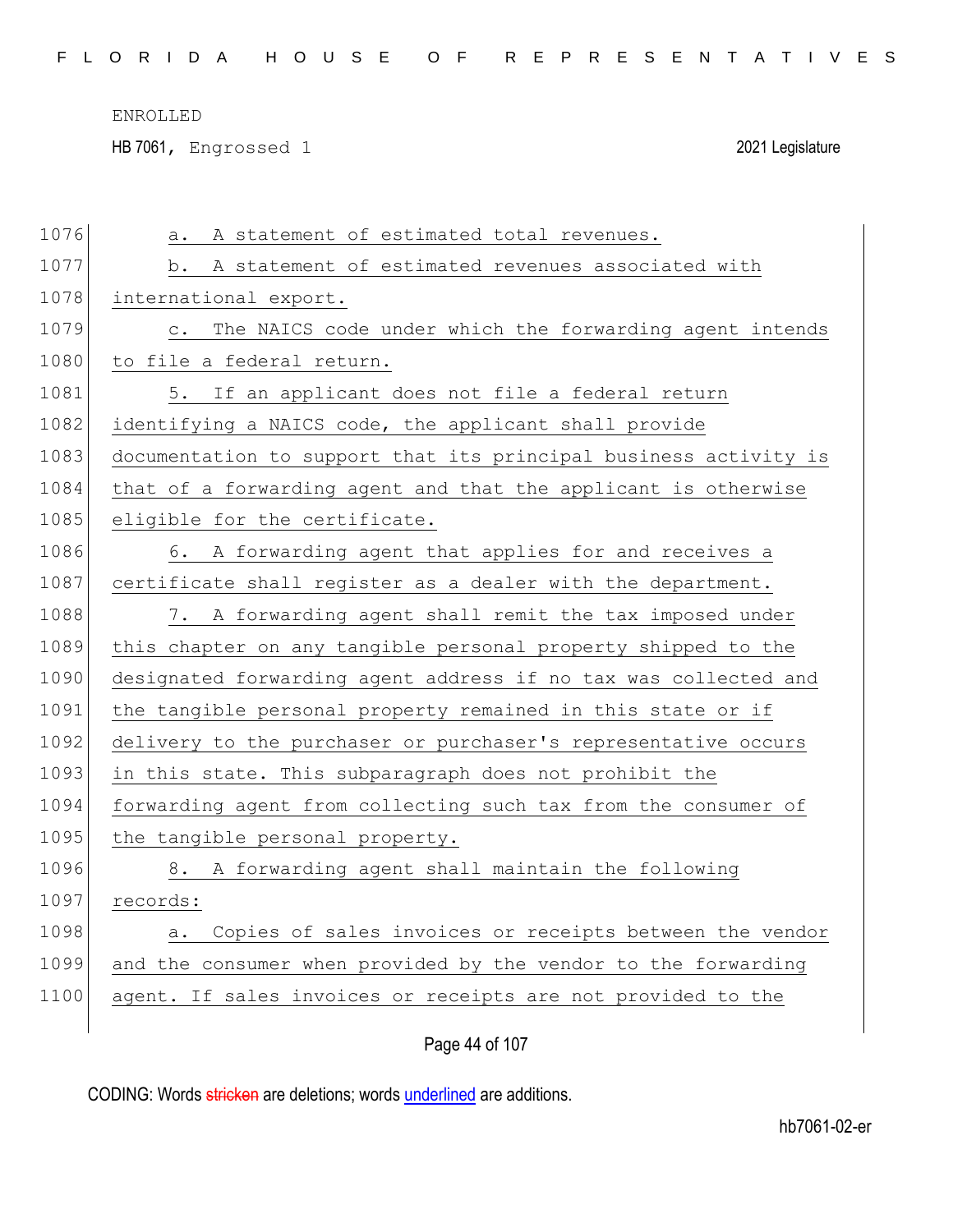HB 7061, Engrossed 1 2021 Legislature

| 1101 | forwarding agent, the forwarding agent must maintain export     |
|------|-----------------------------------------------------------------|
| 1102 | documentation evidencing the value of the purchase consistent   |
| 1103 | with the federal Export Administration Regulations, 15 C.F.R.   |
| 1104 | parts 730-774.                                                  |
| 1105 | b. Copies of federal returns evidencing the forwarding          |
| 1106 | agent's NAICS principal business activity code.                 |
| 1107 | c. Copies of invoices or other documentation evidencing         |
| 1108 | shipment to the forwarding agent.                               |
| 1109 | Invoices between the forwarding agent and the consumer<br>d.    |
| 1110 | or other documentation evidencing the ship-to destination       |
| 1111 | outside the United States.                                      |
| 1112 | Invoices for foreign postal or transportation services.<br>е.   |
| 1113 | f. Bills of lading.                                             |
| 1114 | g. Any other export documentation.                              |
| 1115 |                                                                 |
| 1116 | Such records must be kept in an electronic format and made      |
| 1117 | available for the department's review pursuant to subparagraph  |
| 1118 | 9. and ss. 212.13 and 213.35.                                   |
| 1119 | 9. Each certificate expires 5 years after the date of           |
| 1120 | issuance, except as specified in this subparagraph.             |
| 1121 | At least 30 days before expiration, a new application<br>a.     |
| 1122 | must be submitted to renew the certificate and the application  |
| 1123 | must contain the information required in subparagraph 3. Upon   |
| 1124 | application for renewal, the certificate is subject to the      |
| 1125 | review and reissuance procedures prescribed by this chapter and |
|      |                                                                 |

Page 45 of 107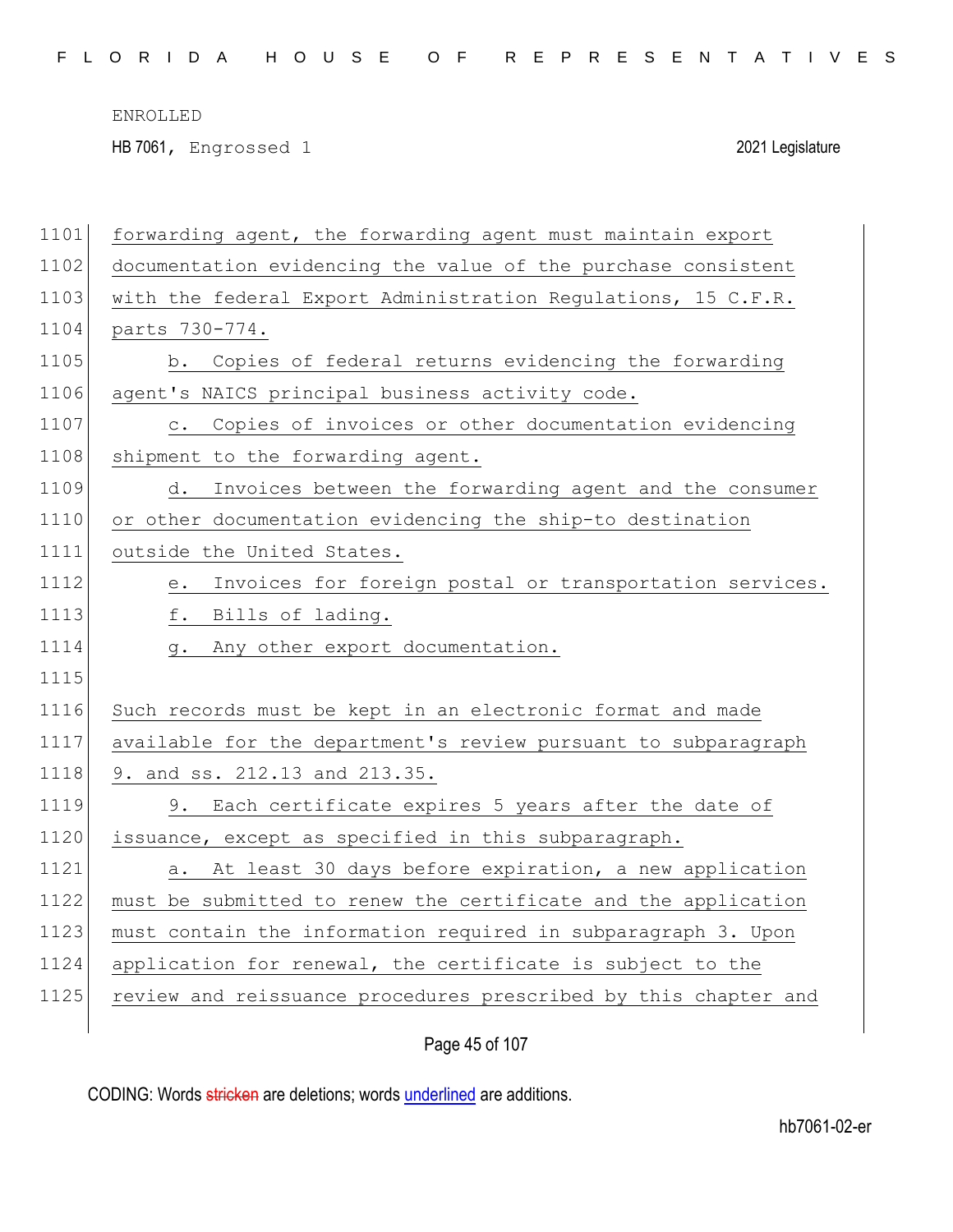HB 7061, Engrossed 1 2021 Legislature

| 1126 | department rule.                                                       |
|------|------------------------------------------------------------------------|
| 1127 | b. Each forwarding agent shall update its application                  |
| 1128 | information annually or within 30 days after any material              |
| 1129 | change.                                                                |
| 1130 | The department shall verify that the forwarding agent<br>$\mathbb C$ . |
| 1131 | is actively engaged in facilitating the international export of        |
| 1132 | tangible personal property.                                            |
| 1133 | d. The department may suspend or revoke the certificate of             |
| 1134 | any forwarding agent that fails to respond within 30 days to a         |
| 1135 | written request for information regarding its business                 |
| 1136 | transactions.                                                          |
| 1137 | 10. The department shall provide a list on the                         |
| 1138 | department's website of forwarding agents that have applied for        |
| 1139 | and received a Florida Certificate of Forwarding Agent Address         |
| 1140 | from the department. The list must include a forwarding agent's        |
| 1141 | entity name, address, and expiration date as provided on the           |
| 1142 | Florida Certificate of Forwarding Agent Address.                       |
| 1143 | 11. A dealer may accept a copy of the forwarding agent's               |
| 1144 | certificate or rely on the list of forwarding agents' names and        |
| 1145 | addresses on the department's website in lieu of collecting the        |
| 1146 | tax imposed under this chapter when the property is required by        |
| 1147 | terms of the sale to be shipped to the designated address on the       |
| 1148 | certificate. A dealer who accepts a valid copy of a certificate        |
| 1149 | or relies on the list of forwarding agents' names and addresses        |
| 1150 | on the department's website in good faith and ships purchased          |
|      |                                                                        |

Page 46 of 107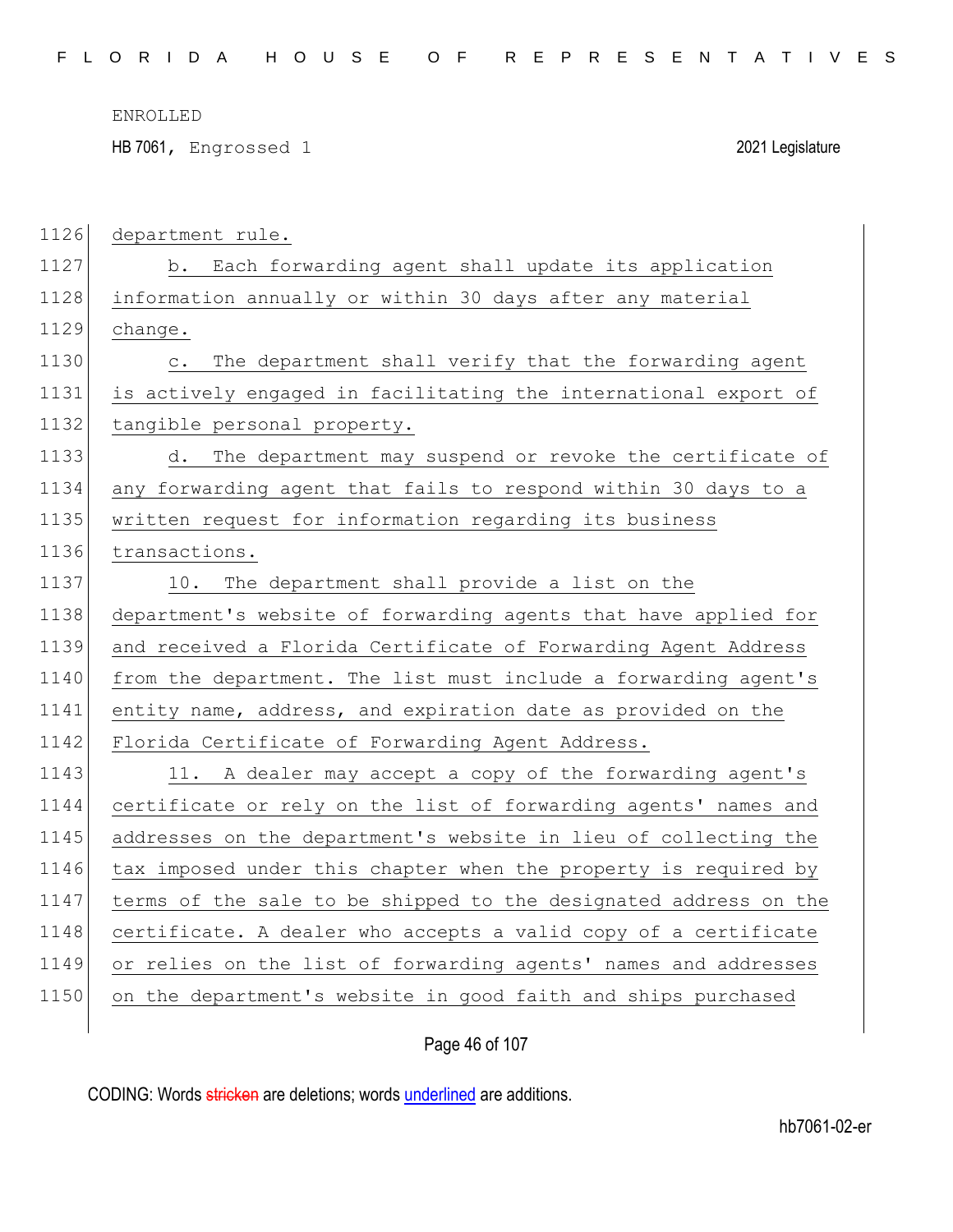HB 7061, Engrossed 1 2021 Legislature

1151 tangible personal property to the address on the certificate is 1152 not liable for any tax due on sales made during the effective 1153 dates indicated on the certificate. 1154 12. The department may revoke a forwarding agent's 1155 certificate for noncompliance with this paragraph. Any person 1156 found to fraudulently use the address on the certificate for the 1157 purpose of evading tax is subject to the penalties provided in 1158 s. 212.085. 1159 13. The department may adopt rules to administer this 1160 paragraph, including, but not limited to, rules relating to 1161 procedures, application and eligibility requirements, and forms. 1162 (c)1. Notwithstanding the provisions of paragraph (a), it 1163 is not the intention of this chapter to levy a tax on the sale 1164 of tangible personal property to a nonresident dealer who does 1165 not hold a Florida sales tax registration, provided such 1166 nonresident dealer furnishes the seller a statement declaring 1167 that the tangible personal property will be transported outside 1168 this state by the nonresident dealer for resale and for no other 1169 purpose. The statement must shall include, but not be limited 1170 to, the nonresident dealer's name, address, applicable passport 1171 or visa number, arrival-departure card number, and evidence of 1172 authority to do business in the nonresident dealer's home state 1173 or country, such as his or her business name and address, 1174 occupational license number, if applicable, or any other 1175 suitable requirement. The statement must shall be signed by the

Page 47 of 107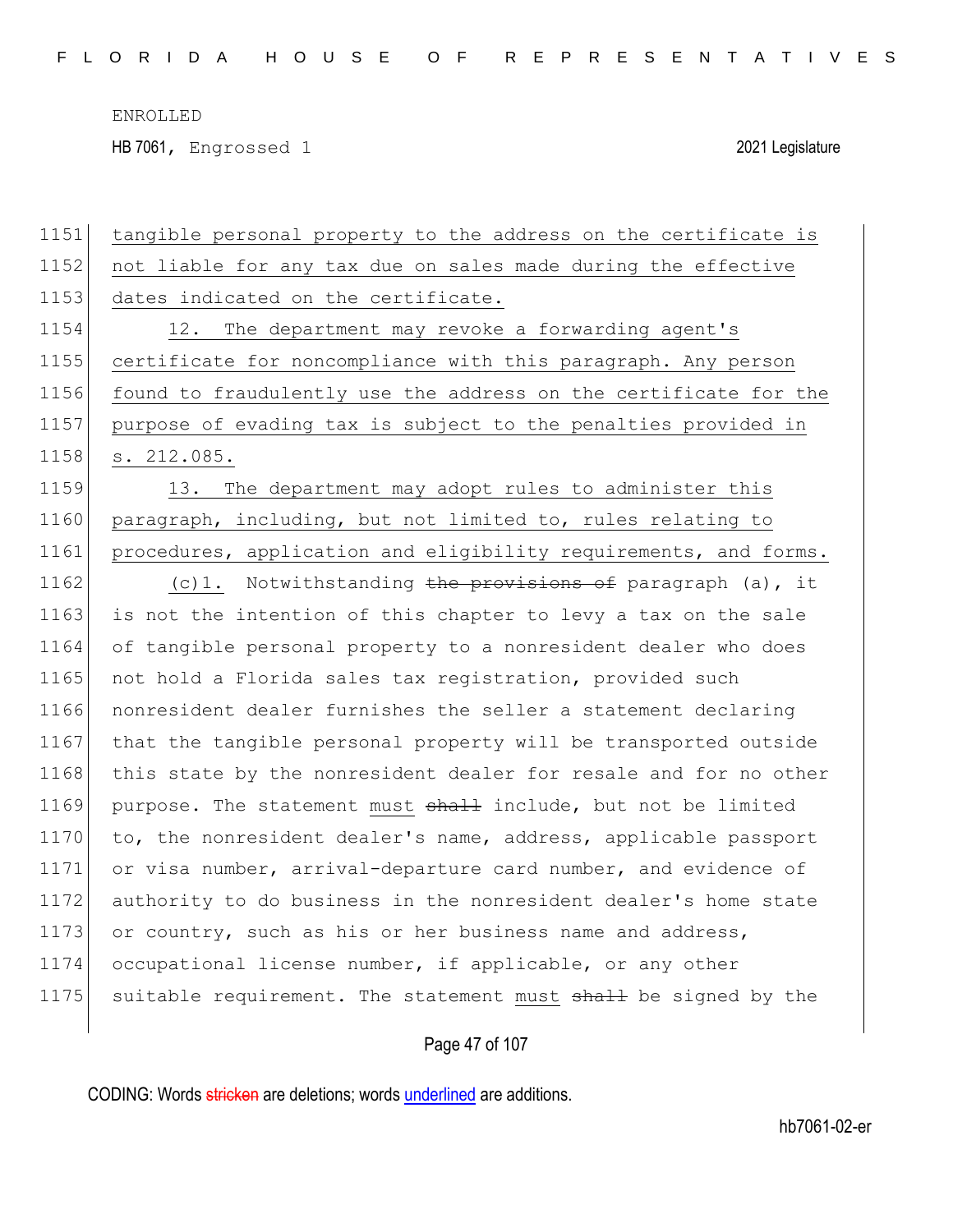1176 nonresident dealer and must shall include the following 1177 sentence: "Under penalties of perjury, I declare that I have 1178 read the foregoing, and the facts alleged are true to the best 1179 of my knowledge and belief."

1180 2. The burden of proof of subparagraph 1. rests with the 1181 seller, who must retain the proper documentation to support the 1182 exempt sale. The exempt transaction is subject to verification 1183 by the department.

1184 (d)  $\left\{ \left( e \right)$  Notwithstanding the provisions of paragraph (a), it 1185 is not the intention of this chapter to levy a tax on the sale 1186 by a printer to a nonresident print purchaser of material 1187 printed by that printer for that nonresident print purchaser 1188 when the print purchaser does not furnish the printer a resale 1189 certificate containing a sales tax registration number but does 1190 furnish to the printer a statement declaring that such material 1191 will be resold by the nonresident print purchaser.

1192 Section 19. Subsections (4) and (8) of section 212.07, 1193 Florida Statutes, are amended, and paragraph (c) of subsection 1194 (1) and subsection (2) of that section are republished, to read:

1195 212.07 Sales, storage, use tax; tax added to purchase 1196 price; dealer not to absorb; liability of purchasers who cannot 1197 prove payment of the tax; penalties; general exemptions.-

1198 (1)

1199 (c) Unless the purchaser of tangible personal property 1200 that is incorporated into tangible personal property

### Page 48 of 107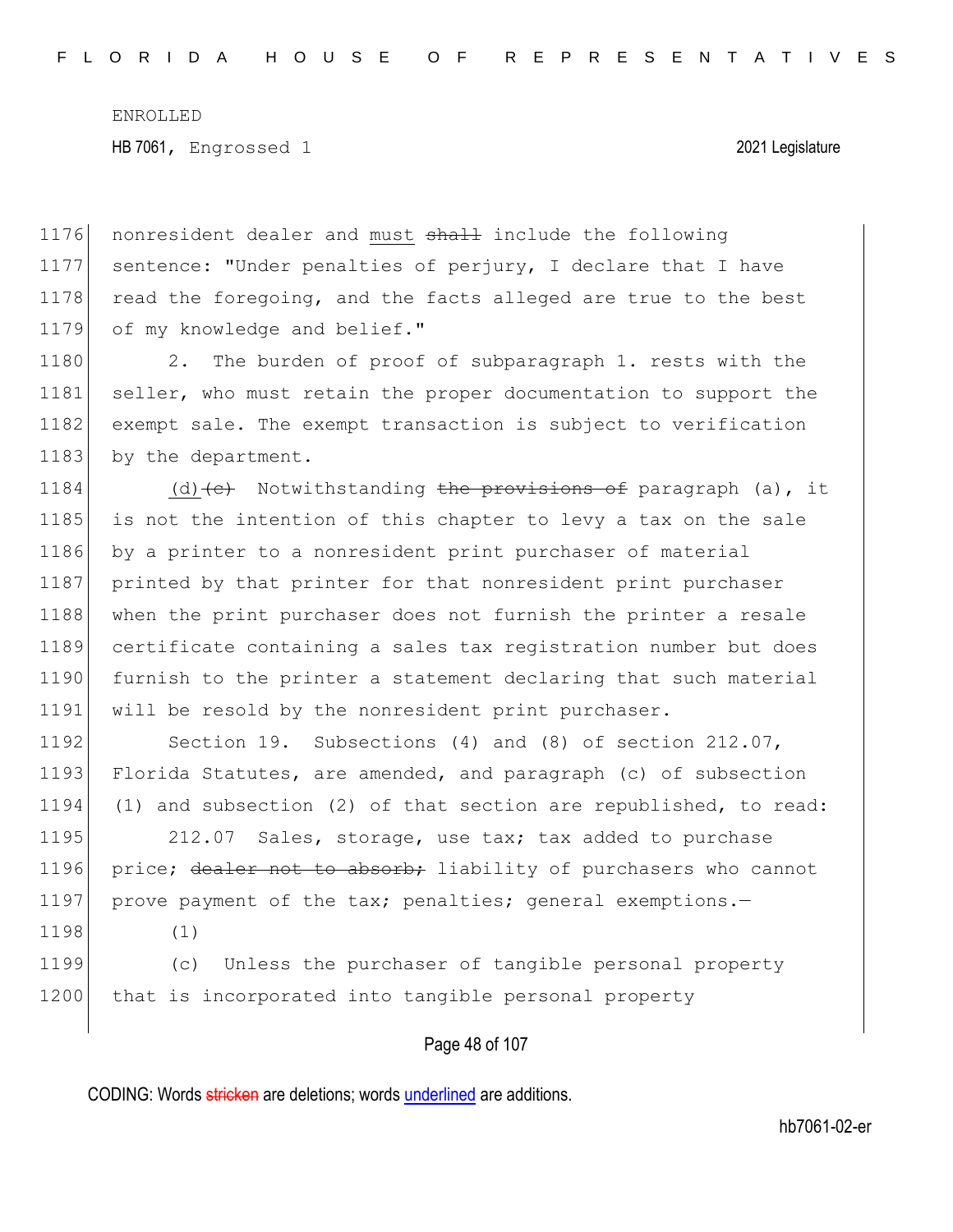1201 manufactured, produced, compounded, processed, or fabricated for 1202 one's own use and subject to the tax imposed under s. 1203 212.06(1)(b) or is purchased for export under s.  $212.06(5)(a)1$ . 1204 extends a certificate in compliance with the rules of the 1205 department, the dealer shall himself or herself be liable for 1206 and pay the tax.

1207 (2) A dealer shall, as far as practicable, add the amount 1208 of the tax imposed under this chapter to the sale price, and the 1209 amount of the tax shall be separately stated as Florida tax on 1210 any charge ticket, sales slip, invoice, or other tangible 1211 evidence of sale. Such tax shall constitute a part of such 1212 price, charge, or proof of sale which shall be a debt from the 1213 purchaser or consumer to the dealer, until paid, and shall be 1214 recoverable at law in the same manner as other debts. Where it 1215 is impracticable, due to the nature of the business practices 1216 within an industry, to separately state Florida tax on any 1217 charge ticket, sales slip, invoice, or other tangible evidence 1218 of sale, the department may establish an effective tax rate for 1219 such industry. The department may also amend this effective tax 1220 rate as the industry's pricing or practices change. Except as 1221 otherwise specifically provided, any dealer who neglects, fails, 1222 or refuses to collect the tax herein provided upon any, every, 1223 and all retail sales made by the dealer or the dealer's agents 1224 or employees of tangible personal property or services which are 1225 subject to the tax imposed by this chapter shall be liable for

#### Page 49 of 107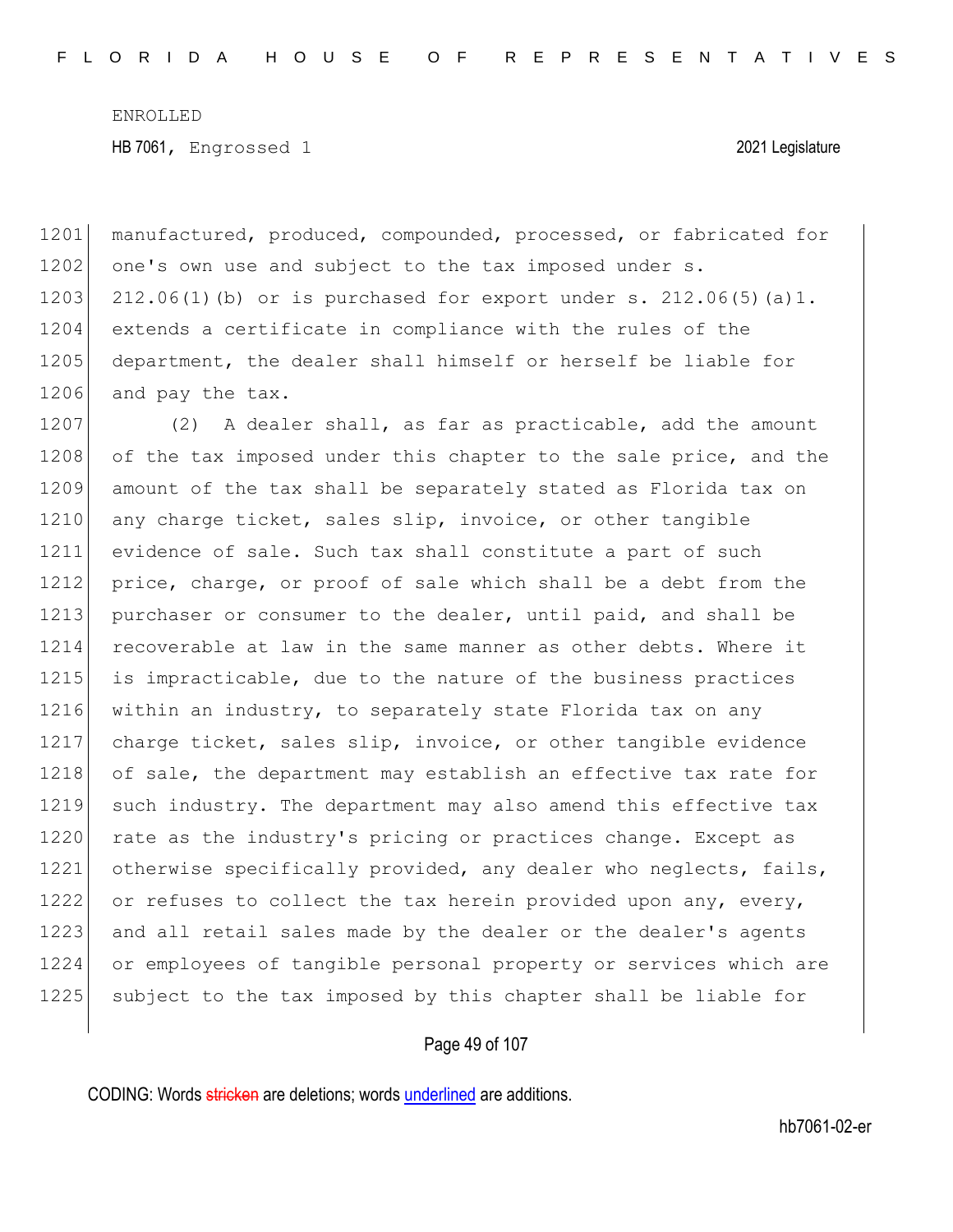1226 and pay the tax himself or herself.

1227 (4)(a) Except as provided in paragraph (b), a dealer 1228 engaged in any business taxable under this chapter may not 1229 advertise or hold out to the public, in any manner, directly or 1230 indirectly, that he or she will pay absorb all or any part of 1231 the tax, or that he or she will relieve the purchaser of the 1232 payment of all or any part of the tax, or that the tax will not 1233 be added to the selling price of the property or services sold 1234 or released or, when added, that it or any part thereof will be 1235 refunded either directly or indirectly by any method whatsoever.

1236 (b) Notwithstanding any provision of this chapter to the 1237 contrary, a dealer may advertise or hold out to the public that 1238 he or she will pay all or any part of the tax on behalf of the 1239 purchaser, subject to both of the following conditions:

1240 1. The dealer must expressly state on any charge ticket, 1241 sales slip, invoice, or other tangible evidence of sale given to 1242 the purchaser that the dealer will pay to the state the tax 1243 imposed by this chapter. The dealer may not indicate or imply 1244 that the transaction is exempt or excluded from the tax imposed 1245 by this chapter.

1246 2. A charge ticket, sales slip, invoice, or other tangible 1247 evidence of the sale given to the purchaser must separately 1248 state the sale price and the amount of the tax in accordance 1249 with subsection (2).

1250 (c) A person who violates this subsection commits

Page 50 of 107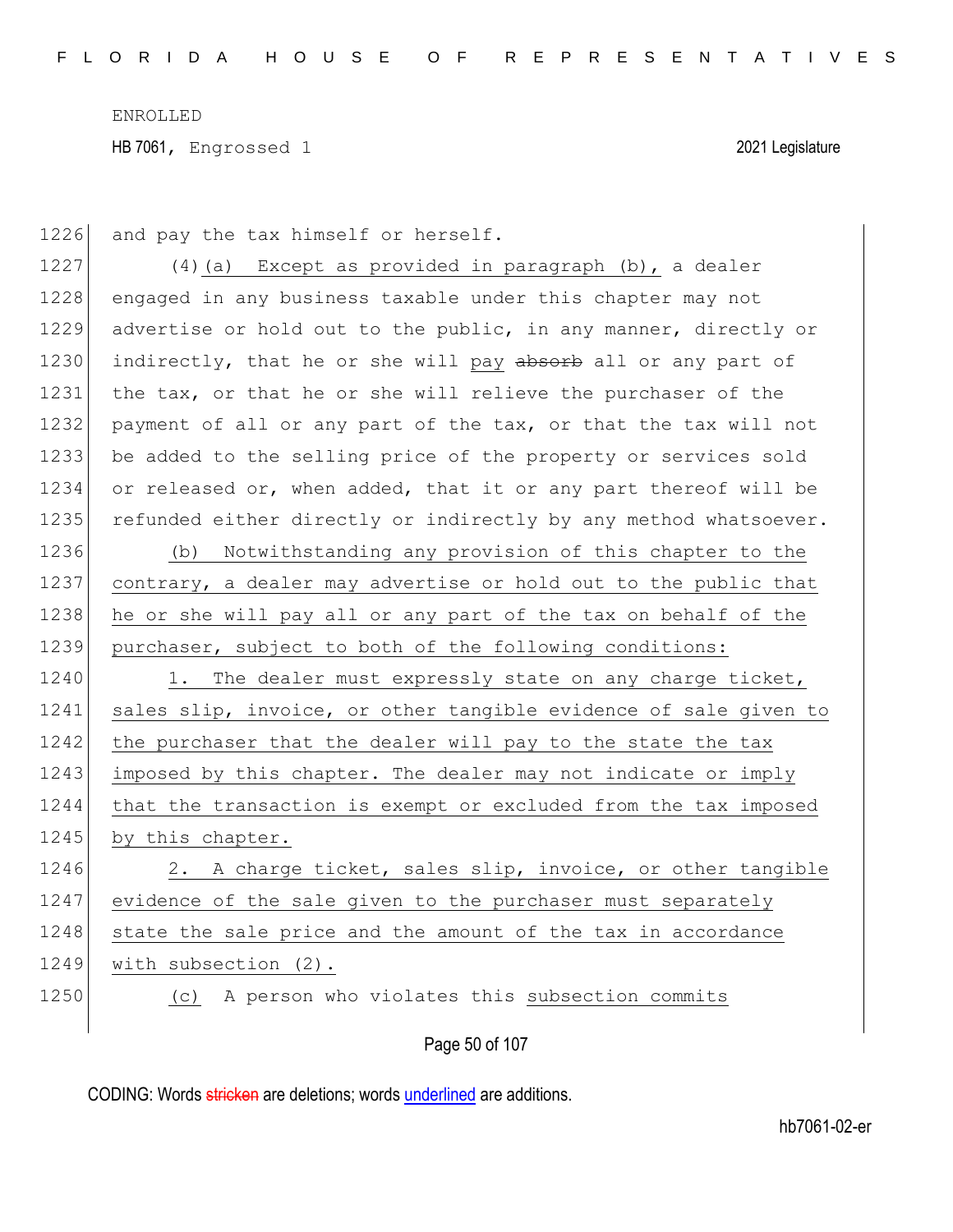1251 provision with respect to advertising or refund is guilty of a 1252 misdemeanor of the second degree, punishable as provided in s. 1253 775.082 or s. 775.083. A second or subsequent offense 1254 constitutes a misdemeanor of the first degree, punishable as 1255 provided in s. 775.082 or s. 775.083.

1256 (8) Any person who has purchased at retail, used, 1257 consumed, distributed, or stored for use or consumption in this 1258 state tangible personal property, admissions, communication or 1259 other services taxable under this chapter, or leased tangible 1260 personal property, or who has leased, occupied, or used or was 1261 entitled to use any real property, space or spaces in parking 1262 lots or garages for motor vehicles, docking or storage space or 1263 spaces for boats in boat docks or marinas, and cannot prove that 1264 the tax levied by this chapter has been paid to his or her 1265 vendor, lessor, or other person or was paid on behalf of the 1266 purchaser by a dealer under subsection (4) is directly liable to 1267 the state for any tax, interest, or penalty due on any such 1268 taxable transactions.

1269 Section 20. Paragraph (s) of subsection (5) of section 1270 212.08, Florida Statutes, is amended to read:

1271 212.08 Sales, rental, use, consumption, distribution, and 1272 storage tax; specified exemptions.—The sale at retail, the 1273 rental, the use, the consumption, the distribution, and the 1274 storage to be used or consumed in this state of the following 1275 are hereby specifically exempt from the tax imposed by this

### Page 51 of 107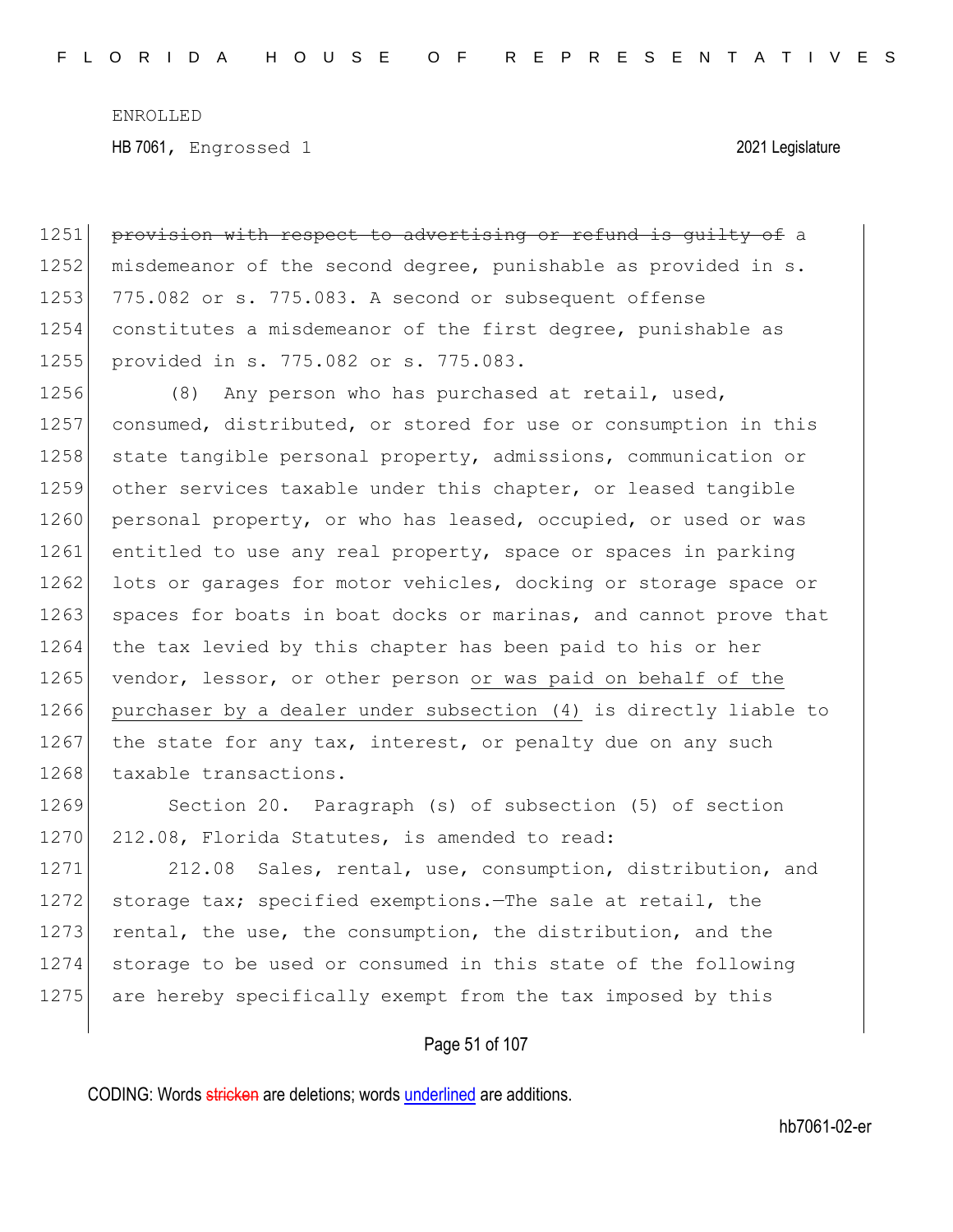HB 7061, Engrossed 1 2021 Legislature

1276 chapter.

- 1277 (5) EXEMPTIONS; ACCOUNT OF USE.
- 1278 (s) *Data center property.*—
- 
- 1279 1. As used in this paragraph, the term:

1280 a. "Critical IT load" means that portion of electric power 1281 capacity, expressed in terms of megawatts, which is reserved 1282 solely for owners or tenants of a data center to operate their 1283 computer server equipment. The term does not include any 1284 ancillary load for cooling, lighting, common areas, or other 1285 equipment.

1286 b. "Cumulative capital investment" means the combined 1287 total of all expenses incurred by the owners or tenants of a 1288 data center after July 1, 2017, in connection with acquiring, 1289 constructing, installing, equipping, or expanding the data 1290 center. However, the term does not include any expenses incurred 1291 in the acquisition of improved real property operating as a data 1292 center at the time of acquisition or within 6 months before the 1293 acquisition.

1294 c. "Data center" means a facility that:

1295 (I) Consists of one or more contiguous parcels in this 1296 state, along with the buildings, substations and other 1297 infrastructure, fixtures, and personal property located on the 1298 parcels;

1299 (II) Is used exclusively to house and operate equipment 1300 that receives, stores, aggregates, manages, processes,

### Page 52 of 107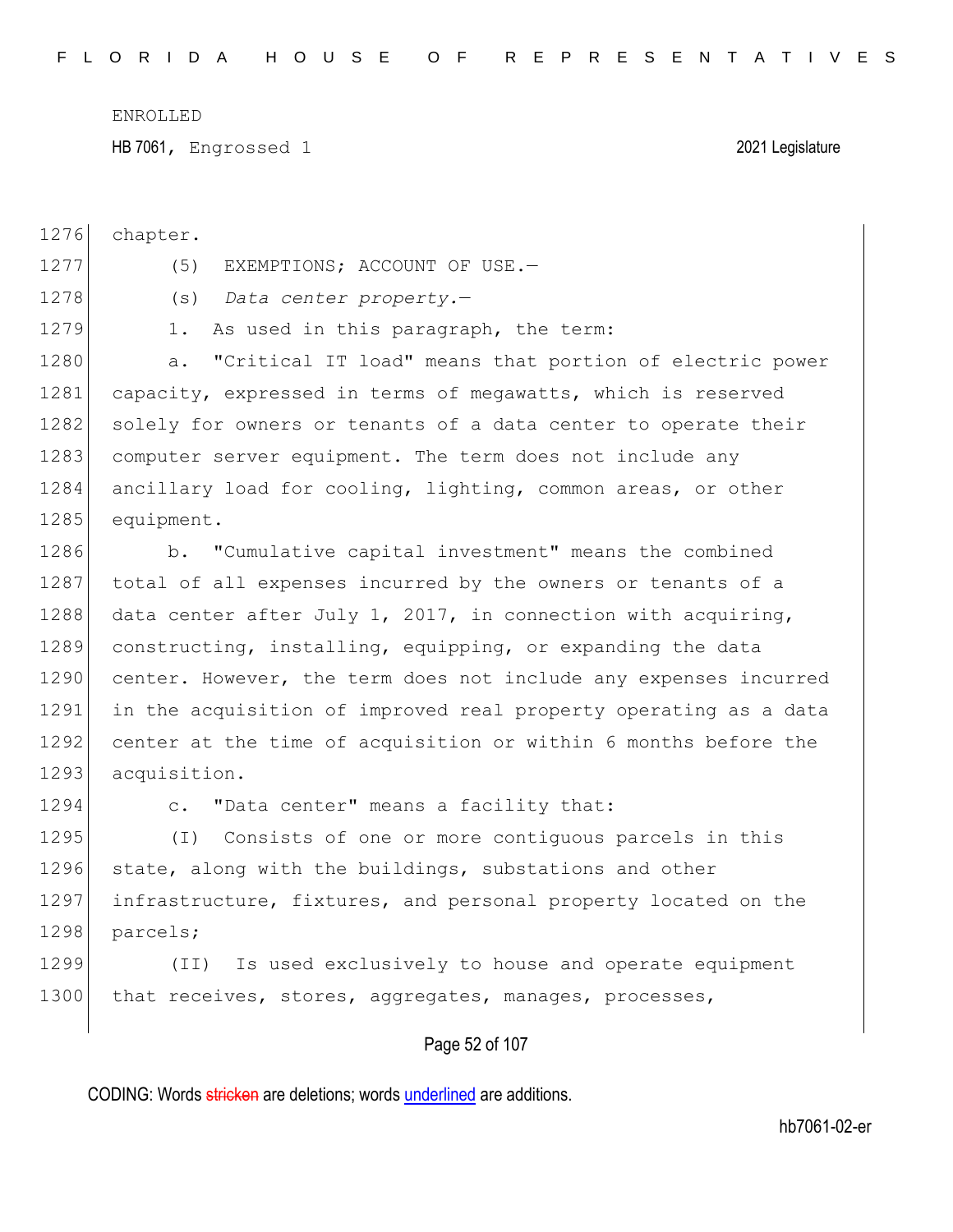1301 transforms, retrieves, researches, or transmits data; or that is 1302 necessary for the proper operation of equipment that receives, 1303 stores, aggregates, manages, processes, transforms, retrieves, 1304 researches, or transmits data;

1305 (III) Has a critical IT load of 15 megawatts or higher, 1306 and a critical IT load of 1 megawatt or higher dedicated to each 1307 individual owner or tenant within the data center; and

1308 (IV) Is constructed on or after July 1, 2017.

1309 d. "Data center property" means property used exclusively 1310 at a data center to construct, outfit, operate, support, power, 1311 cool, dehumidify, secure, or protect a data center and any 1312 contiguous dedicated substations. The term includes, but is not 1313 limited to, construction materials, component parts, machinery, 1314 equipment, computers, servers, installations, redundancies, and 1315 operating or enabling software, including any replacements, 1316 updates and new versions, and upgrades to or for such property, 1317 regardless of whether the property is a fixture or is otherwise 1318 affixed to or incorporated into real property. The term also 1319 includes electricity used exclusively at a data center.

1320 2. Data center property is exempt from the tax imposed by this chapter, except for the tax imposed by s. 212.031. To be eligible for the exemption provided by this paragraph, the data 1323 center's owners and tenants must make a cumulative capital investment of \$150 million or more for the data center and the data center must have a critical IT load of 15 megawatts or

#### Page 53 of 107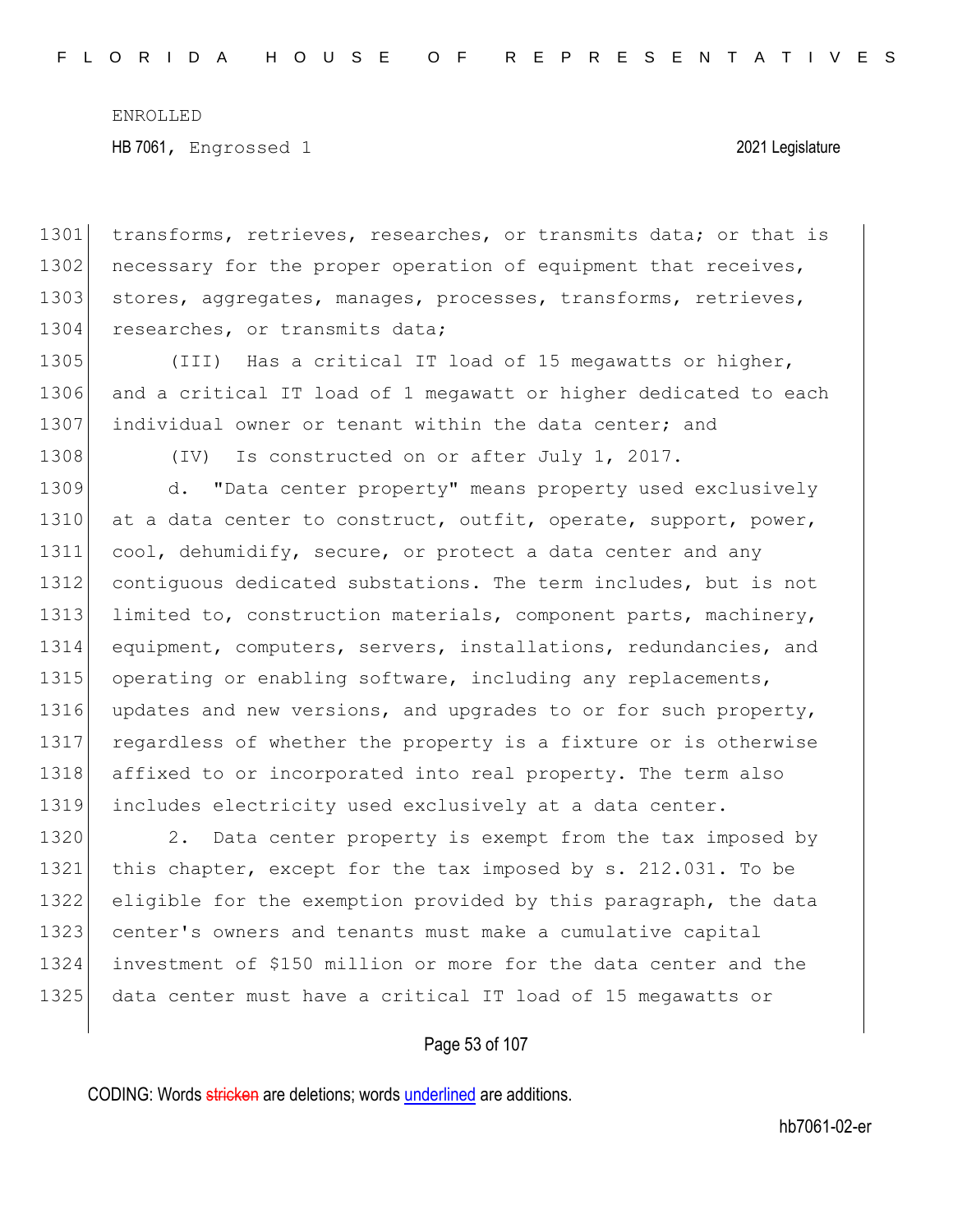1326 higher and a critical IT load of 1 megawatt or higher dedicated 1327 to each individual owner or tenant within the data center. Each 1328 of these requirements must be satisfied no later than 5 years 1329 after the commencement of construction of the data center.

1330 3.a. To receive the exemption provided by this paragraph, the person seeking the exemption must apply to the department 1332 for a temporary tax exemption certificate. The application must state that a qualifying data center designation is being sought and provide information that the requirements of subparagraph 2. will be met. Upon a tentative determination by the department that the data center will meet the requirements of subparagraph 1337 2., the department must issue the certificate.

1338 b.(I) The certificateholder shall maintain all necessary 1339 books and records to support the exemption provided by this 1340 paragraph. Upon satisfaction of all requirements of subparagraph 1341 2., the certificateholder must deliver the temporary tax 1342 certificate to the department together with documentation 1343 sufficient to show the satisfaction of the requirements. Such 1344 documentation must include written declarations, pursuant to s. 1345 92.525, from:

1346 (A) A professional engineer, licensed pursuant to chapter 1347 471, certifying that the critical IT load requirement set forth 1348 in subparagraph 2. has been satisfied at the data center; and

1349 (B) A Florida certified public accountant, as defined in 1350 s. 473.302, certifying that the cumulative capital investment

### Page 54 of 107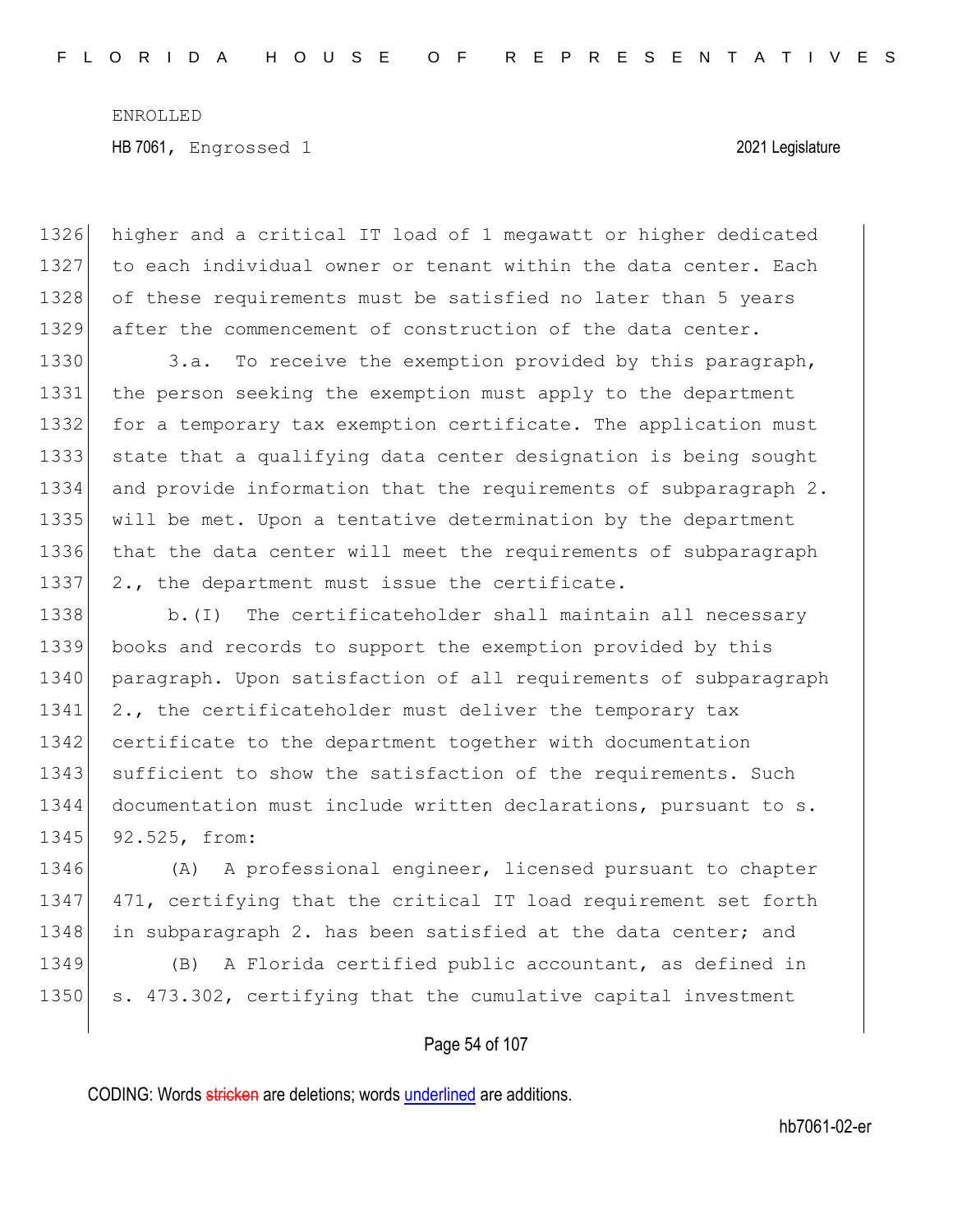HB 7061, Engrossed 1 2021 Legislature

1351 requirement set forth in subparagraph 2. has been satisfied for 1352 the data center.

1353

1354 The professional engineer and the Florida certified public 1355 accountant may not be professionally related with the data 1356 center's owners, tenants, or contractors, except that they may 1357 be retained by a data center owner to certify that the 1358 requirements of subparagraph 2. have been met.

1359 (II) If the department determines that the subparagraph 2. 1360 requirements have been satisfied, the department must issue a 1361 permanent tax exemption certificate.

1362 (III) Notwithstanding s. 212.084(4), the permanent tax 1363 exemption certificate remains valid and effective for as long as 1364 the data center described in the exemption application continues 1365 to operate as a data center as defined in subparagraph  $1.,$  with 1366 review by the department every 5 years to ensure compliance. As 1367 part of the review, the certificateholder shall, within 3 months 1368 before the end of any 5-year period, submit a written 1369 declaration, pursuant to s. 92.525, certifying that the critical 1370 IT load of 15 megawatts or higher and the critical IT load of 1 1371 megawatt or higher dedicated to each individual owner or tenant 1372 within the data center required by subparagraph 2. continues to 1373 be met. All owners, tenants, contractors, and others purchasing 1374 exempt data center property shall maintain all necessary books 1375 and records to support the exemption as to those purchases.

### Page 55 of 107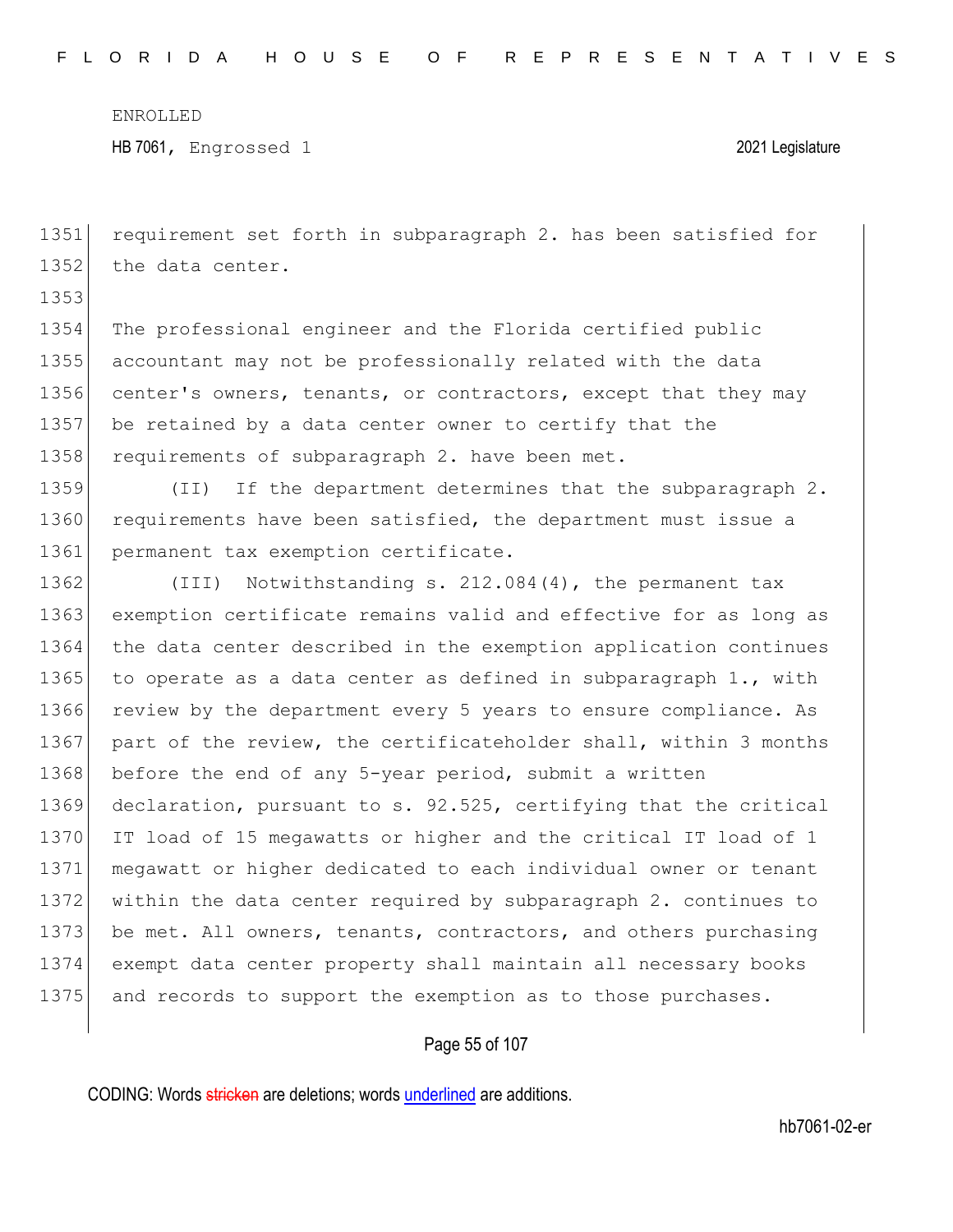HB 7061, Engrossed 1 2021 Legislature

1376 (IV) Notwithstanding s. 213.053, the department may share 1377 information concerning a temporary or permanent data center 1378 exemption certificate among all owners, tenants, contractors, 1379 and others purchasing exempt data center property pursuant to 1380 such certificate.

1381 c. If, in an audit conducted by the department, it is 1382 determined that the certificateholder or any owners, tenants, 1383 contractors, or others purchasing, renting, or leasing data 1384 center property do not meet the criteria of this paragraph, the 1385 amount of taxes exempted at the time of purchase, rental, or 1386 lease is immediately due and payable to the department from the 1387 purchaser, renter, or lessee of those particular items, together 1388 with the appropriate interest and penalty computed from the date 1389 of purchase in the manner prescribed by this chapter. 1390 Notwithstanding s. 95.091(3)(a), any tax due as provided in this 1391 sub-subparagraph may be assessed by the department within 6 1392 years after the date the data center property was purchased.

1393 d. Purchasers, lessees, and renters of data center 1394 property who qualify for the exemption provided by this 1395 paragraph shall obtain from the data center a copy of the tax 1396 exemption certificate issued pursuant to sub-subparagraph a. or 1397 sub-subparagraph b. Before or at the time of purchase of the 1398 item or items eligible for exemption, the purchaser, lessee, or 1399 renter shall provide to the seller a copy of the tax exemption 1400 certificate and a signed certificate of entitlement. Purchasers,

### Page 56 of 107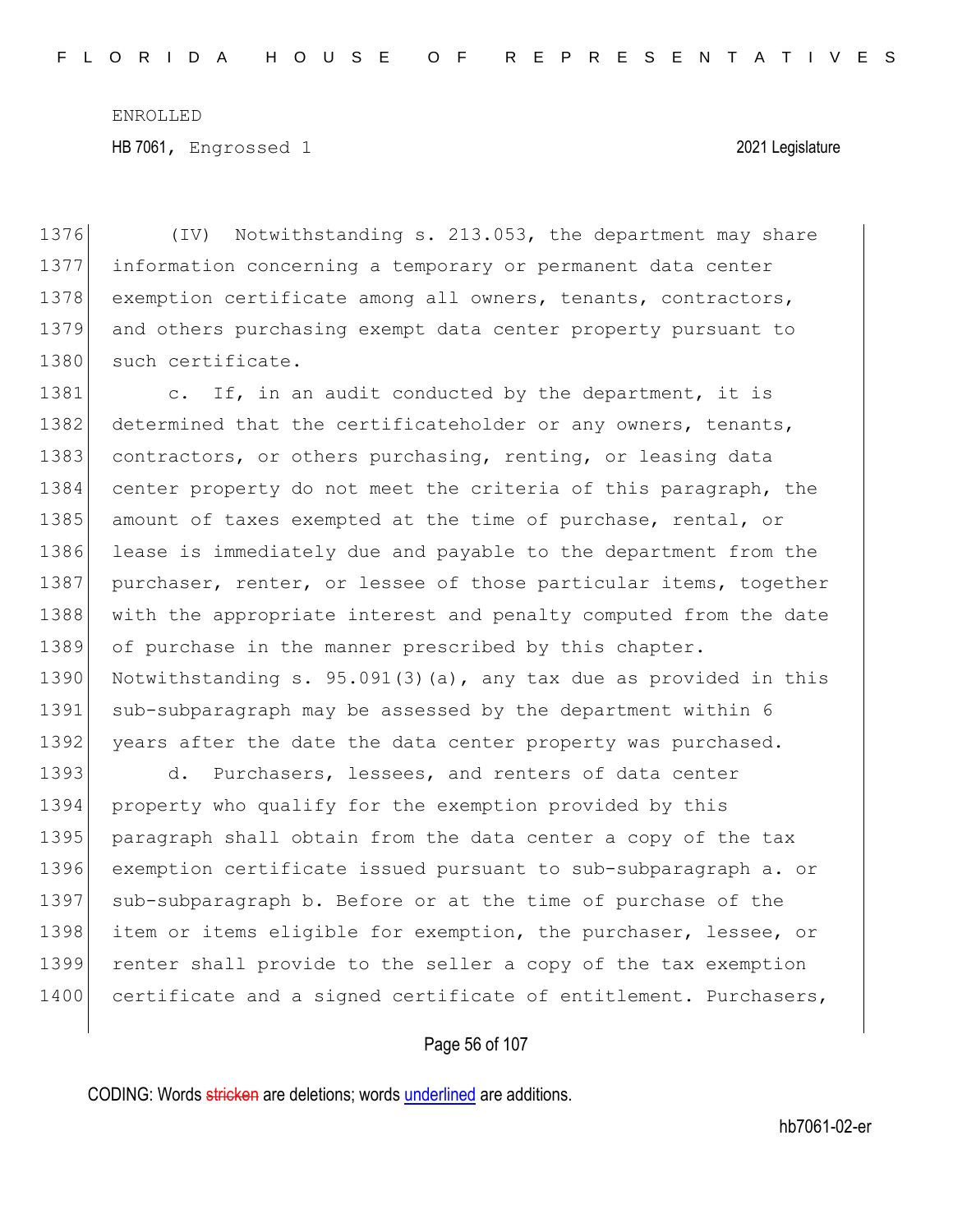1401 lessees, and renters with self-accrual authority shall maintain 1402 all documentation necessary to prove the exempt status of 1403 purchases.

1404 e. For any purchase, lease, or rental of property that is 1405 exempt pursuant to this paragraph, the possession of a copy of a 1406 tax exemption certificate issued pursuant to sub-subparagraph a. 1407 or sub-subparagraph b. and a signed certificate of entitlement 1408 relieves the seller of the responsibility of collecting the tax 1409 on the sale, lease, or rental of such property, and the 1410 department must look solely to the purchaser, renter, or lessee 1411 for recovery of the tax if it determines that the purchase, 1412 rental, or lease was not entitled to the exemption.

1413 4. After June 30, 2027 2022, the department may not issue 1414 a temporary tax exemption certificate pursuant to this 1415 paragraph.

1416 Section 21. Effective January 1, 2022, paragraph (u) is 1417 added to subsection (5) of section 212.08, Florida Statutes, to 1418 read:

1419 212.08 Sales, rental, use, consumption, distribution, and 1420 storage tax; specified exemptions.—The sale at retail, the 1421 rental, the use, the consumption, the distribution, and the 1422 storage to be used or consumed in this state of the following 1423 are hereby specifically exempt from the tax imposed by this 1424 chapter.

1425 (5) EXEMPTIONS; ACCOUNT OF USE.

#### Page 57 of 107

CODING: Words stricken are deletions; words underlined are additions.

hb7061-02-er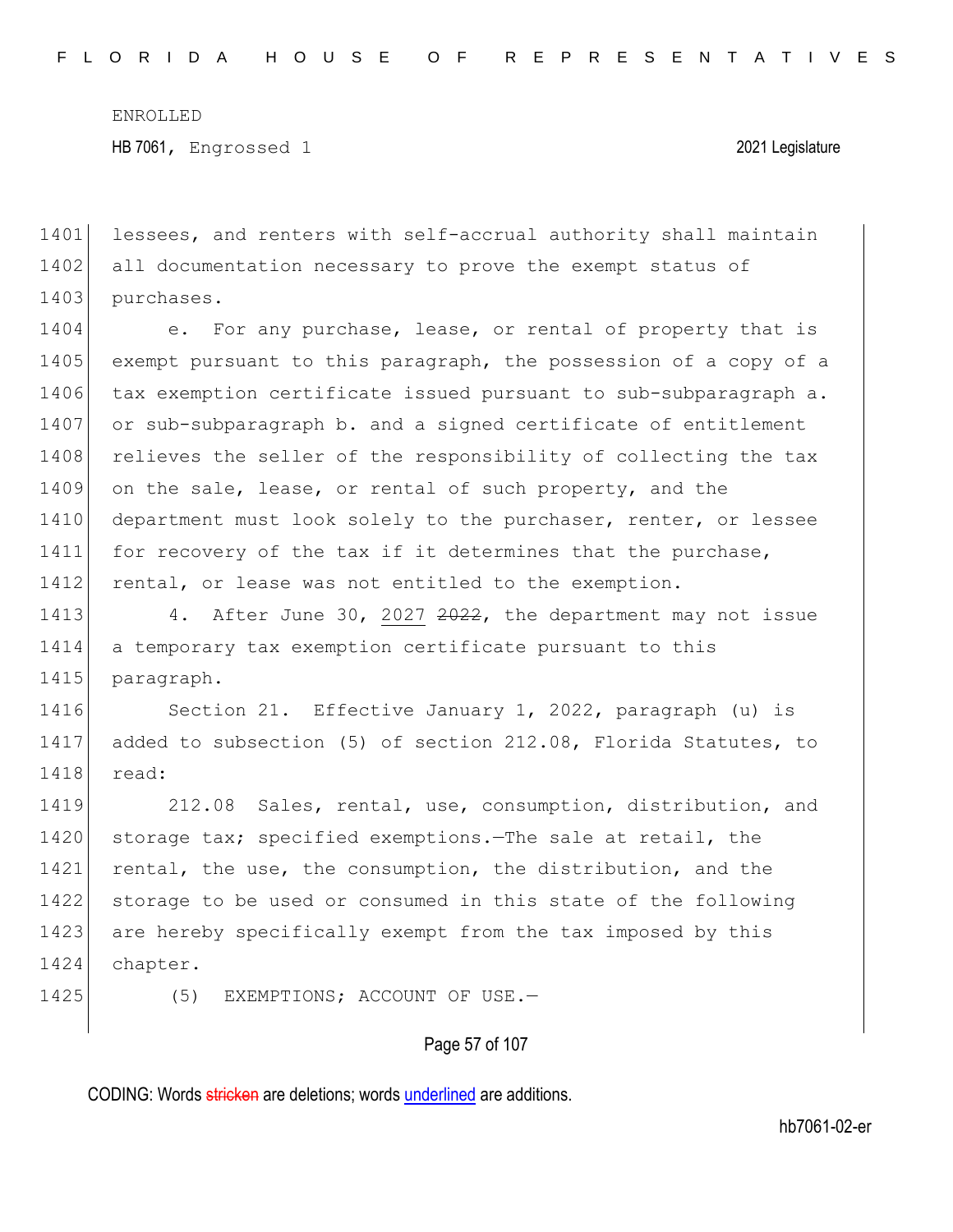HB 7061, Engrossed 1 2021 Legislature

| 1426 | Items that assist in independent living.-<br>(u)                 |
|------|------------------------------------------------------------------|
| 1427 | The following items, when purchased for noncommercial<br>1.      |
| 1428 | home or personal use, are exempt from the tax imposed by this    |
| 1429 | chapter:                                                         |
| 1430 | A bed transfer handle selling for \$60 or less.<br>a.            |
| 1431 | A bed rail selling for \$110 or less.<br>b.                      |
| 1432 | A grab bar selling for \$100 or less.<br>$\circ$ .               |
| 1433 | A shower seat selling for \$100 or less.<br>d.                   |
| 1434 | This exemption does not apply to a purchase made by a<br>2.      |
| 1435 | business, including, but not limited to, a medical institution   |
| 1436 | or an assisted living facility.                                  |
| 1437 | Section 22. Subsection (2) of section 212.13, Florida            |
| 1438 | Statutes, is amended to read:                                    |
| 1439 | 212.13 Records required to be kept; power to inspect;            |
| 1440 | audit procedure.-                                                |
| 1441 | Each dealer, as defined in this chapter, shall secure,<br>(2)    |
| 1442 | maintain, and keep as long as required by s. 213.35 a complete   |
| 1443 | record of tangible personal property or services received, used, |
| 1444 | sold at retail, distributed or stored, leased or rented by said  |
| 1445 | dealer, together with invoices, bills of lading, gross receipts  |
| 1446 | from such sales, and other pertinent records and papers as may   |
| 1447 | be required by the department for the reasonable administration  |
| 1448 | of this chapter.+ All such records must be made available to the |
| 1449 | department at reasonable times and places and by reasonable      |
| 1450 | means, including in an electronic format when so kept by the     |
|      |                                                                  |

Page 58 of 107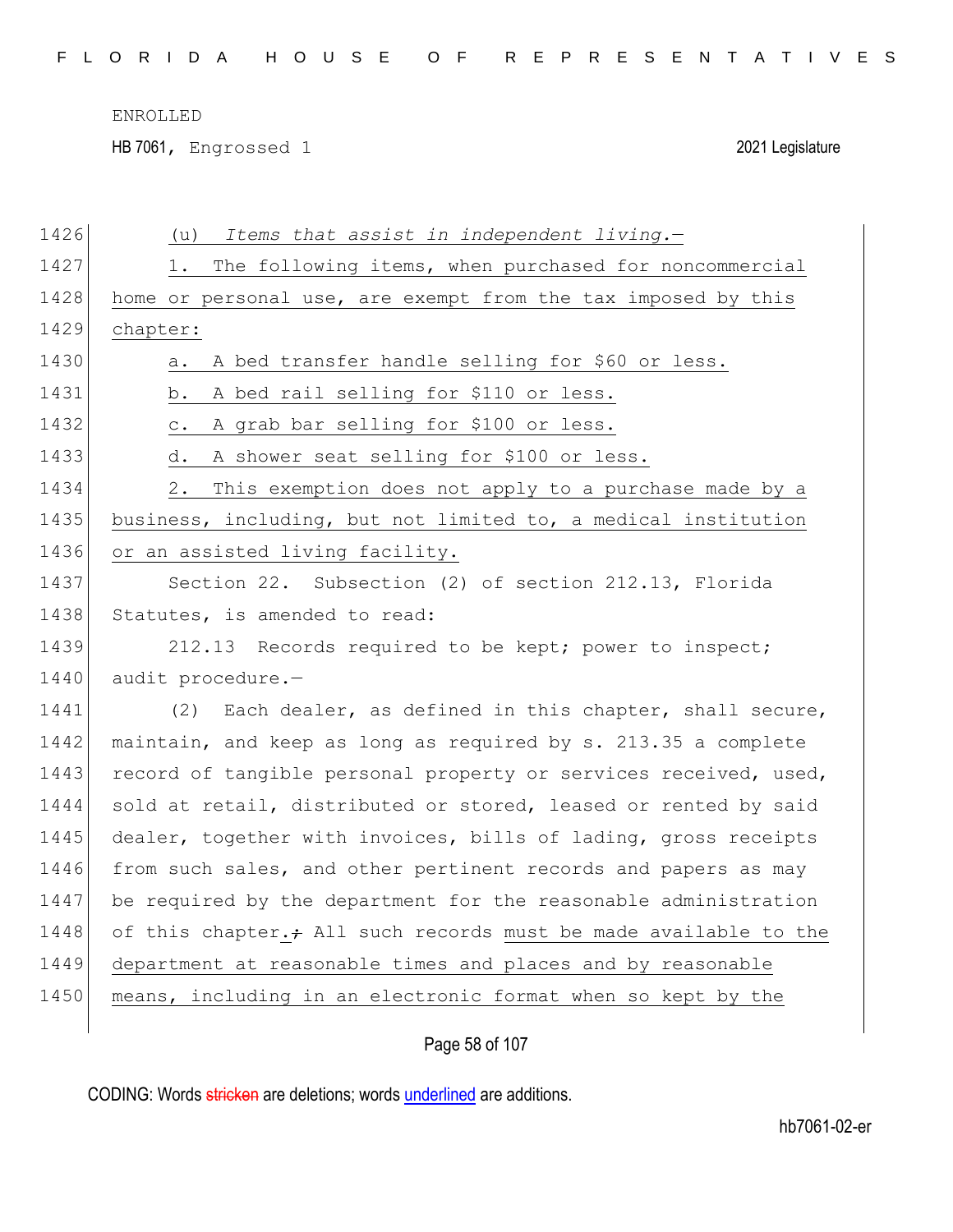1451 dealer which are located or maintained in this state shall be 1452 open for inspection by the department at all reasonable hours at 1453 such dealer's store, sales office, general office, warehouse, or 1454 place of business located in this state. Any dealer who 1455 | maintains such books and records at a point outside this state 1456 must make such books and records available for inspection by the 1457 department where the general records are kept. Any dealer 1458 subject to the provisions of this chapter who violates this 1459 subsection commits these provisions is quilty of a misdemeanor 1460 of the first degree, punishable as provided in s. 775.082 or s. 1461 775.083. If, however, any subsequent offense involves 1462 intentional destruction of such records with an intent to evade 1463 payment of or deprive the state of any tax revenues, such 1464 subsequent offense is shall be a felony of the third degree, 1465 punishable as provided in s. 775.082 or s. 775.083. 1466 Section 23. Subsection (2) of section 212.15, Florida 1467 Statutes, is amended to read: 1468 212.15 Taxes declared state funds; penalties for failure 1469 to remit taxes; due and delinquent dates; judicial review.-1470 (2) Any person who, with intent to unlawfully deprive or 1471 defraud the state of its moneys or the use or benefit thereof, 1472 fails to remit taxes collected or paid on behalf of a purchaser 1473 under this chapter commits theft of state funds, punishable as 1474 follows: 1475 (a) If the total amount of stolen revenue is less than

## Page 59 of 107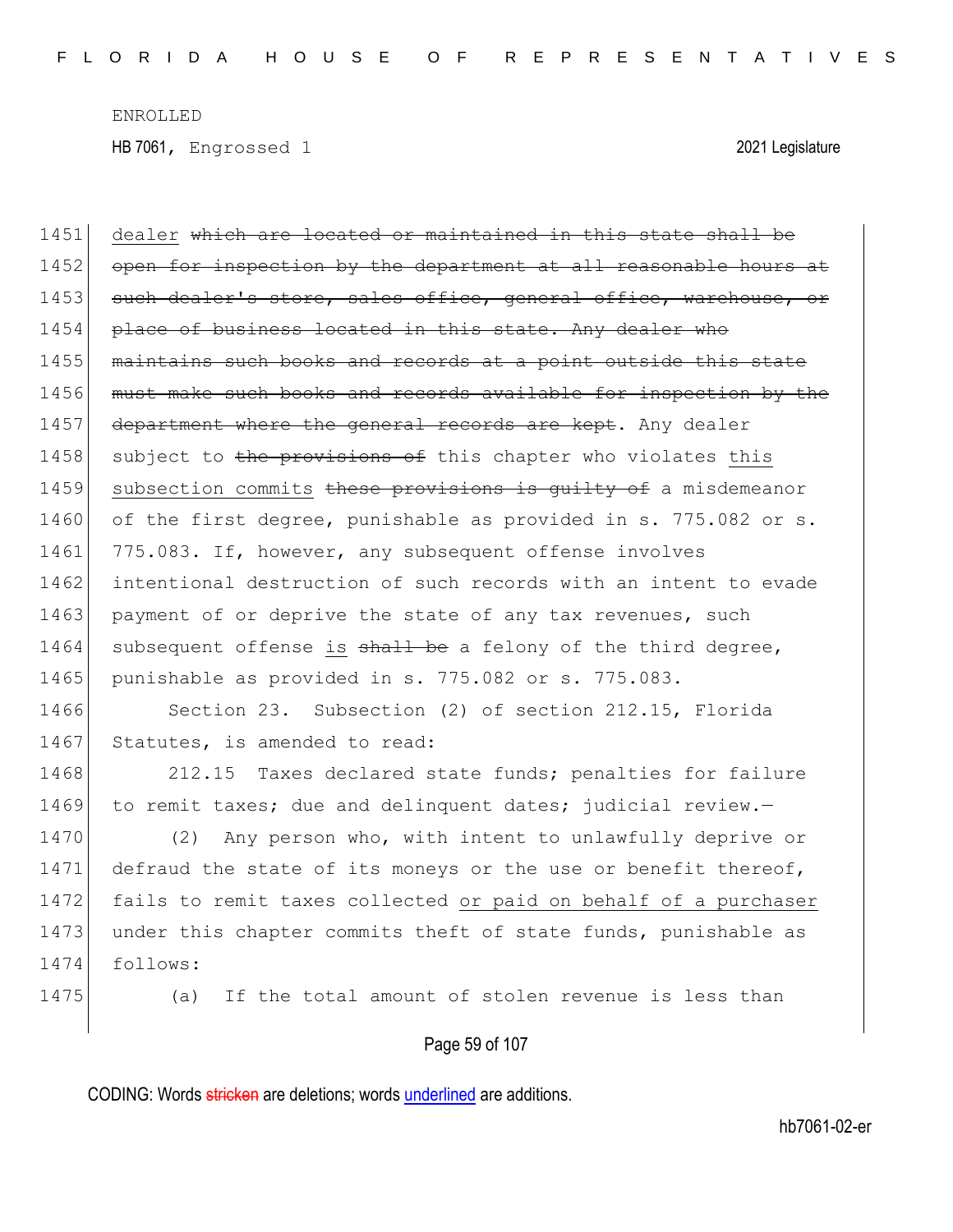| 1476 | \$1,000, the offense is a misdemeanor of the second degree,      |
|------|------------------------------------------------------------------|
| 1477 | punishable as provided in s. 775.082 or s. 775.083. Upon a       |
| 1478 | second conviction, the offender commits a misdemeanor of the     |
| 1479 | first degree, punishable as provided in s. 775.082 or s.         |
| 1480 | 775.083. Upon a third or subsequent conviction, the offender     |
| 1481 | commits a felony of the third degree, punishable as provided in  |
| 1482 | s. 775.082, s. 775.083, or s. 775.084.                           |
| 1483 | If the total amount of stolen revenue is \$1,000 or<br>(b)       |
| 1484 | more, but less than \$20,000, the offense is a felony of the     |
| 1485 | third degree, punishable as provided in s. 775.082, s. 775.083,  |
| 1486 | or s. 775.084.                                                   |
| 1487 | If the total amount of stolen revenue is \$20,000 or<br>(C)      |
| 1488 | more, but less than \$100,000, the offense is a felony of the    |
| 1489 | second degree, punishable as provided in s. 775.082, s. 775.083, |
| 1490 | or s. 775.084.                                                   |
| 1491 | If the total amount of stolen revenue is \$100,000 or<br>(d)     |
| 1492 | more, the offense is a felony of the first degree, punishable as |
| 1493 | provided in s. 775.082, s. 775.083, or s. 775.084.               |
| 1494 |                                                                  |
| 1495 | The amount of stolen revenue may be aggregated in determining    |
| 1496 | the grade of the offense.                                        |
| 1497 | Section 24. Section 212.1834, Florida Statutes, is created       |
| 1498 | to read:                                                         |
| 1499 | 212.1834 Credit for contributions to eligible charitable         |
| 1500 | organizations.-Beginning January 1, 2022, there is allowed a     |
|      |                                                                  |

Page 60 of 107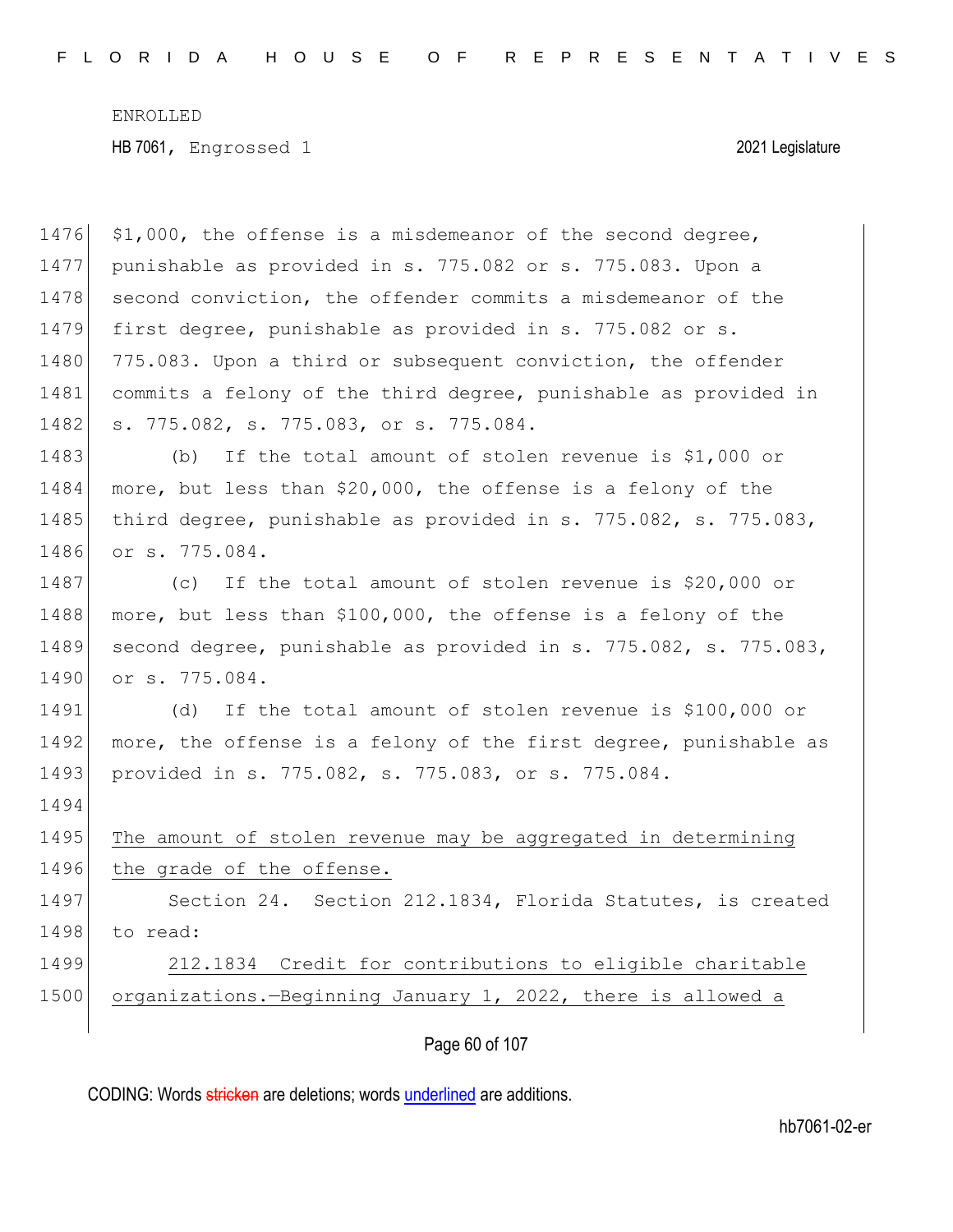| 1501 | credit of 100 percent of an eligible contribution made to an     |
|------|------------------------------------------------------------------|
| 1502 | eligible charitable organization under s. 402.62 against any tax |
| 1503 | imposed by the state and due under this chapter from a direct    |
| 1504 | pay permitholder as a result of the direct pay permit held       |
| 1505 | pursuant to s. 212.183. For purposes of the dealer's credit      |
| 1506 | granted for keeping prescribed records, filing timely tax        |
| 1507 | returns, and properly accounting and remitting taxes under s.    |
| 1508 | 212.12, the amount of tax due used to calculate the credit shall |
| 1509 | include any eligible contribution made to an eligible charitable |
| 1510 | organization from a direct pay permitholder. For purposes of the |
| 1511 | distributions of tax revenue under s. 212.20, the department     |
| 1512 | shall disregard any tax credits allowed under this section to    |
| 1513 | ensure that any reduction in tax revenue received which is       |
| 1514 | attributable to the tax credits results only in a reduction in   |
| 1515 | distributions to the General Revenue Fund. Section 402.62        |
| 1516 | applies to the credit authorized by this section. A dealer who   |
| 1517 | claims a tax credit under this section must file his or her tax  |
| 1518 | returns and pay his or her taxes by electronic means under s.    |
| 1519 | 213.755.                                                         |
| 1520 | Section 25. Paragraph (d) of subsection (6) of section           |
| 1521 | 212.20, Florida Statutes, as amended by section 13 of chapter    |
| 1522 | 2021-2, Laws of Florida, is amended to read:                     |
| 1523 | 212.20 Funds collected, disposition; additional powers of        |
| 1524 | department; operational expense; refund of taxes adjudicated     |
| 1525 | unconstitutionally collected.-                                   |
|      |                                                                  |

# Page 61 of 107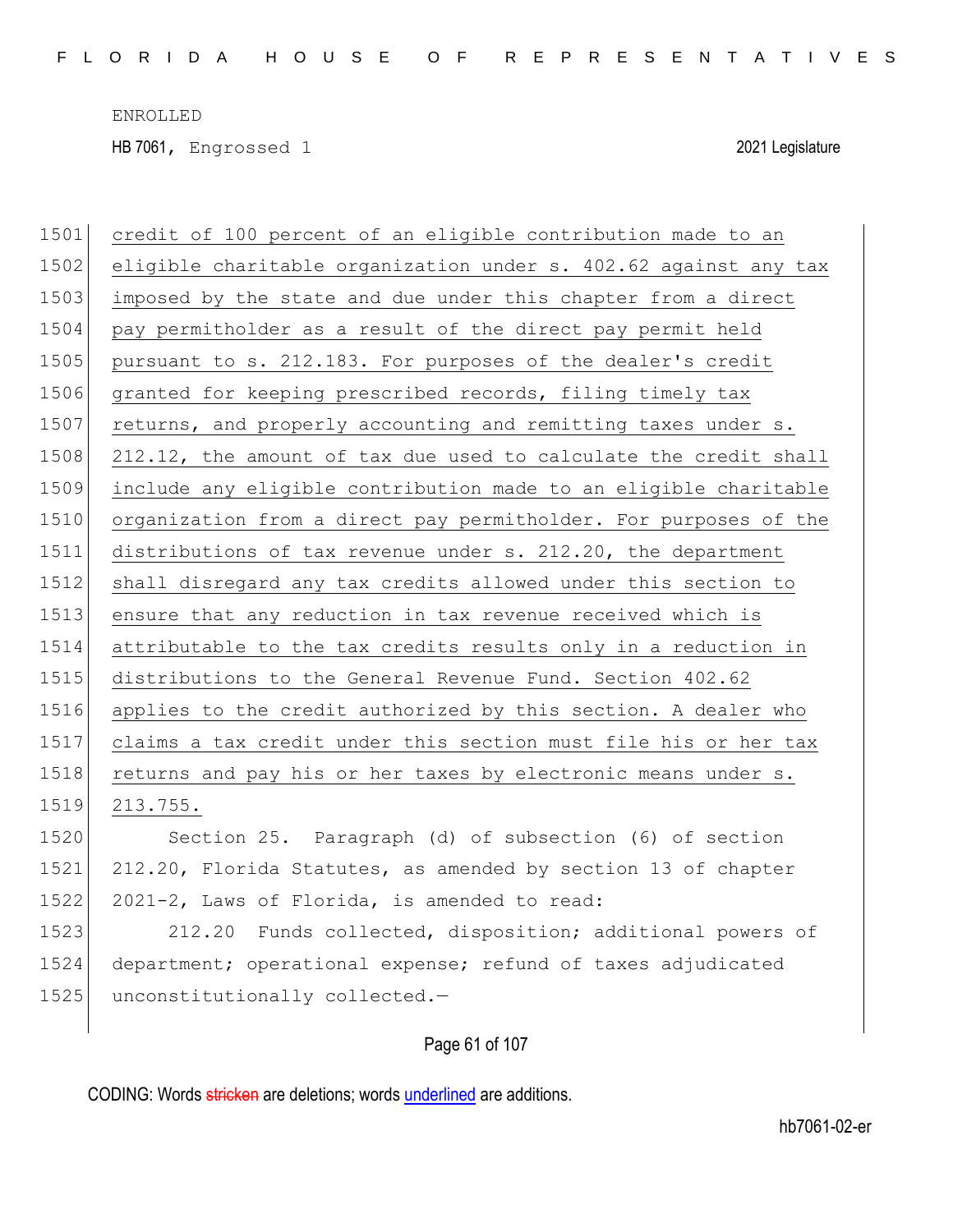1526 (6) Distribution of all proceeds under this chapter and 1527 ss. 202.18(1)(b) and (2)(b) and 203.01(1)(a)3. is as follows: 1528 (d) The proceeds of all other taxes and fees imposed 1529 pursuant to this chapter or remitted pursuant to s. 202.18(1)(b)  $1530$  and (2)(b) shall be distributed as follows: 1531 1. In any fiscal year, the greater of \$500 million, minus 1532 an amount equal to 4.6 percent of the proceeds of the taxes 1533 collected pursuant to chapter 201, or 5.2 percent of all other 1534 taxes and fees imposed pursuant to this chapter or remitted 1535 pursuant to s.  $202.18(1)$  (b) and (2)(b) shall be deposited in 1536 monthly installments into the General Revenue Fund. 1537 2. After the distribution under subparagraph 1., 8.9744 1538 percent of the amount remitted by a sales tax dealer located 1539 within a participating county pursuant to s. 218.61 shall be 1540 transferred into the Local Government Half-cent Sales Tax 1541 Clearing Trust Fund. Beginning July 1, 2003, the amount to be 1542 transferred shall be reduced by 0.1 percent, and the department 1543 shall distribute this amount to the Public Employees Relations 1544 Commission Trust Fund less \$5,000 each month, which shall be 1545 added to the amount calculated in subparagraph 3. and 1546 distributed accordingly. 1547 3. After the distribution under subparagraphs 1. and 2., 1548 0.0966 percent shall be transferred to the Local Government 1549 Half-cent Sales Tax Clearing Trust Fund and distributed pursuant

#### Page 62 of 107

CODING: Words stricken are deletions; words underlined are additions.

1550 to s. 218.65.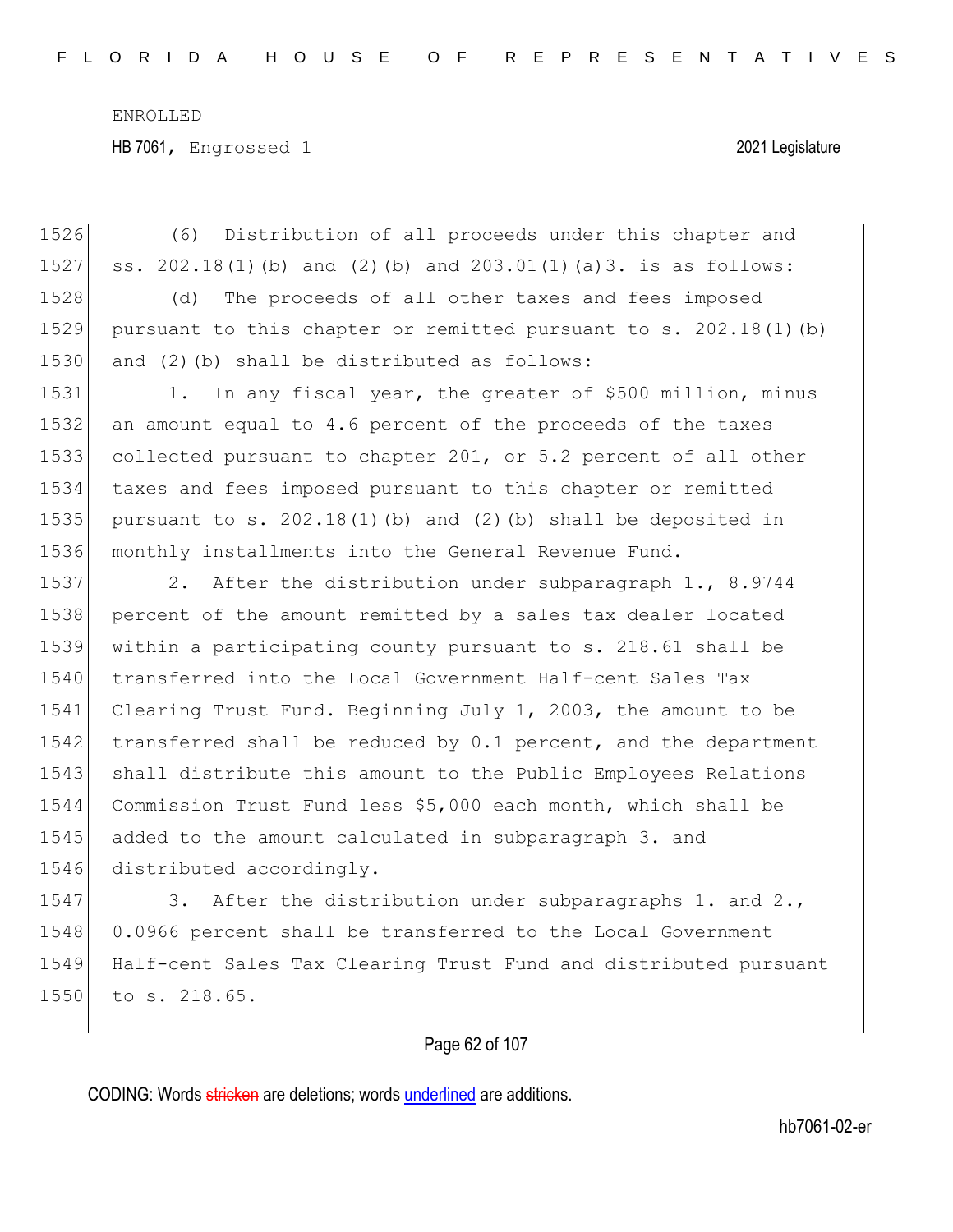1551 4. After the distributions under subparagraphs 1., 2., and 1552 3., 2.0810 percent of the available proceeds shall be 1553 transferred monthly to the Revenue Sharing Trust Fund for 1554 Counties pursuant to s. 218.215. 1555 5. After the distributions under subparagraphs 1., 2., and 1556 3., 1.3653 percent of the available proceeds shall be 1557 transferred monthly to the Revenue Sharing Trust Fund for 1558 Municipalities pursuant to s. 218.215. If the total revenue to 1559 be distributed pursuant to this subparagraph is at least as 1560 great as the amount due from the Revenue Sharing Trust Fund for 1561 Municipalities and the former Municipal Financial Assistance 1562 Trust Fund in state fiscal year 1999-2000, no municipality shall 1563 receive less than the amount due from the Revenue Sharing Trust 1564 Fund for Municipalities and the former Municipal Financial 1565 Assistance Trust Fund in state fiscal year 1999-2000. If the 1566 total proceeds to be distributed are less than the amount 1567 received in combination from the Revenue Sharing Trust Fund for 1568 Municipalities and the former Municipal Financial Assistance 1569 Trust Fund in state fiscal year 1999-2000, each municipality 1570 shall receive an amount proportionate to the amount it was due 1571 in state fiscal year 1999-2000.

1572 6. Of the remaining proceeds:

1573 a. In each fiscal year, the sum of \$29,915,500 shall be 1574 divided into as many equal parts as there are counties in the 1575 state, and one part shall be distributed to each county. The

### Page 63 of 107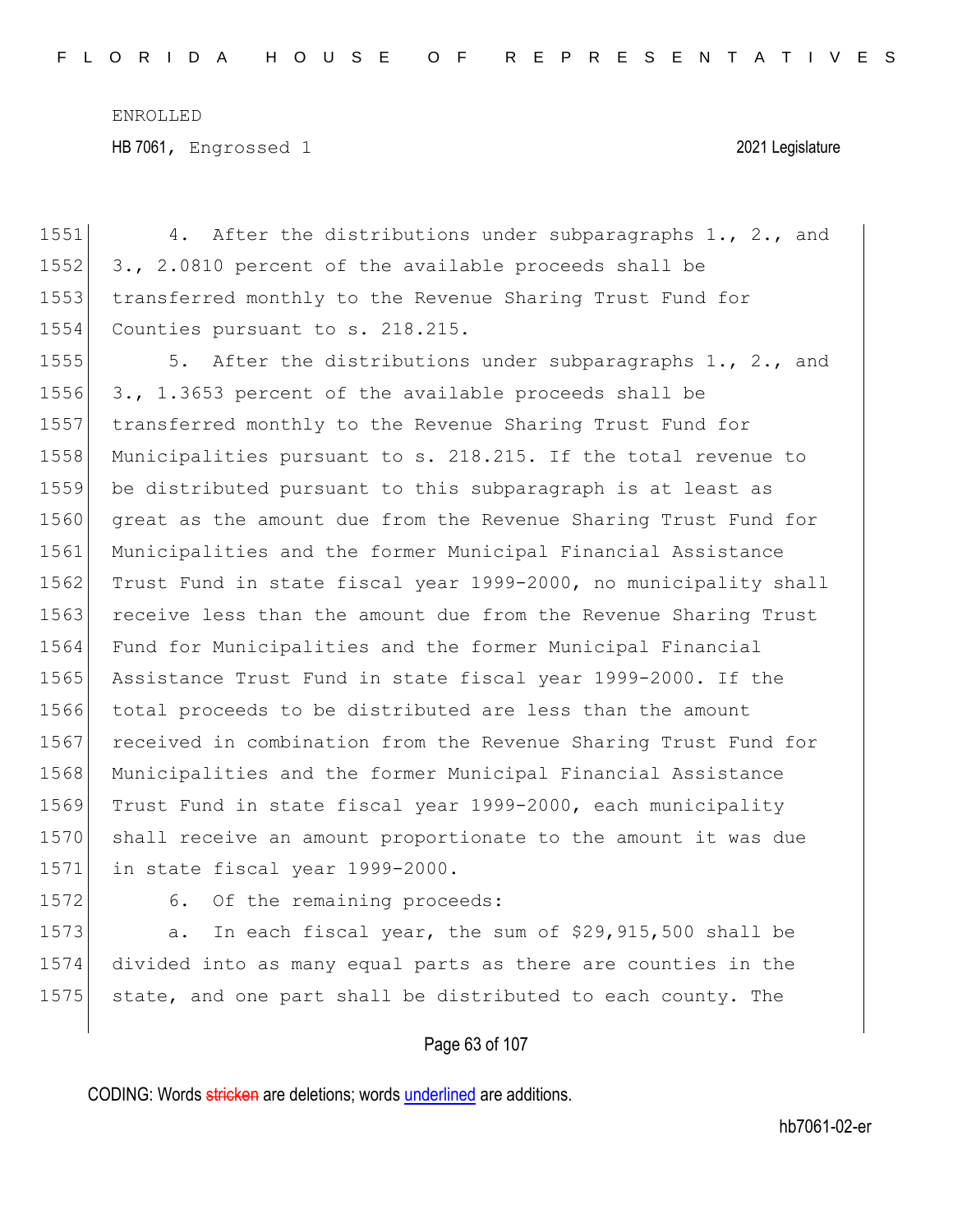1576 distribution among the several counties must begin each fiscal 1577 year on or before January 5th and continue monthly for a total 1578 of 4 months. If a local or special law required that any moneys 1579 accruing to a county in fiscal year 1999-2000 under the then-1580 existing provisions of s. 550.135 be paid directly to the 1581 district school board, special district, or a municipal 1582 government, such payment must continue until the local or 1583 special law is amended or repealed. The state covenants with 1584 holders of bonds or other instruments of indebtedness issued by 1585 local governments, special districts, or district school boards 1586 before July 1, 2000, that it is not the intent of this 1587 subparagraph to adversely affect the rights of those holders or 1588 relieve local governments, special districts, or district school 1589 boards of the duty to meet their obligations as a result of 1590 previous pledges or assignments or trusts entered into which 1591 obligated funds received from the distribution to county 1592 governments under then-existing s. 550.135. This distribution 1593 specifically is in lieu of funds distributed under s. 550.135 1594 before July 1, 2000.

1595 b. The department shall distribute \$166,667 monthly to each applicant certified as a facility for a new or retained professional sports franchise pursuant to s. 288.1162. Up to  $\mid$  \$41,667 shall be distributed monthly by the department to each certified applicant as defined in s. 288.11621 for a facility 1600 for a spring training franchise. However, not more than \$416,670

### Page 64 of 107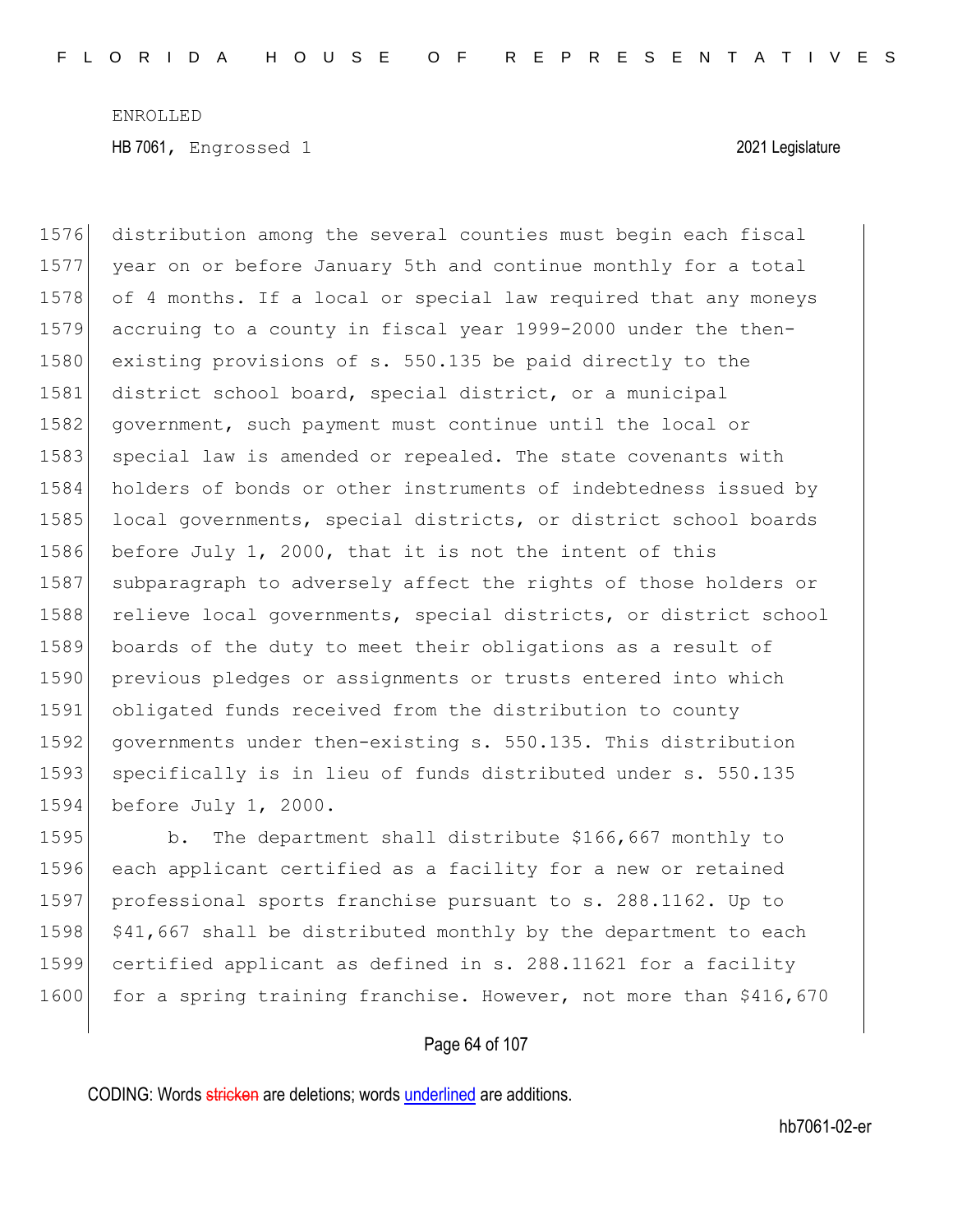1601 may be distributed monthly in the aggregate to all certified 1602 applicants for facilities for spring training franchises. 1603 Distributions begin 60 days after such certification and 1604 continue for not more than 30 years, except as otherwise 1605 provided in s. 288.11621. A certified applicant identified in 1606 this sub-subparagraph may not receive more in distributions than 1607 expended by the applicant for the public purposes provided in s. 1608 288.1162(5) or s. 288.11621(3).

1609 c. Beginning 30 days after notice by the Department of 1610 Economic Opportunity to the Department of Revenue that an 1611 applicant has been certified as the professional golf hall of 1612 fame pursuant to s. 288.1168 and is open to the public, \$166,667 1613 shall be distributed monthly, for up to 300 months, to the 1614 applicant.

1615 d. Beginning 30 days after notice by the Department of 1616 Economic Opportunity to the Department of Revenue that the 1617 applicant has been certified as the International Game Fish 1618 Association World Center facility pursuant to s. 288.1169, and 1619 the facility is open to the public, \$83,333 shall be distributed 1620 monthly, for up to 168 months, to the applicant. This 1621 distribution is subject to reduction pursuant to s. 288.1169.

1622 e. The department shall distribute up to \$83,333 monthly 1623 to each certified applicant as defined in s. 288.11631 for a 1624 facility used by a single spring training franchise, or up to 1625 \$166,667 monthly to each certified applicant as defined in s.

## Page 65 of 107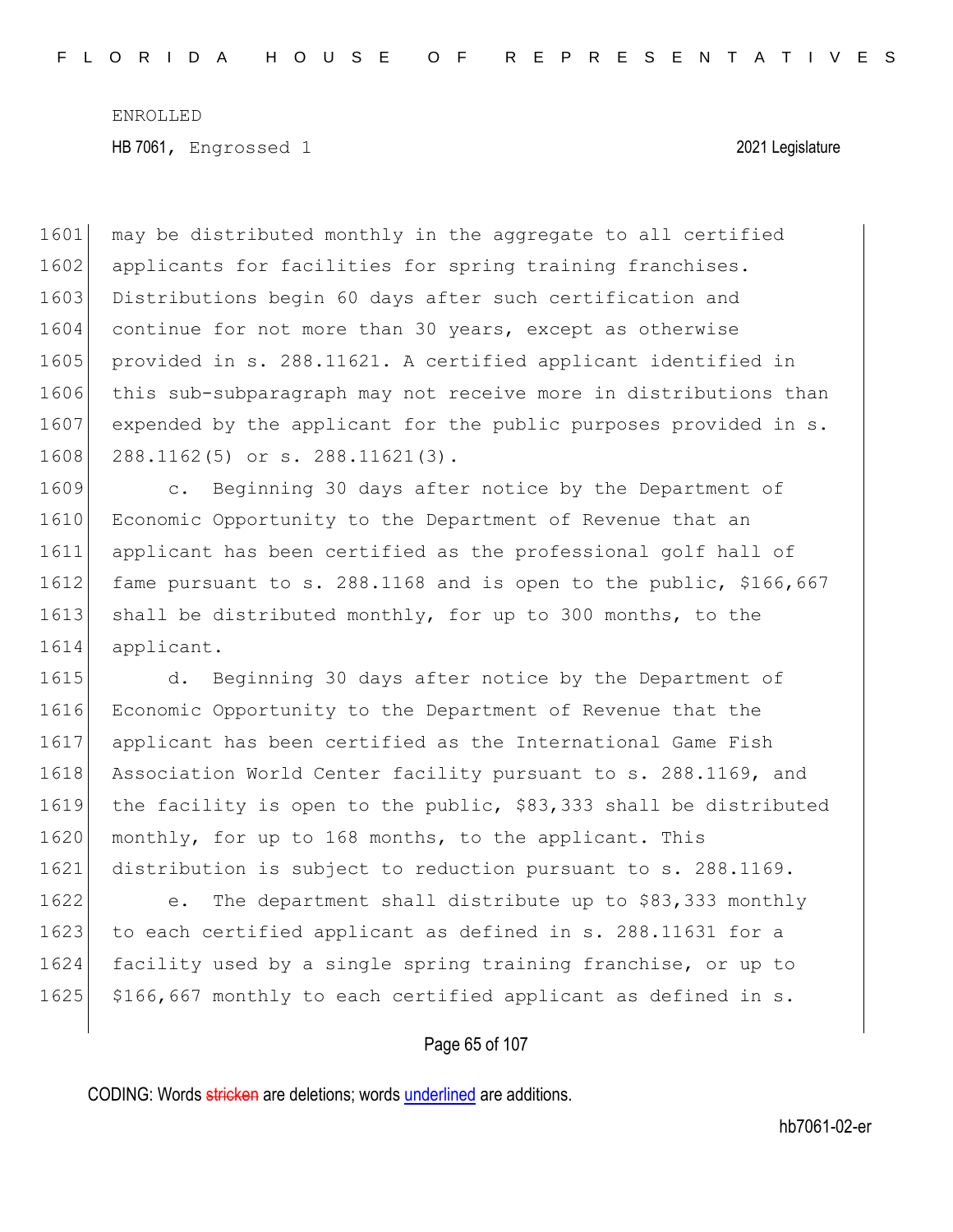1626 288.11631 for a facility used by more than one spring training 1627 franchise. Monthly distributions begin 60 days after such 1628 certification or July 1, 2016, whichever is later, and continue 1629 for not more than 20 years to each certified applicant as 1630 defined in s. 288.11631 for a facility used by a single spring 1631 training franchise or not more than 25 years to each certified 1632 applicant as defined in s. 288.11631 for a facility used by more 1633 than one spring training franchise. A certified applicant 1634 identified in this sub-subparagraph may not receive more in 1635 distributions than expended by the applicant for the public 1636 purposes provided in s. 288.11631(3). 1637 f. Beginning 45 days after notice by the Department of 1638 Economic Opportunity to the Department of Revenue that an 1639 applicant has been approved by the Legislature and certified by 1640 the Department of Economic Opportunity under s. 288.11625 or 1641 upon a date specified by the Department of Economic Opportunity 1642  $\vert$  as provided under s. 288.11625(6)(d), the department shall 1643 distribute each month an amount equal to one-twelfth of the 1644 annual distribution amount certified by the Department of 1645 Economic Opportunity for the applicant. The department may not 1646 distribute more than \$13 million annually under this sub-1647 subparagraph. 1648  $\leftarrow$  The department shall distribute \$15,333 monthly to the 1649 State Transportation Trust Fund. 1650 g.(I)  $h \cdot (I)$  On or before July 25, 2021, August 25, 2021,

Page 66 of 107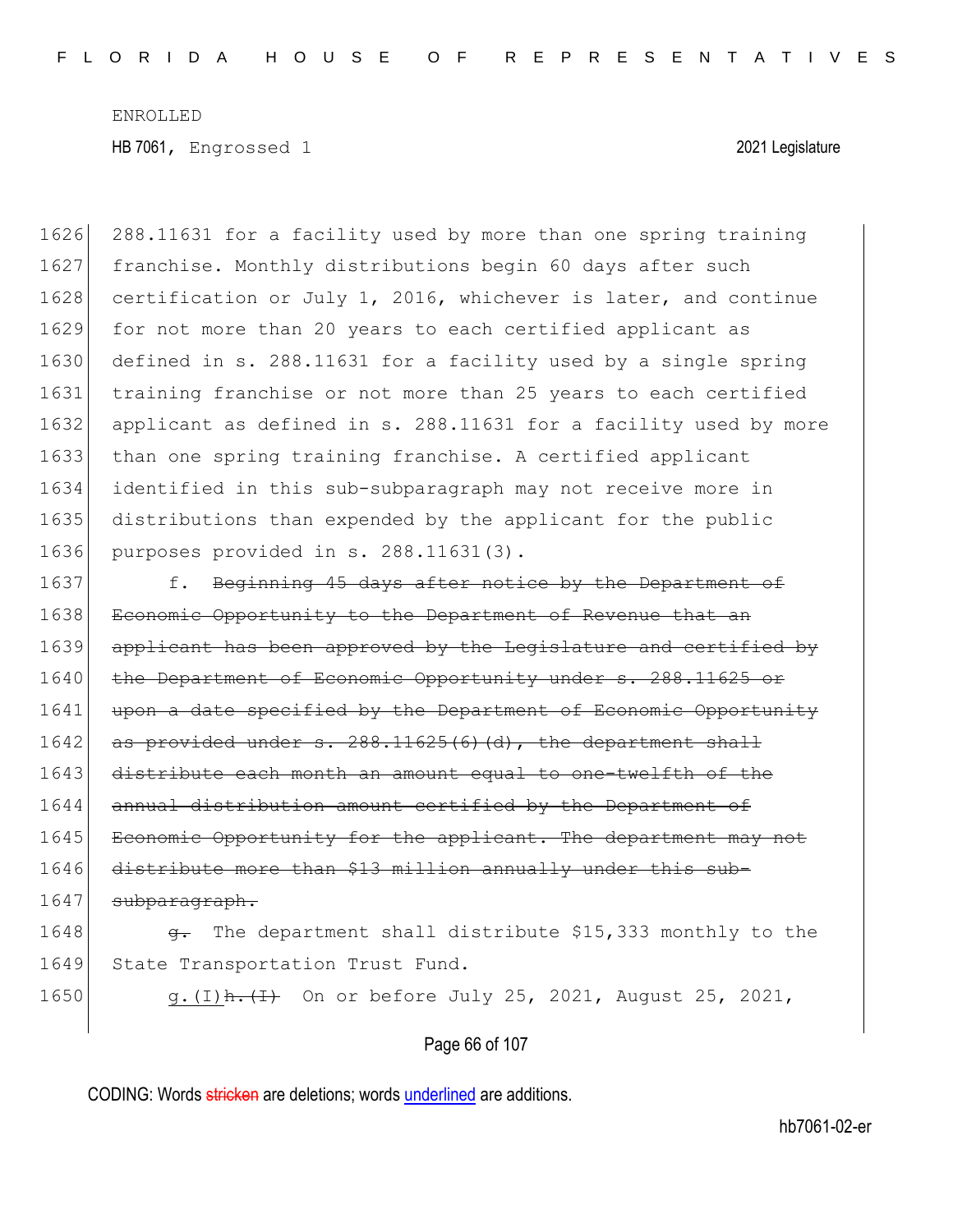1651 and September 25, 2021, the department shall distribute 1652 \$324,533,334 in each of those months to the Unemployment 1653 Compensation Trust Fund, less an adjustment for refunds issued 1654 from the General Revenue Fund pursuant to s. 443.131(3)(e)3. 1655 before making the distribution. The adjustments made by the 1656 department to the total distributions shall be equal to the 1657 total refunds made pursuant to s.  $443.131(3)$  (e)3. If the amount 1658 of refunds to be subtracted from any single distribution exceeds 1659 the distribution, the department may not make that distribution 1660 and must subtract the remaining balance from the next 1661 distribution.

1662 (II) Beginning July 2022, and on or before the 25th day of 1663 each month, the department shall distribute \$90 million monthly 1664 to the Unemployment Compensation Trust Fund.

1665 (III) If the ending balance of the Unemployment 1666 Compensation Trust Fund exceeds \$4,071,519,600 on the last day 1667 of any month, as determined from United States Department of the 1668 Treasury data, the Office of Economic and Demographic Research 1669 shall certify to the department that the ending balance of the 1670 trust fund exceeds such amount.

1671 (IV) This sub-subparagraph is repealed, and the department 1672 shall end monthly distributions under sub-sub-subparagraph (II), 1673 on the date the department receives certification under sub-sub-1674 subparagraph (III).

1675 7. All other proceeds must remain in the General Revenue

### Page 67 of 107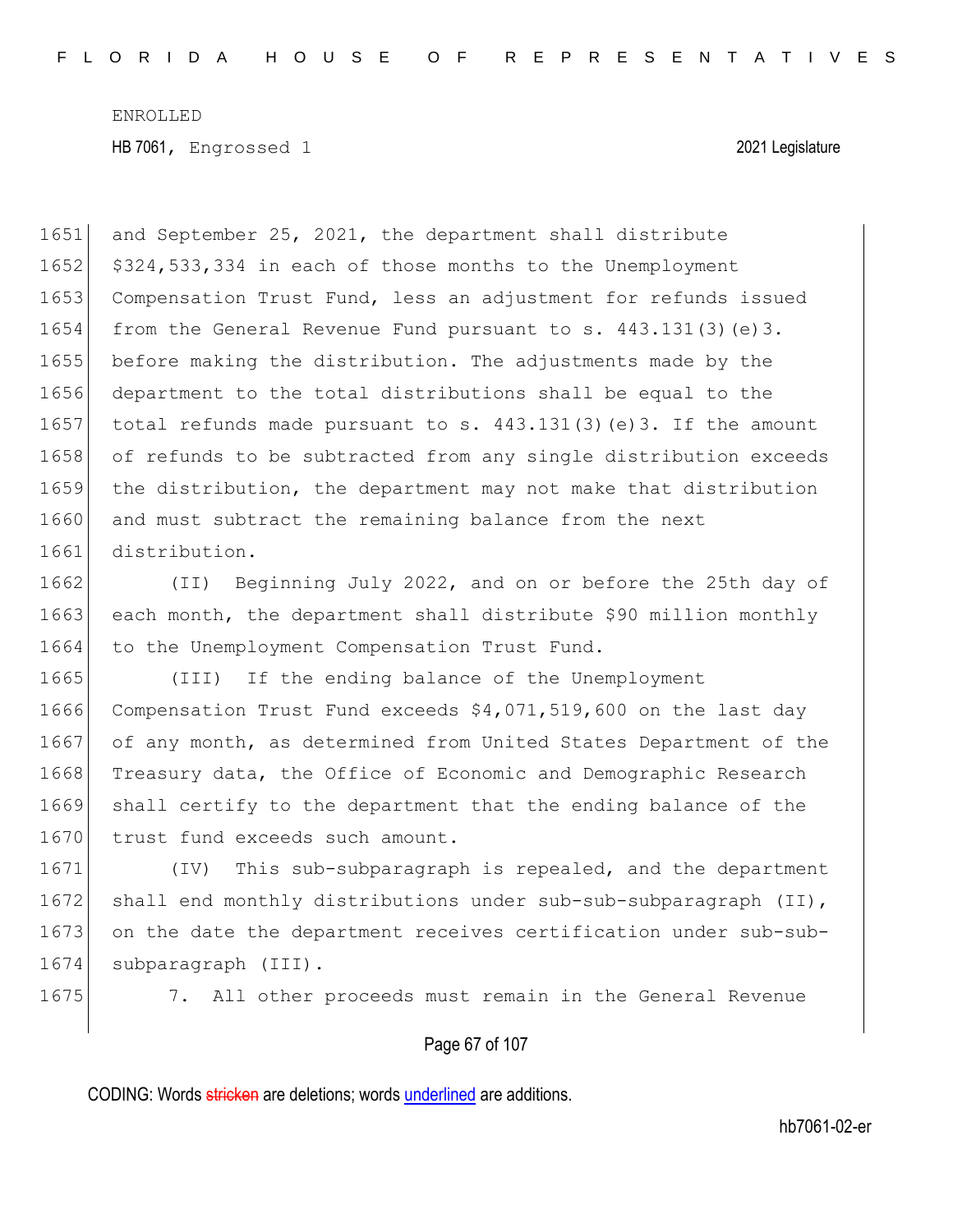HB 7061, Engrossed 1 2021 Legislature

| 1676 | Fund.                                                            |
|------|------------------------------------------------------------------|
| 1677 | Section 26. Section 212.205, Florida Statutes, is amended        |
| 1678 | to read:                                                         |
| 1679 | 212.205 Sales tax distribution reporting. -By March 15 of        |
| 1680 | each year, each person who received a distribution pursuant to   |
| 1681 | s. $212.20(6)(d)6.b.-e. s. 212.20(6)(d)6.b.-f. in the preceding$ |
| 1682 | calendar year shall report to the Office of Economic and         |
| 1683 | Demographic Research the following information:                  |
| 1684 | An itemized accounting of all expenditures of the<br>(1)         |
| 1685 | funds distributed in the preceding calendar year, including      |
| 1686 | amounts spent on debt service.                                   |
| 1687 | A statement indicating what portion of the distributed<br>(2)    |
| 1688 | funds have been pledged for debt service.                        |
| 1689 | The original principal amount and current debt service<br>(3)    |
| 1690 | schedule of any bonds or other borrowing for which the           |
| 1691 | distributed funds have been pledged for debt service.            |
| 1692 | Section 27. Effective January 1, 2022, subsection (5) of         |
| 1693 | section 213.053, Florida Statutes, is amended to read:           |
| 1694 | 213.053 Confidentiality and information sharing.-                |
| 1695 | This section does not prevent the department from<br>(5)         |
| 1696 | doing any of the following:                                      |
| 1697 | (a) Publishing statistics so classified as to prevent the        |
| 1698 | identification of particular accounts, reports, declarations, or |
| 1699 | returns; or                                                      |
| 1700 | Publishing a list of forwarding agents who have<br>(b)           |
|      | Page 68 of 107                                                   |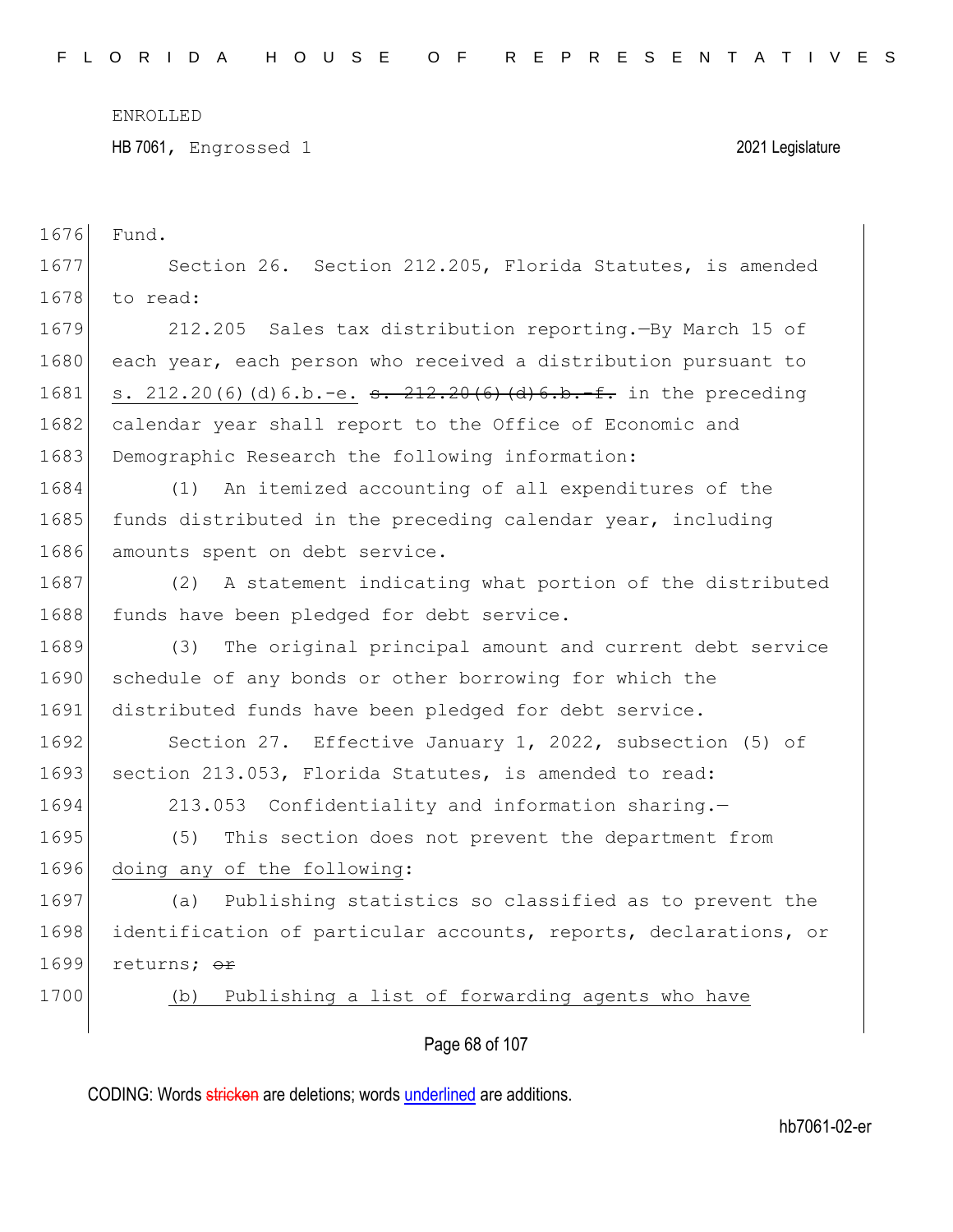HB 7061, Engrossed 1 2021 Legislature

| 1701 | received a Florida Certificate of Forwarding Agent Address. The  |
|------|------------------------------------------------------------------|
| 1702 | list must include each forwarding agent's entity name, address,  |
| 1703 | and certificate expiration date on the department's website      |
| 1704 | pursuant to s. 212.06(5)(b)10.; or                               |
| 1705 | (c) $(b)$ Using telephones, e-mail, facsimile machines, or       |
| 1706 | other electronic means to do any of the following:               |
| 1707 | Distribute information relating to changes in law, tax<br>1.     |
| 1708 | rates, interest rates, or other information that is not specific |
| 1709 | to a particular taxpayer;                                        |
| 1710 | Remind taxpayers of due dates;<br>2.                             |
| 1711 | 3.<br>Respond to a taxpayer to an electronic mail address        |
| 1712 | that does not support encryption if the use of that address is   |
| 1713 | authorized by the taxpayer; or                                   |
| 1714 | Notify taxpayers to contact the department.<br>4.                |
| 1715 | Section 28. Subsection (2) and paragraph (c) of subsection       |
| 1716 | (3) of section 218.64, Florida Statutes, are amended to read:    |
| 1717 | 218.64 Local government half-cent sales tax; uses;               |
| 1718 | limitations.-                                                    |
| 1719 | (2)<br>Municipalities shall expend their portions of the         |
| 1720 | local government half-cent sales tax only for municipality-wide  |
| 1721 | programs, for reimbursing the state as required pursuant to s.   |
| 1722 | 288.11625, or for municipality-wide property tax or municipal    |
| 1723 | utility tax relief. All utility tax rate reductions afforded by  |
| 1724 | participation in the local government half-cent sales tax shall  |
| 1725 | be applied uniformly across all types of taxed utility services. |
|      |                                                                  |

# Page 69 of 107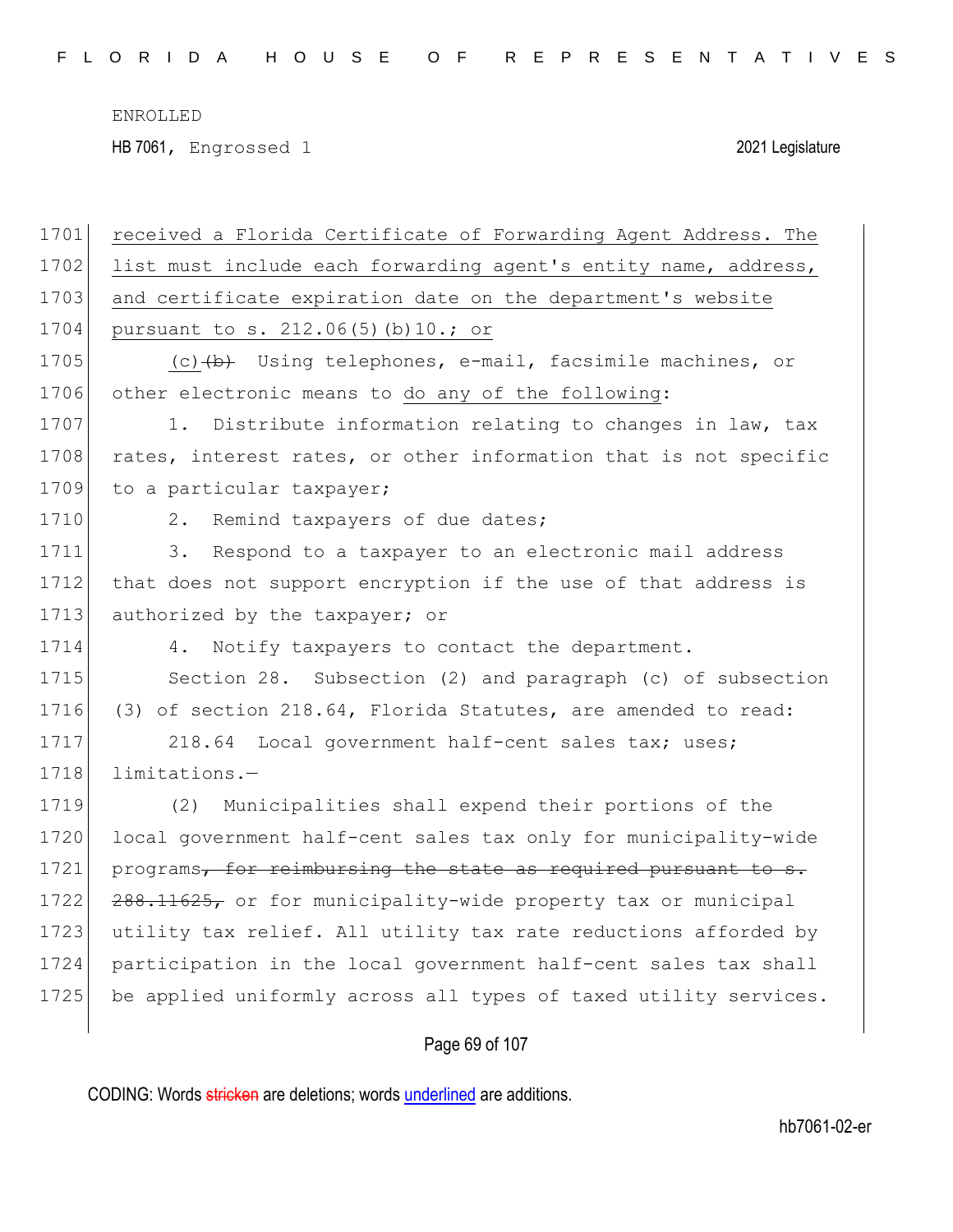HB 7061, Engrossed 1 2021 Legislature

1726 (3) Subject to ordinances enacted by the majority of the 1727 members of the county governing authority and by the majority of 1728 the members of the governing authorities of municipalities 1729 representing at least 50 percent of the municipal population of 1730 such county, counties may use up to \$3 million annually of the 1731 local government half-cent sales tax allocated to that county 1732 for any of the following purposes: 1733 **(c)** Reimbursing the state as required under s. 288.11625. 1734 Section 29. Subsection (8) of section 220.02, Florida 1735 Statutes, is amended to read: 1736 220.02 Legislative intent. 1737 (8) It is the intent of the Legislature that credits 1738 against either the corporate income tax or the franchise tax be 1739 applied in the following order: those enumerated in s. 631.828, 1740 those enumerated in s. 220.191, those enumerated in s. 220.181, 1741 those enumerated in s. 220.183, those enumerated in s. 220.182, 1742 those enumerated in s. 220.1895, those enumerated in s. 220.195, 1743 those enumerated in s. 220.184, those enumerated in s. 220.186, 1744 those enumerated in s. 220.1845, those enumerated in s. 220.19, 1745 those enumerated in s. 220.185, those enumerated in s. 220.1875, 1746 those enumerated in s. 220.1877, those enumerated in s. 220.193, 1747 those enumerated in s. 288.9916, those enumerated in s. 1748 220.1899, those enumerated in s. 220.194,  $\overline{and}$  those enumerated 1749 in s. 220.196, and those enumerated in s. 220.198. 1750 Section 30. Paragraph (a) of subsection (1) of section

Page 70 of 107

CODING: Words stricken are deletions; words underlined are additions.

hb7061-02-er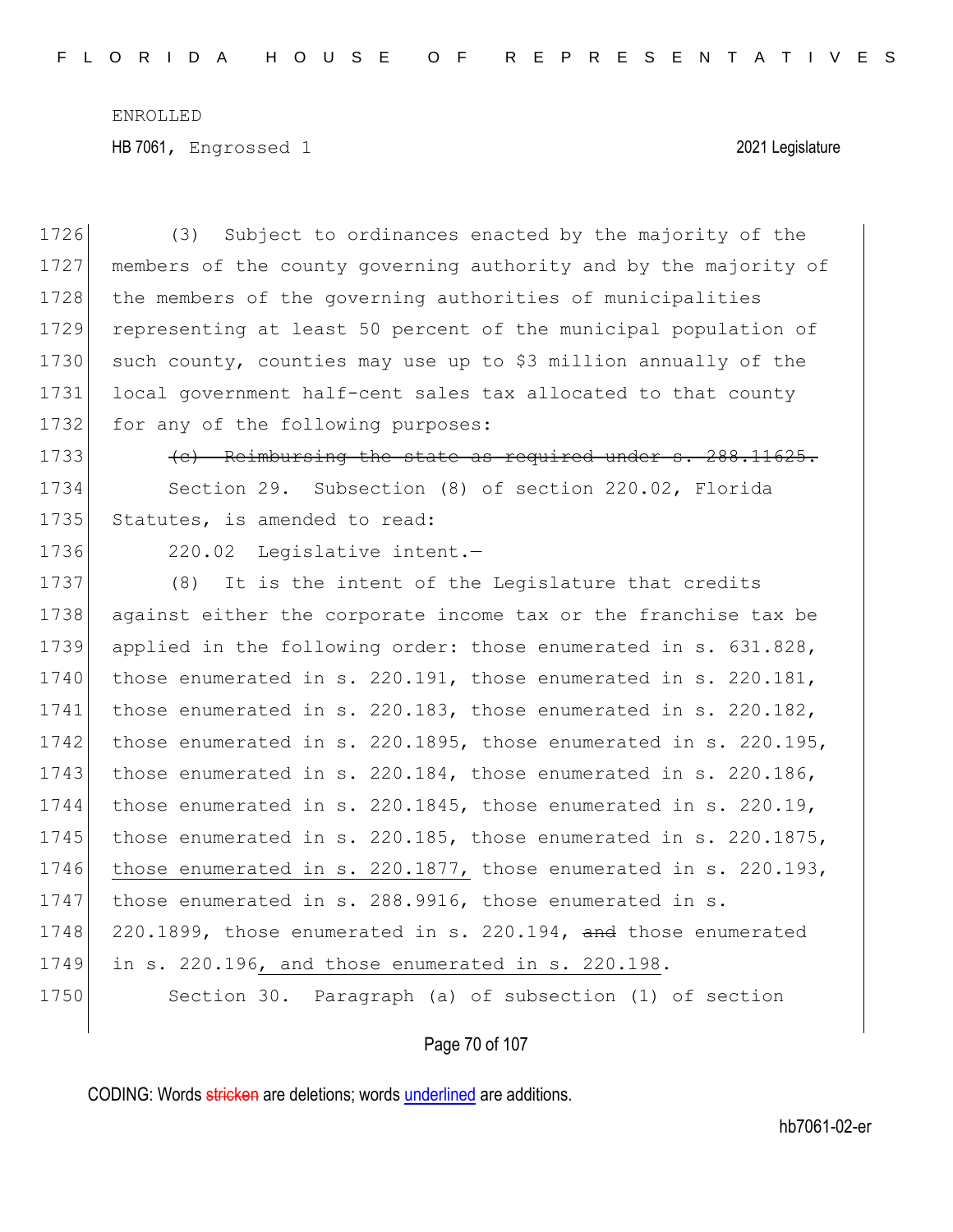1751 220.13, Florida Statutes, is amended to read: 1752 220.13 "Adjusted federal income" defined.— 1753 (1) The term "adjusted federal income" means an amount 1754 equal to the taxpayer's taxable income as defined in subsection 1755  $(2)$ , or such taxable income of more than one taxpayer as 1756 provided in s. 220.131, for the taxable year, adjusted as 1757 follows: 1758 (a) *Additions.*—There shall be added to such taxable 1759 income: 1760 1.a. The amount of any tax upon or measured by income, 1761 excluding taxes based on gross receipts or revenues, paid or 1762 accrued as a liability to the District of Columbia or any state 1763 of the United States which is deductible from gross income in 1764 the computation of taxable income for the taxable year. 1765 b. Notwithstanding sub-subparagraph a., if a credit taken 1766 under s. 220.1875 or s. 220.1877 is added to taxable income in a 1767 previous taxable year under subparagraph 11. and is taken as a 1768 deduction for federal tax purposes in the current taxable year, 1769 the amount of the deduction allowed shall not be added to 1770 taxable income in the current year. The exception in this sub-1771 subparagraph is intended to ensure that the credit under s. 1772 220.1875 or s. 220.1877 is added in the applicable taxable year 1773 and does not result in a duplicate addition in a subsequent 1774 year. 1775 2. The amount of interest which is excluded from taxable

## Page 71 of 107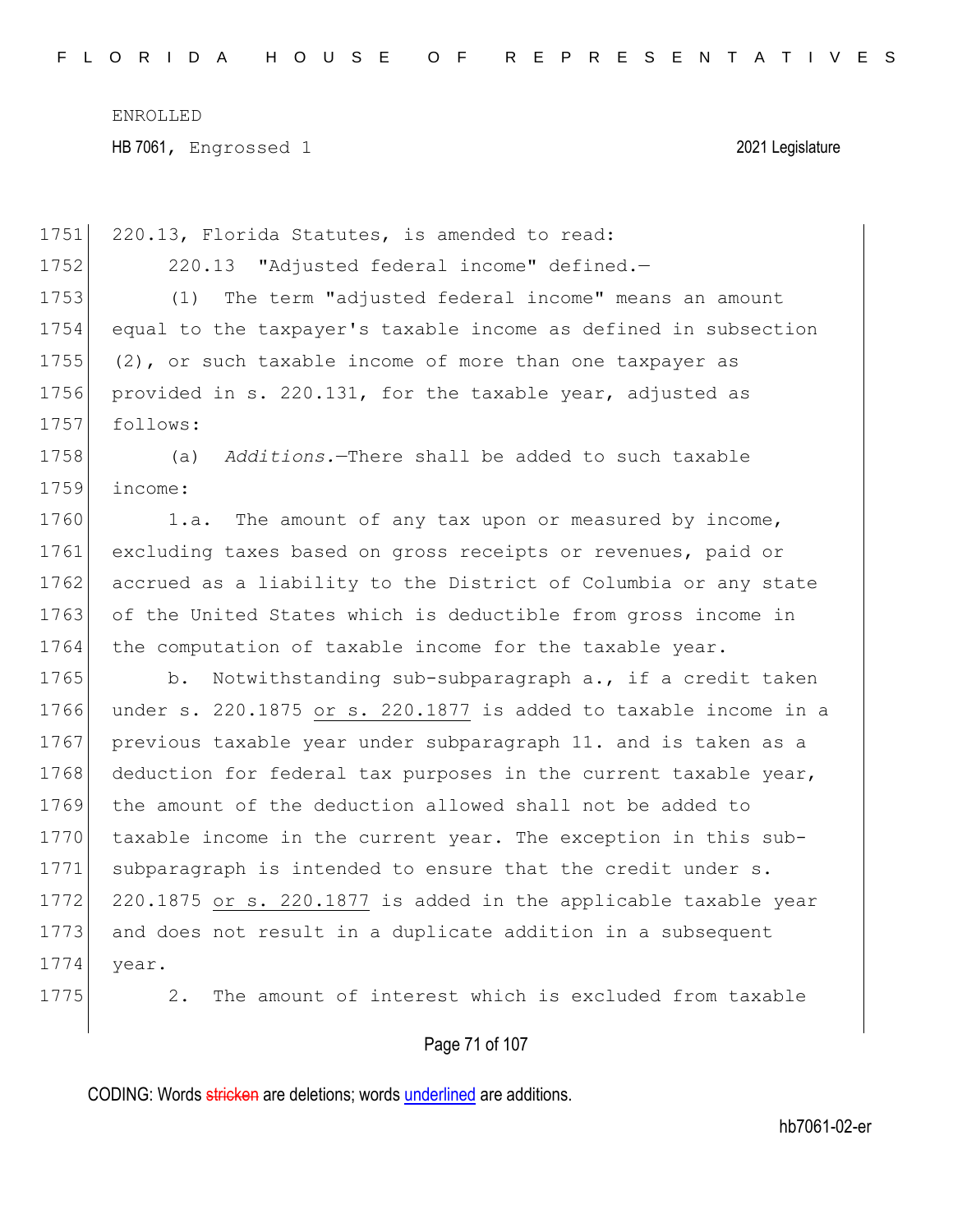1776 income under s. 103(a) of the Internal Revenue Code or any other 1777 federal law, less the associated expenses disallowed in the 1778 computation of taxable income under s. 265 of the Internal 1779 Revenue Code or any other law, excluding 60 percent of any 1780 amounts included in alternative minimum taxable income, as 1781 defined in s. 55(b)(2) of the Internal Revenue Code, if the 1782 taxpayer pays tax under s. 220.11(3).

1783 3. In the case of a regulated investment company or real 1784 estate investment trust, an amount equal to the excess of the 1785 net long-term capital gain for the taxable year over the amount 1786 of the capital gain dividends attributable to the taxable year.

1787 4. That portion of the wages or salaries paid or incurred 1788 for the taxable year which is equal to the amount of the credit 1789 allowable for the taxable year under s. 220.181. This 1790 subparagraph shall expire on the date specified in s. 290.016 1791 for the expiration of the Florida Enterprise Zone Act.

1792 5. That portion of the ad valorem school taxes paid or 1793 incurred for the taxable year which is equal to the amount of 1794 the credit allowable for the taxable year under s. 220.182. This 1795 subparagraph shall expire on the date specified in s. 290.016 1796 for the expiration of the Florida Enterprise Zone Act.

1797 6. The amount taken as a credit under s. 220.195 which is 1798 deductible from gross income in the computation of taxable 1799 income for the taxable year.

1800 7. That portion of assessments to fund a quaranty

Page 72 of 107

CODING: Words stricken are deletions; words underlined are additions.

hb7061-02-er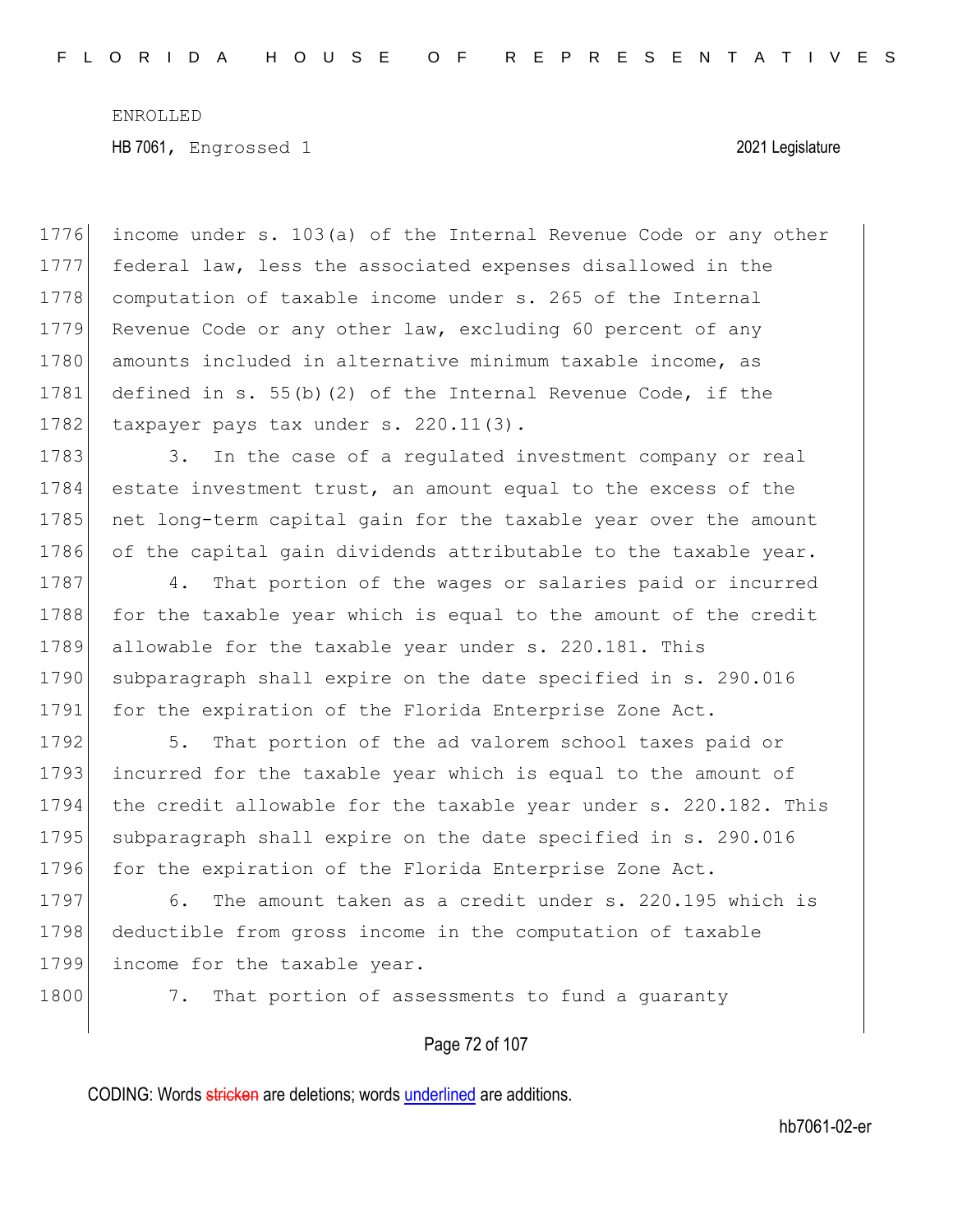1801 association incurred for the taxable year which is equal to the 1802 amount of the credit allowable for the taxable year. 1803 8. In the case of a nonprofit corporation which holds a 1804 pari-mutuel permit and which is exempt from federal income tax 1805 as a farmers' cooperative, an amount equal to the excess of the 1806 gross income attributable to the pari-mutuel operations over the 1807 attributable expenses for the taxable year. 1808 9. The amount taken as a credit for the taxable year under 1809 s. 220.1895. 1810 10. Up to nine percent of the eligible basis of any 1811 designated project which is equal to the credit allowable for 1812 the taxable year under s. 220.185. 1813 11. The amount taken as a credit for the taxable year 1814 under s. 220.1875 or s. 220.1877. The addition in this 1815 subparagraph is intended to ensure that the same amount is not 1816 allowed for the tax purposes of this state as both a deduction 1817 from income and a credit against the tax. This addition is not 1818 intended to result in adding the same expense back to income 1819 more than once. 1820 12. The amount taken as a credit for the taxable year 1821 under s. 220.193. 1822 13. Any portion of a qualified investment, as defined in 1823 s. 288.9913, which is claimed as a deduction by the taxpayer and 1824 taken as a credit against income tax pursuant to s. 288.9916. 1825 14. The costs to acquire a tax credit pursuant to s.

## Page 73 of 107

CODING: Words stricken are deletions; words underlined are additions.

hb7061-02-er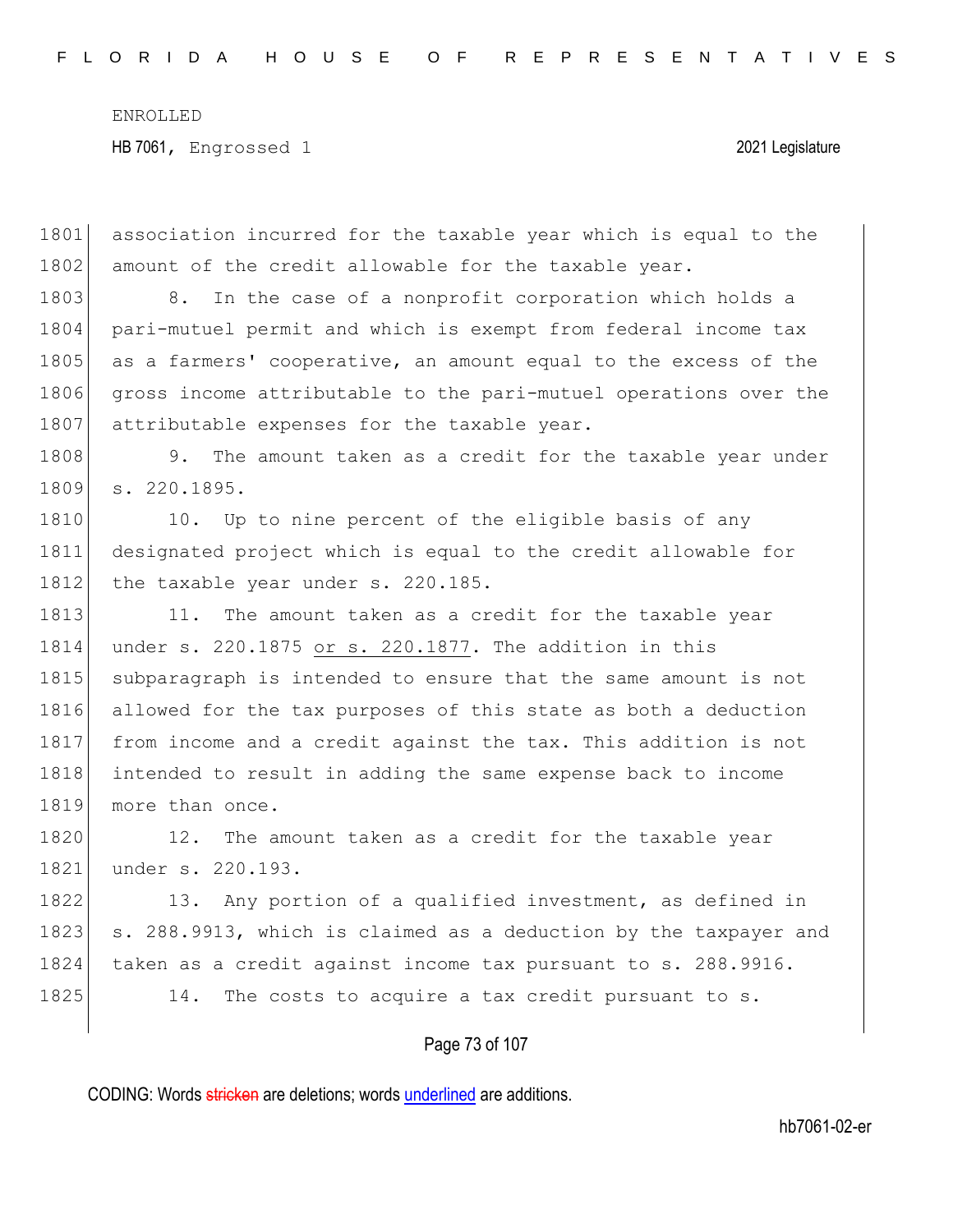| 1826 | 288.1254(5) that are deducted from or otherwise reduce federal   |
|------|------------------------------------------------------------------|
| 1827 | taxable income for the taxable year.                             |
| 1828 | The amount taken as a credit for the taxable year<br>15.         |
| 1829 | pursuant to s. 220.194.                                          |
| 1830 | 16.<br>The amount taken as a credit for the taxable year         |
| 1831 | under s. 220.196. The addition in this subparagraph is intended  |
| 1832 | to ensure that the same amount is not allowed for the tax        |
| 1833 | purposes of this state as both a deduction from income and a     |
| 1834 | credit against the tax. The addition is not intended to result   |
| 1835 | in adding the same expense back to income more than once.        |
| 1836 | 17. The amount taken as a credit for the taxable year            |
| 1837 | pursuant to s. 220.198.                                          |
| 1838 | Section 31. Paragraph (f) of subsection (2) of section           |
| 1839 | 220.1845, Florida Statutes, is amended to read:                  |
| 1840 | 220.1845 Contaminated site rehabilitation tax credit.-           |
| 1841 | (2) AUTHORIZATION FOR TAX CREDIT; LIMITATIONS.-                  |
| 1842 | (f)<br>The total amount of the tax credits which may be          |
| 1843 | granted under this section is \$27.5 \$18.5 million in the 2021- |
| 1844 | 2022 2018-2019 fiscal year and \$10 million each fiscal year     |
| 1845 | thereafter.                                                      |
| 1846 | Section 32. Subsection (2) of section 220.186, Florida           |
| 1847 | Statutes, is amended to read:                                    |
| 1848 | 220.186 Credit for Florida alternative minimum tax.-             |
| 1849 | The credit pursuant to this section shall be the<br>(2)          |
| 1850 | amount of the excess, if any, of the tax paid based upon taxable |
|      |                                                                  |

Page 74 of 107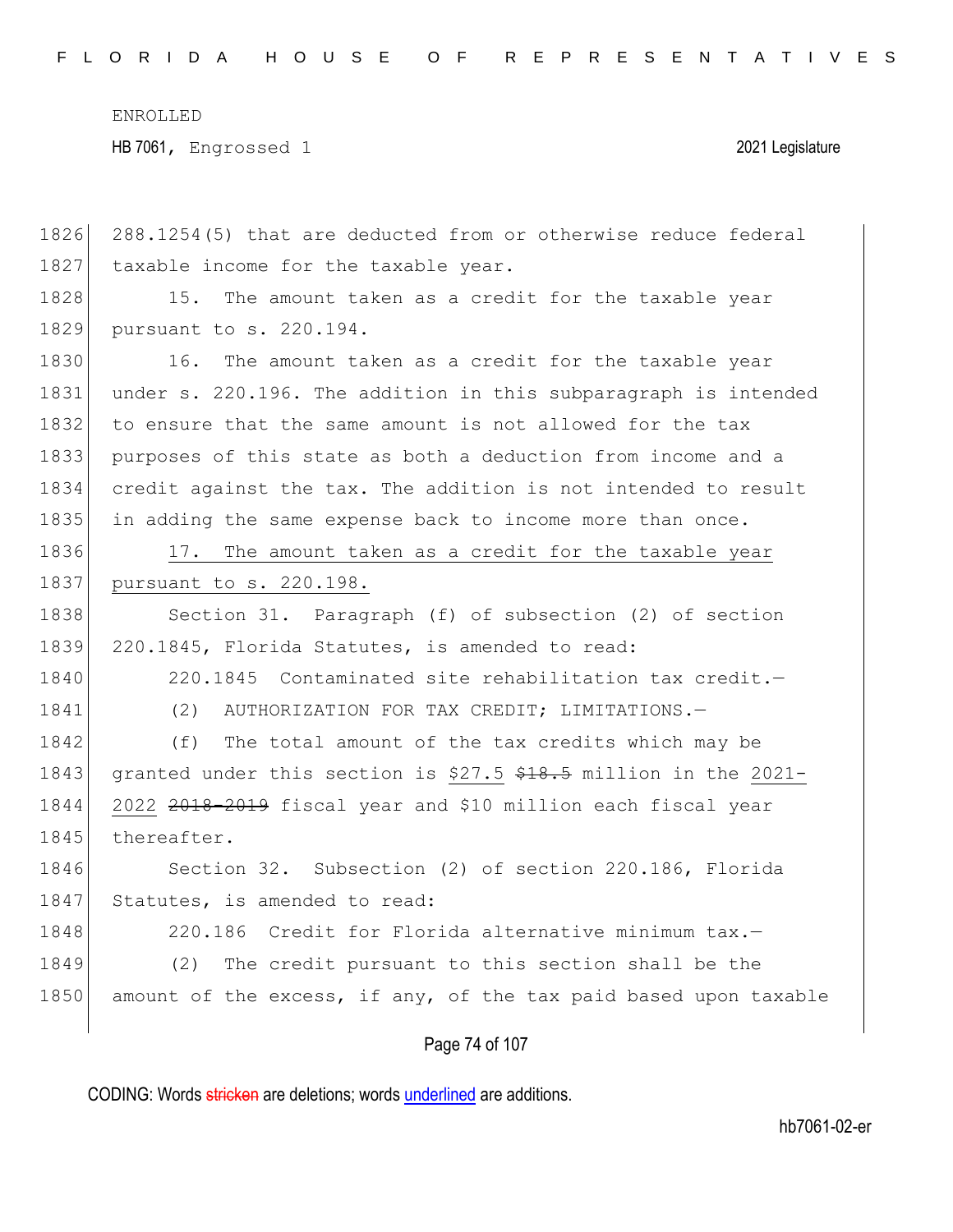F L O R I D A H O U S E O F R E P R E S E N T A T I V E S

ENROLLED

HB 7061, Engrossed 1 2021 Legislature

1851 income determined pursuant to s. 220.13(2)(k) over the amount of 1852 tax which would have been due based upon taxable income without 1853 application of s. 220.13(2)(k), before application of this 1854 credit without application of any credit under s. 220.1875 or s. 1855 220.1877. 1856 Section 33. Section 220.1877, Florida Statutes, is created 1857 to read: 1858 220.1877 Credit for contributions to eligible charitable 1859 organizations.-1860 (1) For taxable years beginning on or after January 1, 1861 2022, there is allowed a credit of 100 percent of an eligible 1862 contribution made to an eligible charitable organization under 1863 s. 402.62 against any tax due for a taxable year under this 1864 chapter after the application of any other allowable credits by 1865 the taxpayer. An eligible contribution must be made to an 1866 eligible charitable organization on or before the date the 1867 taxpayer is required to file a return pursuant to s. 220.222. 1868 The credit granted by this section shall be reduced by the 1869 difference between the amount of federal corporate income tax, 1870 taking into account the credit granted by this section, and the 1871 amount of federal corporate income tax without application of 1872 the credit granted by this section. 1873 (2) A taxpayer who files a Florida consolidated return as 1874 a member of an affiliated group pursuant to s. 220.131(1) may be 1875 allowed the credit on a consolidated return basis; however, the

## Page 75 of 107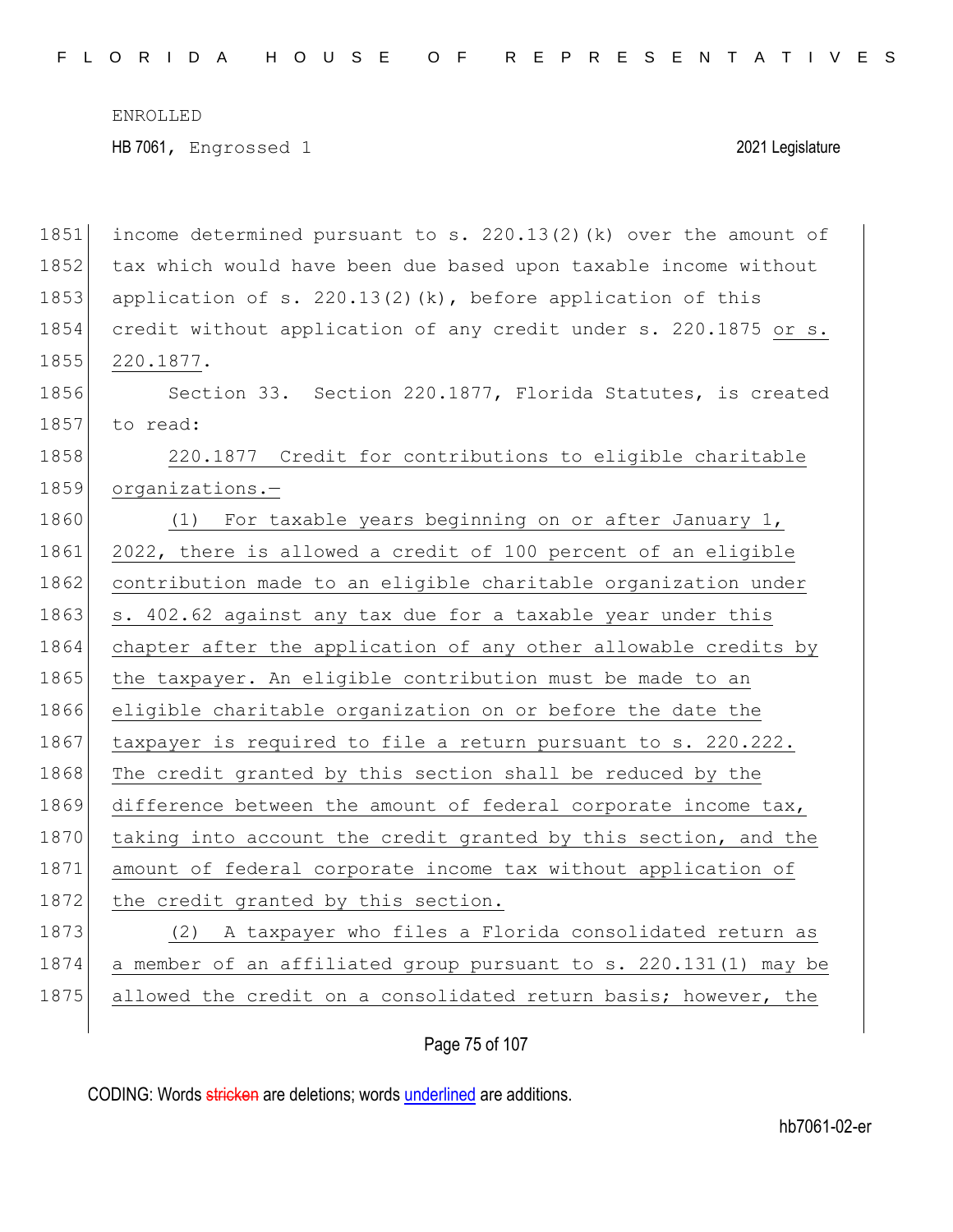HB 7061, Engrossed 1 2021 Legislature

| 1876 | total credit taken by the affiliated group is subject to the     |
|------|------------------------------------------------------------------|
| 1877 | limitation established under subsection (1).                     |
| 1878 | Section 402.62 applies to the credit authorized by<br>(3)        |
| 1879 | this section.                                                    |
| 1880 | If a taxpayer applies and is approved for a credit<br>(4)        |
| 1881 | under s. 402.62 after timely requesting an extension to file     |
| 1882 | under s. 220.222(2):                                             |
| 1883 | The credit does not reduce the amount of tax due for<br>(a)      |
| 1884 | purposes of the department's determination as to whether the     |
| 1885 | taxpayer was in compliance with the requirement to pay tentative |
| 1886 | taxes under ss. 220.222 and 220.32.                              |
| 1887 | The taxpayer's noncompliance with the requirement to<br>(b)      |
| 1888 | pay tentative taxes shall result in the revocation and           |
| 1889 | rescindment of any such credit.                                  |
| 1890 | The taxpayer shall be assessed for any taxes,<br>(C)             |
| 1891 | penalties, or interest due from the taxpayer's noncompliance     |
| 1892 | with the requirement to pay tentative taxes.                     |
| 1893 | Section 34. Section 220.198, Florida Statutes, is created        |
| 1894 | to read:                                                         |
| 1895 | 220.198 Internship tax credit program.-                          |
| 1896 | This section may be cited as the "Florida Internship<br>(1)      |
| 1897 | Tax Credit Program."                                             |
| 1898 | As used in this section, the term:<br>(2)                        |
| 1899 | "Full time" means at least 30 hours per week.<br>(a)             |
| 1900 | "Qualified business" means a business that is in<br>(b)          |
|      |                                                                  |

Page 76 of 107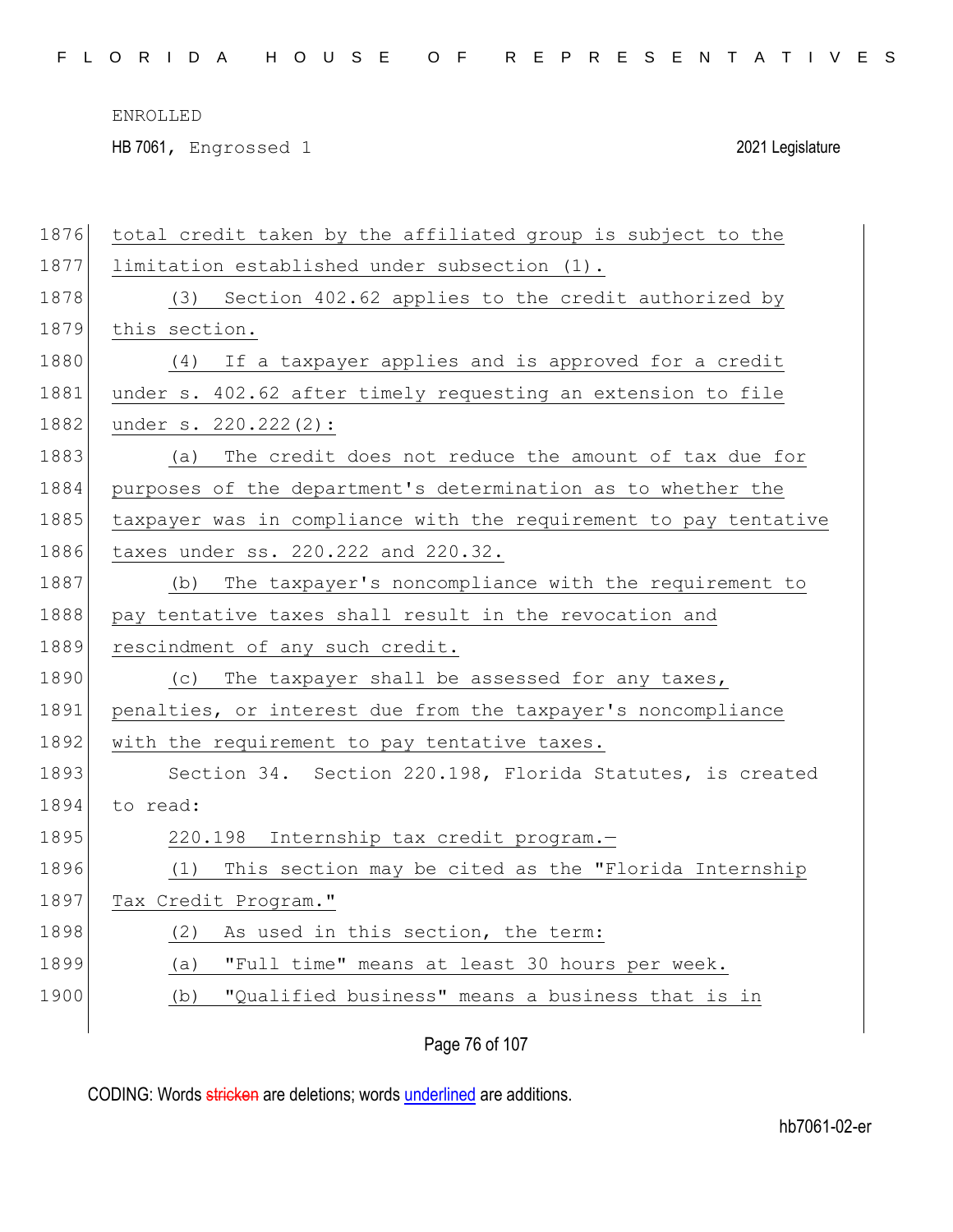HB 7061, Engrossed 1 2021 Legislature

| 1901 | existence and has been continuously operating for at least 3     |
|------|------------------------------------------------------------------|
| 1902 | years.                                                           |
| 1903 | "Student intern" means a person who has completed at<br>(C)      |
| 1904 | least 60 credit hours at a state university or a Florida College |
| 1905 | System institution, regardless of whether the student intern     |
| 1906 | receives course credit for the internship; a person who is       |
| 1907 | enrolled in a career center operated by a school district under  |
| 1908 | s. 1001.44 or a charter technical career center; or any graduate |
| 1909 | student enrolled at a state university.                          |
| 1910 | (3) For taxable years beginning on or after January 1,           |
| 1911 | 2022, a qualified business is eligible for a credit against the  |
| 1912 | tax imposed by this chapter in the amount of \$2,000 per student |
| 1913 | intern if all of the following apply:                            |
| 1914 | The qualified business employed at least one student<br>(a)      |
| 1915 | intern in an internship in which the student intern worked full  |
| 1916 | time in this state for at least 9 consecutive weeks, and the     |
| 1917 |                                                                  |
|      | qualified business provides the department documentation         |
| 1918 | evidencing each internship claimed.                              |
| 1919 | The qualified business provides the department<br>(b)            |
| 1920 | documentation for the current taxable year showing that at least |
| 1921 | 20 percent of the business' full-time employees were previously  |
| 1922 | employed by that business as student interns.                    |
| 1923 | (c) At the start of an internship, each student intern           |
| 1924 | provides the qualified business with verification by the student |
| 1925 | intern's state university, Florida College System institution,   |

Page 77 of 107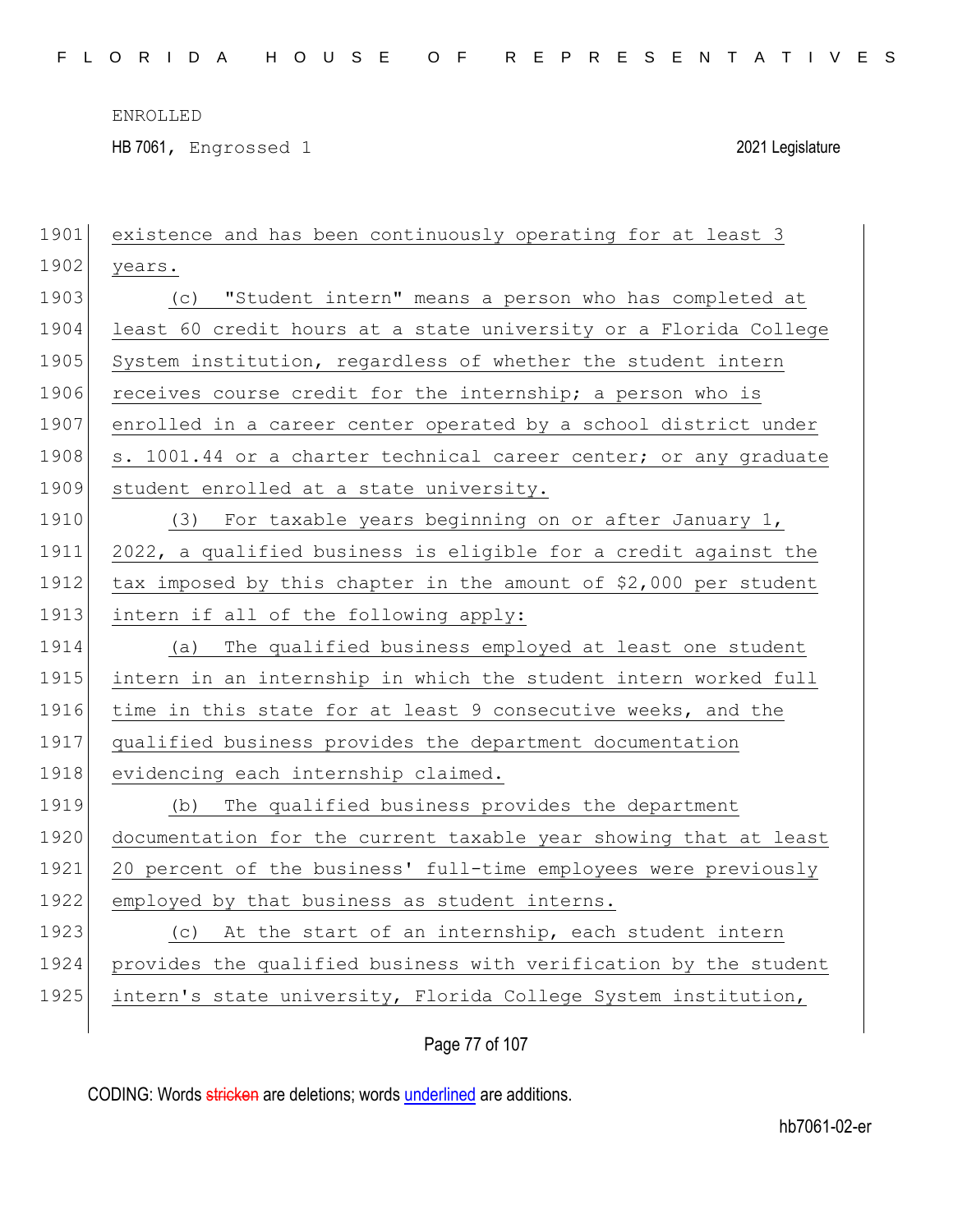HB 7061, Engrossed 1 2021 Legislature

| 1926 | career center operated by a school district under s. 1001.44, or |
|------|------------------------------------------------------------------|
| 1927 | charter technical career center that the student intern is       |
| 1928 | enrolled and maintains a minimum grade point average of 2.0 on a |
| 1929 | 4.0 scale, if applicable. The qualified business may accept a    |
| 1930 | letter from the applicable educational institution stating that  |
| 1931 | the student intern is enrolled as evidence that the student      |
| 1932 | meets these requirements.                                        |
| 1933 | Notwithstanding paragraph (3)(b), a qualified business<br>(4)    |
| 1934 | that, on average for the 3 immediately preceding years, employed |
| 1935 | 10 or fewer full-time employees may receive the tax credit if it |
| 1936 | provides documentation that it previously hired at least one     |
| 1937 | student intern and, for the current taxable year, that it        |
| 1938 | employs on a full-time basis at least one employee who was       |
| 1939 | previously employed by that qualified business as a student      |
| 1940 | intern.                                                          |
| 1941 | (5) (a) A qualified business may not claim a tax credit of       |
| 1942 | more than \$10,000 in any one taxable year.                      |
| 1943 | The combined total amount of tax credits which may be<br>(b)     |
| 1944 | granted to qualified businesses under this section is \$2.5      |
| 1945 | million in each of state fiscal years 2021-2022 and 2022-2023.   |
| 1946 | The department must approve the tax credit prior to the taxpayer |
| 1947 | taking the credit on a return. The department must approve       |
| 1948 | credits on a first-come, first-served basis.                     |
| 1949 | The department may adopt rules governing the manner<br>(6)       |
| 1950 | and form of applications for the tax credit and establishing     |
|      |                                                                  |

Page 78 of 107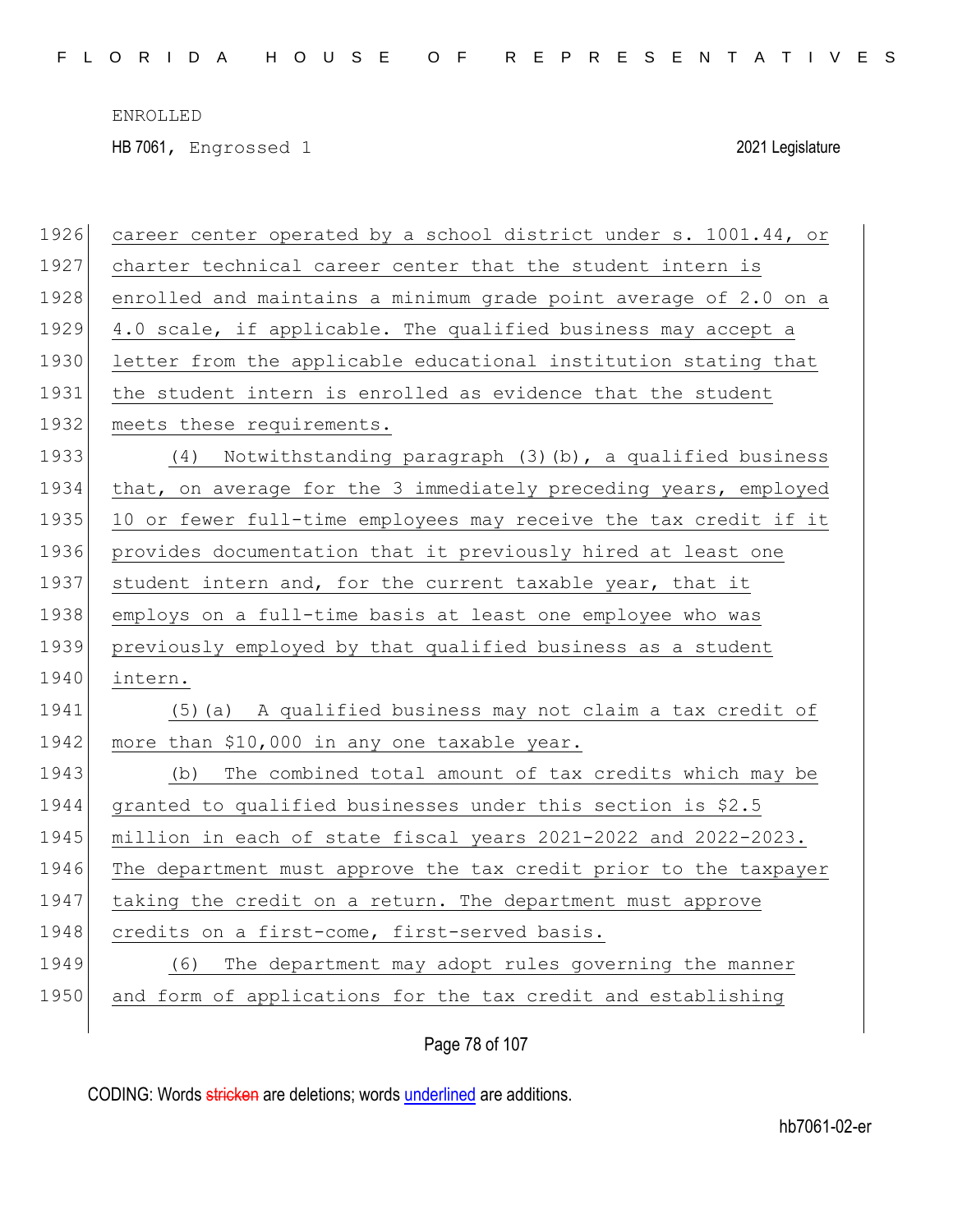HB 7061, Engrossed 1 2021 Legislature

| 1951 | qualification requirements for the tax credit.                   |
|------|------------------------------------------------------------------|
| 1952 | A qualified business may carry forward any unused<br>(7)         |
| 1953 | portion of a tax credit under this section for up to 2 taxable   |
| 1954 | years.                                                           |
| 1955 | Section 35. Paragraph (e) of subsection (2) of section           |
| 1956 | 288.0001, Florida Statutes, is amended to read:                  |
| 1957 | 288.0001 Economic Development Programs Evaluation. - The         |
| 1958 | Office of Economic and Demographic Research and the Office of    |
| 1959 | Program Policy Analysis and Government Accountability (OPPAGA)   |
| 1960 | shall develop and present to the Governor, the President of the  |
| 1961 | Senate, the Speaker of the House of Representatives, and the     |
| 1962 | chairs of the legislative appropriations committees the Economic |
| 1963 | Development Programs Evaluation.                                 |
| 1964 | The Office of Economic and Demographic Research and<br>(2)       |
| 1965 | OPPAGA shall provide a detailed analysis of economic development |
| 1966 | programs as provided in the following schedule:                  |
| 1967 | (e) Beginning January 1, 2018, and every 3 years                 |
| 1968 | thereafter, an analysis of the Sports Development Program        |
| 1969 | established under s. 288.11625.                                  |
| 1970 | Section 36. Section 288.11625, Florida Statutes, is              |
| 1971 | repealed.                                                        |
| 1972 | Section 37. Subsection (4) of section 376.30781, Florida         |
| 1973 | Statutes, is amended to read:                                    |
| 1974 | Tax credits for rehabilitation of drycleaning-<br>376.30781      |
| 1975 | solvent-contaminated sites and brownfield sites in designated    |
|      |                                                                  |

Page 79 of 107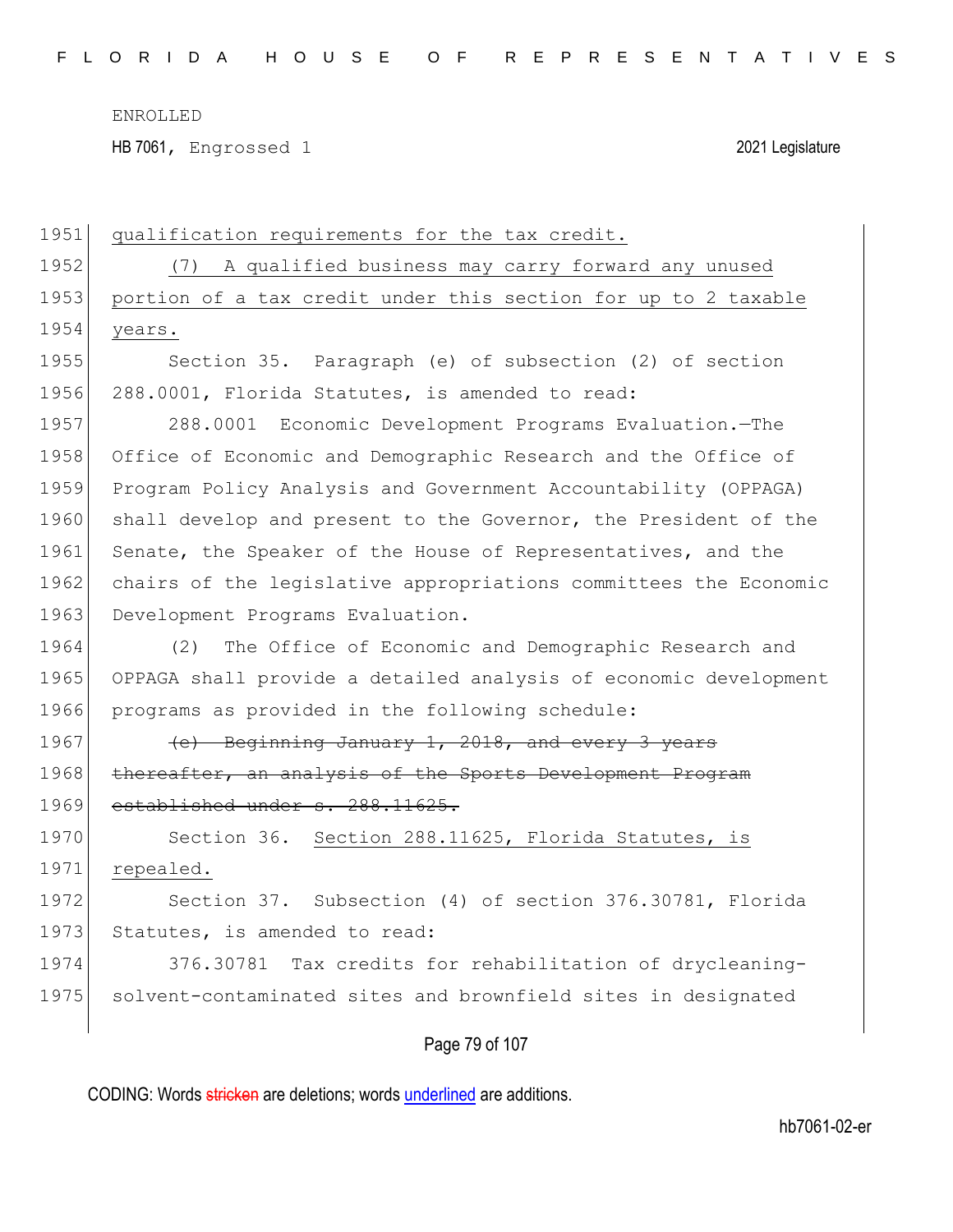HB 7061, Engrossed 1 2021 Legislature

| 1976 | brownfield areas; application process; rulemaking authority;       |
|------|--------------------------------------------------------------------|
| 1977 | revocation authority.-                                             |
| 1978 | The Department of Environmental Protection is<br>(4)               |
| 1979 | responsible for allocating the tax credits provided for in s.      |
| 1980 | 220.1845, which may not exceed a total of \$27.5 \$18.5 million in |
| 1981 | tax credits in fiscal year 2021-2022 2018-2019 and \$10 million    |
| 1982 | in tax credits each fiscal year thereafter.                        |
| 1983 | Section 38. Section 402.62, Florida Statutes, is created           |
| 1984 | to read:                                                           |
| 1985 | 402.62 Strong Families Tax Credit.-                                |
| 1986 | DEFINITIONS. - As used in this section, the term:<br>(1)           |
| 1987 | "Annual tax credit amount" means, for any state fiscal<br>(a)      |
| 1988 | year, the sum of the amount of tax credits approved under          |
| 1989 | paragraph (5)(b), including tax credits to be taken under s.       |
| 1990 | 211.0253, s. 212.1834, s. 220.1877, s. 561.1213, or s.             |
| 1991 | 624.51057, which are approved for taxpayers whose taxable years    |
| 1992 | begin on or after January 1 of the calendar year preceding the     |
| 1993 | start of the applicable state fiscal year.                         |
| 1994 | "Division" means the Division of Alcoholic Beverages<br>(b)        |
| 1995 | and Tobacco of the Department of Business and Professional         |
| 1996 | Regulation.                                                        |
| 1997 | "Eligible charitable organization" means an<br>(C)                 |
| 1998 | organization designated by the Department of Children and          |
| 1999 | Families to be eligible to receive funding under this section.     |
| 2000 | (d) "Eligible contribution" means a monetary contribution          |
|      |                                                                    |

Page 80 of 107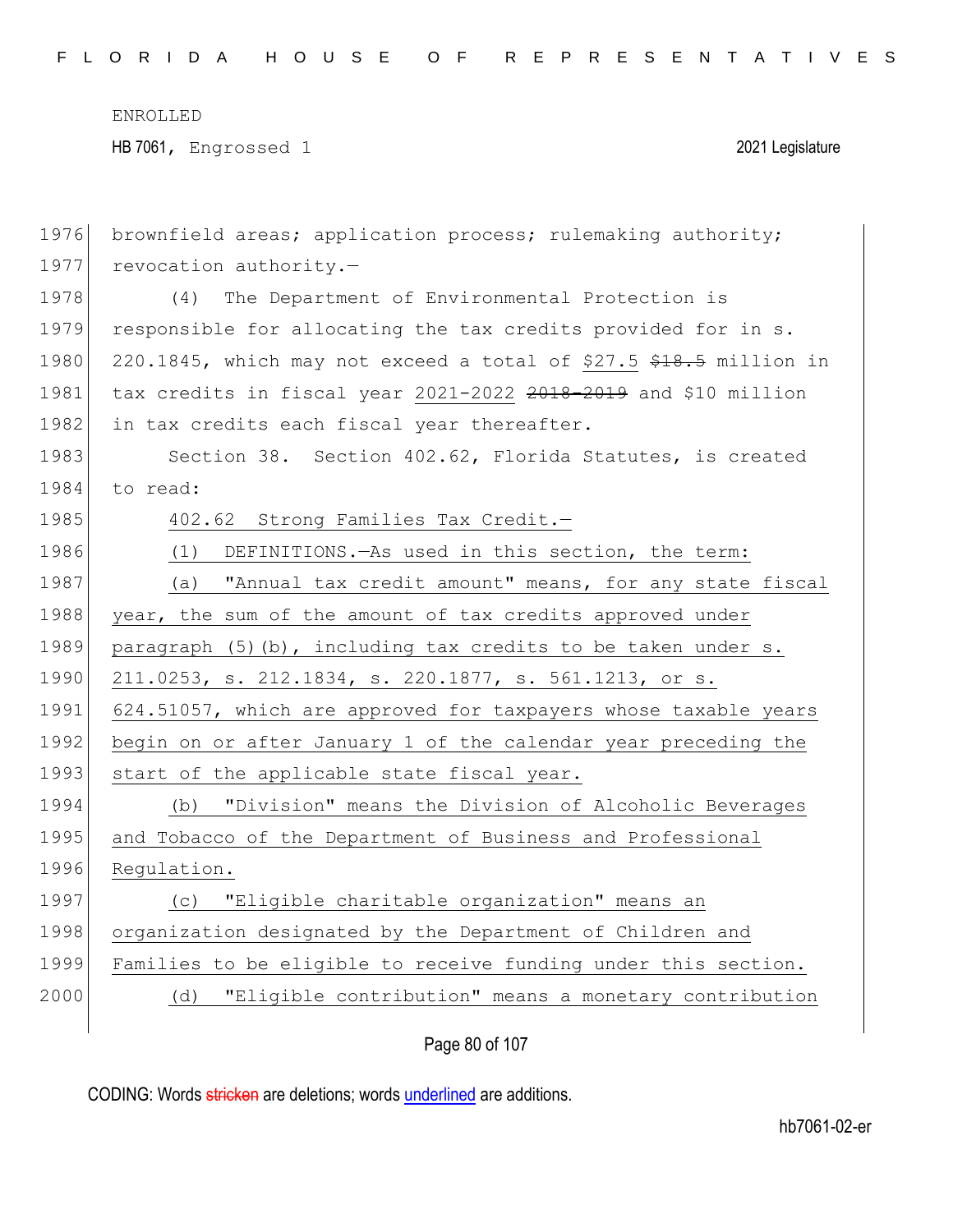F L O R I D A H O U S E O F R E P R E S E N T A T I V E S

ENROLLED

HB 7061, Engrossed 1 2021 Legislature

| 2001 | from a taxpayer, subject to the restrictions provided in this      |
|------|--------------------------------------------------------------------|
| 2002 | section, to an eligible charitable organization. The taxpayer      |
| 2003 | making the contribution may not designate a specific child         |
| 2004 | assisted by the eligible charitable organization as the            |
| 2005 | beneficiary of the contribution.                                   |
| 2006 | "Tax credit cap amount" means the maximum annual tax<br>(e)        |
| 2007 | credit amount that the Department of Revenue may approve for a     |
| 2008 | state fiscal year.                                                 |
| 2009 | STRONG FAMILIES TAX CREDITS; ELIGIBILITY.-<br>(2)                  |
| 2010 | The Department of Children and Families shall<br>(a)               |
| 2011 | designate as an eligible charitable organization an organization   |
| 2012 | that meets all of the following requirements:                      |
| 2013 | 1. Is exempt from federal income taxation under s.                 |
| 2014 | 501(c)(3) of the Internal Revenue Code.                            |
| 2015 | Is a Florida entity formed under chapter 605, chapter<br>2.        |
| 2016 | 607, or chapter 617 and whose principal office is located in       |
| 2017 | this state.                                                        |
| 2018 | 3. Provides services to:                                           |
| 2019 | Prevent child abuse, neglect, abandonment, or<br>а.                |
| 2020 | exploitation;                                                      |
| 2021 | Assist fathers in learning and improving parenting<br>b.           |
| 2022 | skills or to engage absent fathers in being more engaged in        |
| 2023 | their children's lives;                                            |
| 2024 | Provide books to the homes of children eligible for a<br>$\circ$ . |
| 2025 | federal free or reduced-price meals program or those testing       |
|      |                                                                    |

Page 81 of 107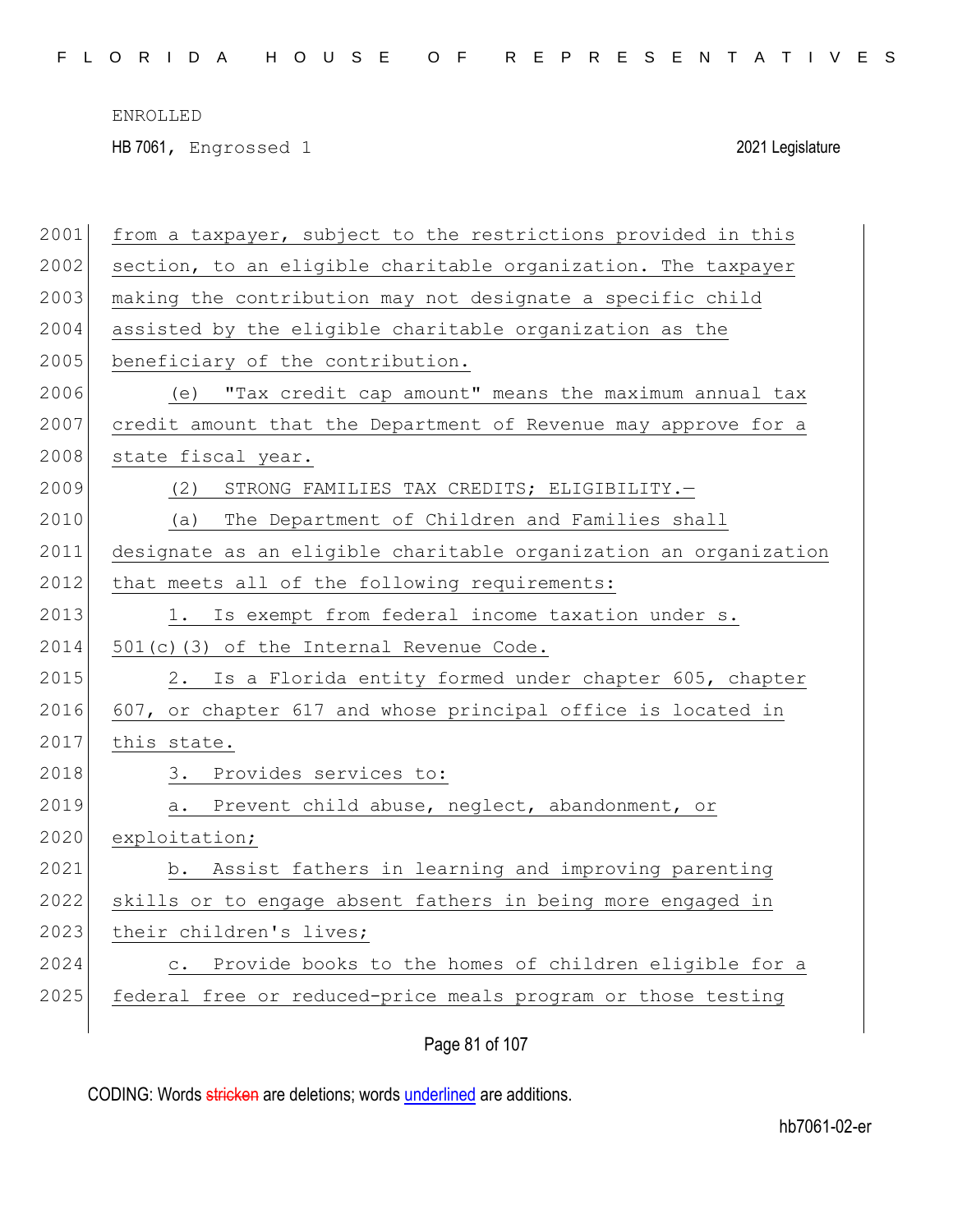$\overline{\phantom{a}}$ 

HB 7061, Engrossed 1 2021 Legislature

| 2026 | below grade level in kindergarten through grade 5;               |
|------|------------------------------------------------------------------|
| 2027 | d. Assist families with children who have a chronic              |
| 2028 | illness or a physical, intellectual, developmental, or emotional |
| 2029 | disability; or                                                   |
| 2030 | e. Provide workforce development services to families of         |
| 2031 | children eligible for a federal free or reduced-price meals      |
| 2032 | program.                                                         |
| 2033 | 4. Provides to the Department of Children and Families           |
| 2034 | accurate information, including, at a minimum, a description of  |
| 2035 | the services provided by the organization which are eligible for |
| 2036 | funding under this section; the total number of individuals      |
| 2037 | served through those services during the last calendar year and  |
| 2038 | the number served during the last calendar year using funding    |
| 2039 | under this section; basic financial information regarding the    |
| 2040 | organization and services eligible for funding under this        |
| 2041 | section; outcomes for such services; and contact information for |
| 2042 | the organization.                                                |
| 2043 | 5. Annually submits a statement, signed under penalty of         |
| 2044 | perjury by a current officer of the organization, that the       |
| 2045 | organization meets all criteria to qualify as an eligible        |
| 2046 | charitable organization, has fulfilled responsibilities under    |
| 2047 | this section for the previous fiscal year if the organization    |
| 2048 | received any funding through this credit during the previous     |
| 2049 | year, and intends to fulfill its responsibilities during the     |
| 2050 | upcoming year.                                                   |

Page 82 of 107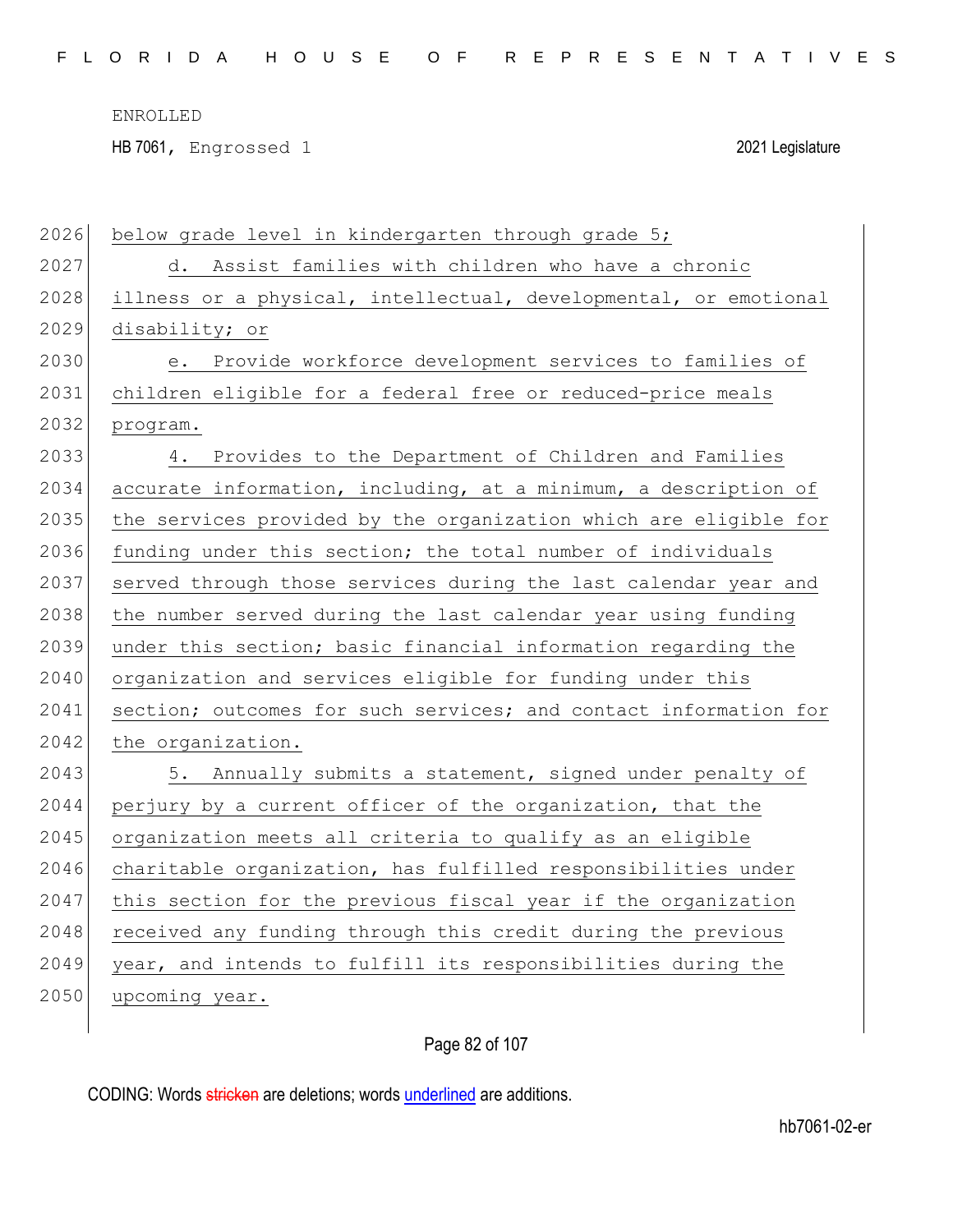HB 7061, Engrossed 1 2021 Legislature

| 2051 | Provides any documentation requested by the Department<br>6.       |
|------|--------------------------------------------------------------------|
| 2052 | of Children and Families to verify eligibility as an eligible      |
| 2053 | charitable organization or compliance with this section.           |
| 2054 | (b) The Department of Children and Families may not                |
| 2055 | designate as an eligible charitable organization an organization   |
| 2056 | that:                                                              |
| 2057 | Provides abortions or pays for or provides coverage for<br>1.      |
| 2058 | abortions; or                                                      |
| 2059 | Has received more than 50 percent of its total annual<br>2.        |
| 2060 | revenue from the Department of Children and Families, either       |
| 2061 | directly or via a contractor of the department, in the prior       |
| 2062 | fiscal year.                                                       |
| 2063 | RESPONSIBILITIES OF ELIGIBLE CHARITABLE<br>(3)                     |
| 2064 | ORGANIZATIONS. - An eligible charitable organization that receives |
| 2065 | a contribution under this section must do all of the following:    |
| 2066 | (a) Apply for admittance into the Department of Law                |
| 2067 | Enforcement's Volunteer and Employee Criminal History System       |
| 2068 | and, if accepted, conduct background screening on all volunteers   |
| 2069 | and staff working directly with children in any program funded     |
| 2070 | under this section pursuant to s. 943.0542. Background screening   |
| 2071 | shall use level 2 screening standards pursuant to s. 435.04 and    |
| 2072 | additionally include, but need not be limited to, a check of the   |
| 2073 | Dru Sjodin National Sex Offender Public Website.                   |
| 2074 | Expend 100 percent of any contributions received under<br>(b)      |
| 2075 | this section for direct services to state residents for the        |
|      |                                                                    |

Page 83 of 107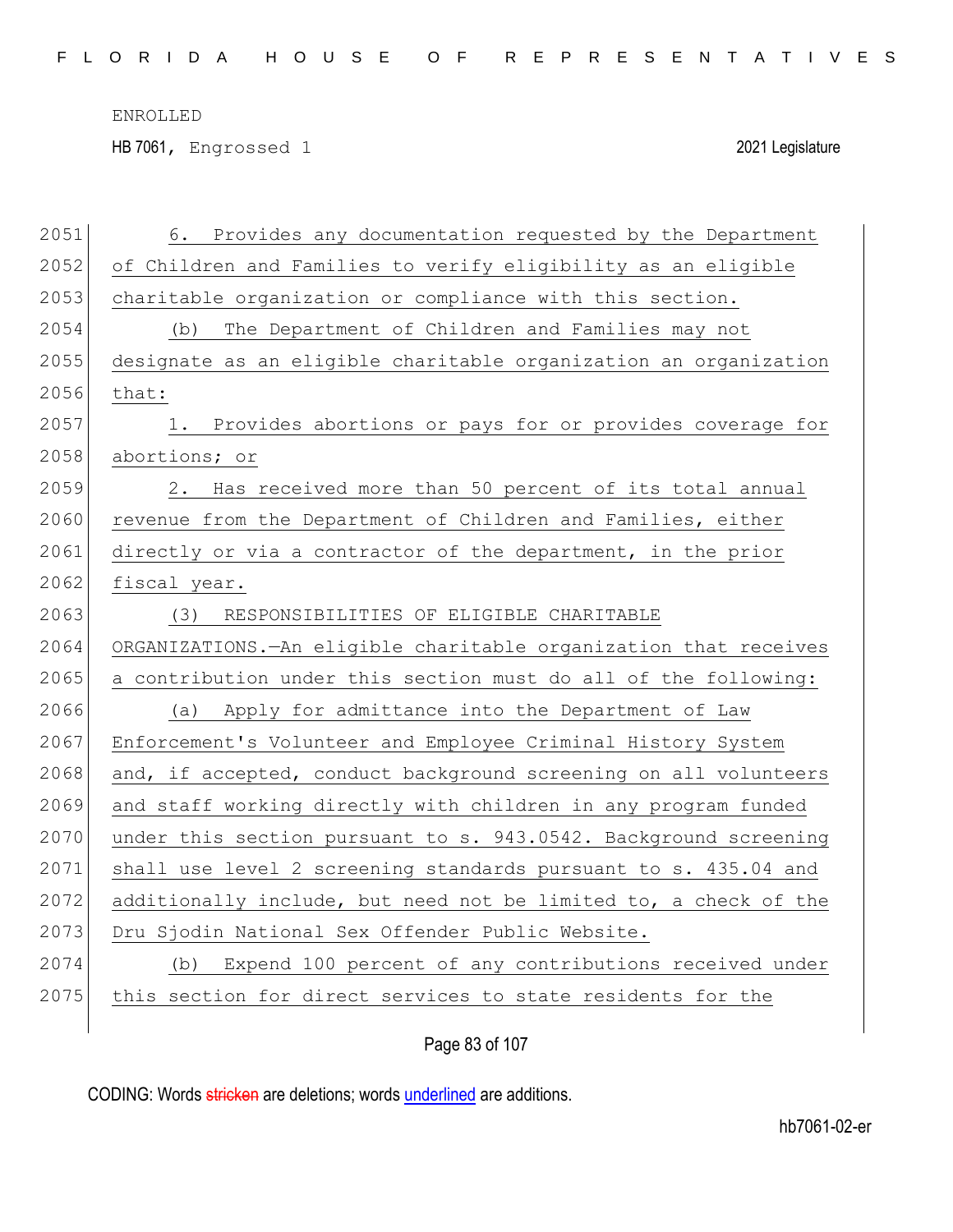HB 7061, Engrossed 1 2021 Legislature

| 2076 | purposes specified in subparagraph (2) (a) 3.                    |
|------|------------------------------------------------------------------|
| 2077 | Annually submit to the Department of Children and<br>(C)         |
| 2078 | Families:                                                        |
| 2079 | An audit of the eligible charitable organization<br>1.           |
| 2080 | conducted by an independent certified public accountant in       |
| 2081 | accordance with auditing standards generally accepted in the     |
| 2082 | United States, government auditing standards, and rules adopted  |
| 2083 | by the Auditor General. The audit report must include a report   |
| 2084 | on financial statements presented in accordance with generally   |
| 2085 | accepted accounting principles. The audit report must be         |
| 2086 | provided to the Department of Children and Families within 180   |
| 2087 | days after completion of the eligible charitable organization's  |
| 2088 | fiscal year; and                                                 |
|      |                                                                  |
| 2089 | 2. A copy of the eligible charitable organization's most         |
| 2090 | recent federal Internal Revenue Service Return of Organization   |
| 2091 | Exempt from Income Tax form (Form 990).                          |
| 2092 | (d)<br>Notify the Department of Children and Families within     |
| 2093 | 5 business days after the eligible charitable organization       |
| 2094 | ceases to meet eligibility requirements or fails to fulfill its  |
| 2095 | responsibilities under this section.                             |
| 2096 | Upon receipt of a contribution, provide the taxpayer<br>(e)      |
| 2097 | that made the contribution with a certificate of contribution. A |
| 2098 | certificate of contribution must include the taxpayer's name     |
| 2099 | and, if available, its federal employer identification number,   |
| 2100 | the amount contributed, the date of contribution, and the name   |

Page 84 of 107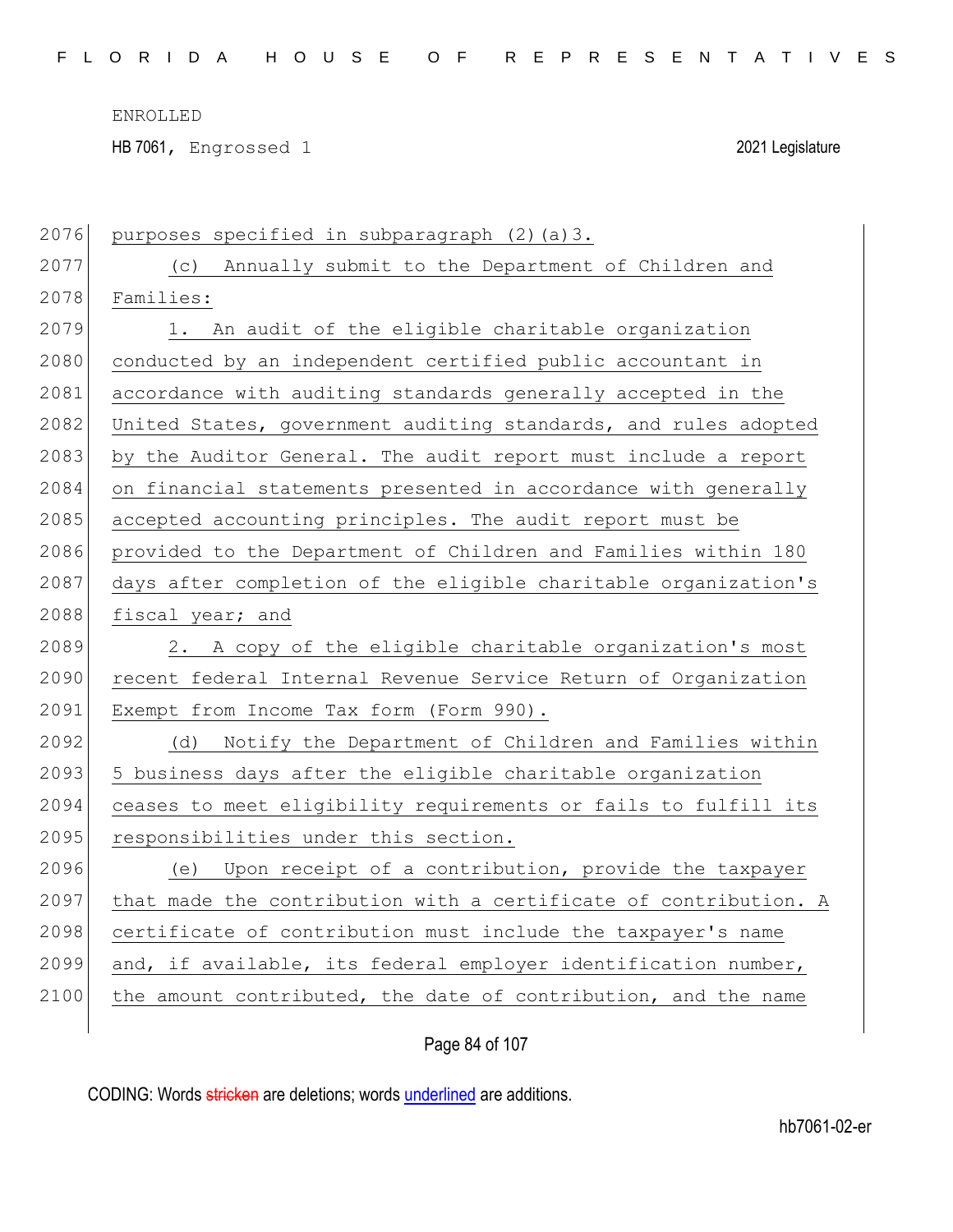HB 7061, Engrossed 1 2021 Legislature

| 2101 | of the eligible charitable organization.                        |
|------|-----------------------------------------------------------------|
| 2102 | RESPONSIBILITIES OF THE DEPARTMENT. - The Department of<br>(4)  |
| 2103 | Children and Families shall do all of the following:            |
| 2104 | Annually redesignate eligible charitable organizations<br>(a)   |
| 2105 | that have complied with all requirements of this section.       |
| 2106 | Remove the designation of organizations that fail to<br>(b)     |
| 2107 | meet all requirements of this section. An organization that has |
| 2108 | had its designation removed by the department may reapply for   |
| 2109 | designation as an eligible charitable organization, and the     |
| 2110 | department shall redesignate such organization, if it meets the |
| 2111 | requirements of this section and demonstrates through its       |
| 2112 | application that all factors leading to its removal as an       |
| 2113 | eligible charitable organization have been sufficiently         |
| 2114 | addressed.                                                      |
|      |                                                                 |
| 2115 | Publish information about the tax credit program and<br>(C)     |
| 2116 | eligible charitable organizations on a Department of Children   |
| 2117 | and Families website. The website must, at a minimum, provide   |
| 2118 | all of the following:                                           |
| 2119 | 1. The requirements and process for becoming designated or      |
| 2120 | redesignated as an eligible charitable organization.            |
| 2121 | A list of the eligible charitable organizations that<br>2.      |
| 2122 | are currently designated by the department and the information  |
| 2123 | provided under subparagraph (2) (a) 4. regarding each eligible  |
| 2124 | charitable organization.                                        |
| 2125 | The process for a taxpayer to select an eligible<br>3.          |

Page 85 of 107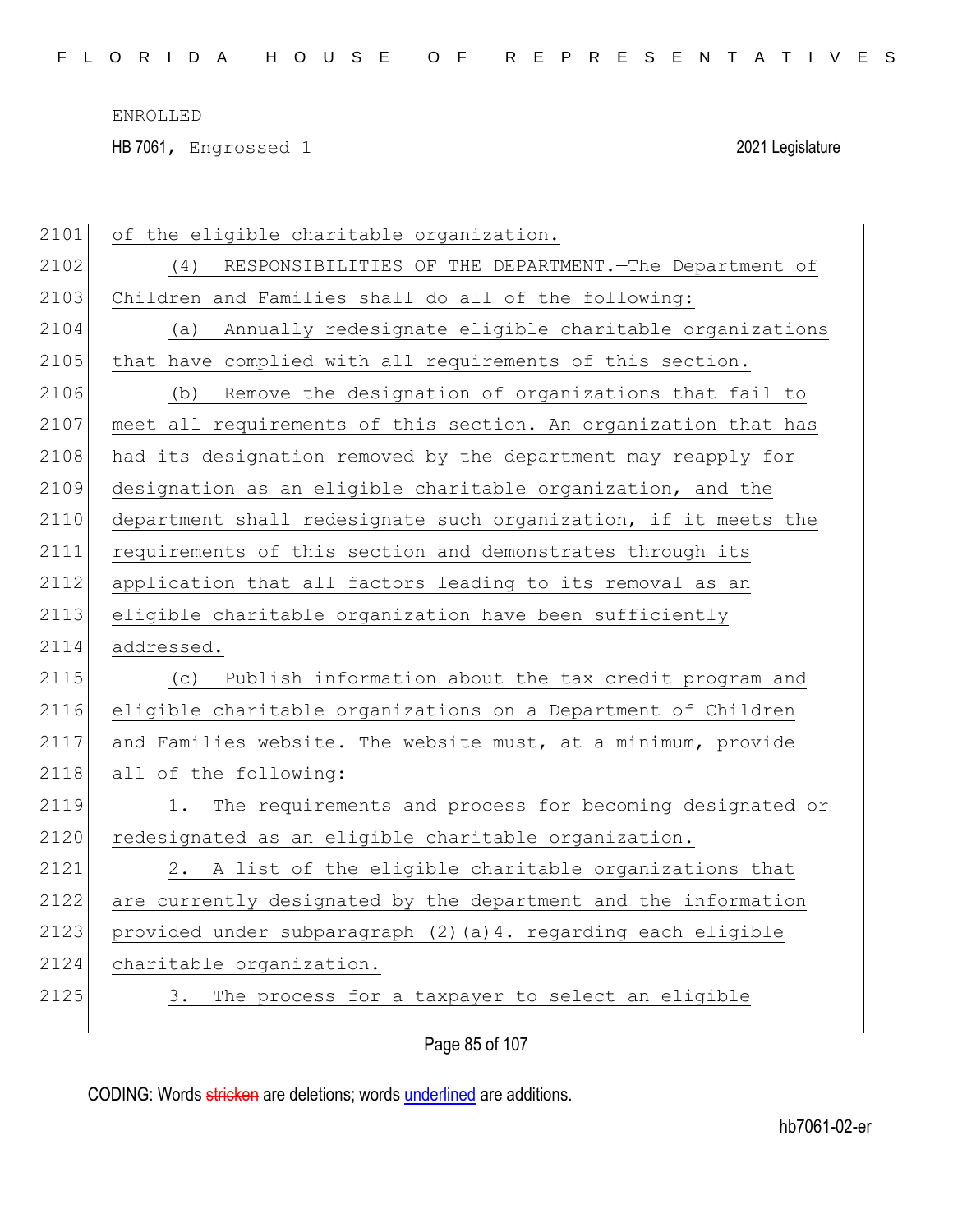HB 7061, Engrossed 1 2021 Legislature

| 2126 | charitable organization as the recipient of funding through a    |
|------|------------------------------------------------------------------|
| 2127 | tax credit.                                                      |
| 2128 | (d)<br>Compel the return of funds that are provided to an        |
| 2129 | eligible charitable organization that fails to comply with the   |
| 2130 | requirements of this section. Eligible charitable organizations  |
| 2131 | that are subject to return of funds are ineligible to receive    |
| 2132 | funding under this section for a period 10 years after final     |
| 2133 | agency action to compel the return of funding.                   |
| 2134 | STRONG FAMILIES TAX CREDITS; APPLICATIONS, TRANSFERS,<br>(5)     |
| 2135 | AND LIMITATIONS.-                                                |
| 2136 | Beginning in fiscal year 2021-2022, the tax credit cap<br>(a)    |
| 2137 | amount is \$5 million in each state fiscal year.                 |
| 2138 | (b) Beginning October 1, 2021, a taxpayer may submit an          |
| 2139 | application to the Department of Revenue for a tax credit or     |
| 2140 | credits to be taken under one or more of s. 211.0253, s.         |
| 2141 | 212.1834, s. 220.1877, s. 561.1213, or s. 624.51057.             |
| 2142 | 1. The taxpayer shall specify in the application each tax        |
| 2143 | for which the taxpayer requests a credit and the applicable      |
| 2144 | taxable year for a credit under s. 220.1877 or s. 624.51057 or   |
| 2145 | the applicable state fiscal year for a credit under s. 211.0253, |
| 2146 | s. 212.1834, or s. 561.1213. For purposes of s. 220.1877, a      |
| 2147 | taxpayer may apply for a credit to be used for a prior taxable   |
| 2148 | year before the date the taxpayer is required to file a return   |
| 2149 | for that year pursuant to s. 220.222. For purposes of s.         |
| 2150 | 624.51057, a taxpayer may apply for a credit to be used for a    |
|      |                                                                  |

Page 86 of 107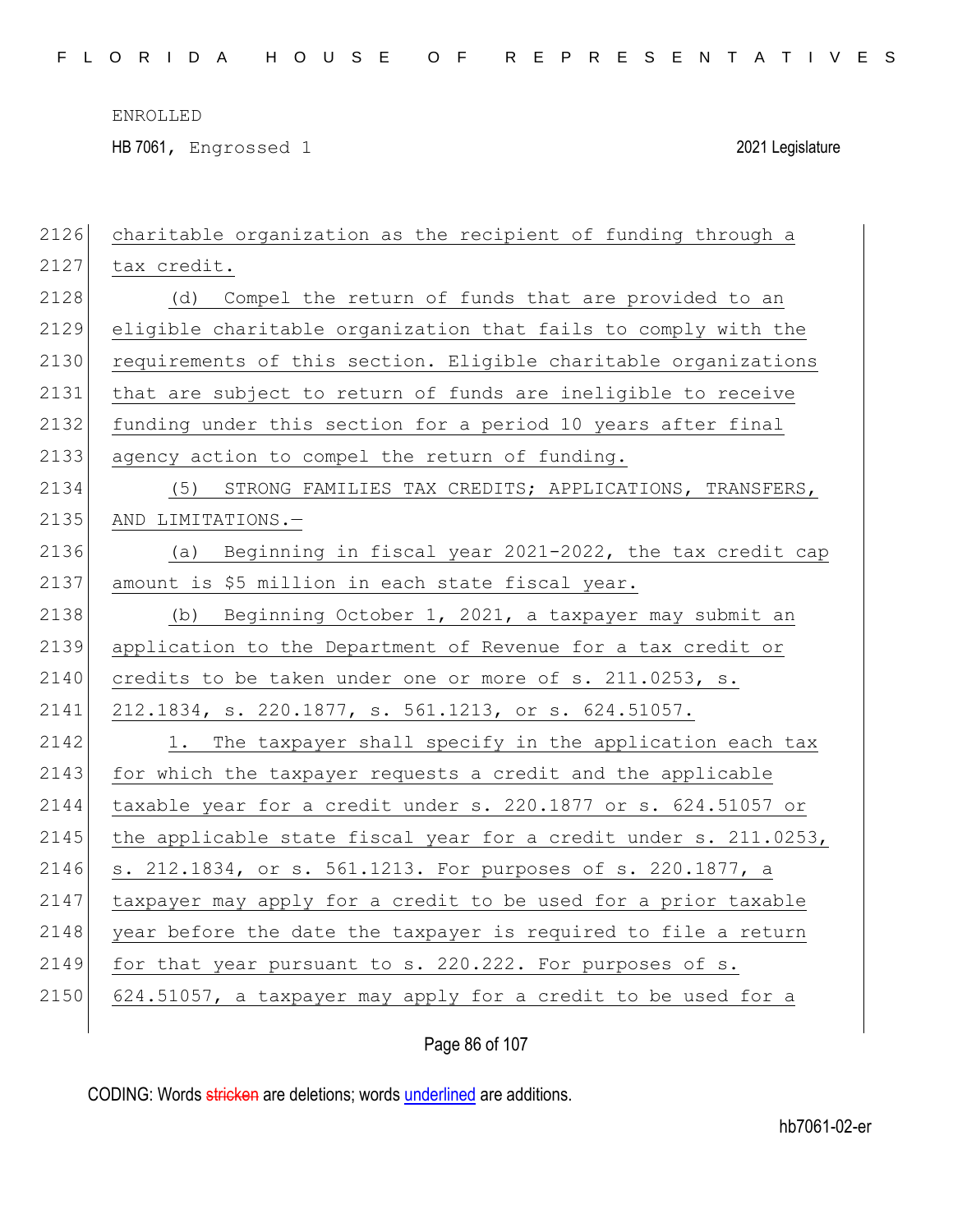HB 7061, Engrossed 1 2021 Legislature

| 2151 | prior taxable year before the date the taxpayer is required to   |
|------|------------------------------------------------------------------|
| 2152 | file a return for that prior taxable year pursuant to ss.        |
| 2153 | 624.509 and 624.5092. The application must specify the eligible  |
| 2154 | charitable organization to which the proposed contribution will  |
| 2155 | be made. The Department of Revenue shall approve tax credits on  |
| 2156 | a first-come, first-served basis and must obtain the division's  |
| 2157 | approval before approving a tax credit under s. 561.1213.        |
| 2158 | 2. Within 10 days after approving or denying an                  |
| 2159 | application, the Department of Revenue shall provide a copy of   |
| 2160 | its approval or denial letter to the eligible charitable         |
| 2161 | organization specified by the taxpayer in the application.       |
| 2162 | (c) If a tax credit approved under paragraph (b) is not          |
| 2163 | fully used within the specified state fiscal year for credits    |
| 2164 | under s. 211.0253, s. 212.1834, or s. 561.1213 or against taxes  |
| 2165 | due for the specified taxable year for credits under s. 220.1877 |
| 2166 | or s. 624.51057 because of insufficient tax liability on the     |
| 2167 | part of the taxpayer, the unused amount must be carried forward  |
| 2168 | for a period not to exceed 10 years. For purposes of s.          |
| 2169 | 220.1877, a credit carried forward may be used in a subsequent   |
| 2170 | year after applying the other credits and unused carryovers in   |
| 2171 | the order provided in s. 220.02(8).                              |
| 2172 | (d) A taxpayer may not convey, transfer, or assign an            |
| 2173 | approved tax credit or a carryforward tax credit to another      |
| 2174 | entity unless all of the assets of the taxpayer are conveyed,    |
| 2175 | assigned, or transferred in the same transaction. However, a tax |
|      |                                                                  |

Page 87 of 107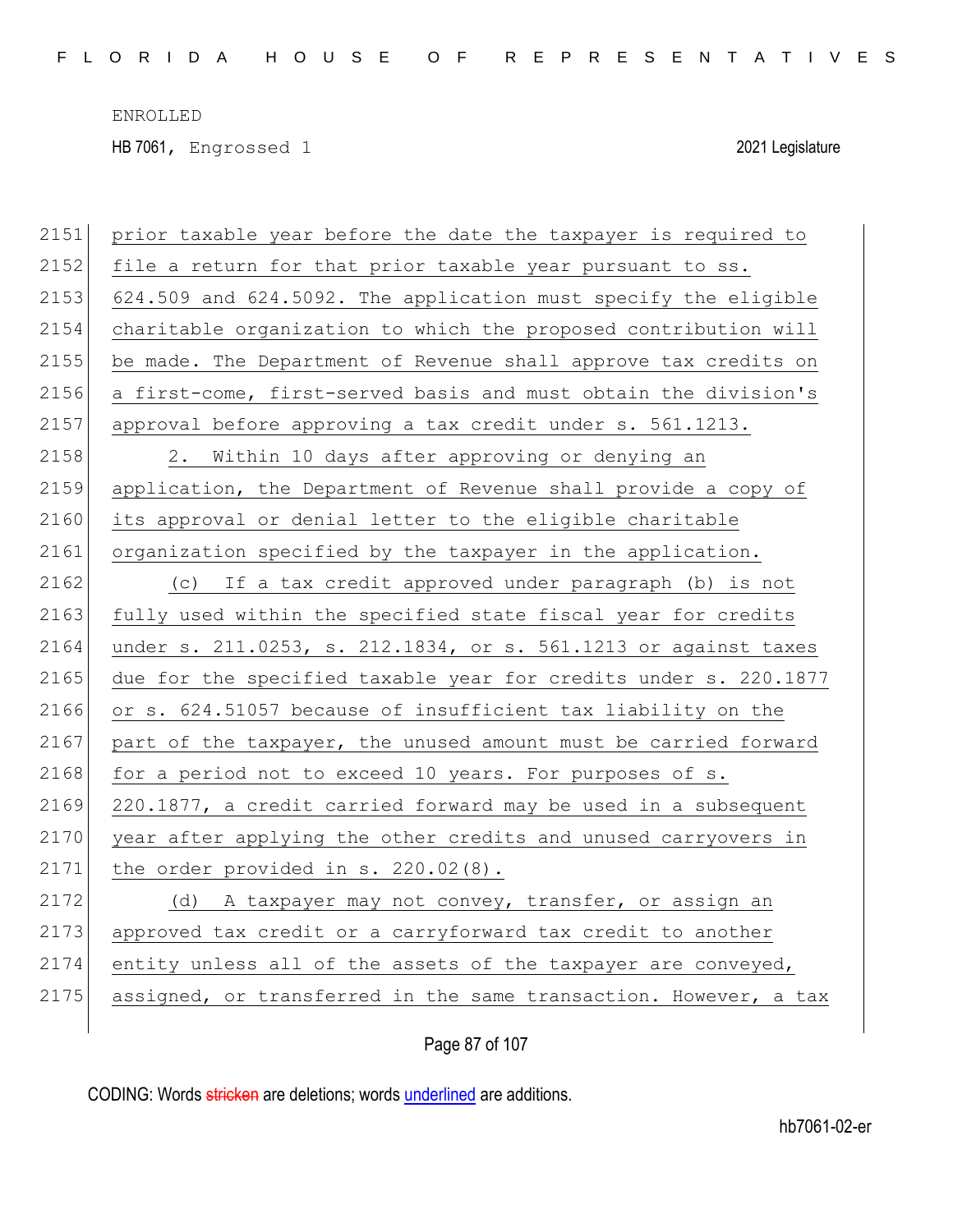HB 7061, Engrossed 1 2021 Legislature

| 2176 | credit under s. 211.0253, s. 212.1834, s. 220.1877, s. 561.1213, |
|------|------------------------------------------------------------------|
| 2177 | or s. 624.51057 may be conveyed, transferred, or assigned        |
| 2178 | between members of an affiliated group of corporations if the    |
| 2179 | type of tax credit under s. 211.0253, s. 212.1834, s. 220.1877,  |
| 2180 | s. 561.1213, or s. 624.51057 remains the same. A taxpayer shall  |
| 2181 | notify the Department of Revenue of its intent to convey,        |
| 2182 | transfer, or assign a tax credit to another member within an     |
| 2183 | affiliated group of corporations. The amount conveyed,           |
| 2184 | transferred, or assigned is available to another member of the   |
| 2185 | affiliated group of corporations upon approval by the Department |
| 2186 | of Revenue. The Department of Revenue shall obtain the           |
| 2187 | division's approval before approving a conveyance, transfer, or  |
| 2188 | assignment of a tax credit under s. 561.1213.                    |
|      |                                                                  |
| 2189 | (e) Within any state fiscal year, a taxpayer may rescind         |
| 2190 | all or part of a tax credit approved under paragraph (b). The    |
| 2191 | amount rescinded shall become available for that state fiscal    |
| 2192 | year to another eligible taxpayer as approved by the Department  |
| 2193 | of Revenue if the taxpayer receives notice from the Department   |
| 2194 | of Revenue that the rescindment has been accepted by the         |
| 2195 | Department of Revenue. The Department of Revenue must obtain the |
| 2196 | division's approval before accepting the rescindment of a tax    |
| 2197 | credit under s. 561.1213. Any amount rescinded under this        |
| 2198 | paragraph must become available to an eligible taxpayer on a     |
| 2199 | first-come, first-served basis based on tax credit applications  |
| 2200 | received after the date the rescindment is accepted by the       |

Page 88 of 107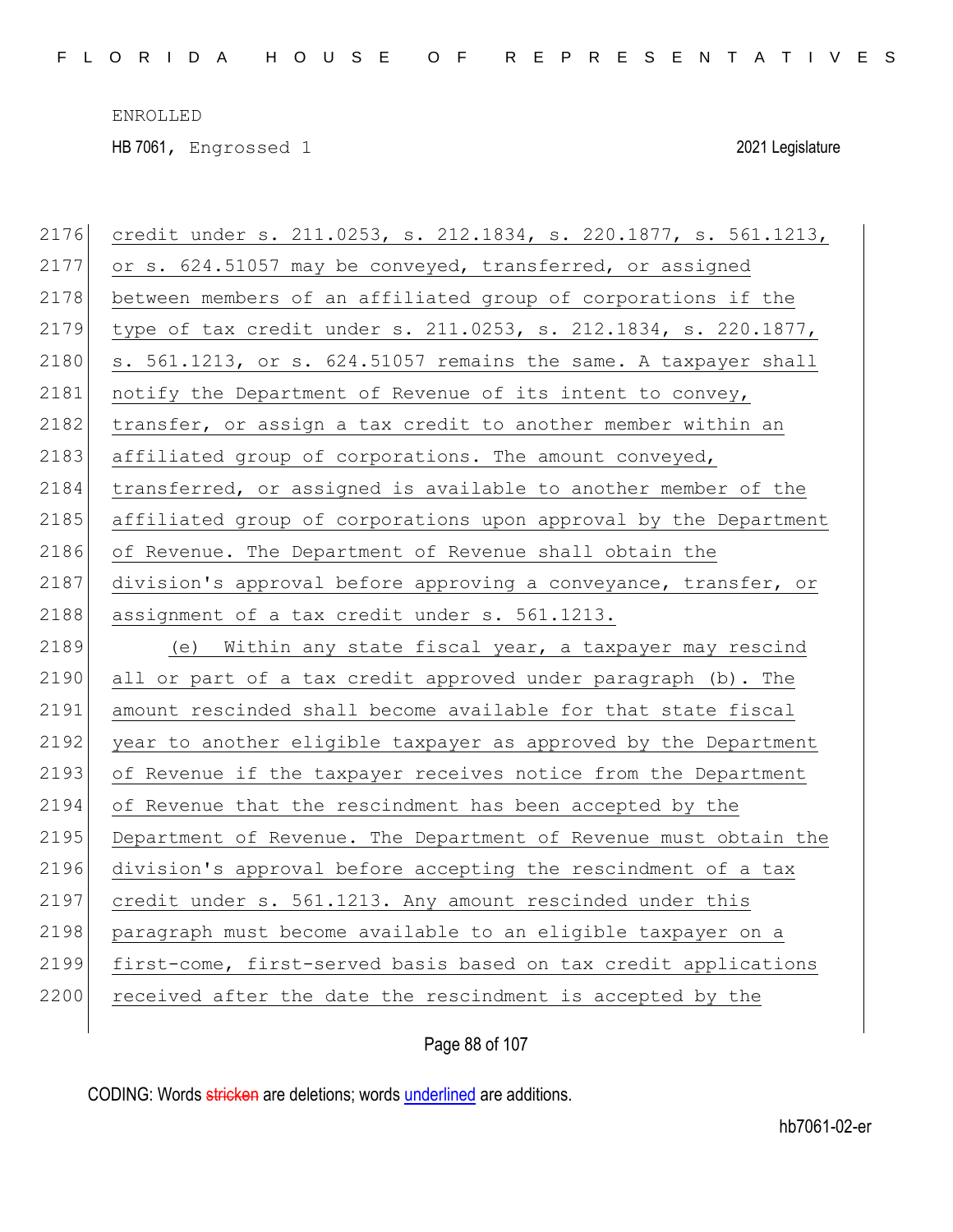HB 7061, Engrossed 1 2021 Legislature

| 2201 | Department of Revenue.                                           |
|------|------------------------------------------------------------------|
| 2202 | (f) Within 10 days after approving or denying the                |
| 2203 | conveyance, transfer, or assignment of a tax credit under        |
| 2204 | paragraph (d), or the rescindment of a tax credit under          |
| 2205 | paragraph (e), the Department of Revenue shall provide a copy of |
| 2206 | its approval or denial letter to the eligible charitable         |
| 2207 | organization specified by the taxpayer. The Department of        |
| 2208 | Revenue shall also include the eligible charitable organization  |
| 2209 | specified by the taxpayer on all letters or correspondence of    |
| 2210 | acknowledgment for tax credits under s. 212.1834.                |
| 2211 | (g) For purposes of calculating the underpayment of              |
| 2212 | estimated corporate income taxes under s. 220.34 and tax         |
| 2213 | installment payments for taxes on insurance premiums or          |
| 2214 | assessments under s. 624.5092, the final amount due is the       |
| 2215 | amount after credits earned under s. 220.1877 or s. 624.51057    |
| 2216 | for contributions to eligible charitable organizations are       |
| 2217 | deducted.                                                        |
| 2218 | 1. For purposes of determining if a penalty or interest          |
| 2219 | under s. $220.34(2)(d)1.$ will be imposed for underpayment of    |
| 2220 | estimated corporate income tax, a taxpayer may, after earning a  |
| 2221 | credit under s. 220.1877, reduce any estimated payment in that   |
| 2222 | taxable year by the amount of the credit.                        |
| 2223 | 2. For purposes of determining if a penalty under s.             |
| 2224 | 624.5092 will be imposed, an insurer, after earning a credit     |
| 2225 | under s. 624.51057 for a taxable year, may reduce any            |
|      |                                                                  |

Page 89 of 107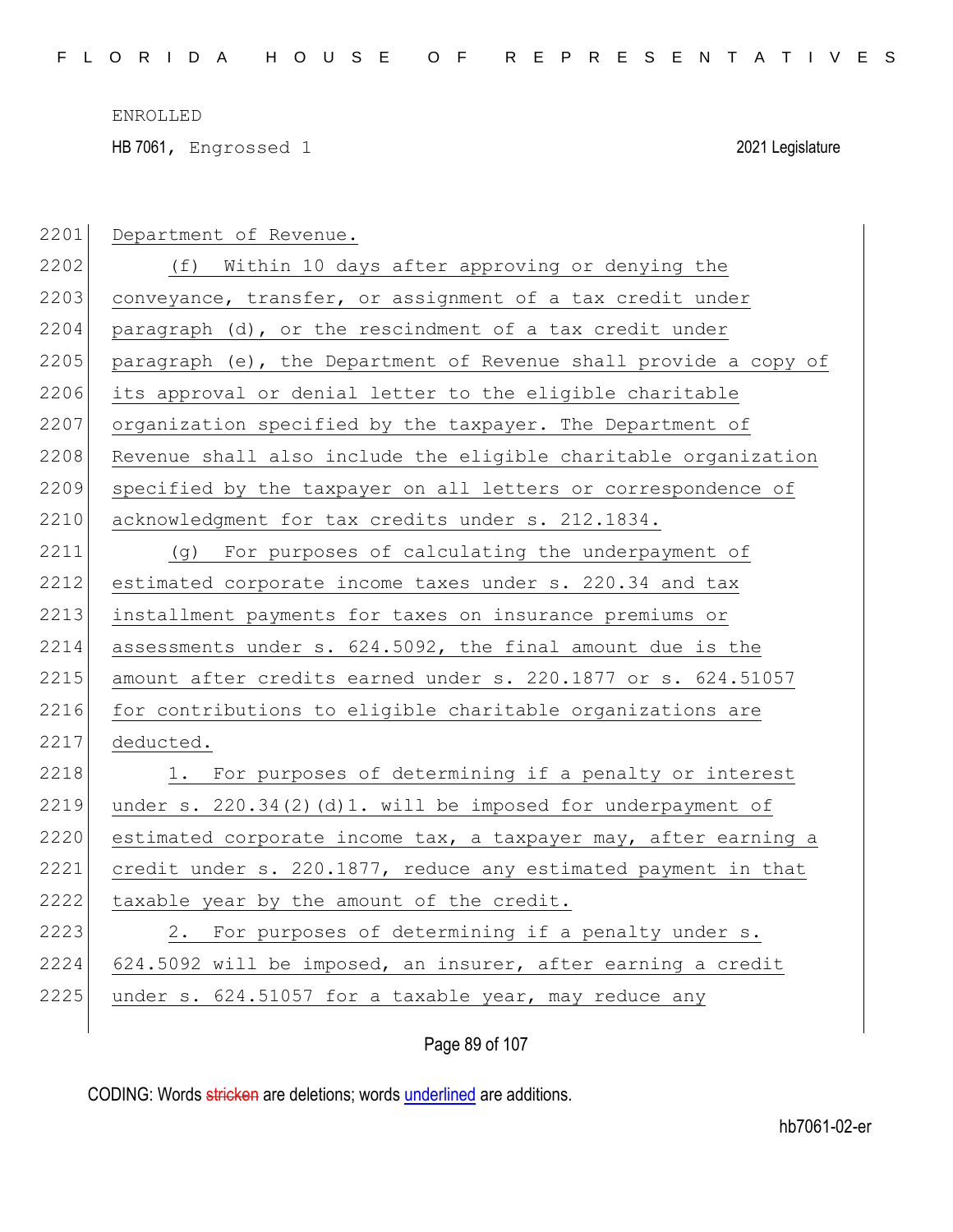HB 7061, Engrossed 1 2021 Legislature

| 2226 | installment payment for such taxable year of 27 percent of the   |
|------|------------------------------------------------------------------|
| 2227 | amount of the net tax due as reported on the return for the      |
| 2228 | preceding year under s. 624.5092(2)(b) by the amount of the      |
| 2229 | credit.                                                          |
| 2230 | PRESERVATION OF CREDIT. - If any provision or portion of<br>(6)  |
| 2231 | this section, s. 211.0253, s. 212.1834, s. 220.1877, s.          |
| 2232 | 561.1213, or s. 624.51057 or the application thereof to any      |
| 2233 | person or circumstance is held unconstitutional by any court or  |
| 2234 | is otherwise declared invalid, the unconstitutionality or        |
| 2235 | invalidity shall not affect any credit earned under s. 211.0253, |
| 2236 | s. 212.1834, s. 220.1877, s. 561.1213, or s. 624.51057 by any    |
| 2237 | taxpayer with respect to any contribution paid to an eligible    |
| 2238 | charitable organization before the date of a determination of    |
| 2239 | unconstitutionality or invalidity. The credit shall be allowed   |
| 2240 | at such time and in such a manner as if a determination of       |
| 2241 | unconstitutionality or invalidity had not been made, provided    |
| 2242 | that nothing in this subsection by itself or in combination with |
| 2243 | any other provision of law may result in the allowance of any    |
| 2244 | credit to any taxpayer in excess of one dollar of credit for     |
| 2245 | each dollar paid to an eligible charitable organization.         |
| 2246 | ADMINISTRATION; RULES.-<br>(7)                                   |
| 2247 | The Department of Revenue, the division, and the<br>(a)          |
| 2248 | Department of Children and Families may develop a cooperative    |
| 2249 | agreement to assist in the administration of this section, as    |
| 2250 | needed.                                                          |
|      |                                                                  |

Page 90 of 107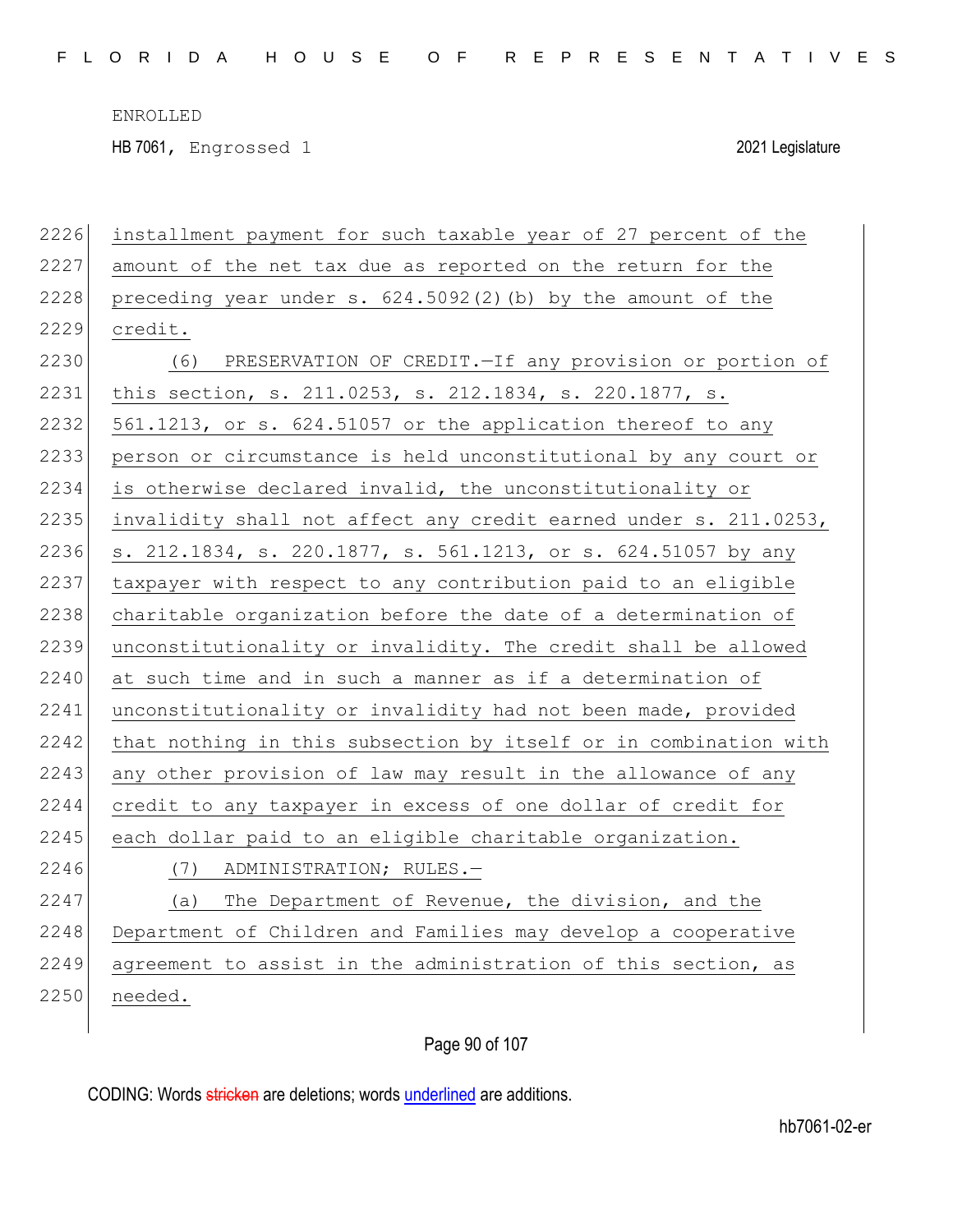HB 7061, Engrossed 1 2021 Legislature

| 2251 | The Department of Revenue may adopt rules necessary to<br>(b)   |
|------|-----------------------------------------------------------------|
| 2252 | administer this section and ss. 211.0253, 212.1834, 220.1877,   |
| 2253 | 561.1213, and 624.51057, including rules establishing           |
| 2254 | application forms, procedures governing the approval of tax     |
| 2255 | credits and carryforward tax credits under subsection (5), and  |
| 2256 | procedures to be followed by taxpayers when claiming approved   |
| 2257 | tax credits on their returns.                                   |
| 2258 | The division may adopt rules necessary to administer<br>(C)     |
| 2259 | its responsibilities under this section and s. 561.1213.        |
| 2260 | The Department of Children and Families may adopt<br>(d)        |
| 2261 | rules necessary to administer this section, including, but not  |
| 2262 | limited to, rules establishing application forms for            |
| 2263 | organizations seeking designation as eligible charitable        |
| 2264 | organizations under this act.                                   |
| 2265 | Notwithstanding any provision of s. 213.053 to the<br>(e)       |
| 2266 | contrary, sharing information with the division related to this |
| 2267 | tax credit is considered the conduct of the Department of       |
| 2268 | Revenue's official duties as contemplated in s. 213.053(8)(c),  |
| 2269 | and the Department of Revenue and the division are specifically |
| 2270 | authorized to share information as needed to administer this    |
| 2271 | program.                                                        |
| 2272 | Section 39. Paragraph (h) of subsection (1) of section          |
| 2273 | 443.191, Florida Statutes, as created by section 17 of chapter  |
| 2274 | 2021-2, Laws of Florida, is amended to read:                    |
| 2275 | 443.191 Unemployment Compensation Trust Fund;                   |
|      |                                                                 |

# Page 91 of 107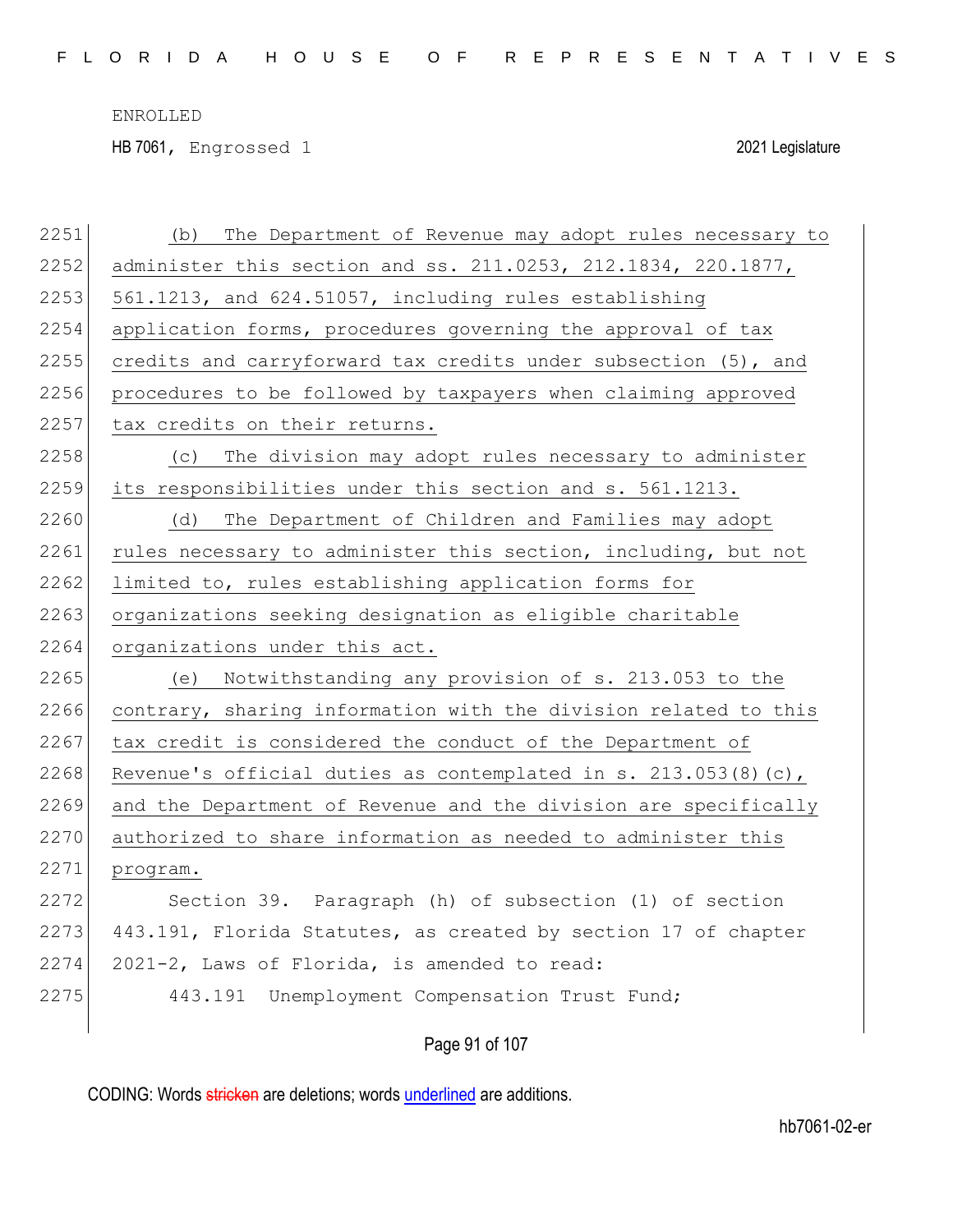| 2276 | establishment and control.-                                         |
|------|---------------------------------------------------------------------|
| 2277 | There is established, as a separate trust fund apart<br>(1)         |
| 2278 | from all other public funds of this state, an Unemployment          |
| 2279 | Compensation Trust Fund, which shall be administered by the         |
| 2280 | Department of Economic Opportunity exclusively for the purposes     |
| 2281 | of this chapter. The fund must consist of:                          |
| 2282 | All money deposited in this account as a distribution<br>(h)        |
| 2283 | pursuant to s. 212.20(6)(d)6.g. <del>s. 212.20(6)(d)6.h.</del>      |
| 2284 |                                                                     |
| 2285 | Except as otherwise provided in s. 443.1313(4), all moneys in       |
| 2286 | the fund must be mingled and undivided.                             |
| 2287 | Section 40. Section 561.1213, Florida Statutes, is created          |
| 2288 | to read:                                                            |
| 2289 | 561.1213 Credit for contributions to eligible charitable            |
| 2290 | organizations.-Beginning January 1, 2022, there is allowed a        |
| 2291 | credit of 100 percent of an eligible contribution made to an        |
| 2292 | eligible charitable organization under s. 402.62 against any tax    |
| 2293 | due under s. 563.05, s. 564.06, or s. 565.12, except excise         |
| 2294 | taxes imposed on wine produced by manufacturers in this state       |
| 2295 | from products grown in this state. However, a credit allowed        |
| 2296 | under this section may not exceed 90 percent of the tax due on      |
| 2297 | the return on which the credit is taken. For purposes of the        |
| 2298 | distributions of tax revenue under ss. $561.121$ and $564.06(10)$ , |
| 2299 |                                                                     |
|      | the division shall disregard any tax credits allowed under this     |

Page 92 of 107

CODING: Words stricken are deletions; words underlined are additions.

 $\overline{\phantom{a}}$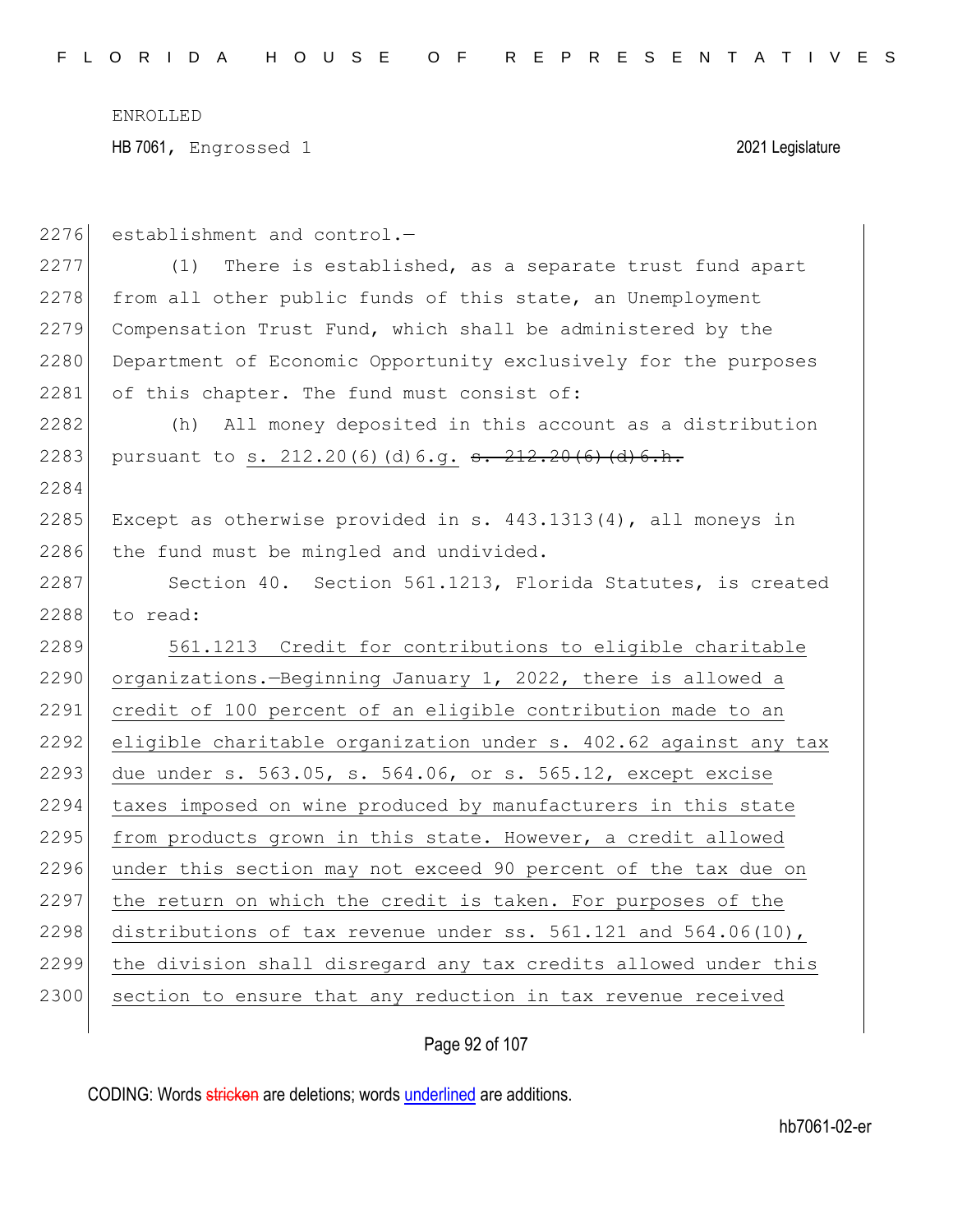HB 7061, Engrossed 1 2021 Legislature

| 2301 | which is attributable to the tax credits results only in a        |
|------|-------------------------------------------------------------------|
| 2302 | reduction in distributions to the General Revenue Fund. The       |
| 2303 | provisions of s. 402.62 apply to the credit authorized by this    |
| 2304 | section.                                                          |
| 2305 | Section 41. Subsection (7) of section 624.509, Florida            |
| 2306 | Statutes, is amended to read:                                     |
| 2307 | 624.509 Premium tax; rate and computation.-                       |
| 2308 | (7) Credits and deductions against the tax imposed by this        |
| 2309 | section shall be taken in the following order: deductions for     |
| 2310 | assessments made pursuant to s. 440.51; credits for taxes paid    |
| 2311 | under ss. 175.101 and 185.08; credits for income taxes paid       |
| 2312 | under chapter 220 and the credit allowed under subsection $(5)$ , |
| 2313 | as these credits are limited by subsection (6); the credit        |
| 2314 | allowed under s. 624.51057; all other available credits and       |
| 2315 | deductions.                                                       |
| 2316 | Section 42. Section 624.51057, Florida Statutes, is               |
| 2317 | created to read:                                                  |
| 2318 | 624.51057 Credit for contributions to eligible charitable         |
| 2319 | organizations.-                                                   |
| 2320 | (1) For taxable years beginning on or after January 1,            |
| 2321 | 2022, there is allowed a credit of 100 percent of an eligible     |
| 2322 | contribution made to an eligible charitable organization under    |
| 2323 | s. 402.62 against any tax due for a taxable year under s.         |
| 2324 | 624.509(1) after deducting from such tax deductions for           |
| 2325 | assessments made pursuant to s. 440.51; credits for taxes paid    |
|      |                                                                   |

Page 93 of 107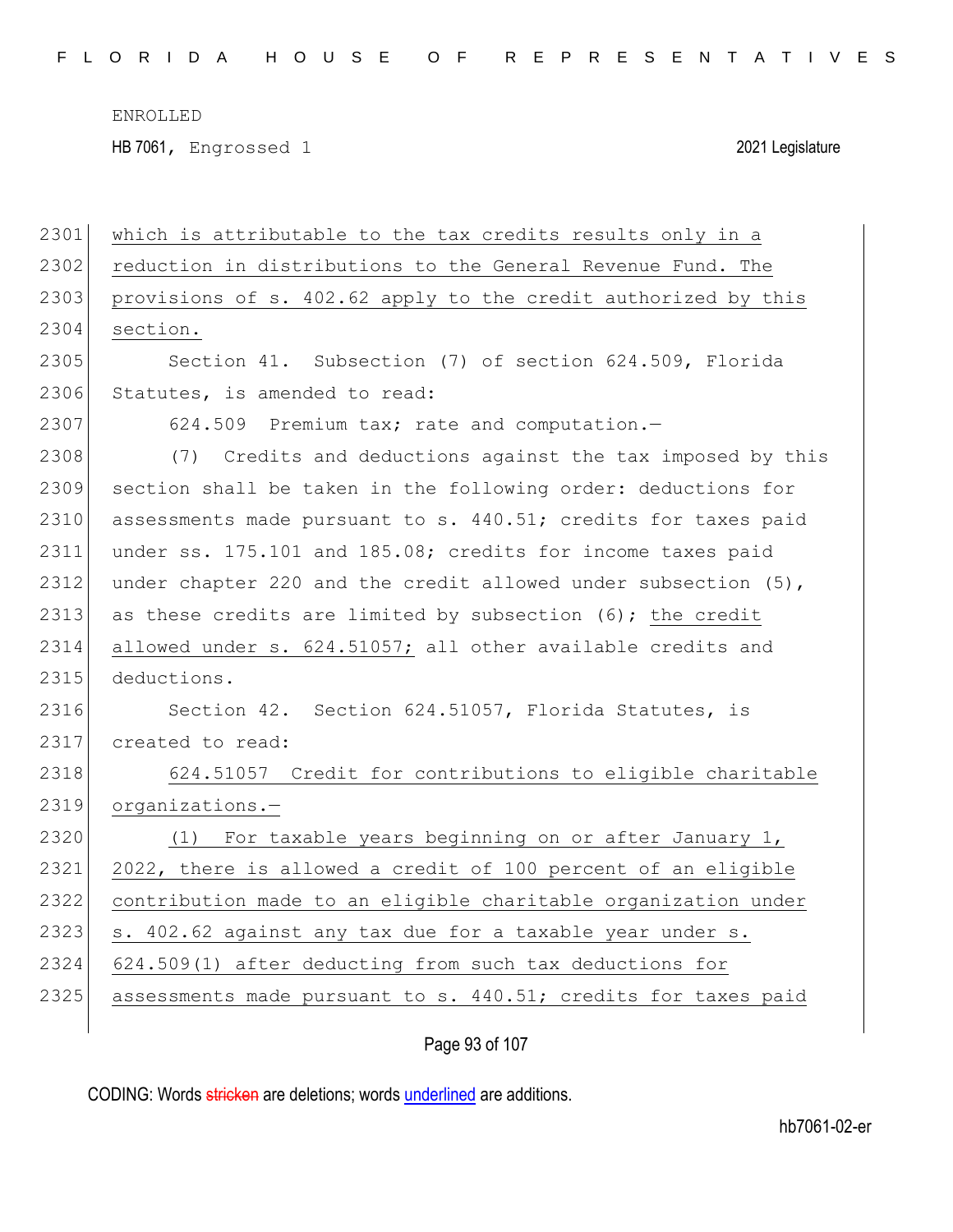HB 7061, Engrossed 1 2021 Legislature

| 2326 | under ss. 175.101 and 185.08; credits for income taxes paid      |
|------|------------------------------------------------------------------|
| 2327 | under chapter 220; the credit allowed under s. 624.509(5), as    |
| 2328 | such credit is limited by s. 624.509(6). An eligible             |
| 2329 | contribution must be made to an eligible charitable organization |
| 2330 | on or before the date the taxpayer is required to file a return  |
| 2331 | pursuant to ss. 624.509 and 624.5092. An insurer claiming a      |
| 2332 | credit against premium tax liability under this section is not   |
| 2333 | required to pay any additional retaliatory tax levied under s.   |
| 2334 | 624.5091 as a result of claiming such credit. Section 624.5091   |
| 2335 | does not limit such credit in any manner.                        |
| 2336 | (2) Section 402.62 applies to the credit authorized by           |
| 2337 | this section.                                                    |
| 2338 | Section 43. Clothing, wallets, or bags; school supplies,         |
| 2339 | personal computers, and personal computer-related accessories;   |
| 2340 | sales tax holiday.-                                              |
| 2341 | The tax levied under chapter 212, Florida Statutes,<br>(1)       |
| 2342 | may not be collected during the period from July 31, 2021,       |
| 2343 | through August 9, 2021, on the retail sale of:                   |
| 2344 | (a) Clothing, wallets, or bags, including handbags,              |
| 2345 | backpacks, fanny packs, and diaper bags, but excluding           |
| 2346 | briefcases, suitcases, and other garment bags, having a sales    |
| 2347 | price of \$60 or less per item. As used in this paragraph, the   |
| 2348 | term "clothing" means:                                           |
| 2349 | 1. Any article of wearing apparel intended to be worn on         |
| 2350 | or about the human body, excluding watches, watchbands, jewelry, |
|      |                                                                  |

Page 94 of 107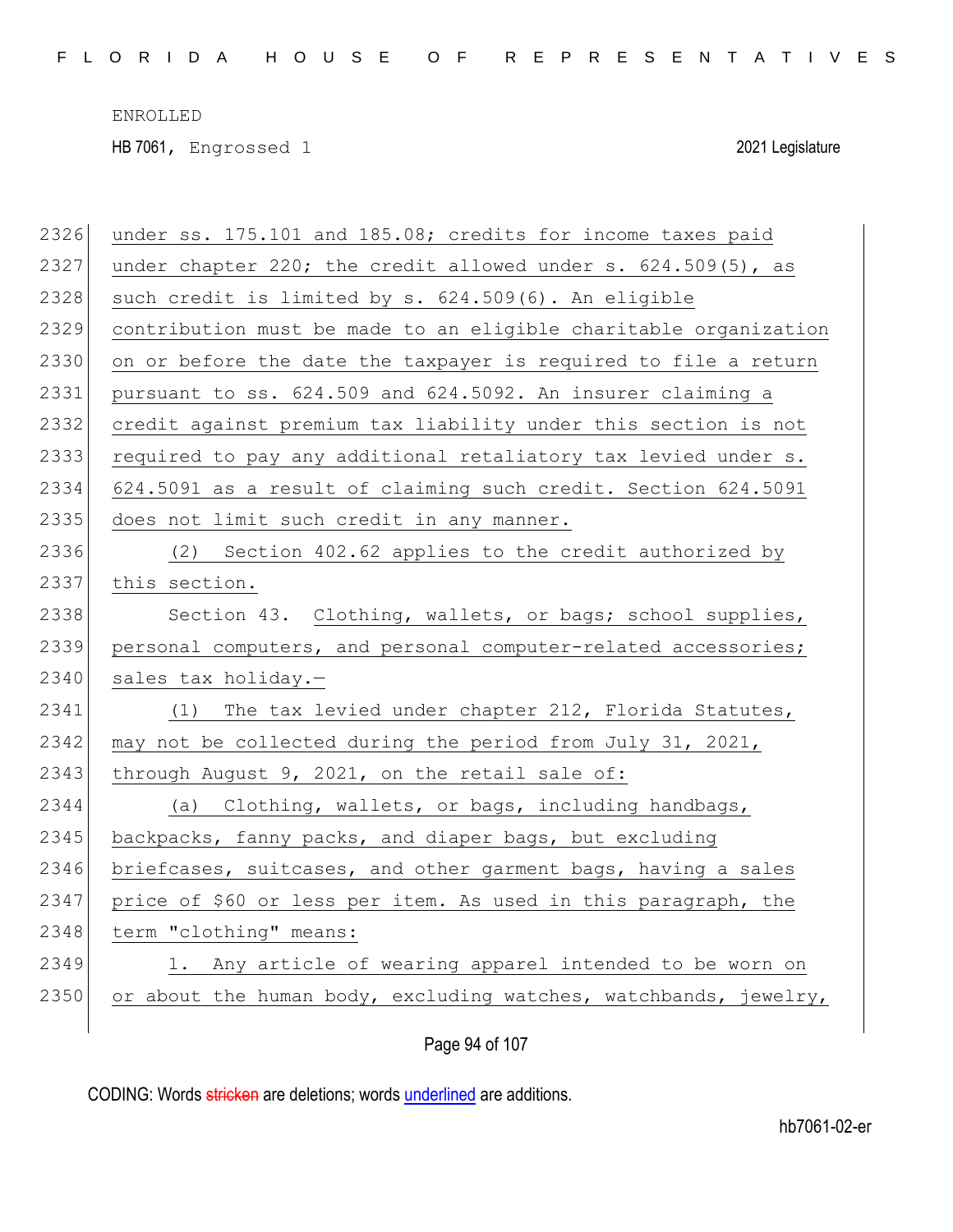HB 7061, Engrossed 1 2021 Legislature

| 2351 | umbrellas, and handkerchiefs; and                                |
|------|------------------------------------------------------------------|
| 2352 | 2. All footwear, excluding skis, swim fins, roller blades,       |
| 2353 | and skates.                                                      |
| 2354 | School supplies having a sales price of \$15 or less<br>(b)      |
| 2355 | per item. As used in this paragraph, the term "school supplies"  |
| 2356 | means pens, pencils, erasers, crayons, notebooks, notebook       |
| 2357 | filler paper, legal pads, binders, lunch boxes, construction     |
| 2358 | paper, markers, folders, poster board, composition books, poster |
| 2359 | paper, scissors, cellophane tape, glue or paste, rulers,         |
| 2360 | computer disks, staplers and staples used to secure paper        |
| 2361 | products, protractors, compasses, and calculators.               |
| 2362 | (2) The tax levied under chapter 212, Florida Statutes,          |
| 2363 | may not be collected during the period from July 31, 2021,       |
| 2364 | through August 9, 2021, on the first \$1,000 of the sales price  |
| 2365 | of personal computers or personal computer-related accessories   |
| 2366 | purchased for noncommercial home or personal use. As used in     |
| 2367 | this subsection, the term:                                       |
| 2368 | (a) "Personal computers" includes electronic book readers,       |
| 2369 | laptops, desktops, handhelds, tablets, or tower computers. The   |
| 2370 | term does not include cellular telephones, video game consoles,  |
| 2371 | digital media receivers, or devices that are not primarily       |
| 2372 | designed to process data.                                        |
| 2373 | "Personal computer-related accessories" includes<br>(b)          |
| 2374 | keyboards, mice, personal digital assistants, monitors, other    |
| 2375 | peripheral devices, modems, routers, and nonrecreational         |
|      |                                                                  |

Page 95 of 107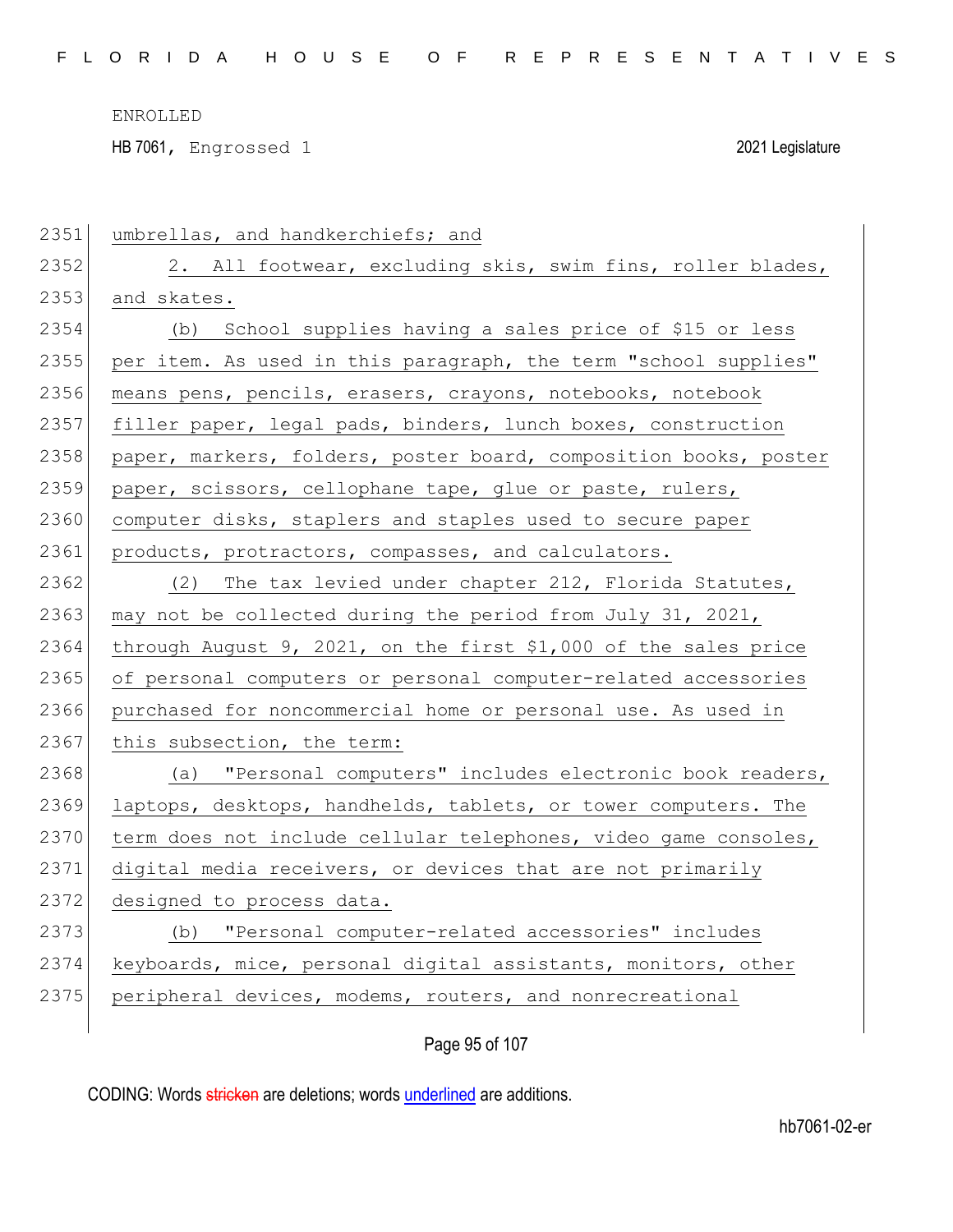HB 7061, Engrossed 1 2021 Legislature

| 2376 | software, regardless of whether the accessories are used in      |
|------|------------------------------------------------------------------|
| 2377 | association with a personal computer base unit. The term does    |
| 2378 | not include furniture or systems, devices, software, monitors    |
| 2379 | with a television tuner, or peripherals that are designed or     |
| 2380 | intended primarily for recreational use.                         |
| 2381 | (3) The tax exemptions provided in this section do not           |
| 2382 | apply to sales within a theme park or entertainment complex as   |
| 2383 | defined in s. 509.013(9), Florida Statutes, within a public      |
| 2384 | lodging establishment as defined in s. 509.013(4), Florida       |
| 2385 | Statutes, or within an airport as defined in s. $330.27(2)$ ,    |
| 2386 | Florida Statutes.                                                |
| 2387 | The tax exemptions provided in this section may apply<br>(4)     |
| 2388 | at the option of a dealer if less than 5 percent of the dealer's |
| 2389 | gross sales of tangible personal property in the prior calendar  |
| 2390 | year consisted of items that would be exempt under this section. |
| 2391 | If a qualifying dealer chooses not to participate in the tax     |
| 2392 | holiday, by July 24, 2021, the dealer must notify the Department |
| 2393 | of Revenue in writing of its election to collect sales tax       |
| 2394 | during the holiday and must post a copy of that notice in a      |
| 2395 | conspicuous location at its place of business.                   |
| 2396 | The Department of Revenue is authorized, and all<br>(5)          |
| 2397 | conditions are deemed met, to adopt emergency rules pursuant to  |
| 2398 | s. 120.54(4), Florida Statutes, for the purpose of implementing  |
| 2399 | this section. Notwithstanding any other provision of law,        |
| 2400 | emergency rules adopted pursuant to this subsection are          |
|      |                                                                  |

Page 96 of 107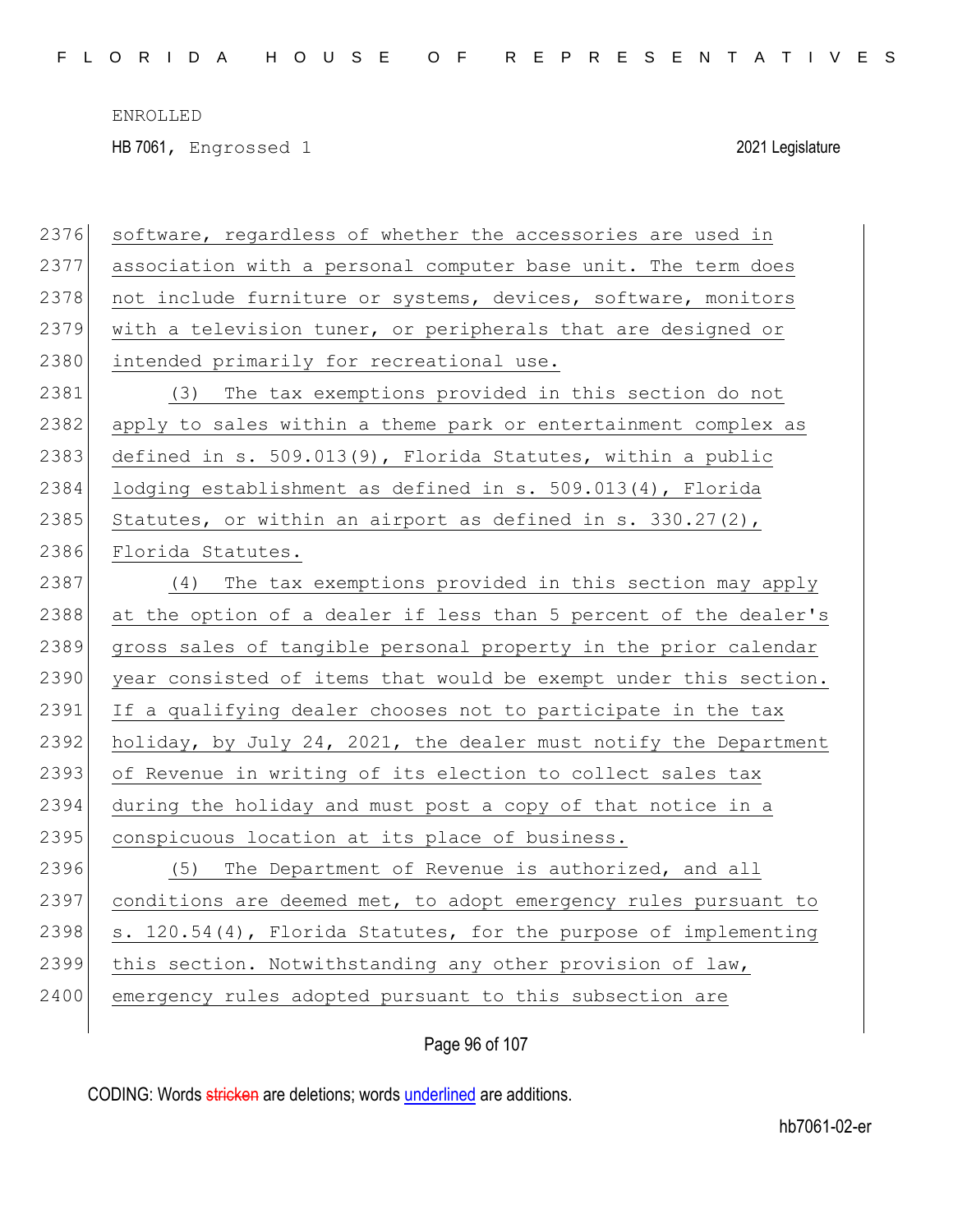F L O R I D A H O U S E O F R E P R E S E N T A T I V E S

ENROLLED

HB 7061, Engrossed 1 2021 Legislature

| 2401 | effective for 6 months after adoption and may be renewed during   |
|------|-------------------------------------------------------------------|
| 2402 | the pendency of procedures to adopt permanent rules addressing    |
| 2403 | the subject of the emergency rules.                               |
| 2404 | (6) This section shall take effect upon this act becoming         |
| 2405 | a law.                                                            |
| 2406 | Section 44. Disaster preparedness supplies; sales tax             |
| 2407 | holiday.-                                                         |
| 2408 | The tax levied under chapter 212, Florida Statutes,<br>(1)        |
| 2409 | may not be collected during the period from May 28, 2021,         |
| 2410 | through June 6, 2021, on the sale of:                             |
| 2411 | A portable self-powered light source selling for \$40<br>(a)      |
| 2412 | or less.                                                          |
| 2413 | A portable self-powered radio, two-way radio, or<br>(b)           |
| 2414 | weather-band radio selling for \$50 or less.                      |
| 2415 | A tarpaulin or other flexible waterproof sheeting<br>(C)          |
| 2416 | selling for \$100 or less.                                        |
| 2417 | An item normally sold as, or generally advertised as,<br>(d)      |
| 2418 | a ground anchor system or tie-down kit selling for \$100 or less. |
| 2419 | A gas or diesel fuel tank selling for \$50 or less.<br>(e)        |
| 2420 | (f)<br>A package of AA-cell, AAA-cell, C-cell, D-cell, 6-         |
| 2421 | volt, or 9-volt batteries, excluding automobile and boat          |
| 2422 | batteries, selling for \$50 or less.                              |
| 2423 | A nonelectric food storage cooler selling for \$60 or<br>(g)      |
| 2424 | less.                                                             |
| 2425 | A portable generator used to provide light or<br>(h)              |
|      | Page 97 of 107                                                    |
|      |                                                                   |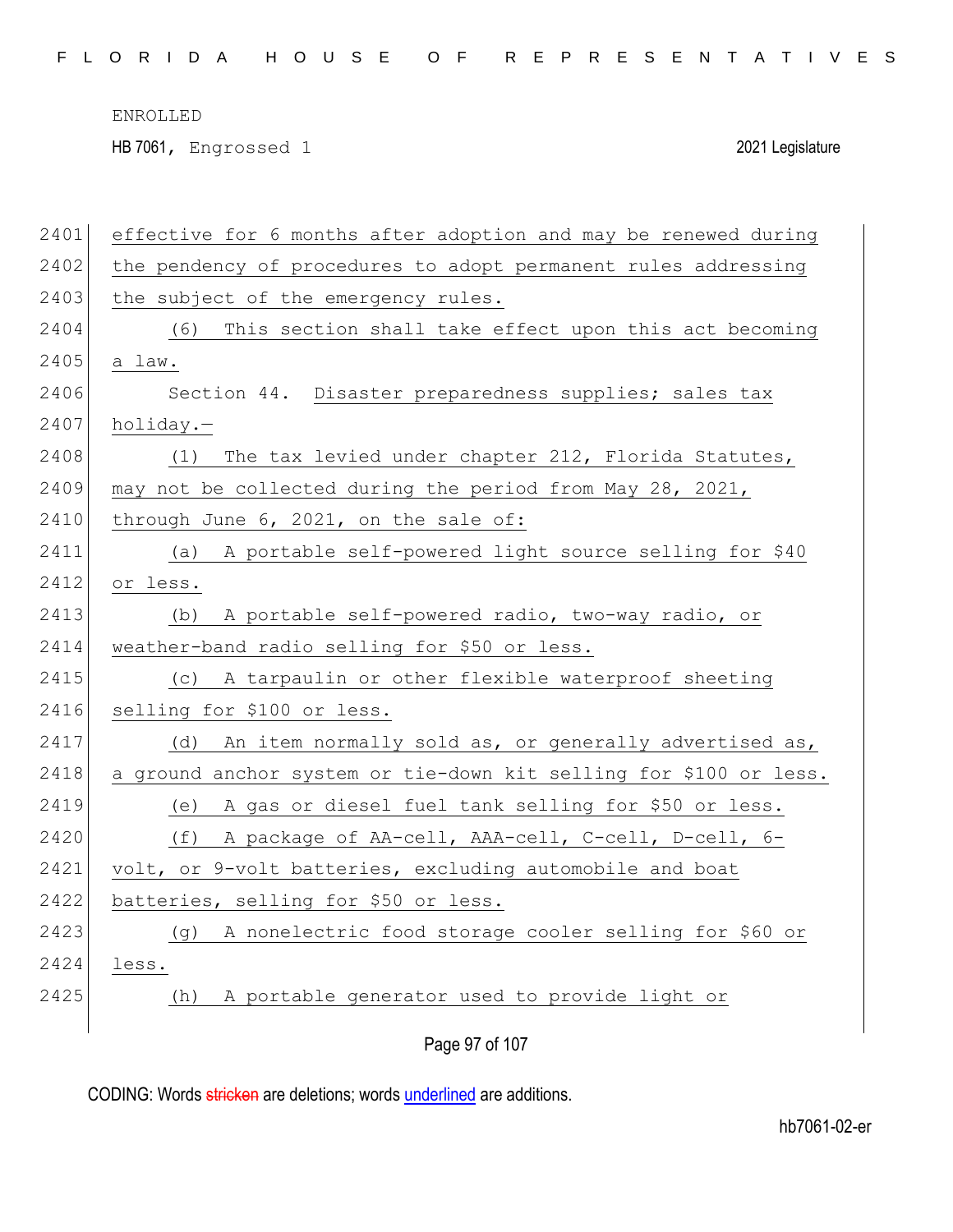HB 7061, Engrossed 1 2021 Legislature

| 2426 | communications or preserve food in the event of a power outage  |
|------|-----------------------------------------------------------------|
| 2427 | selling for \$1,000 or less.                                    |
| 2428 | Reusable ice selling for \$20 or less.<br>(i)                   |
| 2429 | A portable power bank selling for \$60 or less.<br>( j )        |
| 2430 | The tax exemptions provided in this section do not<br>(2)       |
| 2431 | apply to sales within a theme park or entertainment complex as  |
| 2432 | defined in s. 509.013(9), Florida Statutes, within a public     |
| 2433 | lodging establishment as defined in s. 509.013(4), Florida      |
| 2434 | Statutes, or within an airport as defined in s. $330.27(2)$ ,   |
| 2435 | Florida Statutes.                                               |
| 2436 | The Department of Revenue is authorized, and all<br>(3)         |
| 2437 | conditions are deemed met, to adopt emergency rules pursuant to |
| 2438 | s. 120.54(4), Florida Statutes, for the purpose of implementing |
| 2439 | this section. Notwithstanding any other provision of law,       |
| 2440 | emergency rules adopted pursuant to this subsection are         |
| 2441 | effective for 6 months after adoption and may be renewed during |
| 2442 | the pendency of procedures to adopt permanent rules addressing  |
| 2443 | the subject of the emergency rules.                             |
| 2444 | This section shall take effect upon this act becoming<br>(4)    |
| 2445 | a law.                                                          |
| 2446 | Section 45. Admissions to music events, sporting events,        |
| 2447 | cultural events, specified performances, movies, museums, state |
| 2448 | parks, and fitness facilities; boating and water activity       |
| 2449 | supplies, camping supplies, fishing supplies, general outdoor   |
| 2450 | supplies, and sports equipment; sales tax holiday.-             |
|      |                                                                 |

Page 98 of 107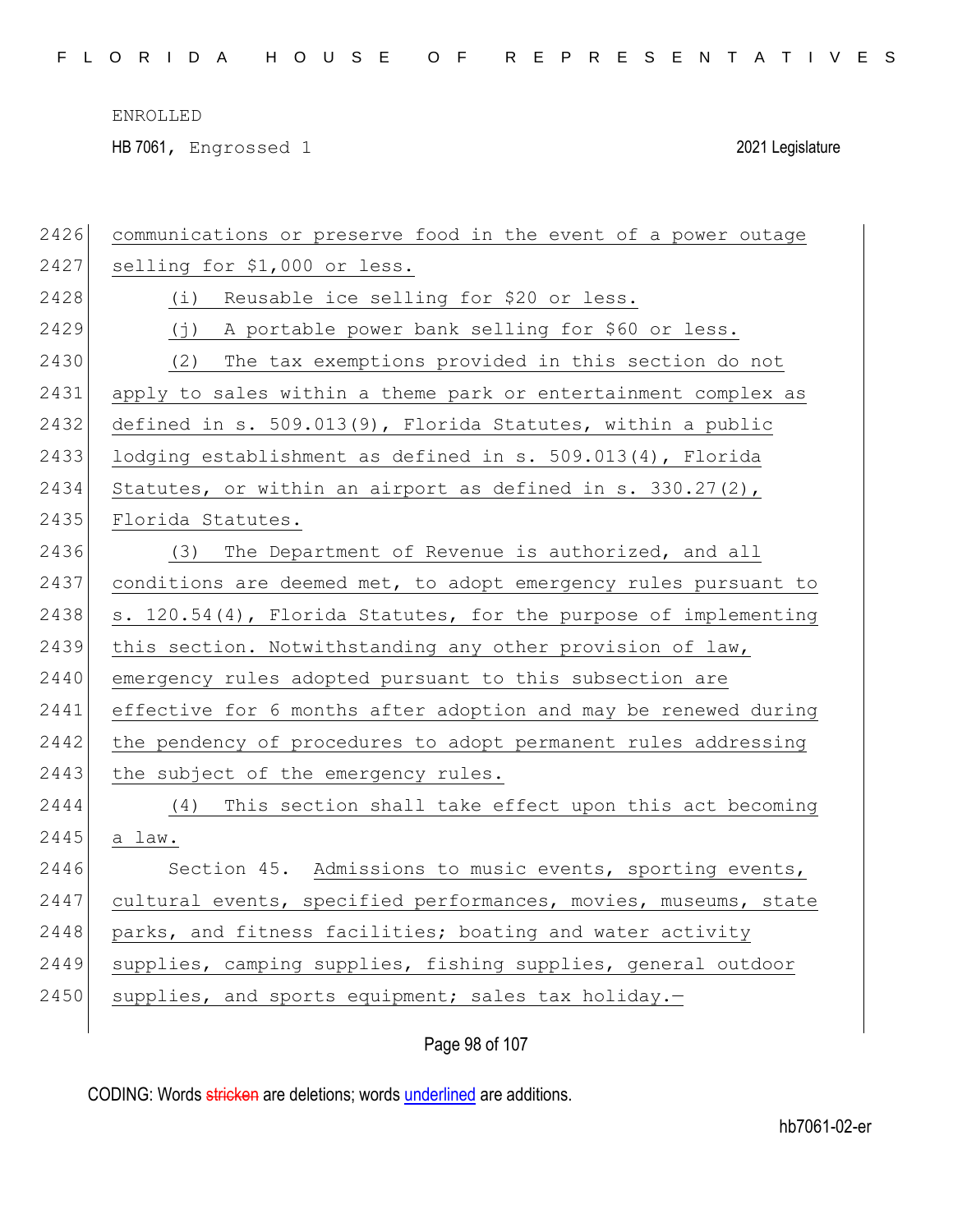HB 7061, Engrossed 1 2021 Legislature

| 2451 | The taxes levied under chapter 212, Florida Statutes,<br>(1)     |
|------|------------------------------------------------------------------|
| 2452 | may not be collected on purchases made during the period from    |
| 2453 | July 1, 2021, through July 7, 2021, on:                          |
| 2454 | The sale by way of admissions, as defined in s.<br>(a)           |
| 2455 | 212.02(1), Florida Statutes, for:                                |
| 2456 | 1. A live music event scheduled to be held on any date or        |
| 2457 | dates from July 1, 2021, through December 31, 2021;              |
| 2458 | 2. A live sporting event scheduled to be held on any date        |
| 2459 | or dates from July 1, 2021, through December 31, 2021;           |
| 2460 | 3. A movie to be shown in a movie theater on any date or         |
| 2461 | dates from July 1, 2021, through December 31, 2021;              |
| 2462 | 4. Entry to a museum, including any annual passes;               |
| 2463 | 5. Entry to a state park, including any annual passes;           |
| 2464 | 6. Entry to a ballet, play, or musical theatre performance       |
| 2465 | scheduled to be held on any date or dates from July 1, 2021,     |
| 2466 | through December 31, 2021;                                       |
| 2467 | 7. Season tickets for ballets, plays, music events, or           |
| 2468 | musical theatre performances;                                    |
| 2469 | 8. Entry to a fair, festival, or cultural event scheduled        |
| 2470 | to be held on any date or dates from July 1, 2021, through       |
| 2471 | December 31, 2021; or                                            |
| 2472 | 9. Use of or access to private and membership clubs              |
| 2473 | providing physical fitness facilities from July 1, 2021, through |
| 2474 | December 31, 2021.                                               |
| 2475 | (b) The retail sale of boating and water activity                |
|      |                                                                  |

Page 99 of 107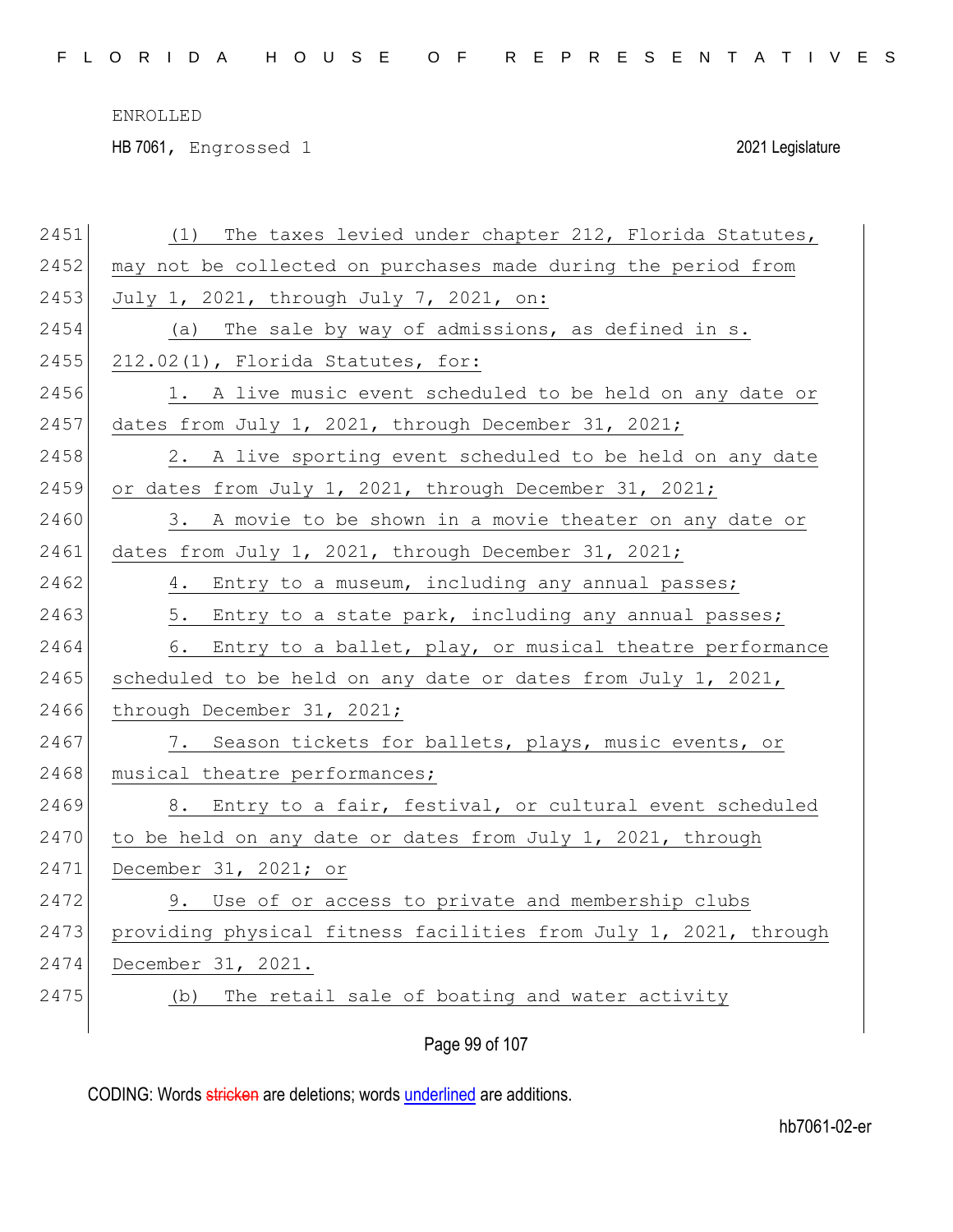HB 7061, Engrossed 1 2021 Legislature

| 2476 | supplies, camping supplies, fishing supplies, general outdoor     |
|------|-------------------------------------------------------------------|
| 2477 | supplies, and sports equipment. As used in this section, the      |
| 2478 | term:                                                             |
| 2479 | 1. "Boating and water activity supplies" means the first          |
| 2480 | \$75 of the sales price of life jackets and coolers; the first    |
| 2481 | \$50 of the sales price of safety flares; the first \$150 of the  |
| 2482 | sales price of water skis, wakeboards, kneeboards, and            |
| 2483 | recreational inflatable water tubes or floats capable of being    |
| 2484 | towed; the first \$300 of the sales price of paddleboards and     |
| 2485 | surfboards; the first \$500 of the sales price of canoes and      |
| 2486 | kayaks; the first \$75 of the sales price of paddles and oars;    |
| 2487 | and the first \$25 of the sales price of snorkels, goggles, and   |
| 2488 | swimming masks.                                                   |
| 2489 | 2. "Camping supplies" means the first \$200 of the sales          |
| 2490 | price of tents; the first \$50 of the sales price of sleeping     |
| 2491 | bags, portable hammocks, camping stoves, and collapsible camping  |
| 2492 | chairs; and the first \$30 of the sales price of camping lanterns |
| 2493 | and flashlights.                                                  |
| 2494 | 3. "Fishing supplies" means the first \$75 of the sales           |
| 2495 | price of rods and reels, if sold individually, or the first \$150 |
| 2496 | of the sales price if sold as a set; the first \$30 of the sales  |
| 2497 | price of tackle boxes or bags; and the first \$5 of the sale      |
| 2498 | price of bait or fishing tackle, if sold individually, or the     |
| 2499 | first \$10 of the sales price if multiple items are sold          |
| 2500 | together. The term does not include supplies used for commercial  |
|      |                                                                   |

Page 100 of 107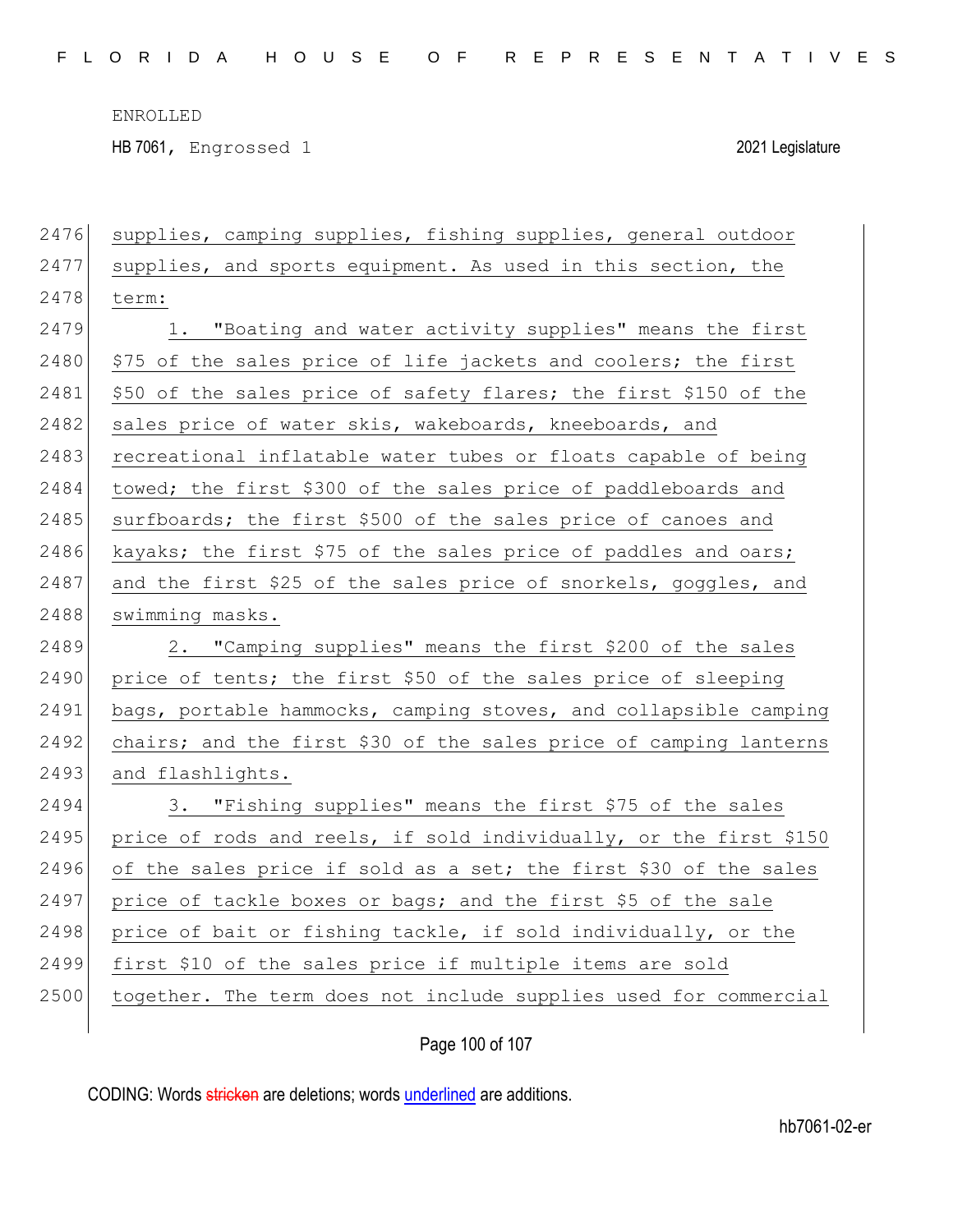HB 7061, Engrossed 1 2021 Legislature

| 2501 | fishing purposes.                                                 |
|------|-------------------------------------------------------------------|
| 2502 | 4. "General outdoor supplies" means the first \$15 of the         |
| 2503 | sales price of sunscreen or insect repellant; the first \$100 of  |
| 2504 | the sales price of sunglasses; the first \$200 of the sales price |
| 2505 | of binoculars; the first \$30 of the sales price of water         |
| 2506 | bottles; the first \$50 of the sales price of hydration packs;    |
| 2507 | the first \$250 of the sales price of outdoor gas or charcoal     |
| 2508 | grills; the first \$50 of the sales price of bicycle helmets; and |
| 2509 | the first \$250 of the sales price of bicycles.                   |
| 2510 | 5. "Sports equipment" means any item used in individual or        |
| 2511 | team sports, not including clothing or footwear, selling for \$40 |
| 2512 | or less.                                                          |
| 2513 | The tax exemptions provided in this section do not<br>(2)         |
| 2514 | apply to sales within a theme park or entertainment complex as    |
| 2515 | defined in s. 509.013(9), Florida Statutes, within a public       |
| 2516 | lodging establishment as defined in s. 509.013(4), Florida        |
| 2517 | Statutes, or within an airport as defined in s. $330.27(2)$ ,     |
| 2518 | Florida Statutes.                                                 |
| 2519 | (3) If a purchaser of an admission purchases the admission        |
| 2520 | exempt from tax pursuant to this section and subsequently         |
| 2521 | resells the admission, the purchaser shall collect tax on the     |
| 2522 | full sales price of the resold admission.                         |
| 2523 | (4) The Department of Revenue is authorized, and all              |
| 2524 | conditions are deemed to be met, to adopt emergency rules         |
| 2525 | pursuant to s. 120.54(4), Florida Statutes, to administer this    |
|      |                                                                   |

Page 101 of 107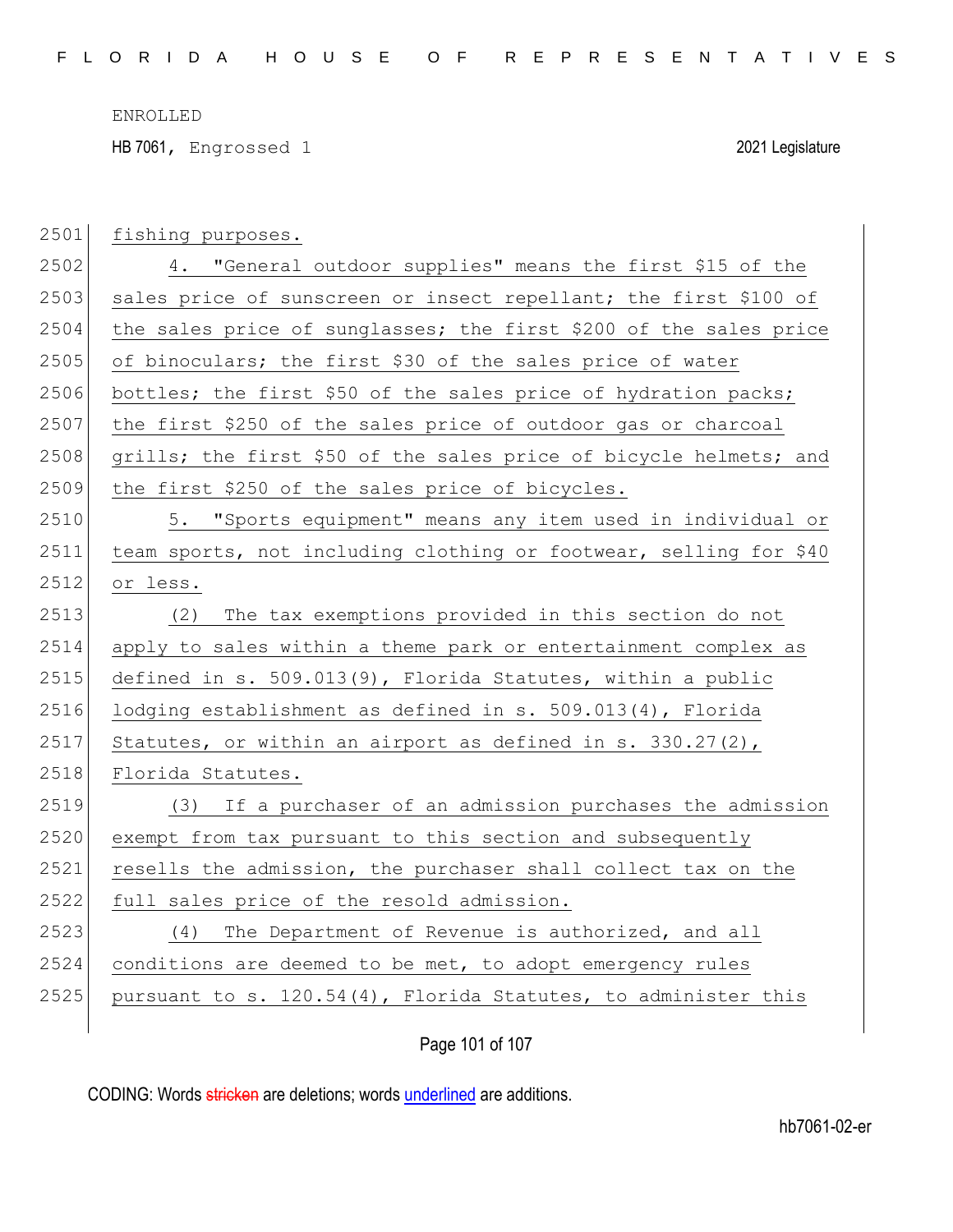HB 7061, Engrossed 1 2021 Legislature

2526 section.

2527 (5) This section shall take effect upon this act becoming 2528 a law.

2529 Section 46. Section 14 of chapter 2021-2, Laws of Florida, 2530 is amended to read:

2531 Section 14. Effective on the first day of the second month 2532 following the repeal of s.  $212.20(6)(d)6.q.$   $\frac{12.20(6)(d)6.h.}{a}$ 2533 Florida Statutes, by its terms, paragraphs (c) and (d) of 2534 subsection (1) of section 212.031, Florida Statutes, are amended 2535 to read:

2536 212.031 Tax on rental or license fee for use of real 2537 property.—

2538 (1)

2539 (c) For the exercise of such privilege, a tax is levied at 2540 the rate of 2.0  $5.5$  percent of and on the total rent or license 2541 fee charged for such real property by the person charging or 2542 collecting the rental or license fee. The total rent or license 2543 fee charged for such real property shall include payments for 2544 the granting of a privilege to use or occupy real property for  $2545$  any purpose and shall include base rent, percentage rents, or 2546 similar charges. Such charges shall be included in the total 2547 rent or license fee subject to tax under this section whether or  $2548$  not they can be attributed to the ability of the lessor's or 2549 licensor's property as used or operated to attract customers. 2550 Payments for intrinsically valuable personal property such as

## Page 102 of 107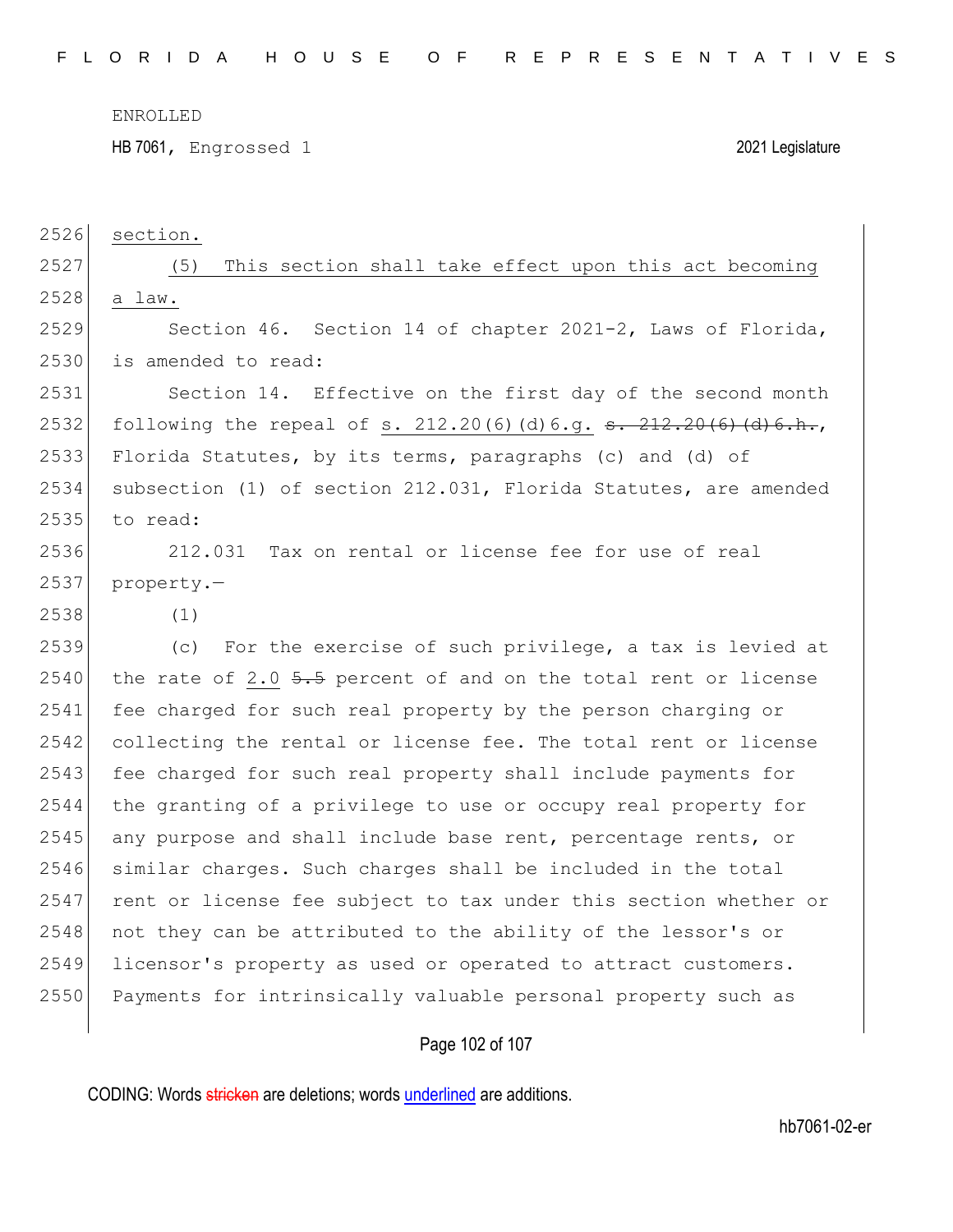2551 franchises, trademarks, service marks, logos, or patents are not 2552 subject to tax under this section. In the case of a contractual 2553 arrangement that provides for both payments taxable as total  $2554$  rent or license fee and payments not subject to tax, the tax 2555 shall be based on a reasonable allocation of such payments and 2556 shall not apply to that portion which is for the nontaxable 2557 payments.

2558 (d) If the rental or license fee of any such real property 2559 is paid by way of property, goods, wares, merchandise, services, 2560 or other thing of value, the tax shall be at the rate of 2.0  $\frac{5.5}{1.5}$ 2561 percent of the value of the property, goods, wares, merchandise, 2562 services, or other thing of value.

2563 Section 47. For the purpose of incorporating the amendment 2564 made by this act to section 197.222, Florida Statutes, in a 2565 reference thereto, paragraph (a) of subsection (3) of section 2566 192.0105, Florida Statutes, is reenacted to read:

2567 192.0105 Taxpayer rights.—There is created a Florida 2568 Taxpayer's Bill of Rights for property taxes and assessments to 2569 guarantee that the rights, privacy, and property of the 2570 taxpayers of this state are adequately safequarded and protected 2571 during tax levy, assessment, collection, and enforcement 2572 processes administered under the revenue laws of this state. The 2573 Taxpayer's Bill of Rights compiles, in one document, brief but 2574 comprehensive statements that summarize the rights and 2575 obligations of the property appraisers, tax collectors, clerks

Page 103 of 107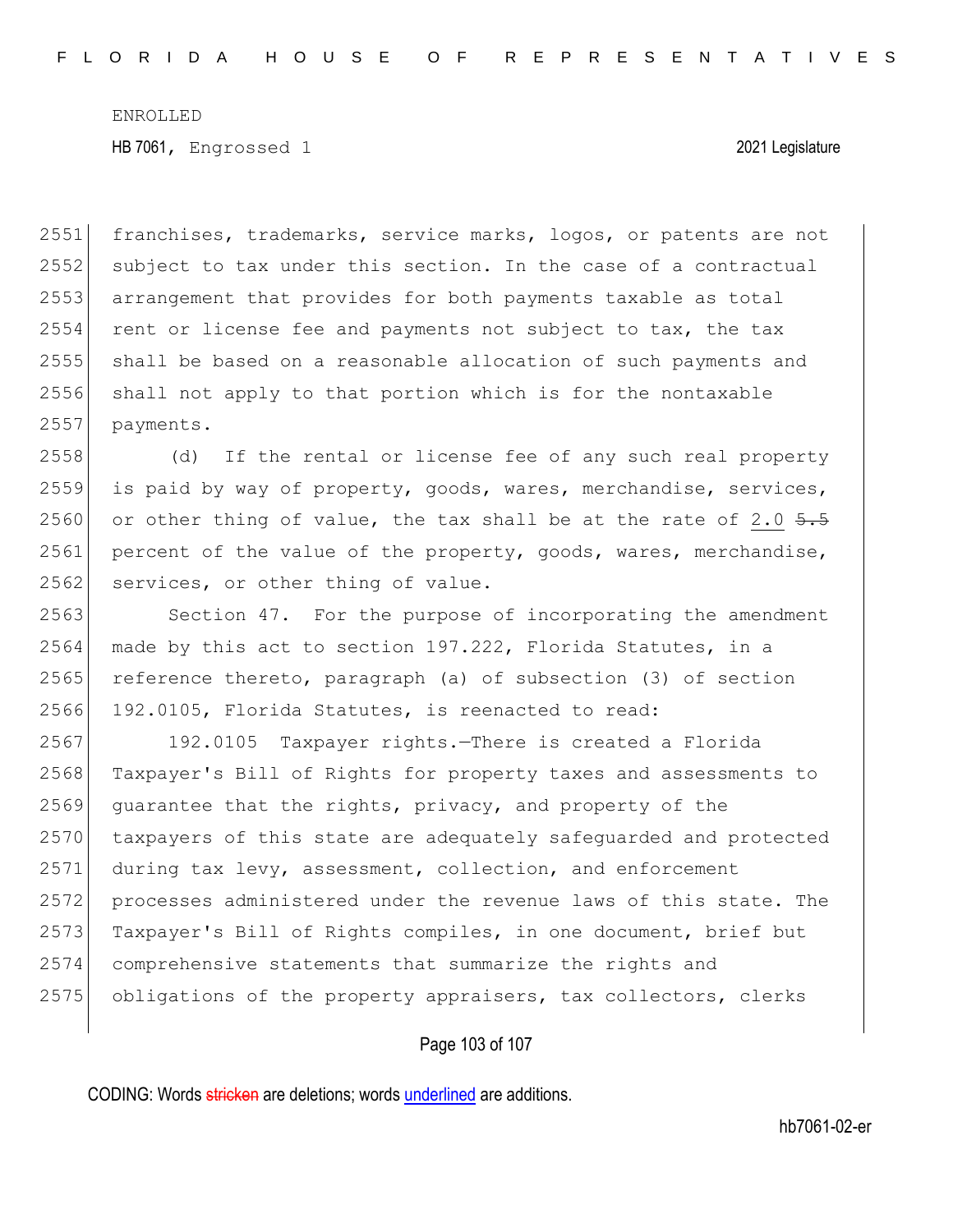2576 of the court, local governing boards, the Department of Revenue, 2577 and taxpayers. Additional rights afforded to payors of taxes and 2578 assessments imposed under the revenue laws of this state are 2579 provided in s. 213.015. The rights afforded taxpayers to assure 2580 that their privacy and property are safequarded and protected 2581 during tax levy, assessment, and collection are available only 2582 insofar as they are implemented in other parts of the Florida 2583 Statutes or rules of the Department of Revenue. The rights so 2584 guaranteed to state taxpayers in the Florida Statutes and the 2585 departmental rules include: 2586 (3) THE RIGHT TO REDRESS. 2587 (a) The right to discounts for early payment on all taxes  $2588$  and non-ad valorem assessments collected by the tax collector, 2589 except for partial payments as defined in s. 197.374, the right 2590 to pay installment payments with discounts, and the right to pay 2591 delinquent personal property taxes under a payment program when 2592 implemented by the county tax collector (see ss. 197.162, 2593 197.3632(8) and (10)(b)3., 197.222(1), and 197.4155). 2594 Section 48. For the purpose of incorporating the 2595 amendments made by this act to sections 193.155, 193.1554, and 2596 193.1555, Florida Statutes, in references thereto, section 2597 193.1557, Florida Statutes, is reenacted to read: 2598 193.1557 Assessment of certain property damaged or 2599 destroyed by Hurricane Michael.—For property damaged or

Page 104 of 107

2600 destroyed by Hurricane Michael in 2018, s. 193.155(4)(b), s.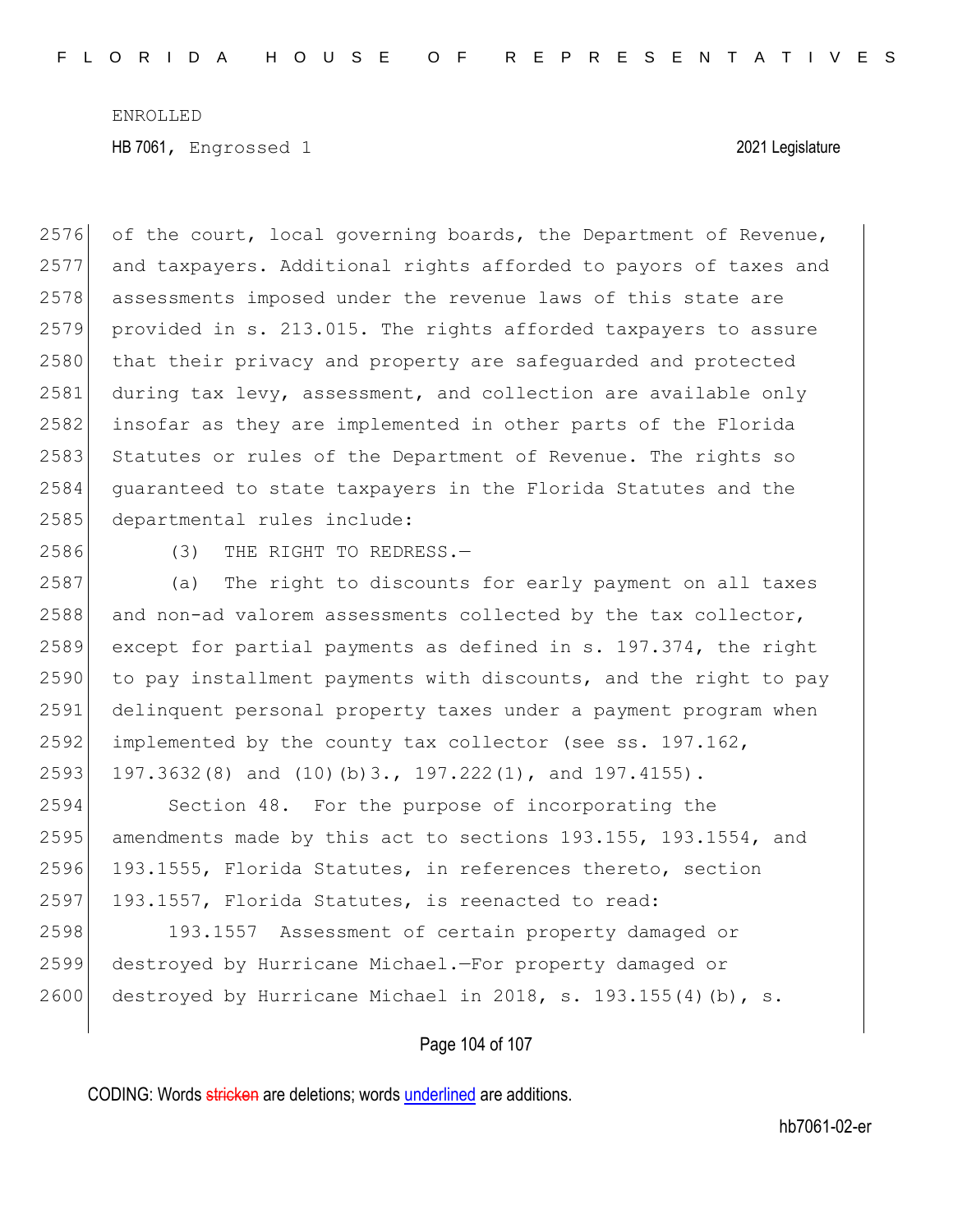Page 105 of 107 2601 193.1554(6)(b), or s. 193.1555(6)(b) applies to changes, 2602 additions, or improvements commenced within 5 years after 2603 January 1, 2019. This section applies to the 2019-2023 tax rolls 2604 and shall stand repealed on December 31, 2023. 2605 Section 49. For the purpose of incorporating the amendment 2606 made by this act to section 210.20, Florida Statutes, in a 2607 reference thereto, section 210.205, Florida Statutes, is 2608 reenacted to read: 2609 210.205 Cigarette tax distribution reporting.—By March 15 2610 of each year, each entity that received a distribution pursuant 2611 to s. 210.20(2)(b) in the preceding calendar year shall report 2612 to the Office of Economic and Demographic Research the following 2613 information: 2614 (1) An itemized accounting of all expenditures of the 2615 funds distributed in the preceding calendar year, including 2616 amounts spent on debt service. 2617 (2) A statement indicating what portion of the distributed 2618 funds have been pledged for debt service. 2619 (3) The original principal amount and current debt service 2620 schedule of any bonds or other borrowing for which the 2621 distributed funds have been pledged for debt service. 2622 Section 50. For the purpose of incorporating the amendment 2623 made by this act to section 212.13, Florida Statutes, in a 2624 reference thereto, paragraph (f) of subsection (18) of section 2625 212.08, Florida Statutes, is reenacted to read: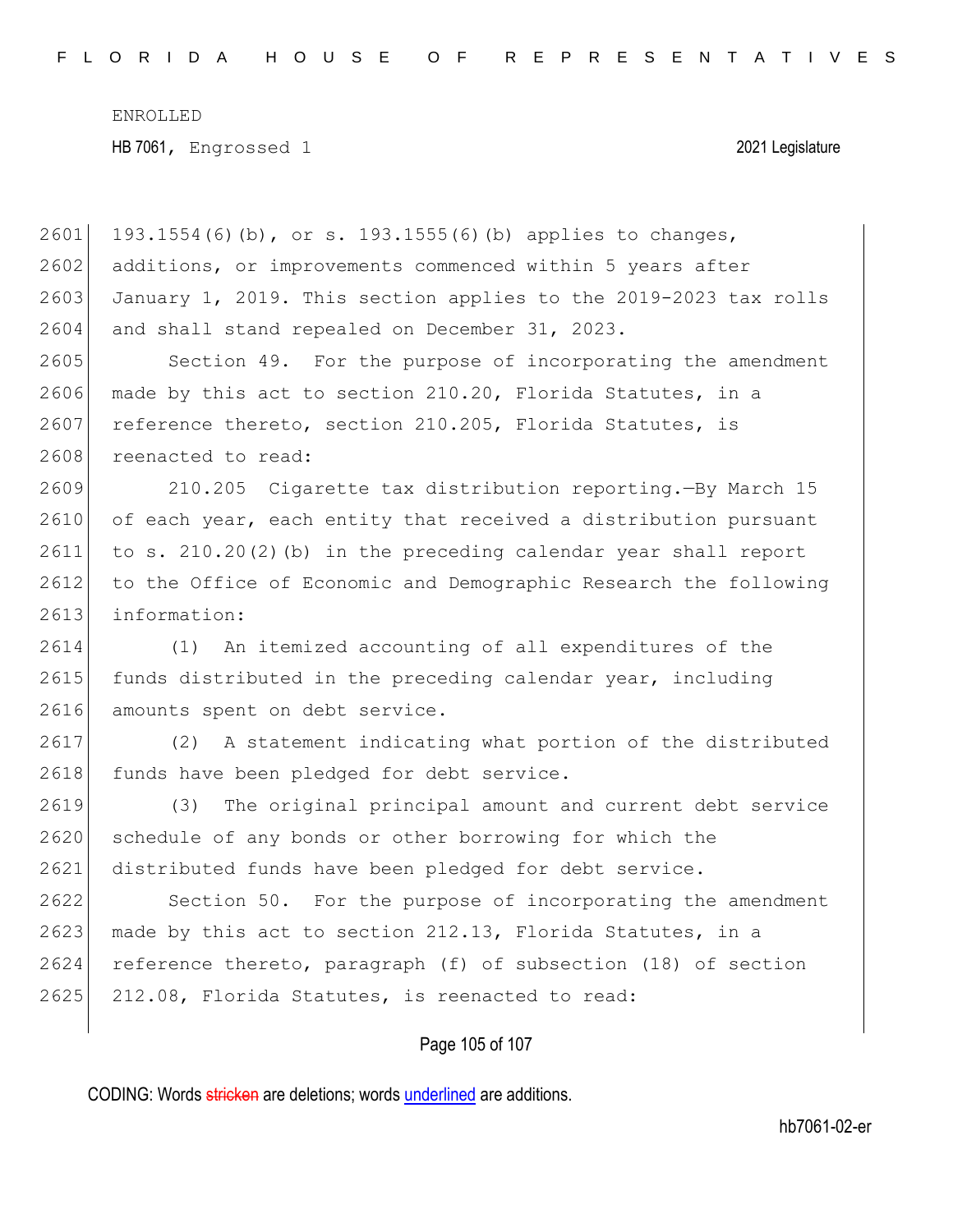HB 7061, Engrossed 1 2021 Legislature

| 2626 | 212.08 Sales, rental, use, consumption, distribution, and        |
|------|------------------------------------------------------------------|
| 2627 | storage tax; specified exemptions. The sale at retail, the       |
| 2628 | rental, the use, the consumption, the distribution, and the      |
| 2629 | storage to be used or consumed in this state of the following    |
| 2630 | are hereby specifically exempt from the tax imposed by this      |
| 2631 | chapter.                                                         |
| 2632 | (18)<br>MACHINERY AND EQUIPMENT USED PREDOMINANTLY FOR           |
| 2633 | RESEARCH AND DEVELOPMENT.-                                       |
| 2634 | (f)<br>Purchasers shall maintain all documentation necessary     |
| 2635 | to prove the exempt status of purchases and fabrication activity |
| 2636 | and make such documentation available for inspection pursuant to |
| 2637 | the requirements of $s. 212.13(2)$ .                             |
| 2638 | Section 51. (1) The Department of Revenue is authorized,         |
| 2639 | and all conditions are deemed met, to adopt emergency rules      |
| 2640 | pursuant to s. 120.54(4), Florida Statutes, for the purpose of   |
| 2641 | implementing:                                                    |
| 2642 | The amendment made by this act to s. 212.06, Florida<br>(a)      |
| 2643 | Statutes;                                                        |
| 2644 | The provisions related to the Strong Families Tax<br>(b)         |
| 2645 | Credit created by this act; and                                  |
| 2646 | The provisions related to the Florida Internship Tax<br>(C)      |
| 2647 | Credit Program created by this act.                              |
| 2648 | Notwithstanding any other law, emergency rules adopted<br>(2)    |
| 2649 | pursuant to subsection (1) are effective for 6 months after      |
| 2650 | adoption and may be renewed during the pendency of procedures to |
|      |                                                                  |

Page 106 of 107